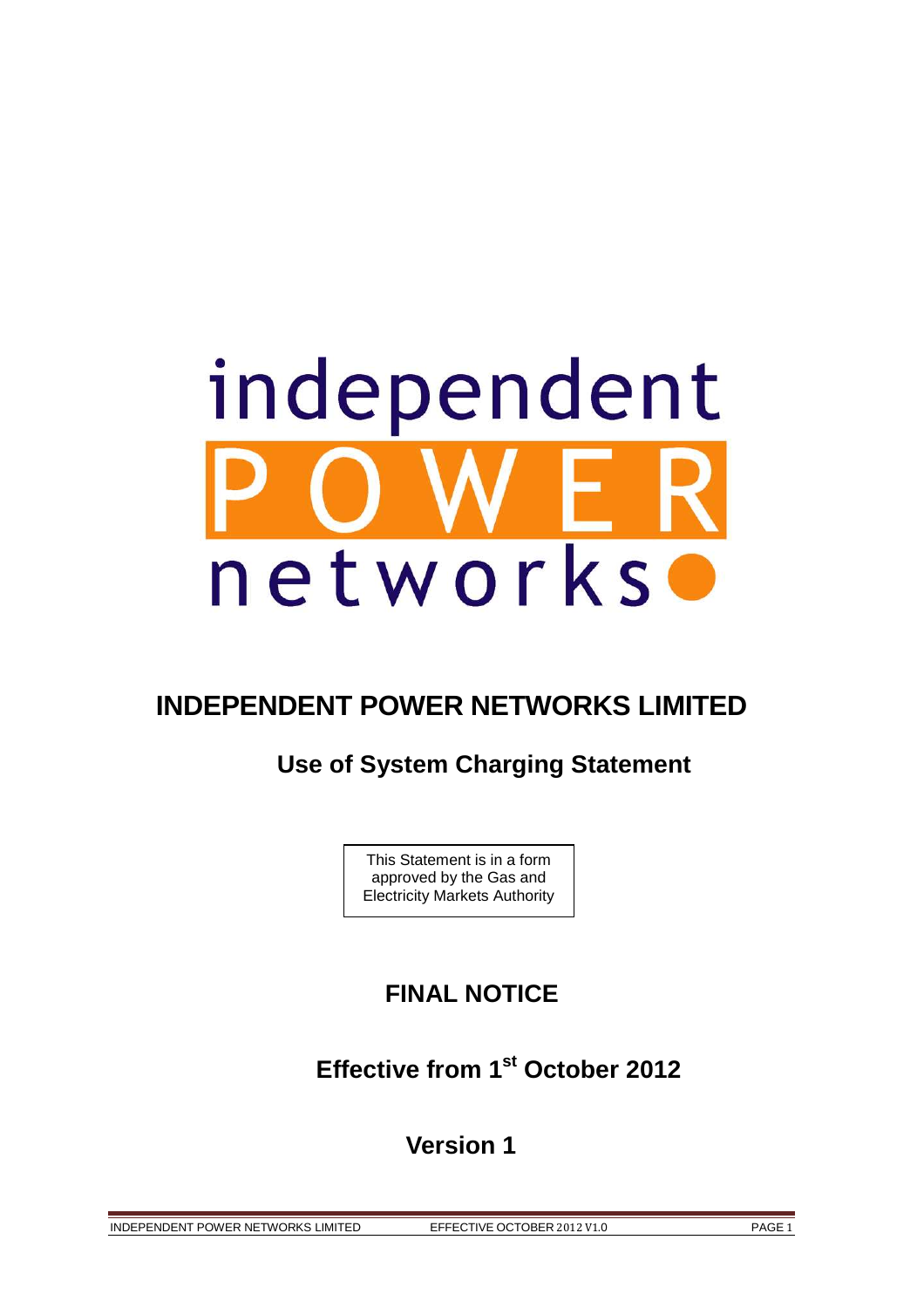# **Contents**

| 1. Introduction                                                                                                                                             | 3  |
|-------------------------------------------------------------------------------------------------------------------------------------------------------------|----|
| 2. Charge Application and Definitions                                                                                                                       | 4  |
| Supercustomer Billing and Payment                                                                                                                           | 4  |
| <b>Supercustomer Charges</b>                                                                                                                                | 4  |
| Site-Specific Billing and Payment                                                                                                                           | 5  |
| Site-Specific Billed Charges                                                                                                                                | 5  |
| <b>Charges for Unmetered Supplies</b>                                                                                                                       | 6  |
| Use of System Charges Out of Area                                                                                                                           | 6  |
| Application of Capacity Charges                                                                                                                             | 6  |
| Chargeable Capacity                                                                                                                                         | 6  |
| Demand Chargeable Capacity                                                                                                                                  | 8  |
| Generation Chargeable Capacity                                                                                                                              | 8  |
| Standby Capacity for Additional Security on Site                                                                                                            | 8  |
| <b>Exceeded Capacity</b>                                                                                                                                    | 8  |
| Minimum Capacity Levels                                                                                                                                     | 9  |
| Application of charges for excess reactive power                                                                                                            | 9  |
| Demand Chargeable Reactive Power                                                                                                                            | 9  |
| Generation Chargeable Reactive Power                                                                                                                        | 9  |
| Provision of billing data                                                                                                                                   | 10 |
| Licensed Distributor Network Operator (LDNO) charges                                                                                                        | 10 |
| 3. Schedule of Charges for use of the Distribution System                                                                                                   | 12 |
| 4. Schedule of Line Loss Factors                                                                                                                            | 13 |
| Role of Line Loss Factors in the Supply of Electricity                                                                                                      | 13 |
| <b>Calculation of Line Loss Factors</b>                                                                                                                     | 13 |
| Line Loss Factor time periods                                                                                                                               | 13 |
| Line Loss Factor tables                                                                                                                                     | 13 |
| 5. Notes for Designated EHV Properties                                                                                                                      | 14 |
| EDCM [nodal /network group] costs                                                                                                                           | 14 |
| 6. Electricity Distribution Rebates                                                                                                                         | 15 |
| 7. Accounting and Administration Services                                                                                                                   | 15 |
| 8. Charges for electrical plant provided ancillary to the grant of Use of System                                                                            | 15 |
| 9. Glossary of Terms                                                                                                                                        | 16 |
| Annex 1 – Schedule of Charges for use of the Distribution System by LV and HV                                                                               |    |
| <b>Designated Properties</b>                                                                                                                                | 21 |
| Annex 2 - Schedule of Charges for use of the Distribution System by Designated EHV<br>Properties (including LDNOs with Designated EHVProperties/end-users). | 35 |
| Annex 3 - Schedule of Charges for use of the Distribution System to Preserved/Additional<br><b>LLFC Classes</b>                                             | 36 |
| Annex 4 - Charges applied to LDNOs with HV/LV end users                                                                                                     | 37 |
| Annex 5 - Schedule of Line Loss Factors                                                                                                                     | 44 |
| Annex 6 - Un-scaled [nodal /network group] costs                                                                                                            | 55 |
| Annex 7 – Time periods for the application of unit charges                                                                                                  | 56 |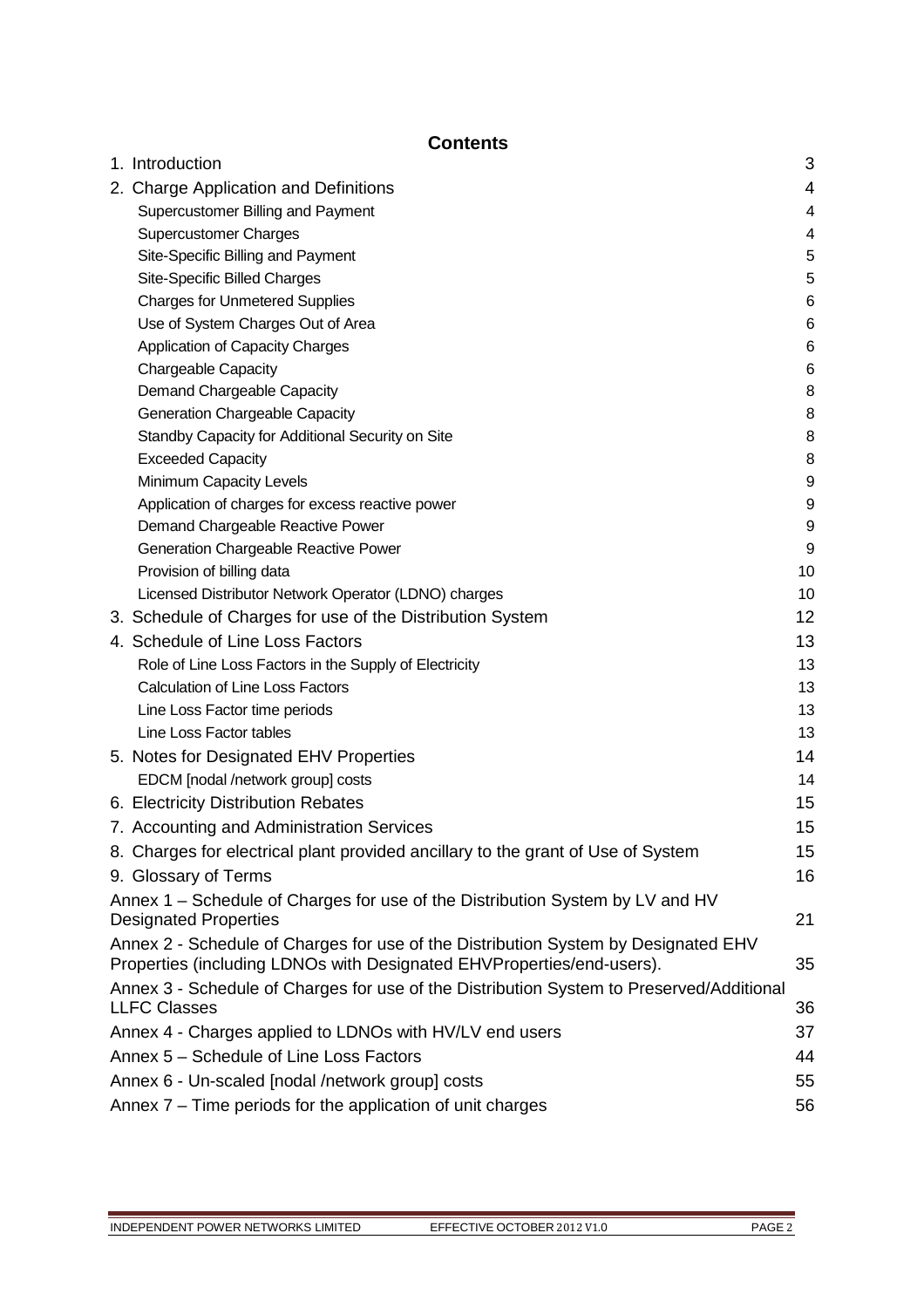# **1. Introduction**

- 1.1. This statement has been prepared in order to discharge Independent Power Networks Limited (IPNL)'s obligation under Standard Licence Condition 14 of our Electricity Distribution Licence. It contains information on our charges<sup>1</sup> and charging principles for use of our Distribution System. It also contains information on our Line Loss Factors.
- 1.2. If you have any questions about this statement please contact us at the address shown below:

Pricing Manager IPNL Driscoll 2 Ellen Street CARDIFF South Wales CF10 4BP Email: commercial&regulatory@envoyonline.co.uk Telephone 02920 314028

1.3. All enquiries regarding Connection Agreements and Changes to Maximum Capacities should be addressed to:

Pricing Manager IPNL Driscoll 2 Ellen Street CARDIFF South Wales CF10 4BP Email: commercial&regulatory@envoyonline.co.uk Telephone 02920 314028

1.4. For all other queries please contact our general enquiries telephone number: 0845 055 6199, lines are open 8.30 am - 5pm Monday to Thursday and 8.30am - 4.30 pm Friday.

l

INDEPENDENT POWER NETWORKS LIMITED EFFECTIVE OCTOBER 2012 V1.0 PAGE 3

<sup>&</sup>lt;sup>1</sup> Charges can be positive or negative.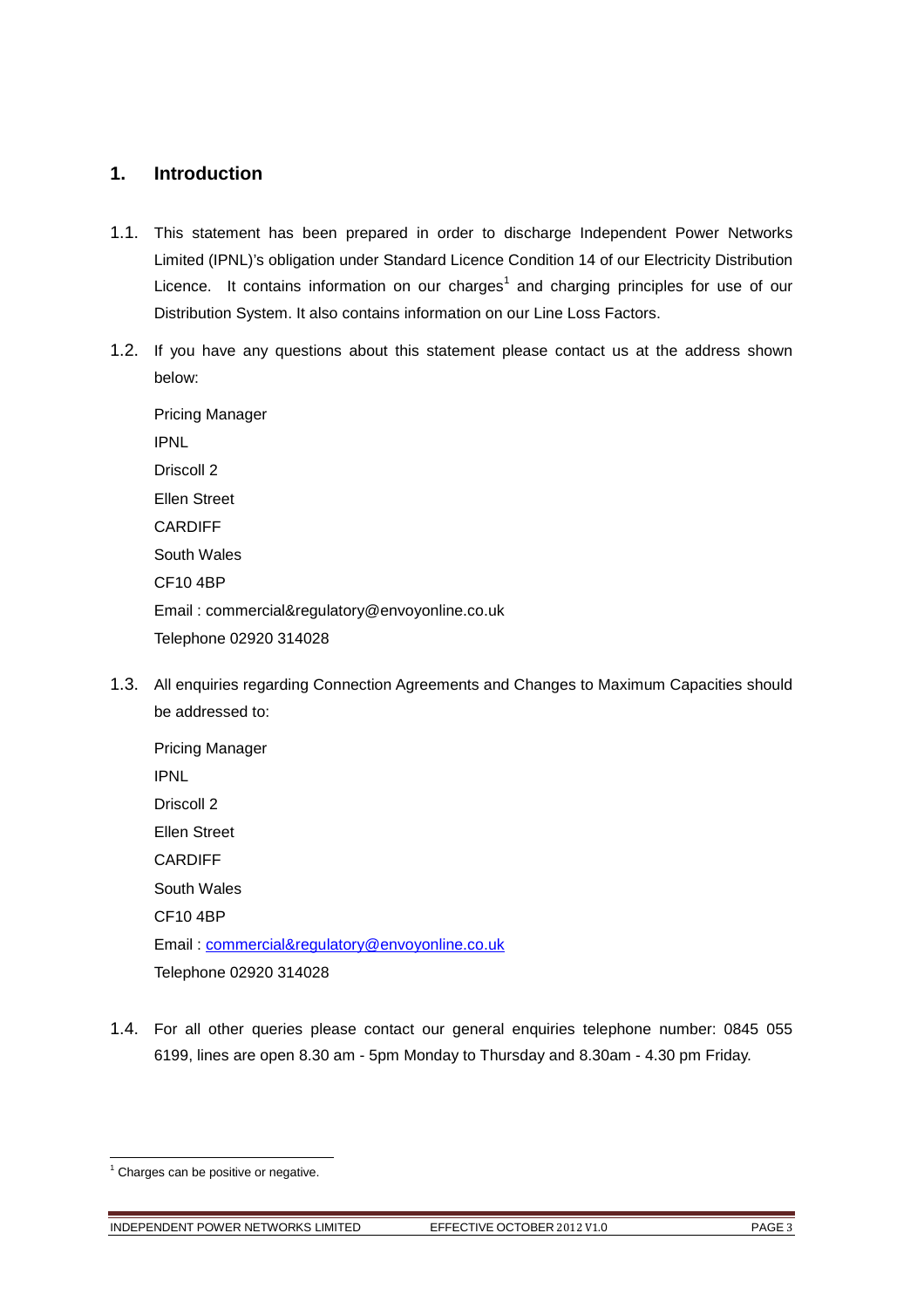# **2. Charge Application and Definitions**

# **Supercustomer Billing and Payment**

- 2.1. Supercustomer billing and payment applies to Metering Points registered as Non-Half Hourly (NHH) metered. The Supercustomer approach makes use of aggregated data obtained from the Supercustomer DUoS Report.
- 2.2. Invoices are calculated on a periodic basis and sent to each User, for whom IPNL is transporting electricity through its Distribution System. Invoices are reconciled, over a period of approximately 14 months, to ensure the cash positions of Users and IPNL are adjusted to reflect later and more accurate consumption figures.
- 2.3. The charges applied are determined by the combination of the Line Loss Factor Class (LLFC), Profile Class (PC) and Standard Settlement Configuration (SSC) registered to the MPAN, and the units consumed within the time periods specified in this statement. All charges are assigned at the sole discretion of IPNL. The charges in this document are shown exclusive of VAT. Invoices take account of previous Settlement runs and include VAT.

# **Supercustomer Charges**

- 2.4. Supercustomer charges are generally billed through the following components:
	- A fixed charge pence/MPAN/day, there will only be one fixed charge applied to each Metering Point Administration Number (MPAN) in respect of which you are registered; and
	- Unit charges pence/kilowatt-hour (kWh), based on the active consumption/production as provided through Settlement. More than one kWh charge may be applied.
- 2.5. These charges apply to Exit/Entry Points where NHH metering is used for Settlement.
- 2.6. Users who wish to supply electricity to Customers whose Metering System is Measurement Class A and settled on Profile Classes 1 through to 8 will be allocated the relevant charge structure set out in Annex 1.
- 2.7. Valid Settlement Profile Class/Standard Settlement Configuration/Meter Timeswitch Code (PC/SSC/MTC) combinations are detailed in Market Domain Data (MDD).
- 2.8. The time periods for the charge rates are as specified by the SSC. To determine the appropriate charge rate for each SSC/TPR a lookup table is provided on the ENA website<sup>2</sup>.
- 2.9. IPNL does not apply a default tariff for invalid combinations. Where an invalid combination is received we will match it to the closest possible tariff based on voltage and profile class.

l

<sup>&</sup>lt;sup>2</sup> http://2010.energynetworks.org/storage/DNO CDCM SSC TPR decoding for unit rates version3.xlsx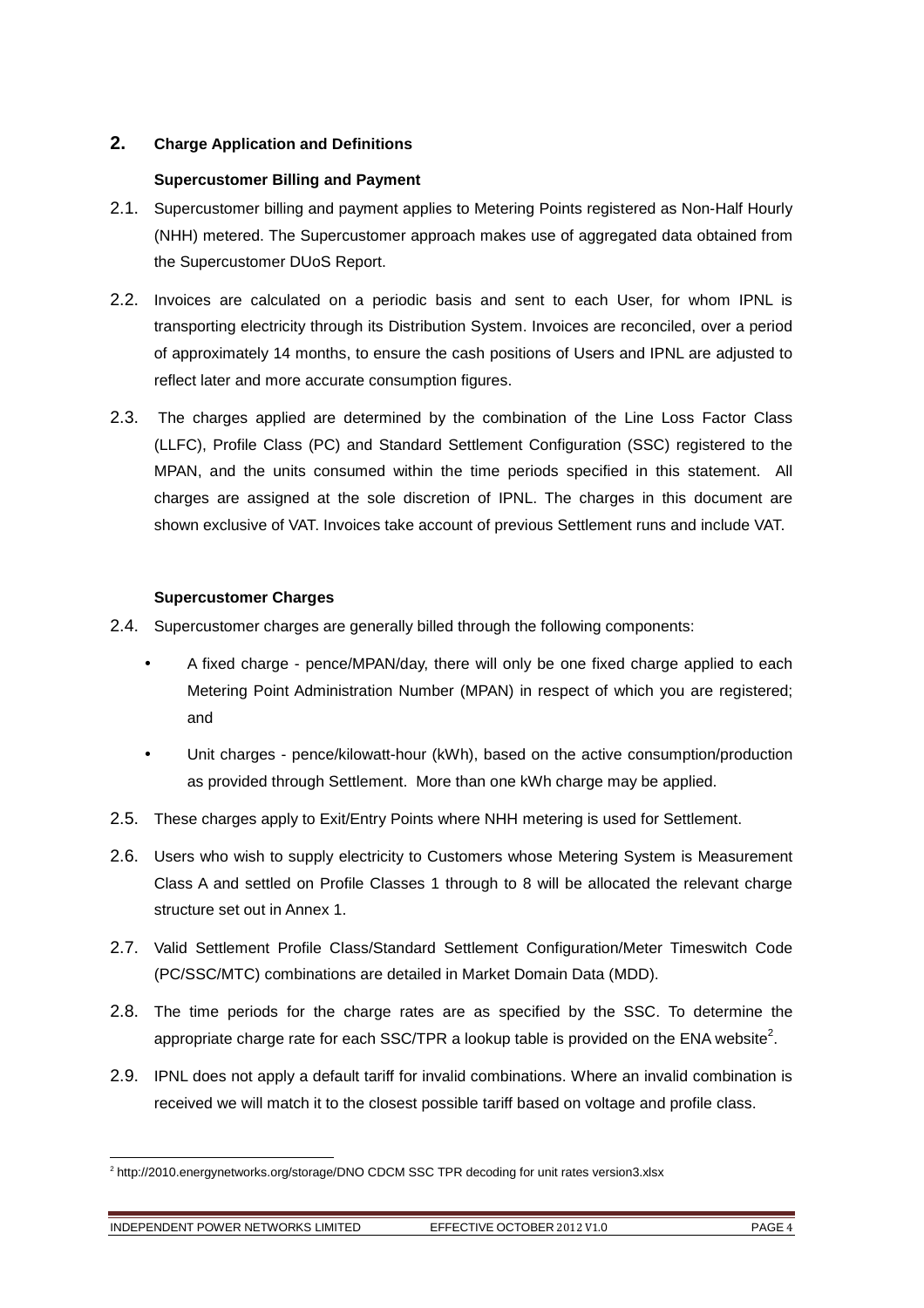2.10. The Domestic Off-Peak and Small Non-Domestic Off-Peak charges are supplementary to either an Unrestricted or a Two Rate charge.

# **Site-Specific Billing and Payment**

- 2.11. Site-specific billing and payment applies to Metering Points registered as Half Hourly (HH) metered. The site-specific billing and payment approach to Use of System billing makes use of Half Hourly (HH) metering data received through Settlement.
- 2.12. Invoices are calculated on a periodic basis and sent to each User, for whom IPNL is transporting electricity through its Distribution System. Where an account is based on estimated data, the account shall be subject to any adjustment which may be necessary following the receipt of actual data from the User.

### **Site-Specific Billed Charges**

- 2.13. Site-Specific billed charges may include the following components:
	- A fixed charge pence/MPAN/day;
	- A capacity charge, pence/kVA/day, for agreed Maximum Import Capacity (MIC) and/or Maximum Export Capacity (MEC);
	- An excess capacity charge, pence/kVA/day, if a site exceeds its MIC and/or MEC;
	- Unit charges, pence/kWh, for transportation of electricity over the system; and
	- An excess reactive power charge, pence/kVArh, for each unit in excess of the reactive charge threshold.
- 2.14. These charges apply to Exit/Entry Points where HH metering, or an equivalent meter, is used for Settlement purposes.
- 2.15. Users who wish to supply electricity to Customers whose Metering System is Measurement Class C or E or CVA will be allocated the relevant charge structure dependent upon the voltage and location of the Metering Point.
- 2.16. Fixed charges are generally levied on a pence per MPAN basis. Where two or more HH MPANs are located at the same point of connection (as identified in the connection agreement), with the same LLFC, and registered to the same Supplier, only one daily fixed charge will be applied.
- 2.17. LV & HV Designated Properties will be allocated the relevant charge structure set out in Annex 1.
- 2.18. The time periods for the application of unit charges to LV & HV Designated Properties are as set out in Annex 7.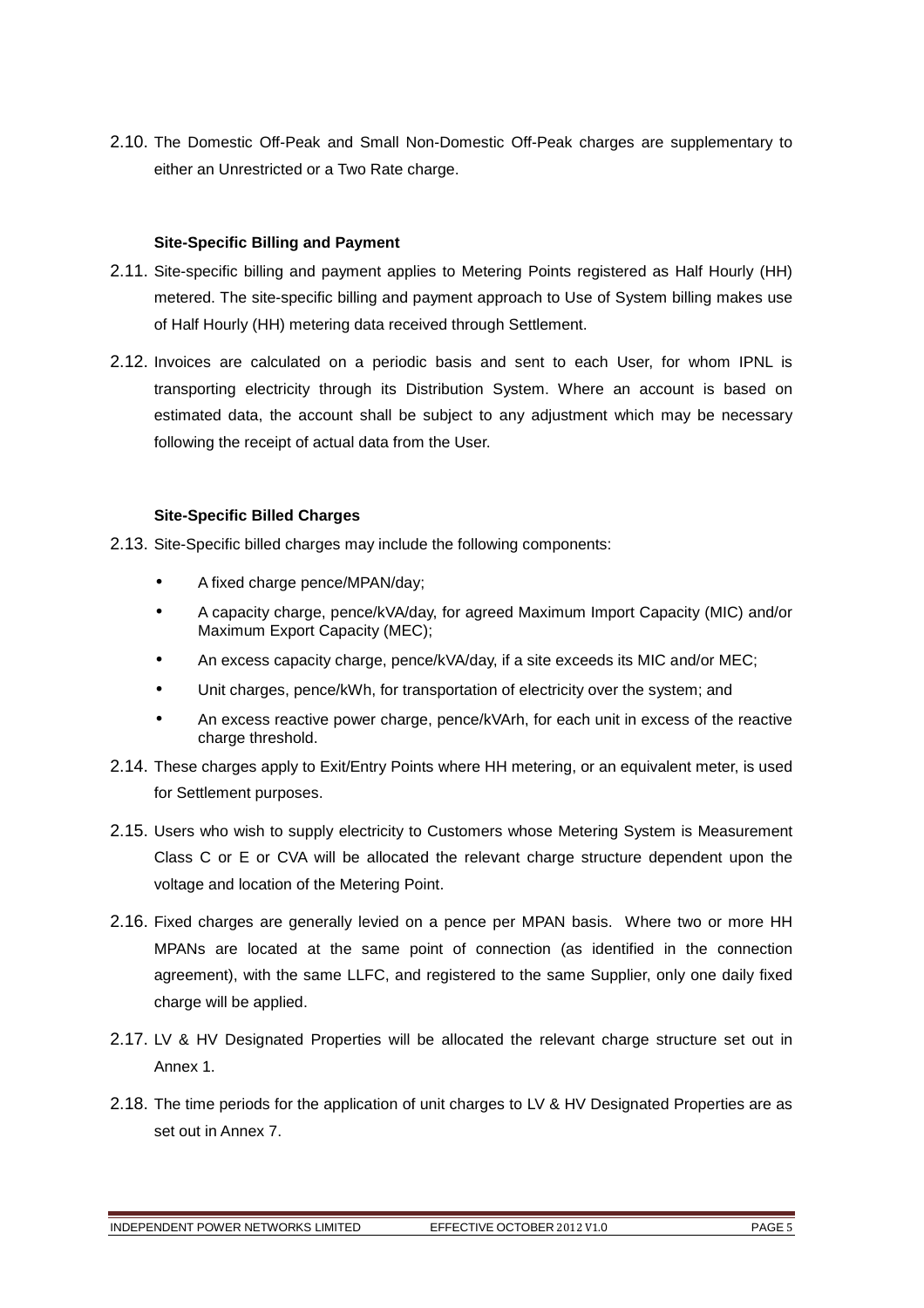- 2.19. Designated EHV Properties as calculated using the EDCM will be allocated the relevant charge structure set out in Annex 2.
- 2.20. The time periods for the application of unit charges to Designated EHV Properties are as set out in Annex 7.

### **Charges for Unmetered Supplies**

- 2.21. Users who wish to supply electricity to Customers whose Metering System is Measurement Class B or Measurement Class D will be allocated the relevant charge structure in the Annex 1.
- 2.22. These charges are available to Exit Points which IPNL deems to be suitable as Unmetered Supplies as permitted in the Electricity (Unmetered Supply) Regulations 2001<sup>3</sup> and where operated in accordance with BSCP520 $4$ .
- 2.23. The time periods for the application of unit charges to connections which are pseudo HH metered are the same as those in paragraph 2.18.

# **Use of System Charges Out of Area**

2.24. IPNL does not have a Distribution Services Area.

# **Application of Capacity Charges Chargeable Capacity**

- 2.25. The Chargeable Capacity is, for each billing period, the highest of the MIC/MEC or the actual capacity, calculated as detailed below.
- 2.26. The MIC/MEC will be agreed with IPNL at the time of connection or pursuant to a later change in requirements. Following such an agreement (be it at the time of connection or later) no reduction in MIC/MEC will be allowed for a period of one year. In the absence of an agreement the chargeable capacity, save for error or omission, will be based on the last MIC and/or MEC previously agreed by the distributor for the relevant premises' connection. A Customer can seek to agree or vary the MIC and/or MEC by contacting IPNL using the contact details in paragraph 1.3.
- 2.27. Reductions to the MIC/MEC may only be permitted once in a 12 month period and no retrospective changes will be allowed. Where MIC/MEC is reduced the new lower level will be agreed with reference to the level of the Customer's maximum demand. It should be

l

<sup>&</sup>lt;sup>3</sup> The Electricity (Unmetered Supply) Regulations 2001 available from http://www.legislation.gov.uk/uksi/2001/3263/made <sup>4</sup> Balancing and Settlement Code Procedures on unmetered supplies and available from

http://www.elexon.co.uk/pages/bscps.aspx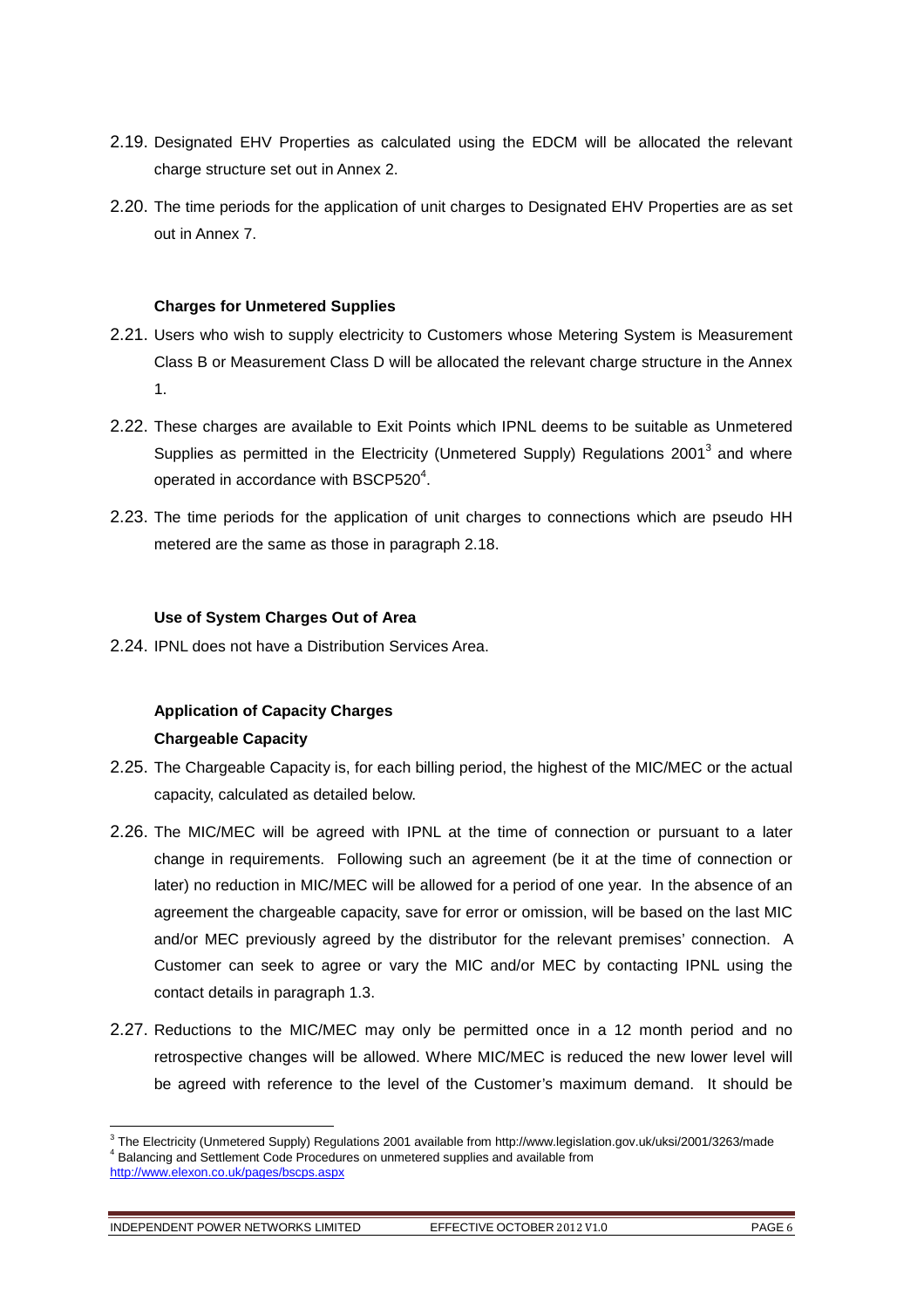noted that where a new lower level is agreed the original capacity may not be available in the future without the need for network reinforcement and associated cost.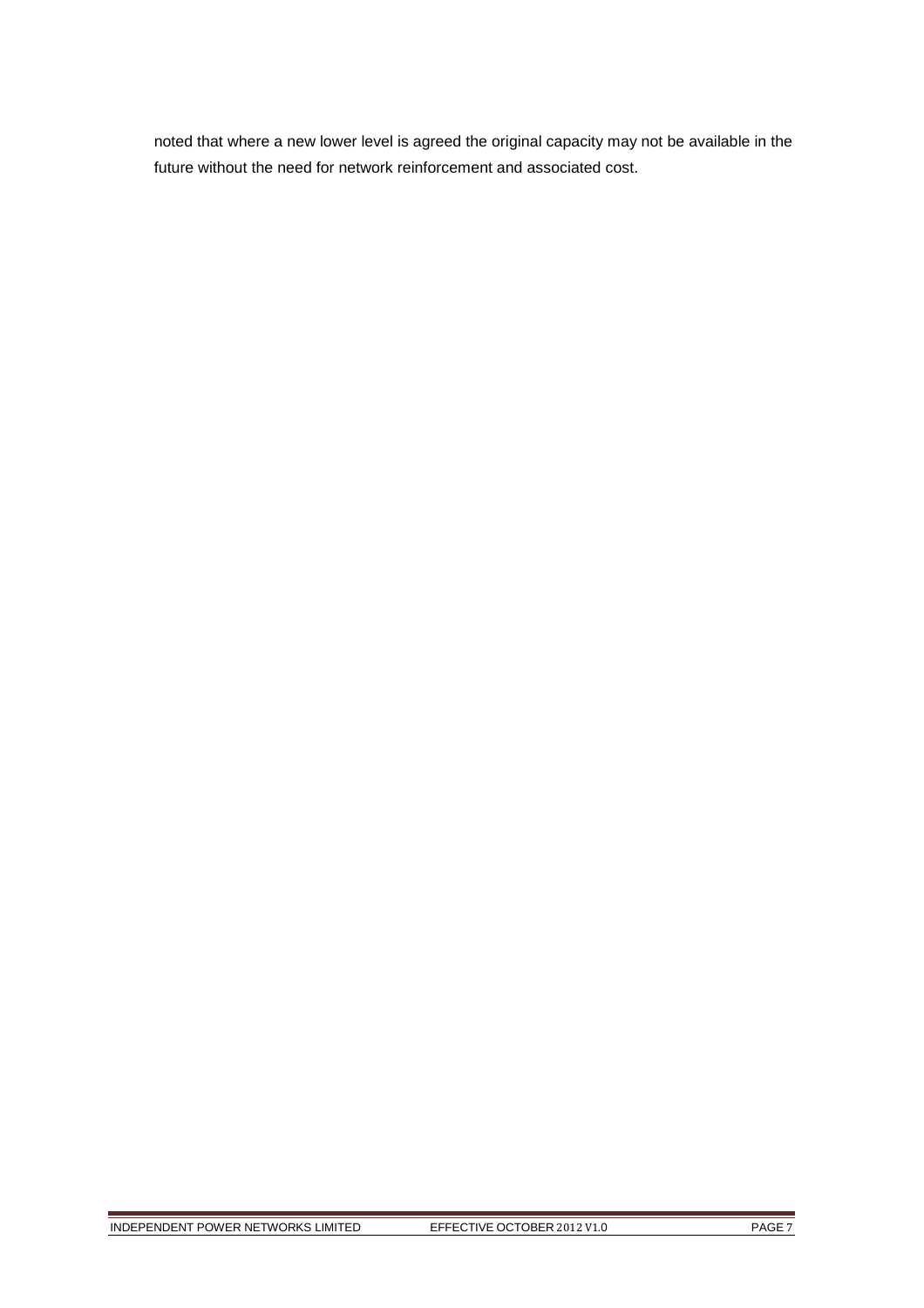# **Demand Chargeable Capacity**

Demand Chargeable Capacity = Max(2  $\times \sqrt{Al^2 + max(RI,RE)^2}$ , MIC)

Where:

AI = Import consumption in kWh

RI = Reactive import in kVArh

RE = Reactive export in kVArh

MIC = Maximum Import Capacity in kVA

- 2.28. This calculation is completed for every half hour and the maximum value from the billing period is captured.
- 2.29. Only kVArh Import and kVArh Export values occurring at times of kWh Import are used.

# **Generation Chargeable Capacity**

Generation Chargeable Capacity = Max( $2 \times \sqrt{AE^2 + max(RI,RE)^2}$ , MEC)

Where:

AE = Export Production in kWh

RI = Reactive import in kVArh

RE = Reactive export in kVArh

MEC = Maximum Export Capacity in kVA

- 2.30. This calculation is completed for every half hour and the maximum value from the billing period is captured.
- 2.31. Only kVArh Import and kVArh Export values occurring at times of kWh Export are used.

# **Standby Capacity for Additional Security on Site**

2.32. Where standby capacity charges are applied, the charge will be set at the same rate as that applied to normal MIC.

# **Exceeded Capacity**

2.33. Where a Customer takes additional unauthorised capacity over and above the MIC/MEC, the excess will be classed as Exceeded Capacity. The exceeded portion of the capacity will be charged at the excess capacity charge p/kVA/day rate, based on the difference between the MIC/MEC and the actual capacity. This will be charged for the duration of the full month in which the breach occurs.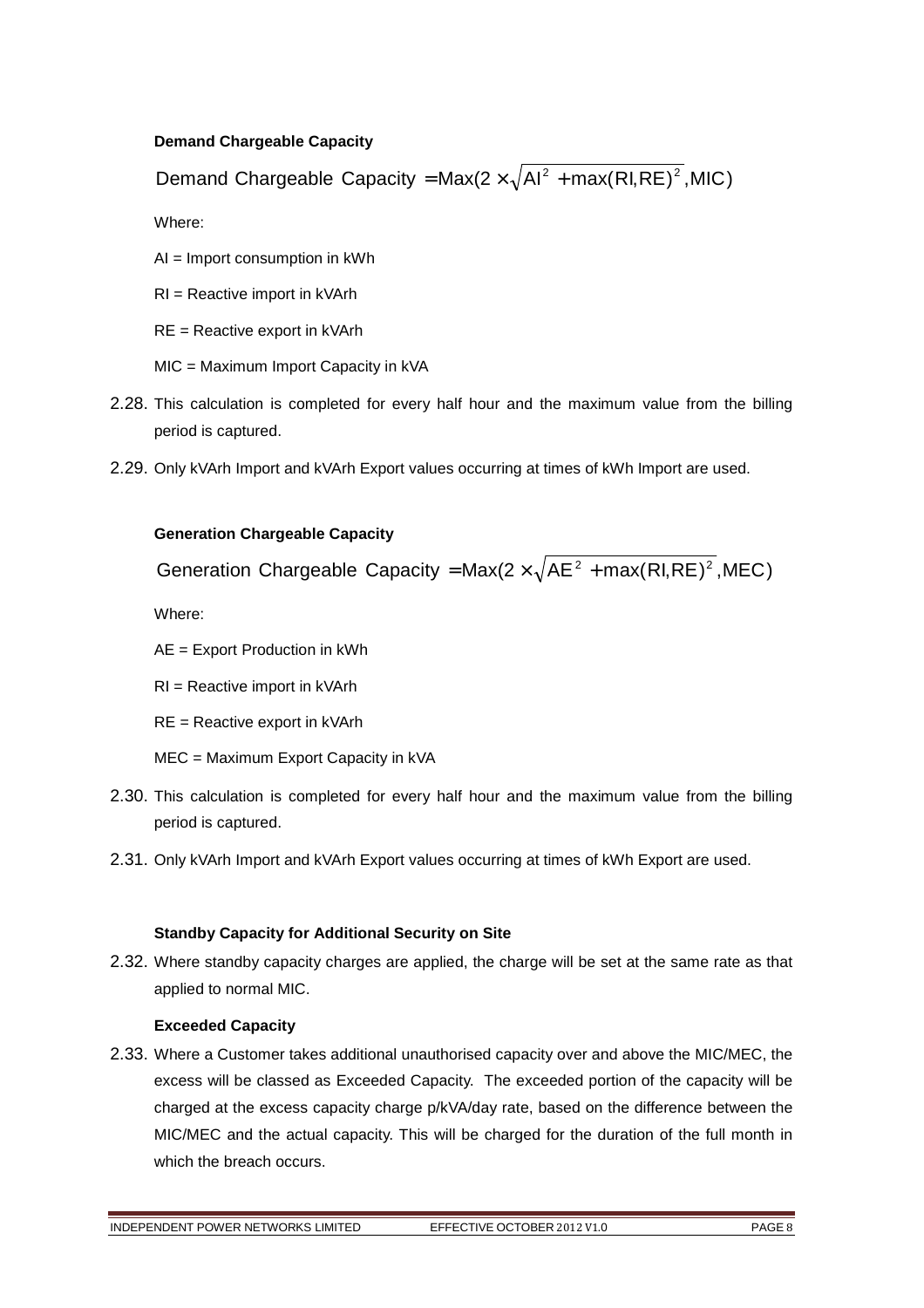### **Minimum Capacity Levels**

2.34. There is no minimum capacity threshold.

### **Application of charges for excess reactive power**

- 2.35. The excess reactive power charge applies when a site's reactive power (measured in kVArh) exceeds 33% of total active power (measured in kWh) in any half-hourly period. This threshold is equivalent to an average power factor of 0.95 during the period. Any reactive units in excess of the 33% threshold are charged at the rate appropriate to the particular charge.
- 2.36. Power Factor is calculated as follows:





2.37. The chargeable reactive power is calculated as follows:

# **Demand Chargeable Reactive Power**

$$
\text{Demand Chargeable kVArh} = \max\left(\max(RI,RE) - \left(\sqrt{\left(\frac{1}{0.95^2} - 1\right)} \times Al\right) 0\right)
$$

Where:

AI = Active Import in kWh

RI = Reactive Import in kVArh

- RE = Reactive Export in kVArh
- 2.38. This calculation is completed for every half hour and the values summated over the billing period.
- 2.39. Only kVArh Import and kVArh Export values occurring at times of kWh Import are used.
- 2.40. The square root calculation will be to two decimal places.

# **Generation Chargeable Reactive Power**

$$
\text{Generation Chargeable kVArh} = \max\left(\max\left(RI, RE\right) - \left(\sqrt{\frac{1}{0.95^2} - 1}\right) \times AE\right) \text{,}0\right)
$$

Where:

INDEPENDENT POWER NETWORKS LIMITED EFFECTIVE OCTOBER 2012 V1.0 PAGE 9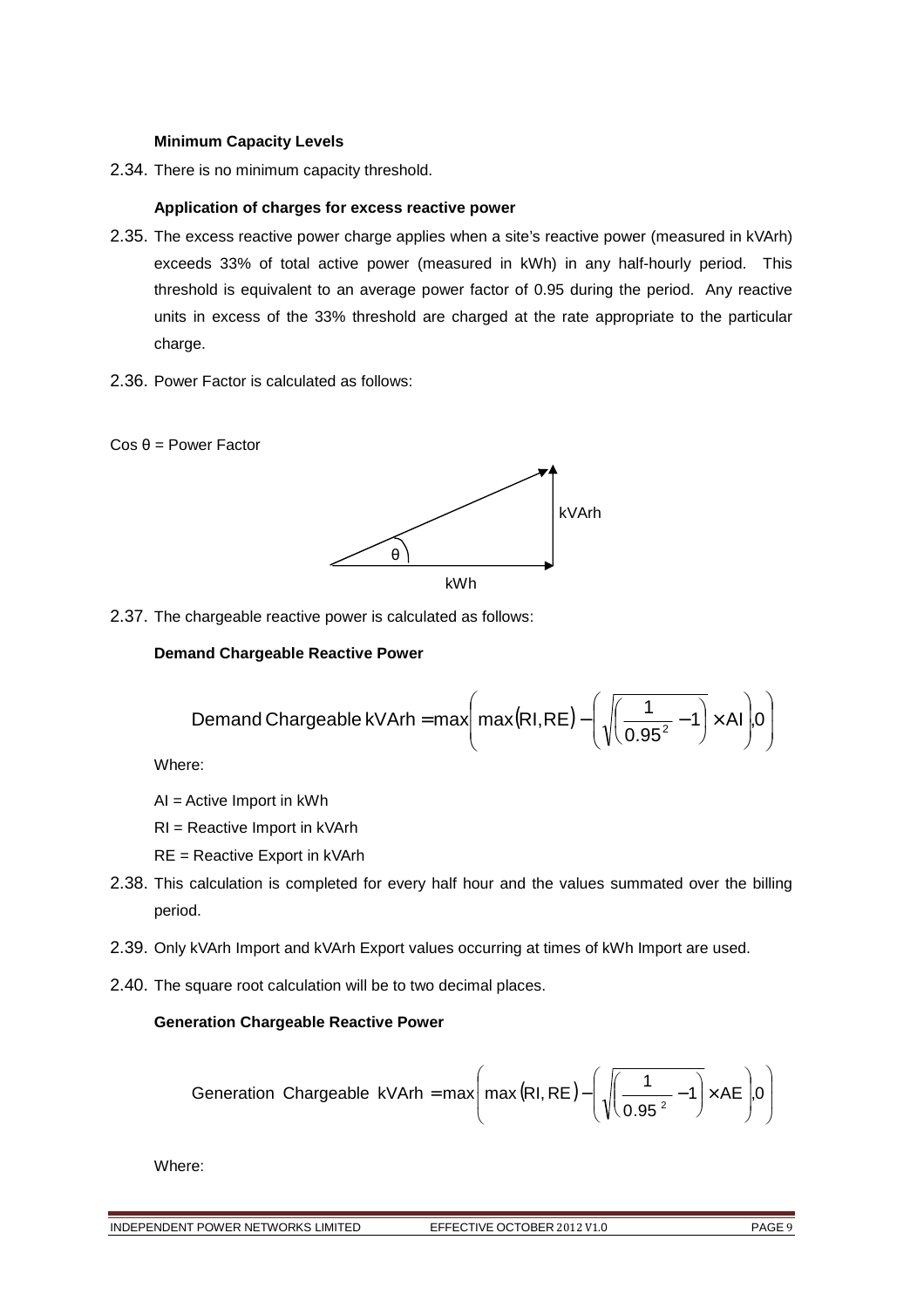AE = Active Export in kWh

- RI = Reactive Import in kVArh
- RE = Reactive Export in kVArh
- 2.41. This calculation is completed for every half hour and the values summated over the billing period.
- 2.42. Only kVArh Import and kVArh Export values occurring at times of kWh Export are used.
- 2.43. The square root calculation will be to two decimal places.

# **Provision of billing data**

- 2.44. Where HH metering data is required for Use of System charging and this is not provided through Settlement processes, such metering data shall be provided by the User of the system to IPNL in respect of each calendar month within 5 working days of the end of that calendar month. The metering data shall identify the amount consumed and/or produced in each half hour of each day and shall separately identify active and reactive import and export. Metering data provided to the IPNL shall be consistent with that received through the metering equipment installed. Metering data shall be provided in an electronic format specified by IPNL from time to time and in the absence of such specification, metering data shall be provided in a comma separated text file in the format of D0036 MRA data flow (as agreed with the DNO). The data shall be e-mailed to commercial&regulatory@envoyonline.co.uk.
- 2.45. IPNL requires reactive consumption or production to be provided for all Measurement Class C (mandatory HH metered) sites and for Measurement Class E (elective HH metered sites). IPNL reserves the right to levy a charge on Users who fail to provide such reactive data. In order to estimate missing reactive data, a Power Factor of 0.9 lag will be applied to the active consumption in any half hour.

# **Licensed Distributor Network Operator (LDNO) charges**

- 2.46. LDNO charges are applied to LDNOs who operate Embedded Networks within IPNL networks.
- 2.47. The charge structure for LV and HV Designated Properties end users embedded in such Networks operated by LDNOs will mirror the structure of the 'all-the-way' charge and is dependent upon the voltage of connection of each Embedded Network to the Host network. The same charge elements will apply as those that match the LDNO's end Customer charges.
- 2.48. The charge structure for Designated EHV Properties end-users embedded in Networks operated by LDNOs will be calculated individually using the EDCM.
- 2.49. For Nested Networks the Host DNO charges (or pays) the Nested LDNO on the basis of discounted charges for the voltage of connection of the Intermediate LDNO to the Host DNO,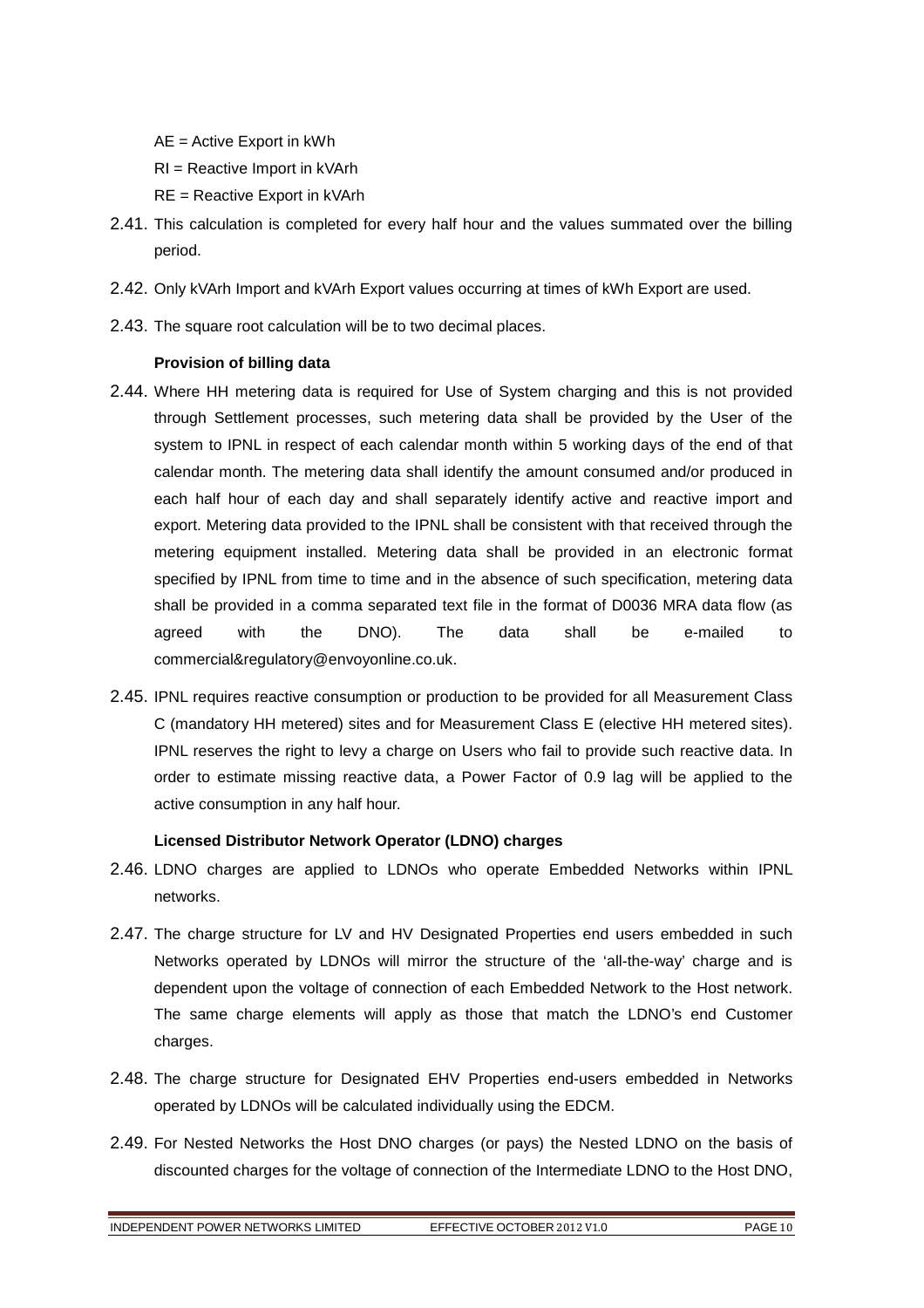irrespective of the connection of the Nested LDNO to the Intermediate LDNO. Additional arrangements might exist between the Nested LDNO and the Intermediate LDNO; these arrangements are not covered in this statement.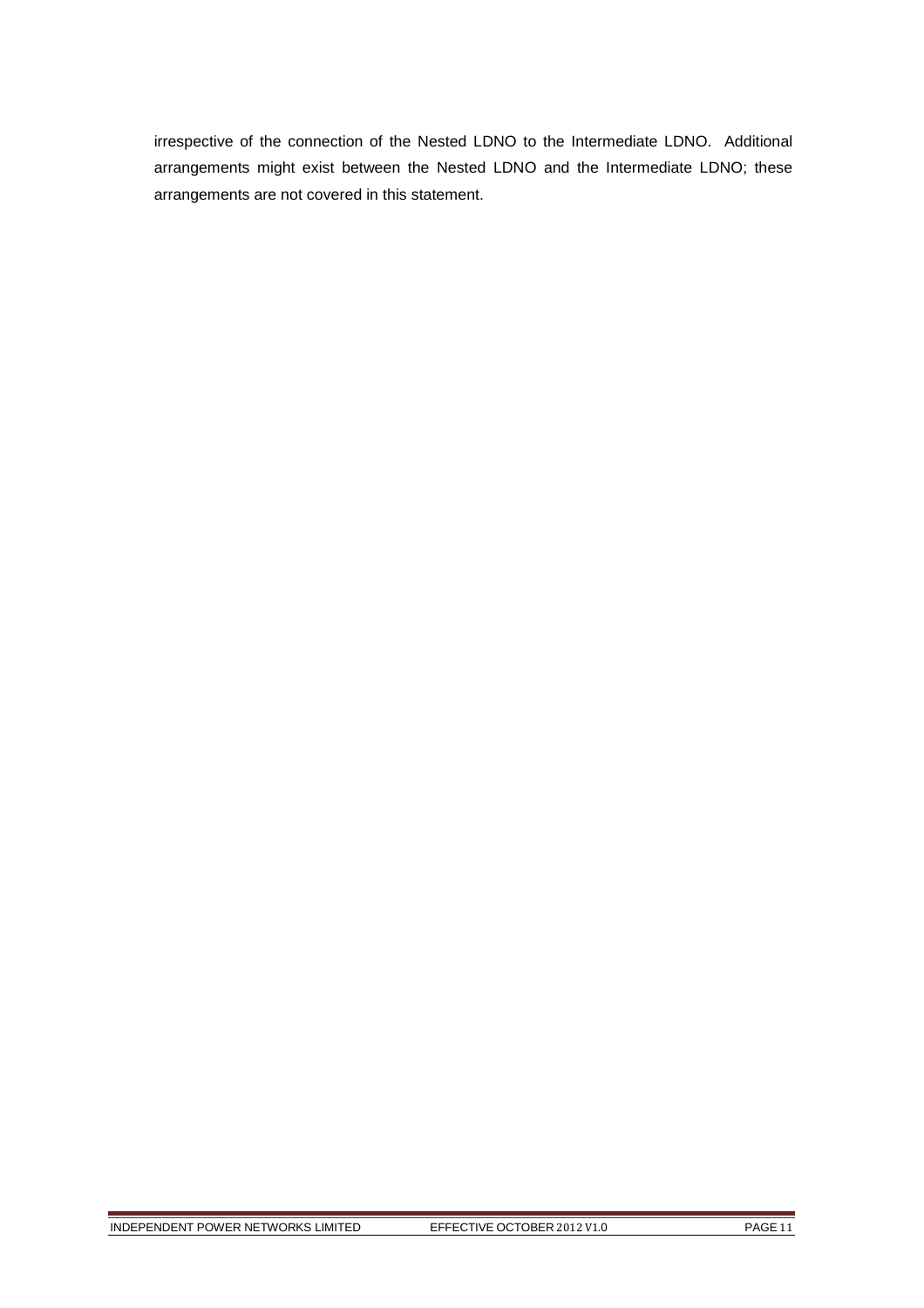# **3. Schedule of Charges for use of the Distribution System**

- 3.1. Tables listing the charges for the distribution of electricity under use of system are published in annexes of this document.
- 3.2. These charges are also listed in a spreadsheet which is published with this statement and can be downloaded from; http://www.independentpowernetworks.co.uk/useful\_documents.php
- 3.3. Annex 1 contains charges to LV and HV Designated Properties.
- 3.4. Annex 2 contains the charges to Designated EHV Properties and charges applied to LDNOs with Designated EHV Properties/end-users on IPNL embedded networks.
- 3.5. Annex 3 contains details of any preserved and additional charges that are valid at this time. Preserved charges are mapped to an appropriate charge and are closed to new Customers.
- 3.6. Annex 4 contains the charges applied to LDNOs with LV and HV Designated Properties end users embedded in Networks on IPNL networks.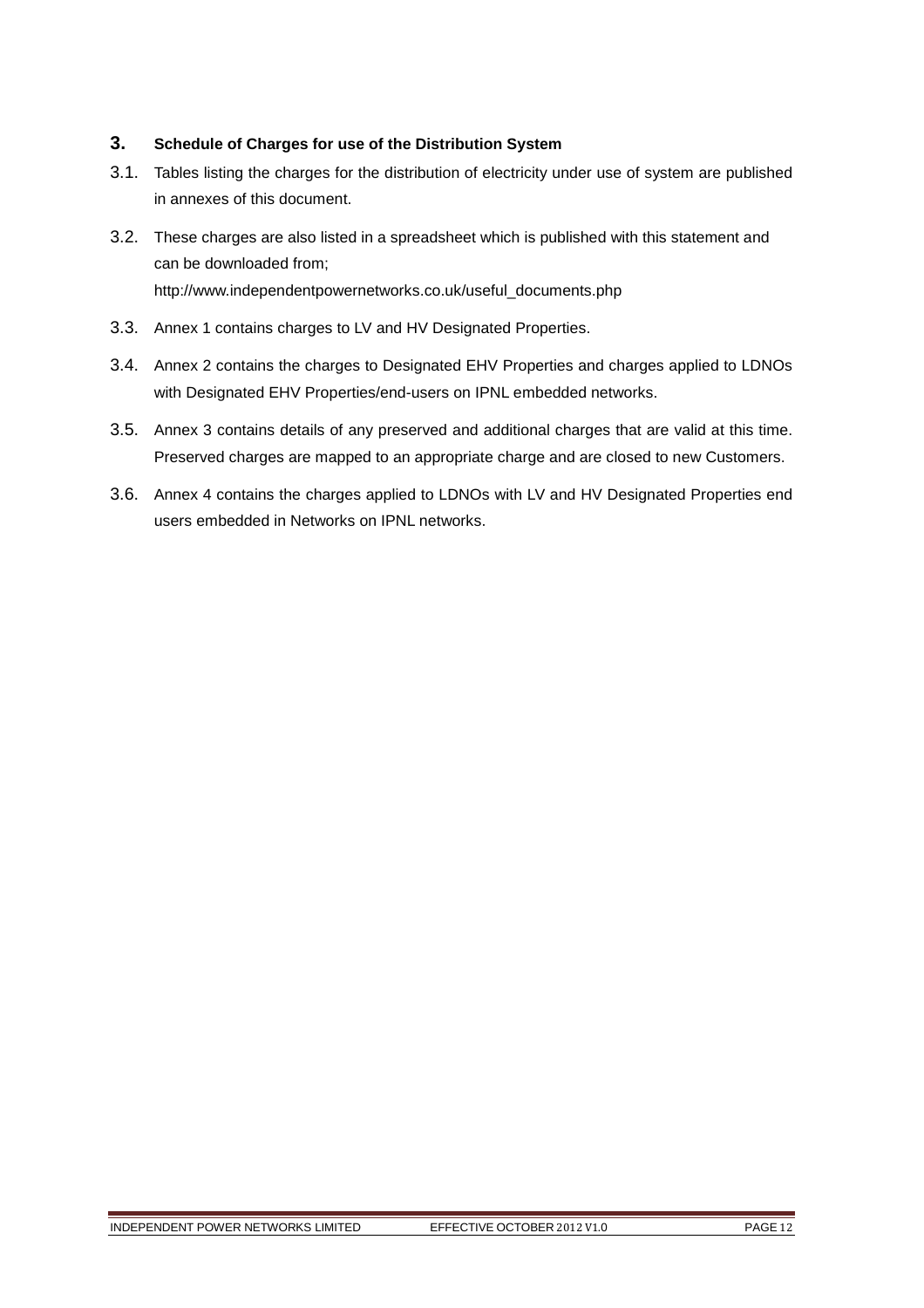# **4. Schedule of Line Loss Factors**

# **Role of Line Loss Factors in the Supply of Electricity**

- 4.1. Electricity entering or exiting the DNOs' networks is adjusted to take account of energy which is lost $<sup>5</sup>$  as it is distributed through the network.</sup>
- 4.2. This adjustment is made to ensure that energy bought or sold by a User, from/to a Customer, accounts for energy lost as part of distributing energy to and from the Customer's premises.
- 4.3. DNOs are responsible for calculating the Line Loss Factors (LLFs) and providing these factors to Elexon. Elexon manage the Balancing and Settlement Code. The code covers the governance and rules for the balancing and settlement arrangements.
- 4.4. Annex 5 provides the LLFs which must be used to adjust the Metering System volumes to take account of losses on the Distribution Network.

# **Calculation of Line Loss Factors**

- 4.5. LLFs are calculated in accordance with BSC Procedure (BSCP) 128. BSCP 128 determines the principles which DNOs must comply with when calculating LLFs.
- 4.6. LLFs are either calculated using a generic method or a site specific method. The generic method is used for sites connected at LV or HV and the site specific method is used for sites connected at EHV or where a request for site specific LLFs has been agreed. Generic LLFs will be applied to all new EHV sites until sufficient data is available for a site specific calculation.
- 4.7. The Elexon website (http://www.elexon.co.uk/pages/losses.aspx) contains more information on LLFs. This page also has links to BSCP 128 and to our LLF methodology.

# **Line Loss Factor time periods**

4.8. LLFs are calculated for a set number of time periods during the year. These time periods are detailed in Annex 5.

# **Line Loss Factor tables**

- 4.9. When using the LLF tables in Annex 5 reference should be made to the LLFC allocated to the MPAN to find the appropriate LLF.
- 4.10. The Elexon Portal website, https://www.bsccentralservices.com/, contains the LLFs in standard industry data format (D0265). A user guide with details on registering and using the portal can be downloaded from;

https://www.bsccentralservices.com/index.php/userguide/download.

l

<sup>&</sup>lt;sup>5</sup> Energy can be lost for technical and non-technical reasons and losses normally occur by heat dissipation through power flowing in conductors and transformers. Losses can also reduce if a customer's action reduces power flowing in the distribution network. This might happen when a customer generates electricity and the produced energy is consumed locally.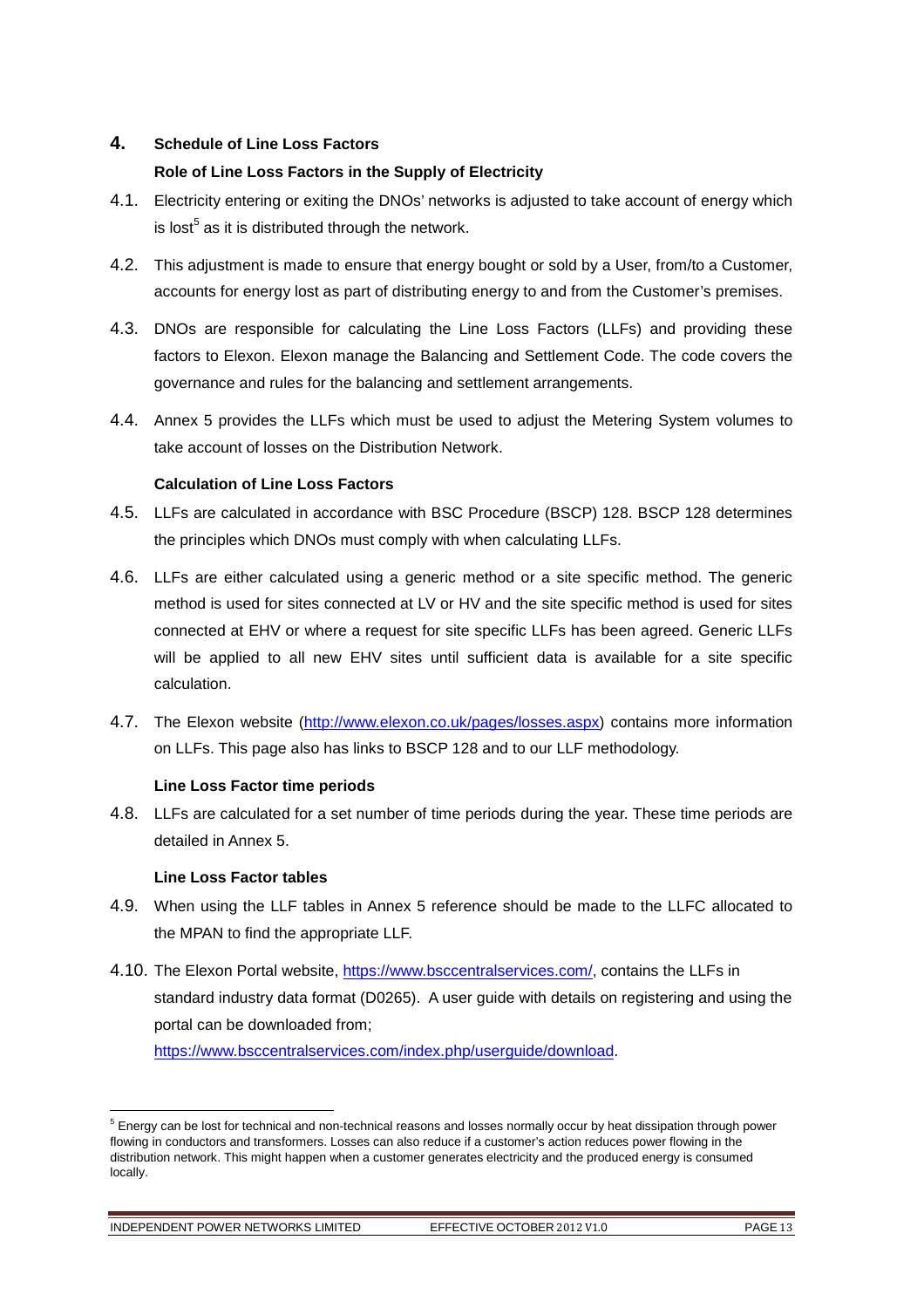# **5. Notes for Designated EHV Properties EDCM [nodal /network group] costs**

- 5.1. The table in Annex 6 shows the un-scaled [nodal /network group] costs used to calculate the current EDCM charges.
- 5.2. These are illustrative of the modelled costs at the time that this statement was published. A new connection will result in changes to current network utilisations which will then form the basis of future prices, i.e. the charge determined in this statement will not necessarily be the charge in subsequent years because of the interaction between new and existing network connections.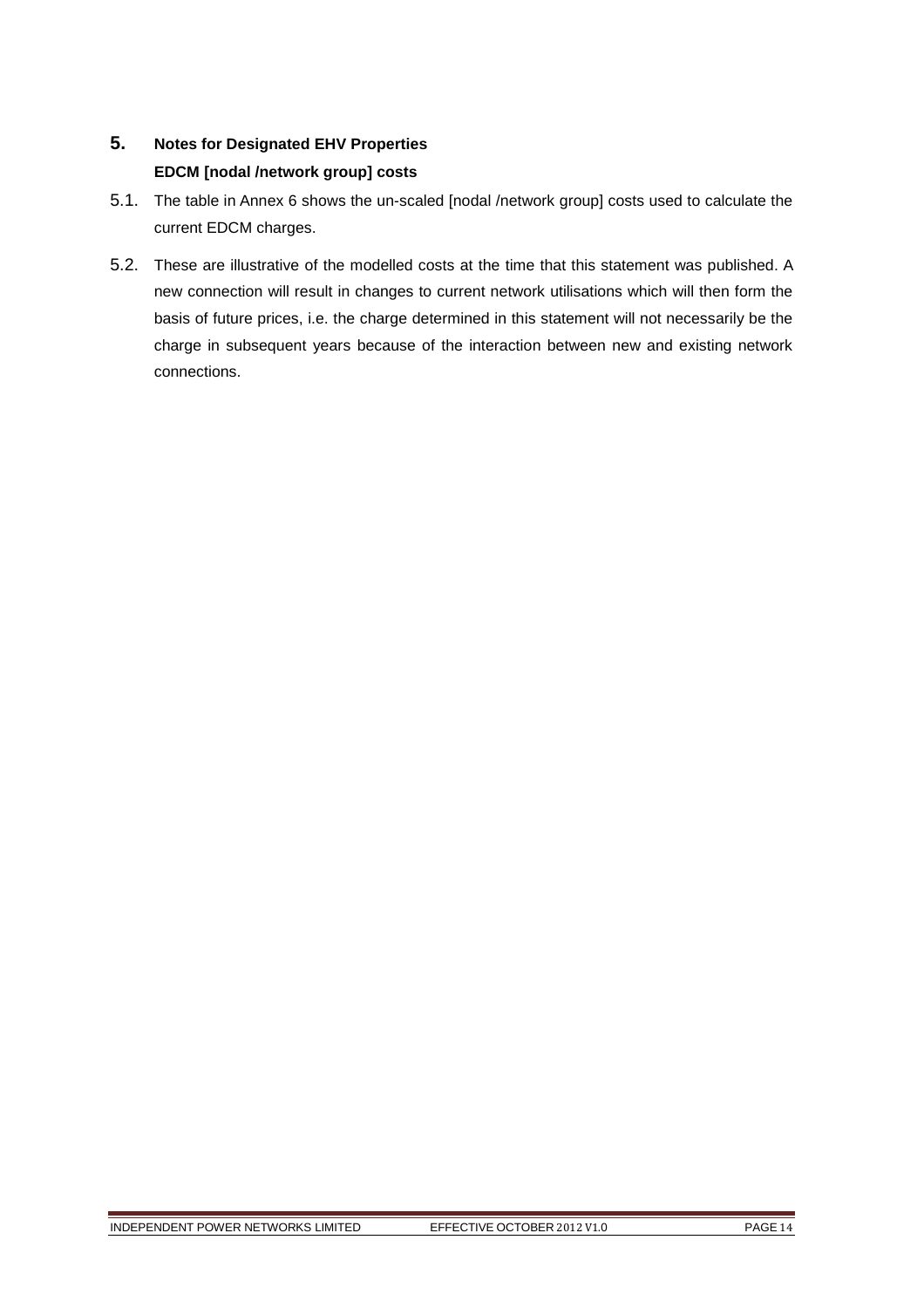# **6. Electricity Distribution Rebates**

6.1. IPNL has neither given nor announced any distribution use of system rebates to Users in the 12 months preceding the date of publication of this revision of the statement.

# **7. Accounting and Administration Services**

# **Administration Charge**

7.1. Where a User has failed to settle a DUoS invoice or notify IPNL of a bona fide dispute, in accordance with the Use of System agreement an account review charge may be made to cover the associated credit control, administration, invoicing and collection costs. This is in addition to the interest charge that will be made in accordance with clause 23.3 of the Distribution Connection and Use of System Agreement (DCUSA)

This charge will be;

| Size of Unpaid debt | Late Payment fee |
|---------------------|------------------|
| Up to £999.99       | £40.00           |
| £1000-£9999.99      | £70.00           |
| Over £10000         | £100.00          |

- **8. Charges for electrical plant provided ancillary to the grant of Use of System**
- 8.1. None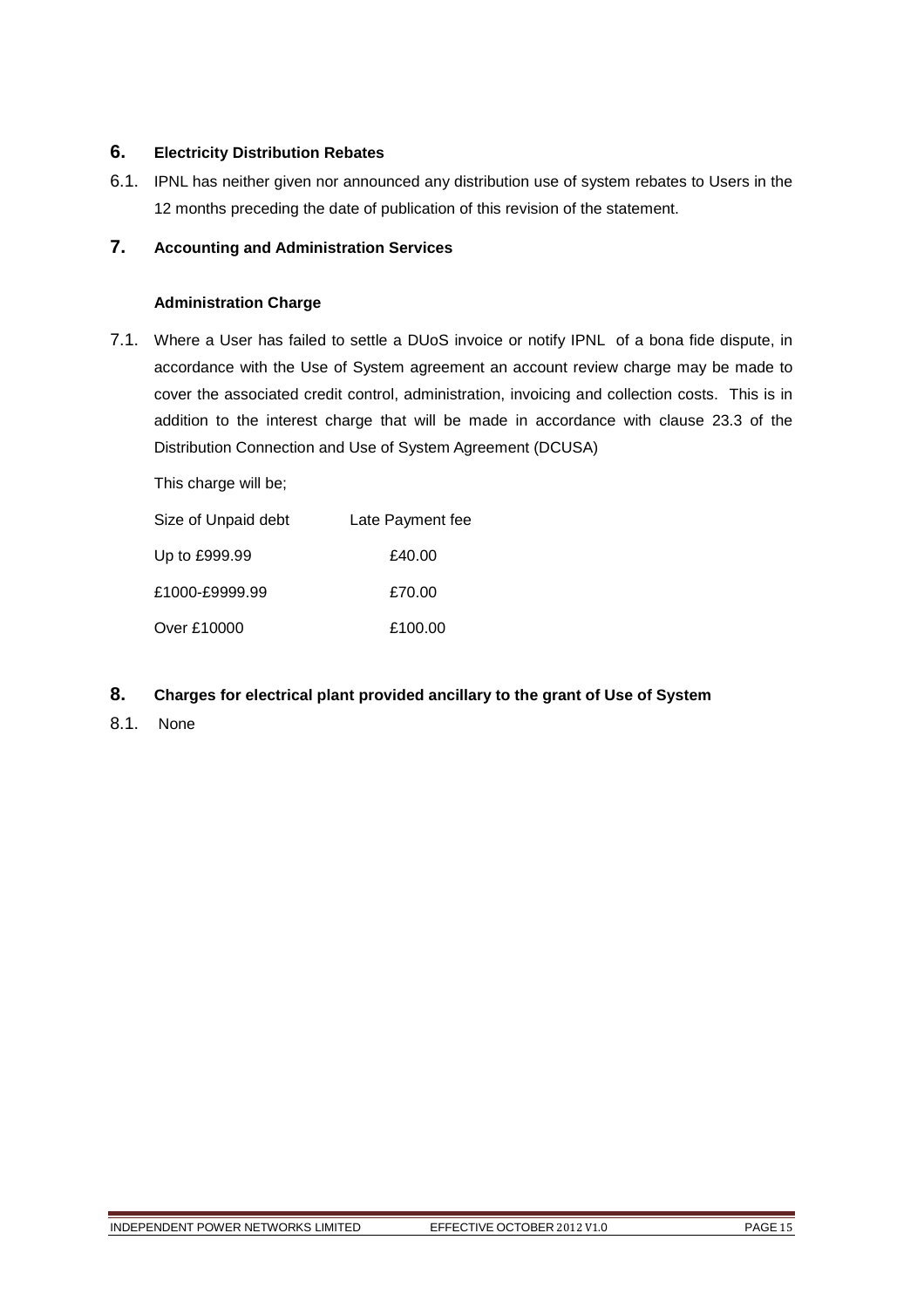# **9. Glossary of Terms**

9.1. The following definitions are included to aid understanding:

| <b>Term</b>                                                                    | <b>Definition</b>                                                                                                                                                                                                                                                                                                                                                                                                                                                                                                                                                        |  |  |  |  |  |  |
|--------------------------------------------------------------------------------|--------------------------------------------------------------------------------------------------------------------------------------------------------------------------------------------------------------------------------------------------------------------------------------------------------------------------------------------------------------------------------------------------------------------------------------------------------------------------------------------------------------------------------------------------------------------------|--|--|--|--|--|--|
| Balancing and<br>Settlement Code<br>(BSC)                                      | The Balancing and Settlement Code contains the governance<br>arrangements for electricity balancing and settlement in Great Britain. An<br>over view document is available from "www.elexon.co.uk/ELEXON<br>Documents/trading_arrangements.pdf".                                                                                                                                                                                                                                                                                                                         |  |  |  |  |  |  |
| <b>CDCM</b>                                                                    | The Common Distribution Charging Methodology used for calculating<br>charges to Designated Properties as required by standard licence<br>condition 13A of the Electricity Distribution Licence.                                                                                                                                                                                                                                                                                                                                                                          |  |  |  |  |  |  |
| Customer                                                                       | A person to whom a User proposers to supply, or for the time being<br>supplies, electricity through an Exit Point, or from who, a User or any<br>relevant exempt Supplier, is entitled to recover charges, compensation or<br>an account of profits in respect of electricity supplied though an Exit Point.<br>Or<br>A person from whom a User purchases, or proposes to purchase,<br>electricity, at an Entry Point (who may from time to time be supplied with<br>electricity as a Customer of that User (or another electricity supplier)<br>through an Exit Point). |  |  |  |  |  |  |
| <b>CVA</b>                                                                     | Central volume allocation in accordance with the BSC.                                                                                                                                                                                                                                                                                                                                                                                                                                                                                                                    |  |  |  |  |  |  |
| <b>Designated EHV</b><br>Properties                                            | As defined in standard condition 13B of the Electricity Distribution Licence.                                                                                                                                                                                                                                                                                                                                                                                                                                                                                            |  |  |  |  |  |  |
| Designated<br>Properties                                                       | As defined in standard condition 13A of the Electricity Distribution Licence.                                                                                                                                                                                                                                                                                                                                                                                                                                                                                            |  |  |  |  |  |  |
| <b>Distributed</b><br>Generator                                                | A generator directly connected or embedded within the Distribution<br>System.                                                                                                                                                                                                                                                                                                                                                                                                                                                                                            |  |  |  |  |  |  |
| <b>Distribution</b><br>Connection and<br>Use of System<br>Agreement<br>(DCUSA) | The Distribution Connection and Use of System Agreement (DCUSA) is a<br>multi-party contract between the licensed electricity distributors, suppliers<br>and generators of Great Britain.<br>It is a requirement that all licensed electricity distributors and suppliers<br>become parties to the DCUSA.                                                                                                                                                                                                                                                                |  |  |  |  |  |  |
| Electricity<br><b>Distribution</b><br>Licence                                  | The Electricity Distribution Licence granted or treated as granted pursuant<br>to section 6(1) of the Electricity Act 1989.                                                                                                                                                                                                                                                                                                                                                                                                                                              |  |  |  |  |  |  |
| <b>Distribution</b><br>Network Operator<br>(DNO)                               | An Electricity Distributor who operates one of the fourteen Distribution<br>Services Areas and in whose Electricity Distribution Licence the<br>requirements of Section B of the standard conditions of that licence have<br>effect.                                                                                                                                                                                                                                                                                                                                     |  |  |  |  |  |  |
| <b>Distribution</b><br>Services Area                                           | The area specified by the Authority that a DNO as Distribution Services<br>Provider will operate.                                                                                                                                                                                                                                                                                                                                                                                                                                                                        |  |  |  |  |  |  |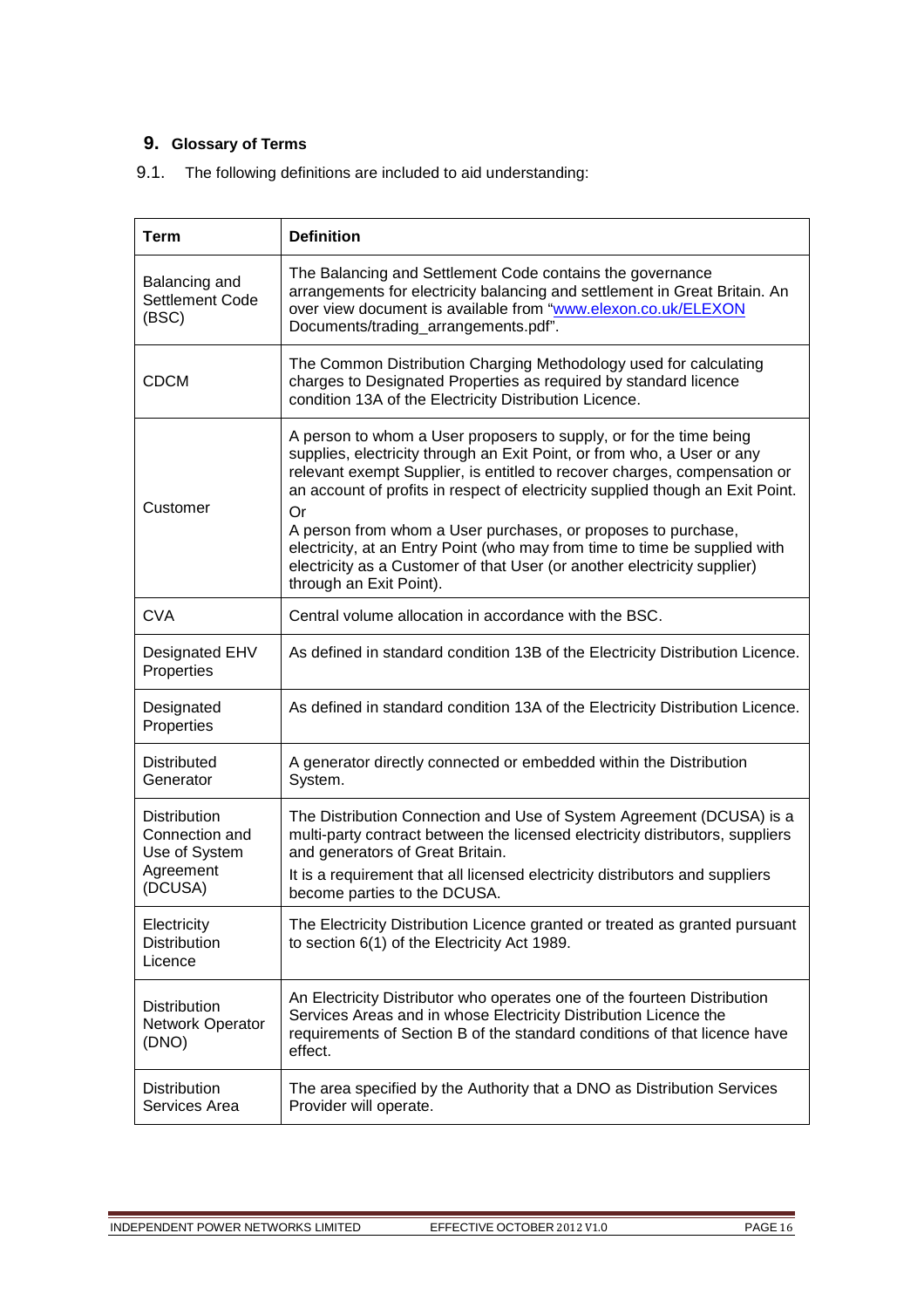| <b>Term</b>                                                                  | <b>Definition</b>                                                                                                                                                                                                                                                                                                                                                                                                                                                                                                                                                                                                                                                                                                                                                                                                                                |  |  |  |  |  |  |  |  |
|------------------------------------------------------------------------------|--------------------------------------------------------------------------------------------------------------------------------------------------------------------------------------------------------------------------------------------------------------------------------------------------------------------------------------------------------------------------------------------------------------------------------------------------------------------------------------------------------------------------------------------------------------------------------------------------------------------------------------------------------------------------------------------------------------------------------------------------------------------------------------------------------------------------------------------------|--|--|--|--|--|--|--|--|
| <b>Distribution</b><br>Services Provider                                     | An Electricity Distributor in whose Electricity Distribution Licence the<br>requirements of Section B of the standard conditions of that licence have<br>effect.                                                                                                                                                                                                                                                                                                                                                                                                                                                                                                                                                                                                                                                                                 |  |  |  |  |  |  |  |  |
| <b>Distribution</b><br>System                                                | The system consisting (wholly or mainly) of:<br>electric lines owned or operated by an authorised distributor that<br>٠<br>is used for the distribution of electricity from grid supply points or<br>generation sets or other Entry Points to the points of delivery to<br><b>Customers or Users; or</b><br>any transmission licensee in its capacity as operator of that<br>licensee's transmission system or the GB transmission system;<br>and includes any remote transmission assets (owned by a<br>$\bullet$<br>transmission licensee within England and Wales) that are<br>operated by that authorised distributor and any electrical plant,<br>electricity meters, and Metering Equipment owned or operated by<br>it in connection with the distribution of electricity, but does not<br>include any part of the GB transmission system. |  |  |  |  |  |  |  |  |
| <b>EDCM</b>                                                                  | The EHV Distribution Charging Methodology used for calculating charges<br>to Designated EHV Properties as required by standard licence condition<br>13B of the Electricity Distribution Licence                                                                                                                                                                                                                                                                                                                                                                                                                                                                                                                                                                                                                                                  |  |  |  |  |  |  |  |  |
| Electricity<br><b>Distributor</b>                                            | Any person who is authorised by an Electricity Distribution Licence to<br>distribute electricity.                                                                                                                                                                                                                                                                                                                                                                                                                                                                                                                                                                                                                                                                                                                                                |  |  |  |  |  |  |  |  |
| <b>Embedded LDNO</b>                                                         | This refers to an LDNO operating a distribution network which is<br>embedded within another distribution network.                                                                                                                                                                                                                                                                                                                                                                                                                                                                                                                                                                                                                                                                                                                                |  |  |  |  |  |  |  |  |
| Embedded<br><b>Network</b>                                                   | An electricity Distribution System operated by an LDNO and embedded<br>within another distribution network.                                                                                                                                                                                                                                                                                                                                                                                                                                                                                                                                                                                                                                                                                                                                      |  |  |  |  |  |  |  |  |
| <b>Entry Point</b>                                                           | A boundary point at which electricity is exported onto a Distribution<br>System to a connected installation or to another Distribution System, not<br>forming part of the total system (boundary point and total system having<br>the meaning given to those terms in the BSC)                                                                                                                                                                                                                                                                                                                                                                                                                                                                                                                                                                   |  |  |  |  |  |  |  |  |
| <b>Exit Point</b>                                                            | A point of connection at which a supply of electricity may flow from the<br>Distribution System to the Customer's Installation or User's Installation or<br>the Distribution System of another person.                                                                                                                                                                                                                                                                                                                                                                                                                                                                                                                                                                                                                                           |  |  |  |  |  |  |  |  |
| Extra High Voltage<br>(EHV)                                                  | Nominal voltages of 22kV and above.                                                                                                                                                                                                                                                                                                                                                                                                                                                                                                                                                                                                                                                                                                                                                                                                              |  |  |  |  |  |  |  |  |
| Gas and Electricity<br><b>Markets Authority</b><br>(GEMA) (the<br>Authority) | As established by the Utilities Act.                                                                                                                                                                                                                                                                                                                                                                                                                                                                                                                                                                                                                                                                                                                                                                                                             |  |  |  |  |  |  |  |  |
| <b>Grid Supply Point</b>                                                     | A metered connection between the National Grid Electricity Transmission<br>(NGET) system and The licensee's Distribution System at which electricity<br>flows to or from the Distribution System.                                                                                                                                                                                                                                                                                                                                                                                                                                                                                                                                                                                                                                                |  |  |  |  |  |  |  |  |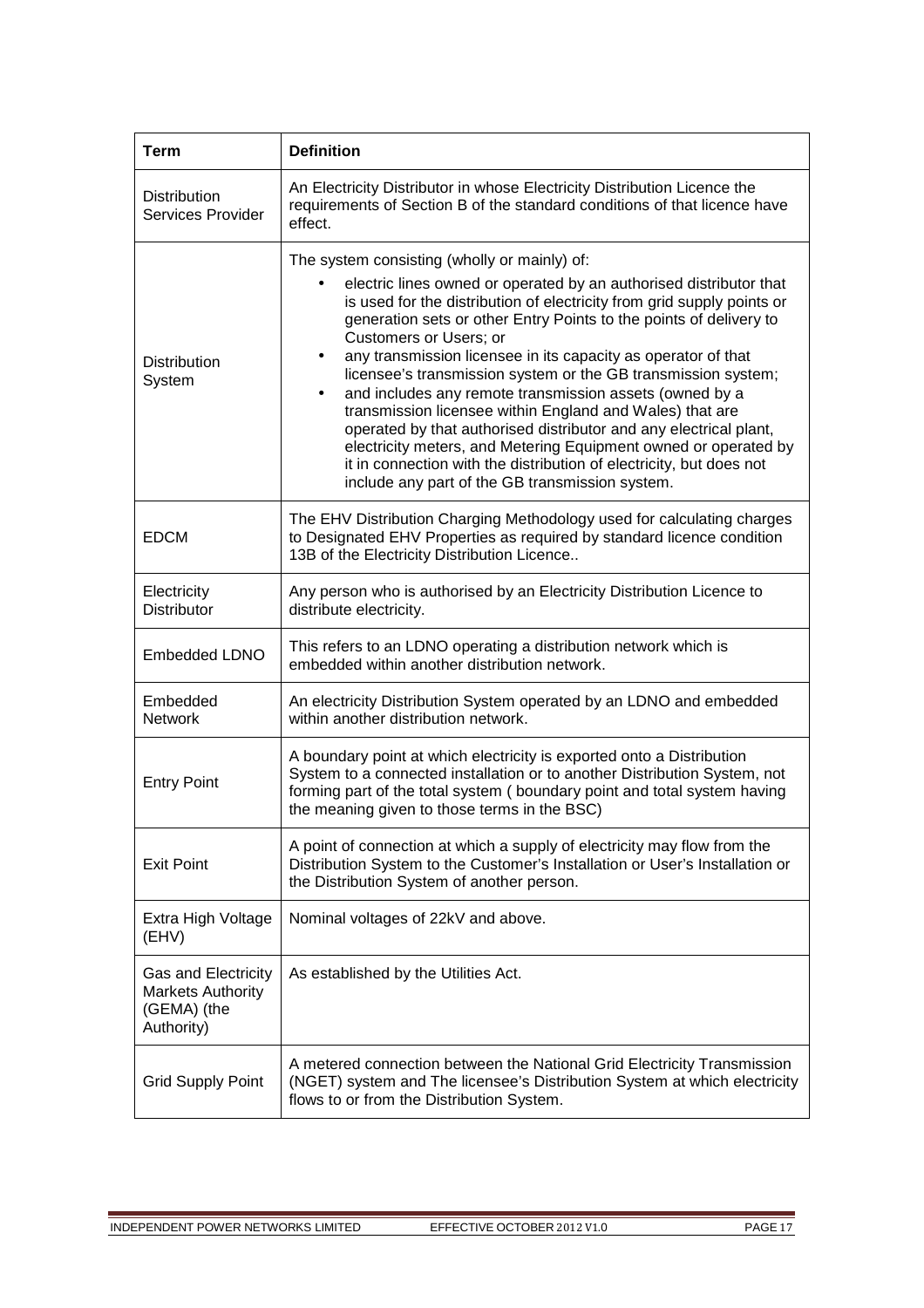| <b>Term</b>                              | <b>Definition</b>                                                                                                                                                                                                                   |
|------------------------------------------|-------------------------------------------------------------------------------------------------------------------------------------------------------------------------------------------------------------------------------------|
| <b>GSP Group</b>                         | Grid Supply Point Group; a distinct electrical system, that is supplied from<br>one or more Grid Supply Points for which total supply into the GSP Group<br>can be determined for each half-hour.                                   |
| High Voltage (HV)                        | Nominal voltages of at least 1kV and less than 22kV                                                                                                                                                                                 |
| Host DNO                                 | A distribution network operator that is responsible for a Distribution<br>Services Area as defined in Standard conditions of the Electricity<br><b>Distribution Licence</b>                                                         |
| Intermediate<br><b>LDNO</b>              | An embedded licenced distribution network operator that is responsible for<br>a Distribution System between a Host DNO and another Embedded<br>Distribution System.                                                                 |
| <b>Invalid Settlement</b><br>Combination | A Settlement combination that is not recognised as a valid combination in<br>Market Domain Data. http://mddonline.elexon.co.uk/default.aspx                                                                                         |
| <b>kVA</b>                               | Kilovolt amperes                                                                                                                                                                                                                    |
| kVArh                                    | Kilovolt ampere reactive hour                                                                                                                                                                                                       |
| kW                                       | Kilowatt                                                                                                                                                                                                                            |
| kWh                                      | Kilowatt hour (equivalent to one "unit" of electricity)                                                                                                                                                                             |
| <b>LDNO</b>                              | Licensed Distribution Network Operator.                                                                                                                                                                                             |
| Line Loss Factor<br>Class (LLFC)         | An identifier assigned to an SVA Metering System which is used to assign<br>the LLF and Use of System Charges.                                                                                                                      |
| Line Loss Factor<br>(LLF)                | The factor which is used in Settlement to adjust the Metering System<br>volumes to take account of losses on the Distribution System.                                                                                               |
| Low Voltage (LV)                         | Nominal voltages below 1kV                                                                                                                                                                                                          |
| Market Domain<br>Data (MDD)              | Market Domain Data is a central repository of reference data used by all<br>Users involved in Settlement. It is essential to the operation of Supplier<br>Volume Allocation (SVA) Trading Arrangements.                             |
| Maximum Export<br>Capacity (MEC)         | The Maximum Export Capacity of apparent power expressed in kVA that<br>has been agreed can flow through the Entry Point to the Distribution<br>System from the Customer's installation as specified in the connection<br>agreement. |
| Maximum Import<br>Capacity (MIC)         | The Maximum Import Capacity of apparent power expressed in kVA that<br>has been agreed can flow through the Exit Point from the Distribution<br>System to the Customer's installation as specified in the connection<br>agreement.  |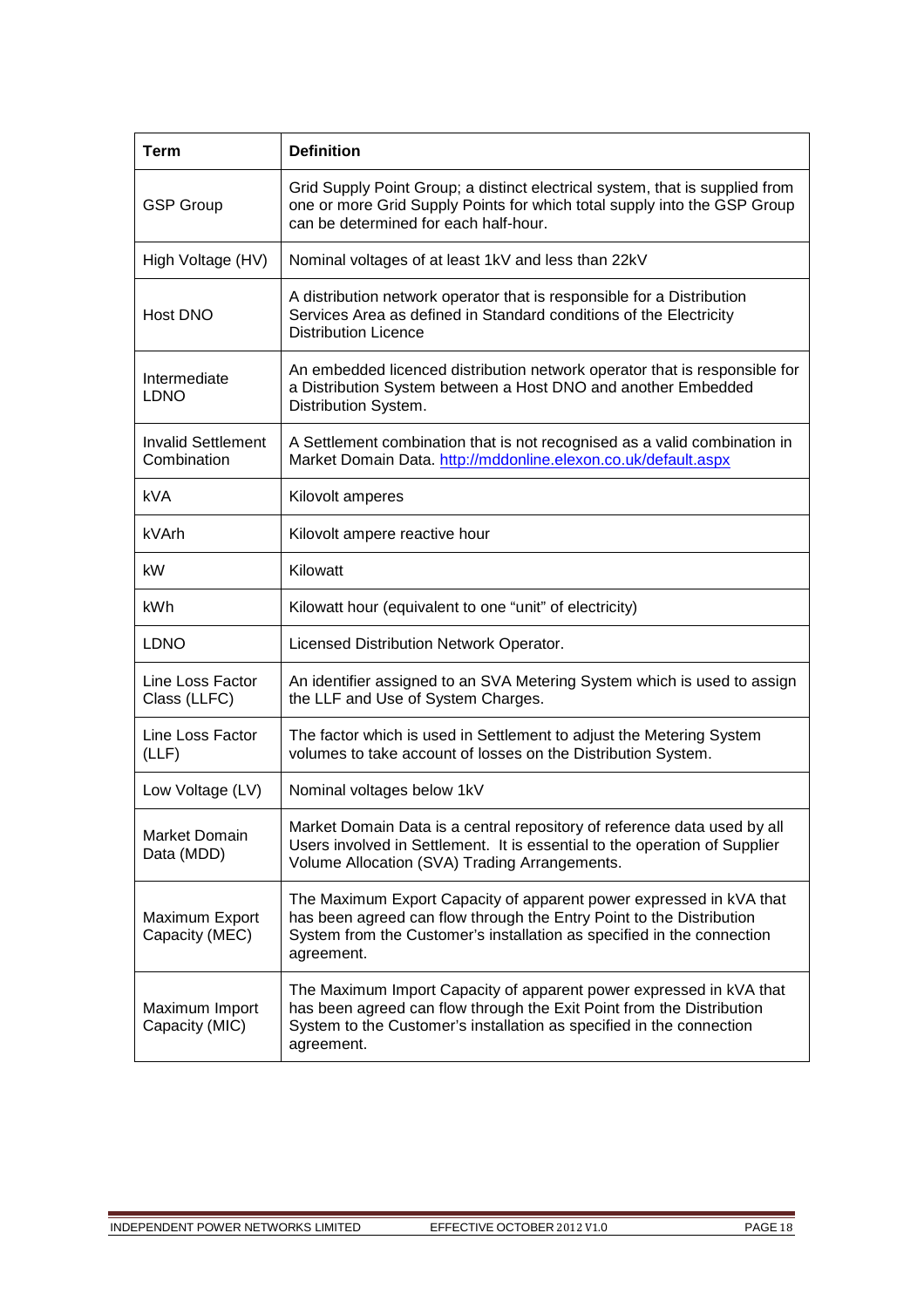| <b>Term</b>                     | <b>Definition</b>                                                                                                                                                                                                                                                                                                                   |  |  |  |  |  |  |
|---------------------------------|-------------------------------------------------------------------------------------------------------------------------------------------------------------------------------------------------------------------------------------------------------------------------------------------------------------------------------------|--|--|--|--|--|--|
|                                 | A classification of Metering Systems which indicates how Consumption is<br>measured <i>i.e.</i>                                                                                                                                                                                                                                     |  |  |  |  |  |  |
|                                 | Non Half Hourly Metering Equipment (equivalent to Measurement Class<br>"A")                                                                                                                                                                                                                                                         |  |  |  |  |  |  |
| Measurement                     | Non Half Hourly Unmetered Supplies (equivalent to Measurement Class<br>"B")                                                                                                                                                                                                                                                         |  |  |  |  |  |  |
| Class                           | Half Hourly Metering Equipment at above 100kW Premises (equivalent to<br>Measurement Class "C")                                                                                                                                                                                                                                     |  |  |  |  |  |  |
|                                 | Half Hourly Unmetered Supplies (equivalent to Measurement Class "D")                                                                                                                                                                                                                                                                |  |  |  |  |  |  |
|                                 | Half Hourly Metering Equipment at below 100kW Premises (equivalent to<br>Measurement Class "E").                                                                                                                                                                                                                                    |  |  |  |  |  |  |
| <b>Metering Point</b>           | The point at which electricity is exported to or imported from the licensee's<br>Distribution System is measured, is deemed to be measured, or is<br>intended to be measured and which is registered pursuant to the<br>provisions of the MRA. (For the purposes of this statement Grid Supply<br>Points are not 'Metering Points') |  |  |  |  |  |  |
| <b>Metering System</b>          | Particular commissioned metering equipment installed for the purposes of<br>measuring the quantities of Exports and Imports at the Boundary Point.                                                                                                                                                                                  |  |  |  |  |  |  |
| <b>MPAN</b>                     | Metering Point Administration Number. A number relating to a Metering<br>Point under the MRA.                                                                                                                                                                                                                                       |  |  |  |  |  |  |
| <b>MRA</b>                      | The Master Registration Agreement.                                                                                                                                                                                                                                                                                                  |  |  |  |  |  |  |
| <b>MTC</b>                      | Meter Timeswitch Codes (MTCs) are three digit codes allowing Suppliers<br>to identify the metering installed in Customers' premises. They indicate<br>whether the meter is single or multi rate, pre-payment or credit, or whether<br>it is 'related' to another meter.                                                             |  |  |  |  |  |  |
| Nested LDNO                     | A distribution system operator that is responsible for a Nested Network.                                                                                                                                                                                                                                                            |  |  |  |  |  |  |
| <b>Nested Networks</b>          | This refers to a situation where there is more than one level of Embedded<br>Network and therefore nested distribution systems between LDNOs (e.g.<br>Host DNO→intermediate LDNO→nested LDNO→Customer).                                                                                                                             |  |  |  |  |  |  |
| Ofgem                           | Office of Gas and Electricity Markets - Ofgem is governed by GEMA and<br>is responsible for the regulation of the distribution companies.                                                                                                                                                                                           |  |  |  |  |  |  |
| Profile Class (PC)              | A categorisation applied to NHH MPANs and used in Settlement to group<br>customers with similar consumption patterns to enable the calculation of<br>consumption profiles.                                                                                                                                                          |  |  |  |  |  |  |
| Settlement                      | The determination and settlement of amounts payable in respect of<br>charges (including reconciling charges) in accordance with the Balancing<br>and Settlement Code                                                                                                                                                                |  |  |  |  |  |  |
| <b>Settlement Class</b><br>(SC) | The combination of Profile Class, Line Loss Factor Class, Time Pattern<br>Regime and Standard Settlement Configuration, by Supplier within GSP<br>Group and used for Settlement.                                                                                                                                                    |  |  |  |  |  |  |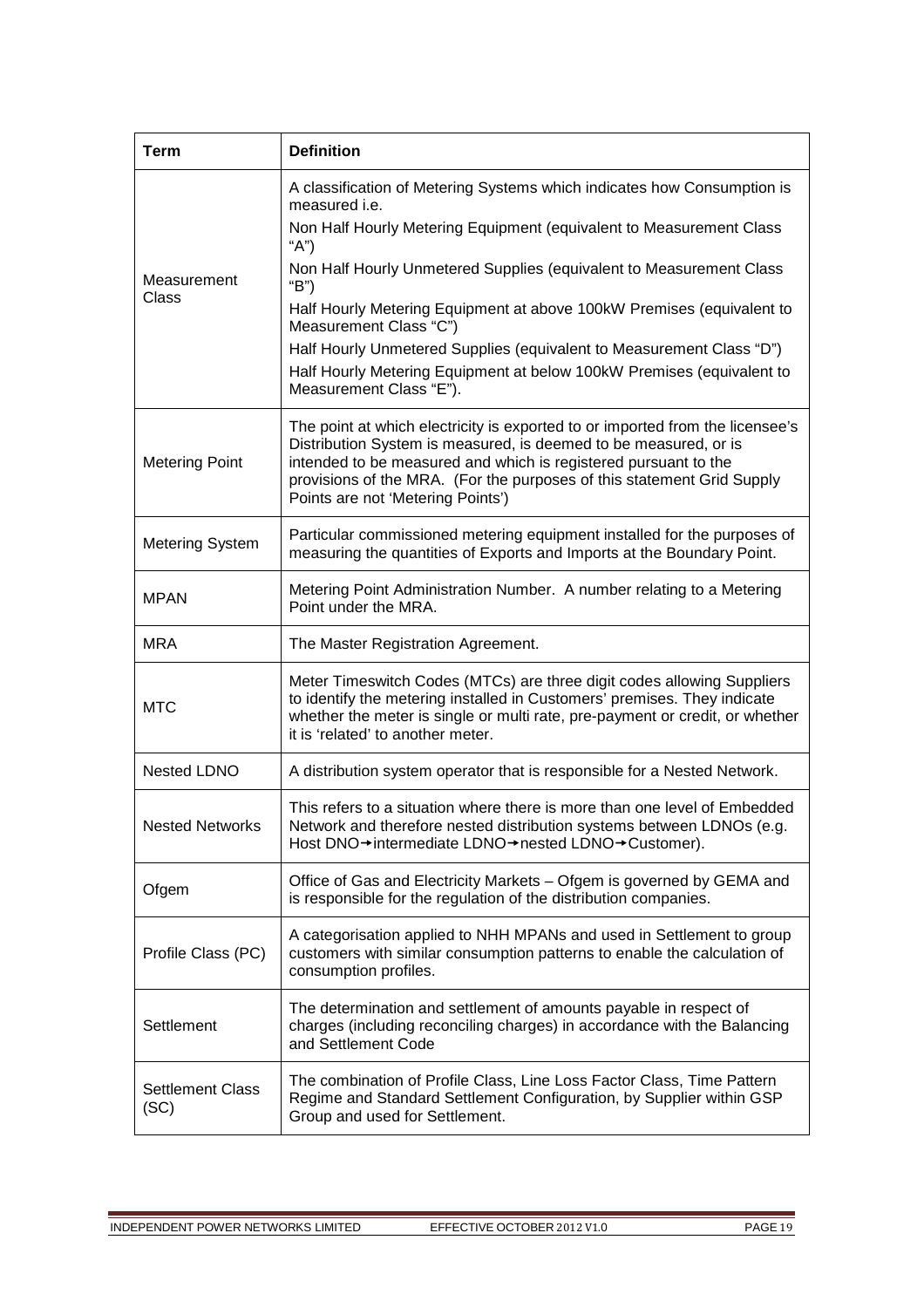| <b>Term</b>                                          | <b>Definition</b>                                                                                                                                                                                                                                                                       |  |  |  |  |  |  |
|------------------------------------------------------|-----------------------------------------------------------------------------------------------------------------------------------------------------------------------------------------------------------------------------------------------------------------------------------------|--|--|--|--|--|--|
| Standard<br>Settlement<br>Configuration<br>(SSC)     | A standard metering configuration relating to a specific combination of<br>TPRs.                                                                                                                                                                                                        |  |  |  |  |  |  |
| Supercustomer                                        | The method of billing Users for Use of System on an aggregated basis,<br>grouping consumption and standing charges for all similar NHH metered<br>Customers together.                                                                                                                   |  |  |  |  |  |  |
| Supercustomer<br><b>DUoS Report</b>                  | A report of profiled data by Settlement Class providing counts of MPANs<br>and units consumed.                                                                                                                                                                                          |  |  |  |  |  |  |
| Supplier                                             | An organisation with a Supply License which can register itself as<br>supplying electricity to a Metering Point.                                                                                                                                                                        |  |  |  |  |  |  |
| Supplier Volume<br>Allocation (SVA)                  | As defined in the Balancing and Settlement Code.                                                                                                                                                                                                                                        |  |  |  |  |  |  |
| Supplier Volume<br><b>Allocation Agent</b><br>(SVAA) | The agency which uses aggregated consumption data from the Data<br>Aggregator to calculate Supplier purchases by Settlement Class for each<br>Settlement day, and then passes this information to the relevant<br>distributors and Suppliers across the national data transfer network. |  |  |  |  |  |  |
| <b>Time Pattern</b><br>Regime (TPR)                  | The pattern of switching behaviour though time that one or more meter<br>registers follow.                                                                                                                                                                                              |  |  |  |  |  |  |
| Use of System<br>Charges                             | Charges for demand and generation Customers which are connected to<br>and utilising the distribution network.                                                                                                                                                                           |  |  |  |  |  |  |
| User/s                                               | Someone who has a use of system agreement with the DNO e.g. A<br>Supplier, Generator or LDNO.                                                                                                                                                                                           |  |  |  |  |  |  |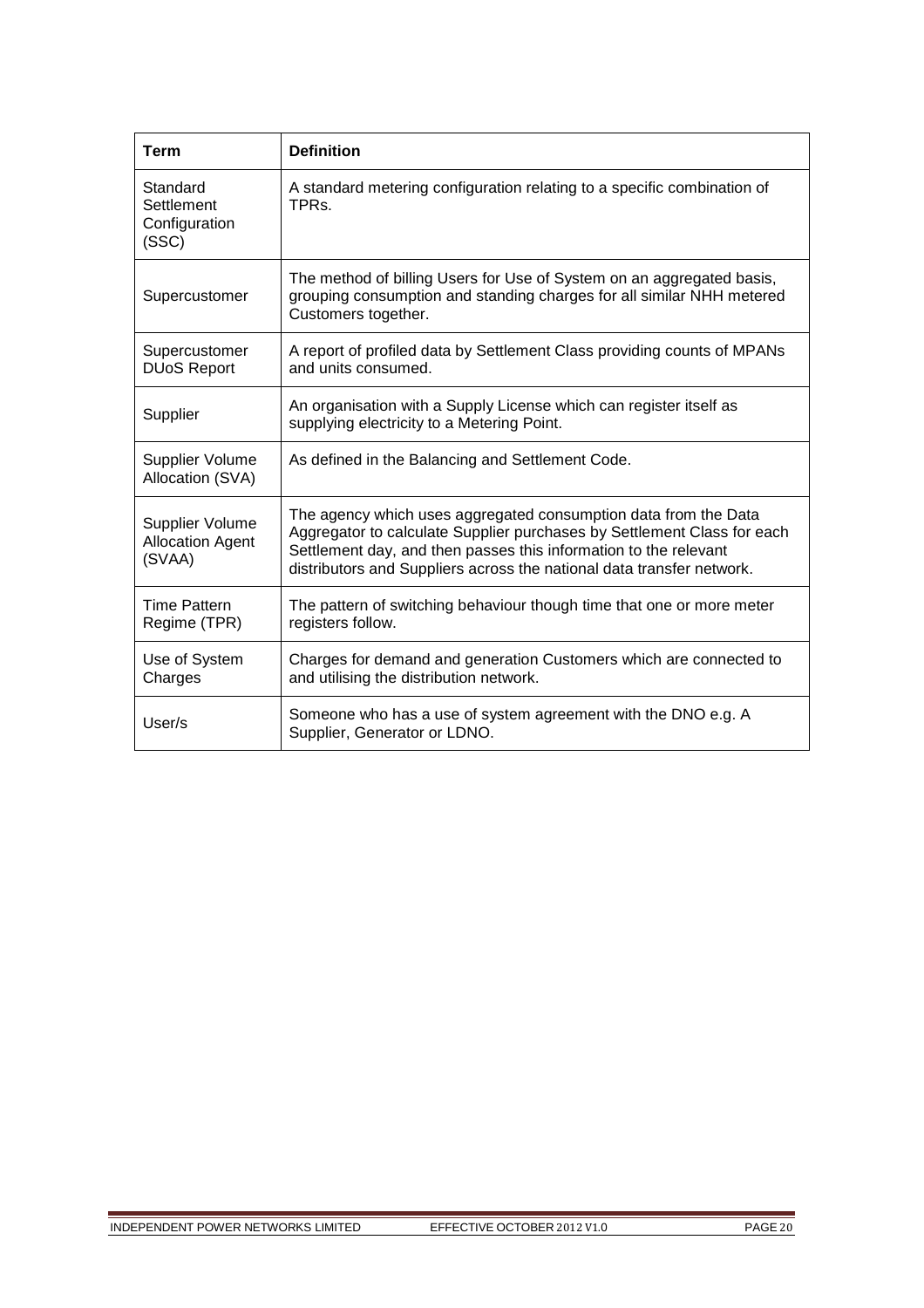# **Annex 1 – Schedule of Charges for use of the Distribution System by LV and HV Designated Properties**

|                                                             |                   |                | Independent Power Networks Limited - Effective from October 2012 - FINAL LV/HV Charges |                      |                   |                                   |                                        |                                         |                                             |                               |                                        |
|-------------------------------------------------------------|-------------------|----------------|----------------------------------------------------------------------------------------|----------------------|-------------------|-----------------------------------|----------------------------------------|-----------------------------------------|---------------------------------------------|-------------------------------|----------------------------------------|
|                                                             | <b>Open LLFCs</b> | PCs            | Unit rate 1 p/kWh                                                                      | Unit rate 2<br>p/kWh | Unit rate 3 p/kWh | <b>Fixed charge</b><br>p/MPAN/day | <b>Capacity</b><br>charge<br>p/kVA/day | <b>Reactive power</b><br>charge p/kVArh | <b>Excess Capacity</b><br>charge<br>(p/kVA) | <b>Closed</b><br><b>LLFCs</b> | <b>IPNL</b><br><b>Charging</b><br>Code |
| <b>Domestic Unrestricted</b>                                | 500,502,843       | $\mathbf{1}$   | 1.684                                                                                  |                      |                   | 4.29                              |                                        |                                         |                                             |                               | A010                                   |
| <b>Domestic Two Rate</b>                                    | 500,502,843       | $\overline{2}$ | 2.141                                                                                  | 0.200                |                   | 4.29                              |                                        |                                         |                                             |                               | A020                                   |
| <b>Domestic Off Peak</b><br>(related MPAN)                  | 500,502,843       | $\overline{2}$ | 0.147                                                                                  |                      |                   |                                   |                                        |                                         |                                             |                               | A021                                   |
| <b>Small Non Domestic</b><br><b>Unrestricted</b>            | 500,502,843       | 3              | 1.453                                                                                  |                      |                   | 4.58                              |                                        |                                         |                                             |                               | A030                                   |
| <b>Small Non Domestic Two</b><br>Rate                       | 500,502,843       | $\overline{4}$ | 1.630                                                                                  | 0.177                |                   | 4.58                              |                                        |                                         |                                             |                               | A040                                   |
| <b>Small Non Domestic Off</b><br><b>Peak (related MPAN)</b> | 500,502,843       | $\overline{4}$ | 0.177                                                                                  |                      |                   |                                   |                                        |                                         |                                             |                               | A041                                   |
| <b>LV Medium Non-Domestic</b>                               | 500,502,843       | $5 - 8$        | 1.443                                                                                  | 0.175                |                   | 35.23                             |                                        |                                         |                                             |                               | A090                                   |
| LV Sub Medium Non-<br><b>Domestic</b>                       |                   | $5 - 8$        |                                                                                        |                      |                   |                                   |                                        |                                         |                                             |                               |                                        |
| <b>HV Medium Non-Domestic</b>                               |                   |                |                                                                                        |                      |                   |                                   |                                        |                                         |                                             |                               |                                        |
| <b>LV HH Metered</b>                                        | 500,502,841       | $\mathbf 0$    | 7.744                                                                                  | 0.216                | 0.109             | 11.95                             | 2.58                                   | 0.259                                   | 2.58                                        |                               | A300                                   |
| <b>LV Sub HH Metered</b>                                    | 501,503           | $\mathbf 0$    | 6.881                                                                                  | 0.172                | 0.070             | 8.19                              | 3.75                                   | 0.209                                   | 3.75                                        |                               |                                        |
| <b>HV HH Metered</b>                                        | 504,844           | $\mathbf{0}$   | 4.665                                                                                  | 0.112                | 0.038             | 82.40                             | 3.54                                   | 0.139                                   | 3.54                                        |                               | A400                                   |
| <b>HV Sub HH Metered</b>                                    | 505               | $\mathbf 0$    |                                                                                        |                      |                   |                                   |                                        |                                         |                                             |                               |                                        |
| <b>NHH UMS</b>                                              | 500,502,843       | 1,8            | 1.759                                                                                  |                      |                   |                                   |                                        |                                         |                                             |                               | A050                                   |
| LV UMS (Pseudo HH<br>Metered)                               | 500,502           | $\mathbf 0$    | 15.545                                                                                 | 0.884                | 0.692             |                                   |                                        |                                         |                                             |                               | A200                                   |
| <b>LV Generation NHH</b>                                    | 506,507,845       | 8              | 0.800)                                                                                 |                      |                   |                                   |                                        |                                         |                                             |                               | A900                                   |
| <b>LV Sub Generation NHH</b>                                |                   |                |                                                                                        |                      |                   |                                   |                                        |                                         |                                             |                               |                                        |
| <b>LV Generation</b><br>Intermittent                        | 651,653,842       | $\mathbf 0$    | 0.800)                                                                                 |                      |                   |                                   |                                        | 0.257                                   |                                             |                               | A902                                   |
| <b>LV Generation Non-</b><br>Intermittent                   | 650,652,846       | $\mathbf 0$    | 7.361)                                                                                 | 0.215)               | 0.118             |                                   |                                        | 0.257                                   |                                             |                               | A903                                   |
| <b>LV Sub Generation</b><br>Intermittent                    |                   | $\mathbf 0$    | 0.734)<br>l                                                                            |                      |                   |                                   |                                        | 0.236                                   |                                             |                               |                                        |
| <b>LV Sub Generation Non-</b><br>Intermittent               |                   | $\mathbf 0$    | 6.813)                                                                                 | 0.193)               | 0.100)            |                                   |                                        | 0.236                                   |                                             |                               |                                        |
| <b>HV Generation</b><br>Intermittent                        | 654,849           | $\mathbf 0$    | 0.551)<br>1                                                                            |                      |                   | 39.34                             |                                        | 0.198                                   |                                             |                               | A904                                   |
| <b>HV Generation Non-</b><br>Intermittent                   | 508,848           | $\bf 0$        | 5.318                                                                                  | 0.132)               | 0.051)            | 39.34                             |                                        | 0.198                                   |                                             |                               | A905                                   |

**CHARGES FOR CUSTOMERS ON IPNL EMBEDDED NETWORKS IN EASTERN POWER NETWORK'S DSA ( GSP\_A)**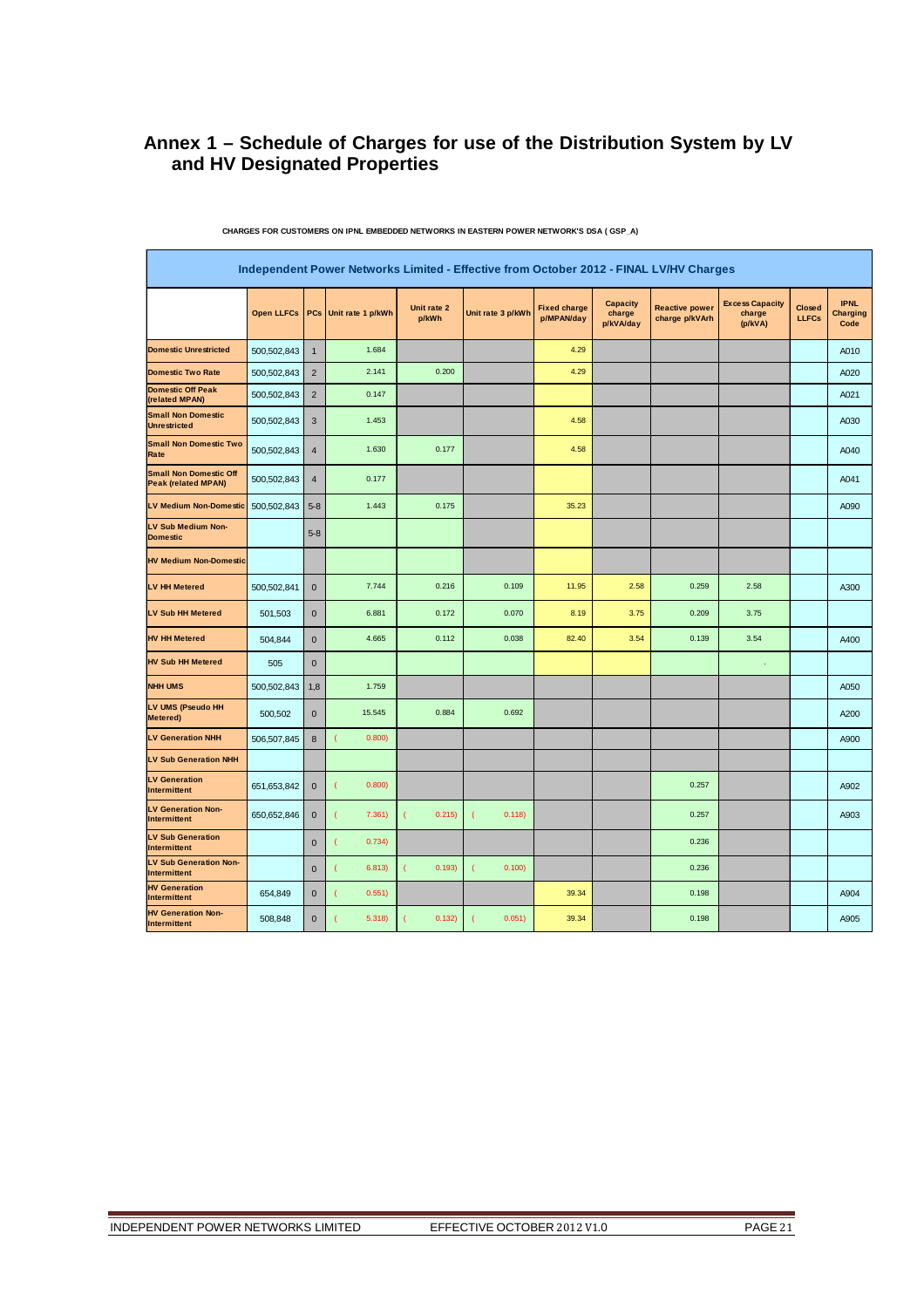|                                                            |                     |                | Independent Power Networks Limited - Effective from October 2012 - FINAL LV/HV Charges |                      |                          |                                   |                                        |                                         |                                                       |                        |                                        |
|------------------------------------------------------------|---------------------|----------------|----------------------------------------------------------------------------------------|----------------------|--------------------------|-----------------------------------|----------------------------------------|-----------------------------------------|-------------------------------------------------------|------------------------|----------------------------------------|
|                                                            | <b>Open LLFCs</b>   | <b>PCs</b>     | Unit rate 1 p/kWh                                                                      | Unit rate 2<br>p/kWh | Unit rate 3<br>p/kWh     | <b>Fixed charge</b><br>p/MPAN/day | <b>Capacity</b><br>charge<br>p/kVA/day | <b>Reactive power</b><br>charge p/kVArh | <b>Excess</b><br><b>Capacity</b><br>charge<br>(p/kVA) | Closed<br><b>LLFCs</b> | <b>IPNL</b><br><b>Charging</b><br>Code |
| <b>Domestic Unrestricted</b>                               | 510,512,733,<br>853 | $\mathbf{1}$   | 1.931                                                                                  |                      |                          | 3.72                              |                                        |                                         |                                                       |                        | <b>B010</b>                            |
| <b>Domestic Two Rate</b>                                   | 510,512,733,<br>853 | $\mathbf 2$    | 2.413                                                                                  | 0.057                |                          | 3.72                              |                                        |                                         |                                                       |                        | <b>B020</b>                            |
| <b>Domestic Off Peak (related</b><br><b>MPAN)</b>          | 510,512,733,<br>853 | $\overline{2}$ | 0.418                                                                                  |                      |                          |                                   |                                        |                                         |                                                       |                        | B021                                   |
| <b>Small Non Domestic</b><br><b>Unrestricted</b>           | 510,512,733,<br>853 | $\mathsf 3$    | 1.695                                                                                  |                      |                          | 5.00                              |                                        |                                         |                                                       |                        | <b>B030</b>                            |
| <b>Small Non Domestic Two</b><br>Rate                      | 510,512,733,<br>853 | $\overline{4}$ | 1.861                                                                                  | 0.049                |                          | 5.00                              |                                        |                                         |                                                       |                        | <b>B040</b>                            |
| Small Non Domestic Off Peak 510,512,733,<br>(related MPAN) | 853                 | $\overline{4}$ | 0.277                                                                                  |                      |                          |                                   |                                        |                                         |                                                       |                        | B041                                   |
| <b>LV Medium Non-Domestic</b>                              | 510,512,733,<br>853 | $5 - 8$        | 1.763                                                                                  | 0.043                |                          | 31.18                             |                                        |                                         |                                                       |                        | <b>B090</b>                            |
| <b>LV Sub Medium Non-</b><br><b>Domestic</b>               | 511,513             | $5 - 8$        | 1.242                                                                                  | 0.029                |                          | 9.31                              |                                        |                                         |                                                       |                        |                                        |
| <b>HV Medium Non-Domestic</b>                              |                     |                |                                                                                        |                      |                          |                                   |                                        |                                         |                                                       |                        |                                        |
| <b>LV HH Metered</b>                                       | 510,512,731,<br>851 | $\pmb{0}$      | 8.255                                                                                  | 0.569                | 0.033                    | 9.31                              | 2.21                                   | 0.314                                   | 2.210                                                 |                        | <b>B300</b>                            |
| <b>LV Sub HH Metered</b>                                   | 511,513             | $\mathbf 0$    | 6.683                                                                                  | 0.409                | 0.022                    | 9.31                              | 3.00                                   | 0.256                                   | 3.000                                                 |                        |                                        |
| <b>HV HH Metered</b>                                       | 514,734,854         | $\pmb{0}$      | 4.934                                                                                  | 0.231                | 0.010                    | 93.62                             | 3.86                                   | 0.159                                   | 3.860                                                 |                        | <b>B400</b>                            |
| <b>HV Sub HH Metered</b>                                   | 515                 | $\mathbf 0$    |                                                                                        |                      |                          |                                   |                                        |                                         |                                                       |                        |                                        |
| <b>NHH UMS</b>                                             | 510,512,853         | 1,8            | 2.481                                                                                  |                      |                          |                                   |                                        |                                         |                                                       |                        | <b>B050</b>                            |
| LV UMS (Pseudo HH<br>Metered)                              | 510,512             | $\mathbf 0$    | 25.432                                                                                 | 2.479                | 0.686                    |                                   |                                        |                                         |                                                       |                        | <b>B200</b>                            |
| <b>LV Generation NHH</b>                                   | 516,517,732,<br>855 | 8              | 0.771)                                                                                 |                      |                          |                                   |                                        |                                         |                                                       |                        | <b>B900</b>                            |
| <b>LV Sub Generation NHH</b>                               |                     |                | 0.664)                                                                                 |                      |                          |                                   |                                        |                                         |                                                       |                        |                                        |
| <b>LV Generation Intermittent</b>                          | 656,658,735,<br>852 | $\pmb{0}$      | 0.771)                                                                                 |                      |                          |                                   |                                        | 0.272                                   |                                                       |                        | B902                                   |
| <b>LV Generation Non-</b><br>Intermittent                  | 655,657,736,<br>856 | $\mathbf{0}$   | 6.353)                                                                                 | 0.592)<br>-          | 0.035)<br>$\overline{ }$ |                                   |                                        | 0.272                                   |                                                       |                        | <b>B903</b>                            |
| <b>LV Sub Generation</b><br>Intermittent                   |                     |                | 0.664)                                                                                 |                      |                          |                                   |                                        | 0.246                                   |                                                       |                        |                                        |
| <b>LV Sub Generation Non-</b><br>Intermittent              |                     |                | 5.522                                                                                  | 0.497)               | 0.029<br>1               |                                   |                                        | 0.246                                   |                                                       |                        |                                        |
| <b>HV Generation Intermittent</b>                          | 659,739,859         | $\mathbf 0$    | 0.482                                                                                  |                      |                          | 16.07                             |                                        | 0.195                                   |                                                       |                        | <b>B904</b>                            |
| <b>HV Generation Non-</b><br>Intermittent                  | 518,738,858         | $\pmb{0}$      | 4.153)                                                                                 | 0.328                | 0.017)                   | 16.07                             |                                        | 0.195                                   |                                                       |                        | <b>B905</b>                            |

#### **CHARGES FOR CUSTOMERS ON IPNL EMBEDDED NETWORKS IN EAST MIDLAND'S DSA ( GSP\_B)**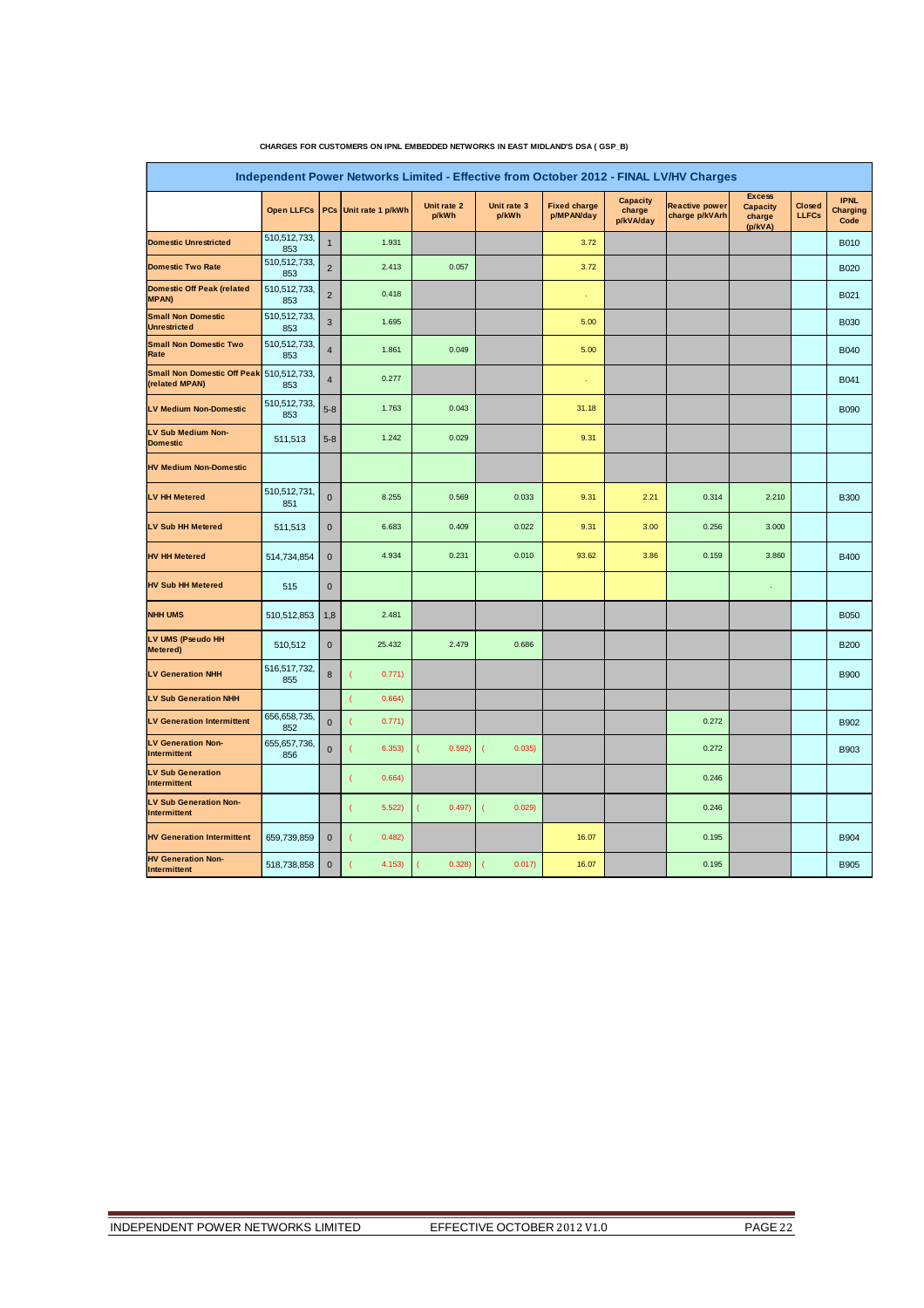|                                                             |                   |                |                      | Independent Power Networks Limited - Effective from October 2012 - FINAL LV/HV Charges |                      |                                   |                                        |                                         |                                             |                               |                                        |
|-------------------------------------------------------------|-------------------|----------------|----------------------|----------------------------------------------------------------------------------------|----------------------|-----------------------------------|----------------------------------------|-----------------------------------------|---------------------------------------------|-------------------------------|----------------------------------------|
|                                                             | <b>Open LLFCs</b> | PCs            | Unit rate 1<br>p/kWh | Unit rate 2<br>p/kWh                                                                   | Unit rate 3<br>p/kWh | <b>Fixed charge</b><br>p/MPAN/day | <b>Capacity</b><br>charge<br>p/kVA/day | <b>Reactive power</b><br>charge p/kVArh | <b>Excess Capacity</b><br>charge<br>(p/kVA) | <b>Closed</b><br><b>LLFCs</b> | <b>IPNL</b><br><b>Charging</b><br>Code |
| <b>Domestic Unrestricted</b>                                | 520,522,863       | $\mathbf{1}$   | 1.834                |                                                                                        |                      | 3.24                              |                                        |                                         |                                             |                               | C010                                   |
| <b>Domestic Two Rate</b>                                    | 520,522,863       | $\sqrt{2}$     | 2.376                | 0.211                                                                                  |                      | 3.24                              |                                        |                                         |                                             |                               | C020                                   |
| <b>Domestic Off Peak (related</b><br><b>MPAN)</b>           | 520,522,863       | $\overline{2}$ | 0.204                |                                                                                        |                      |                                   |                                        |                                         |                                             |                               | C021                                   |
| <b>Small Non Domestic</b><br><b>Unrestricted</b>            | 520, 522, 863     | 3              | 1.218                |                                                                                        |                      | 3.45                              |                                        |                                         |                                             |                               | C030                                   |
| <b>Small Non Domestic Two</b><br>Rate                       | 520, 522, 863     | $\overline{4}$ | 1.394                | 0.100                                                                                  |                      | 3.45                              |                                        |                                         |                                             |                               | C040                                   |
| <b>Small Non Domestic Off</b><br><b>Peak (related MPAN)</b> | 520, 522, 863     | $\overline{4}$ | 0.300                |                                                                                        |                      |                                   |                                        |                                         |                                             |                               | C041                                   |
| <b>LV Medium Non-Domestic</b>                               | 520, 522, 863     | $5 - 8$        | 1.522                | 0.156                                                                                  |                      | 29.97                             |                                        |                                         |                                             |                               | C090                                   |
| LV Sub Medium Non-<br><b>Domestic</b>                       | 521,523           | $5 - 8$        |                      |                                                                                        |                      |                                   |                                        |                                         |                                             |                               |                                        |
| <b>HV Medium Non-Domestic</b>                               |                   |                |                      |                                                                                        |                      |                                   |                                        |                                         |                                             |                               |                                        |
| <b>LV HH Metered</b>                                        | 520,522,861       | $\mathbf{0}$   | 3.535                | 0.386                                                                                  | 0.068                | 8.73                              | 2.70                                   | 0.277                                   | 2.700                                       |                               | C300                                   |
| <b>LV Sub HH Metered</b>                                    | 521,523           | $\mathbf 0$    | 2.200                | 0.188                                                                                  | 0.023                | 5.98                              | 5.15                                   | 0.198                                   | 5.150                                       |                               |                                        |
| <b>HV HH Metered</b>                                        | 524,864           | $\mathbf 0$    | 1.771                | 0.137                                                                                  | 0.013                | 64.11                             | 5.44                                   | 0.119                                   | 5.440                                       |                               | C400                                   |
| <b>HV Sub HH Metered</b>                                    | 525               | $\mathbf{0}$   |                      |                                                                                        |                      |                                   |                                        |                                         |                                             |                               |                                        |
| <b>NHH UMS</b>                                              | 520,522,863       | 1,8            | 1.690                |                                                                                        |                      |                                   |                                        |                                         |                                             |                               | C050                                   |
| LV UMS (Pseudo HH<br>Metered)                               | 520,522           | $\mathbf 0$    | 13.541               | 1.930                                                                                  | 0.633                |                                   |                                        |                                         |                                             |                               | C200                                   |
| <b>LV Generation NHH</b>                                    | 526,527,865       | 8              | 0.925)               |                                                                                        |                      |                                   |                                        |                                         |                                             |                               | C900                                   |
| <b>LV Sub Generation NHH</b>                                |                   |                |                      |                                                                                        |                      |                                   |                                        |                                         |                                             |                               |                                        |
| <b>LV Generation Intermittent</b>                           | 661,663,862       | $\mathbf 0$    | 0.925)               |                                                                                        |                      |                                   |                                        | 0.309                                   |                                             |                               | C902                                   |
| <b>LV Generation Non-</b><br>Intermittent                   | 660,662,866       | $\mathbf 0$    | 4.154)               | 0.471)                                                                                 | 0.086                |                                   |                                        | 0.309                                   |                                             |                               | C903                                   |
| <b>LV Sub Generation</b><br>Intermittent                    |                   | $\mathbf 0$    | 0.842                |                                                                                        |                      |                                   |                                        | 0.285                                   |                                             |                               |                                        |
| <b>LV Sub Generation Non-</b><br>Intermittent               |                   | $\mathbf 0$    | 3.820                | 0.416                                                                                  | 0.073)               |                                   |                                        | 0.285                                   |                                             |                               |                                        |
| <b>HV Generation Intermittent</b>                           | 664,869           | $\mathbf 0$    | 0.581)               |                                                                                        |                      | 30.61                             |                                        | 0.245                                   |                                             |                               | C904                                   |
| <b>HV Generation Non-</b><br>Intermittent                   | 528,868           | $\mathbf 0$    | 2.800)               | 0.232)                                                                                 | 0.025)               | 30.61                             |                                        | 0.245                                   |                                             |                               | C905                                   |

#### **CHARGES FOR CUSTOMERS ON IPNL EMBEDDED NETWORKS IN LONDON POWER NETWORK'S DSA ( GSP\_C)**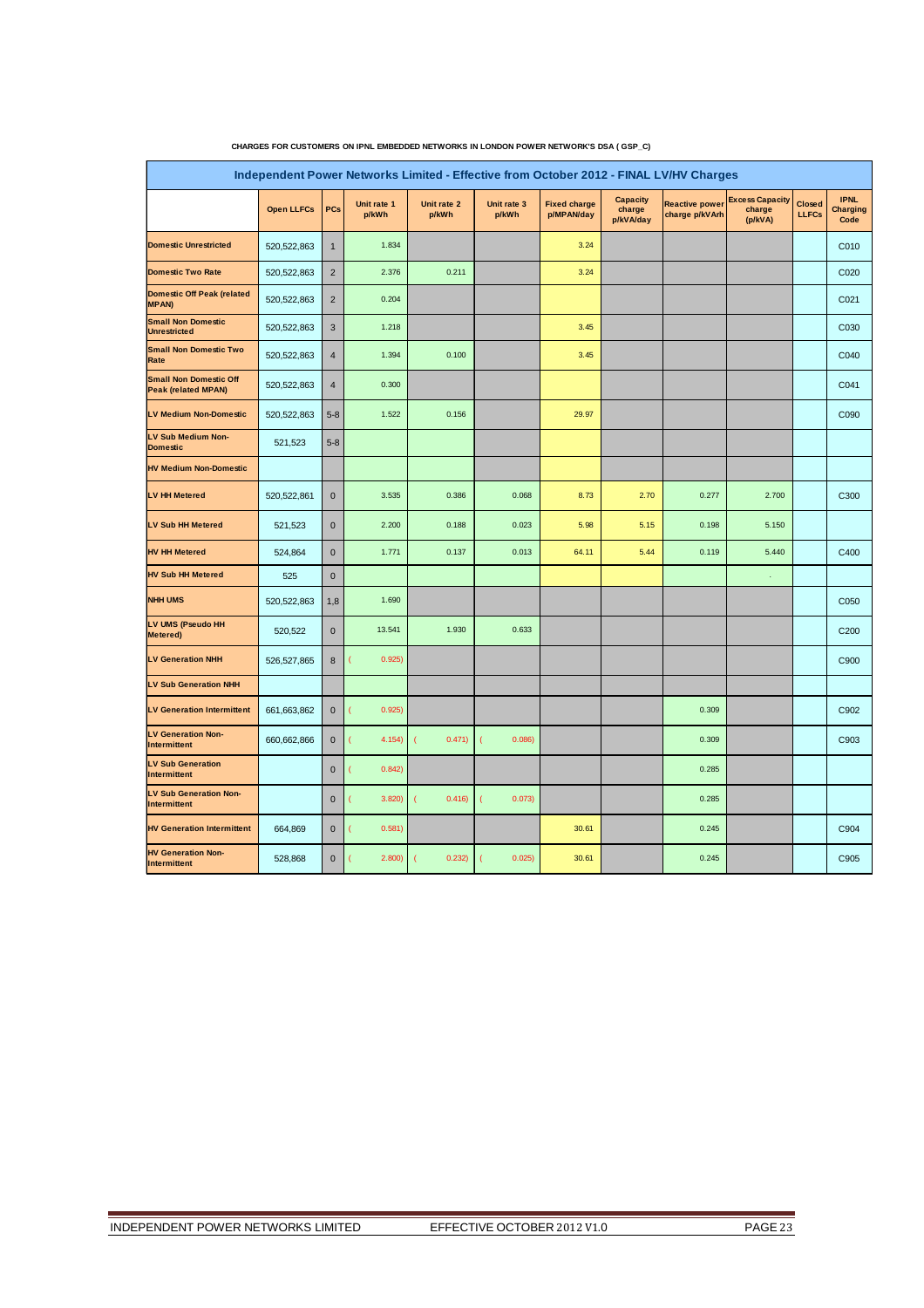|                                                             |                   |                |                       |                      | Independent Power Networks Limited - Effective from October 2012 - FINAL LV/HV Charges |                                   |                                 |                                         |                                             |                               |                                        |
|-------------------------------------------------------------|-------------------|----------------|-----------------------|----------------------|----------------------------------------------------------------------------------------|-----------------------------------|---------------------------------|-----------------------------------------|---------------------------------------------|-------------------------------|----------------------------------------|
|                                                             | <b>Open LLFCs</b> |                | PCs Unit rate 1 p/kWh | Unit rate 2<br>p/kWh | Unit rate 3 p/kWh                                                                      | <b>Fixed charge</b><br>p/MPAN/day | Capacity<br>charge<br>p/kVA/day | <b>Reactive power</b><br>charge p/kVArh | <b>Excess Capacity</b><br>charge<br>(p/kVA) | <b>Closed</b><br><b>LLFCs</b> | <b>IPNL</b><br><b>Charging</b><br>Code |
| <b>Domestic Unrestricted</b>                                | 530, 532, 873     | $\mathbf{1}$   | 3.030                 |                      |                                                                                        | 3.55                              |                                 |                                         |                                             |                               | D010                                   |
| <b>Domestic Two Rate</b>                                    | 530, 532, 873     | $\overline{2}$ | 3.786                 | 0.363                |                                                                                        | 3.55                              |                                 |                                         |                                             |                               | D <sub>020</sub>                       |
| <b>Domestic Off Peak (related</b><br><b>MPAN)</b>           | 530, 532, 873     | $\overline{2}$ | 0.327                 |                      |                                                                                        |                                   |                                 |                                         |                                             |                               | D021                                   |
| <b>Small Non Domestic</b><br><b>Unrestricted</b>            | 530, 532, 873     | $\mathsf 3$    | 2.722                 |                      |                                                                                        | 4.51                              |                                 |                                         |                                             |                               | D <sub>0</sub> 30                      |
| <b>Small Non Domestic Two</b><br>Rate                       | 530, 532, 873     | 4              | 2.923                 | 0.214                |                                                                                        | 4.51                              |                                 |                                         |                                             |                               | D040                                   |
| <b>Small Non Domestic Off</b><br><b>Peak (related MPAN)</b> | 530, 532, 873     | $\overline{4}$ | 0.247                 |                      |                                                                                        |                                   |                                 |                                         |                                             |                               | D041                                   |
| LV Medium Non-Domestic                                      | 530, 532, 873     | $5-8$          | 3.099                 | 0.206                |                                                                                        | 22.20                             |                                 |                                         |                                             |                               | D090                                   |
| LV Sub Medium Non-<br><b>Domestic</b>                       | 531,533           | $5 - 8$        | 2.736                 | 0.179                |                                                                                        | 28.53                             |                                 |                                         |                                             |                               |                                        |
| <b>HV Medium Non-Domestic</b>                               |                   |                |                       |                      |                                                                                        |                                   |                                 |                                         |                                             |                               |                                        |
| <b>LV HH Metered</b>                                        | 530,532,871       | $\mathbf 0$    | 12.403                | 0.908                | 0.155                                                                                  | 17.35                             | 2.34                            | 0.666                                   | 2.340                                       |                               | D300                                   |
| <b>LV Sub HH Metered</b>                                    | 531,533           | $\mathbf 0$    | 10.531                | 0.592                | 0.117                                                                                  | 6.12                              | 4.86                            | 0.505                                   | 4.860                                       |                               |                                        |
| <b>HV HH Metered</b>                                        | 534,874           | $\mathbf 0$    | 8.097                 | 0.363                | 0.082                                                                                  | 92.72                             | 3.72                            | 0.353                                   | 3.720                                       |                               | D400                                   |
| <b>HV Sub HH Metered</b>                                    | 535               | $\bf{0}$       |                       |                      |                                                                                        |                                   |                                 |                                         | ÷,                                          |                               |                                        |
| <b>NHH UMS</b>                                              | 530, 532, 873     | 1,8            | 2.373                 |                      |                                                                                        |                                   |                                 |                                         |                                             |                               | D050                                   |
| LV UMS (Pseudo HH<br>Metered)                               | 530,532           | $\bf{0}$       | 15.658                | 1.588                | 0.524                                                                                  |                                   |                                 |                                         |                                             |                               | D <sub>200</sub>                       |
| <b>LV Generation NHH</b>                                    | 536, 537, 875     | 8              | 1.154)<br>1           |                      |                                                                                        |                                   |                                 |                                         |                                             |                               | D900                                   |
| LV Sub Generation NHH                                       |                   |                | 1.030)                |                      |                                                                                        |                                   |                                 |                                         |                                             |                               |                                        |
| <b>LV Generation Intermittent</b>                           | 666.668,872       | $\bf{0}$       | (<br>1.154)           |                      |                                                                                        |                                   |                                 | 0.434                                   |                                             |                               | D902                                   |
| <b>LV Generation Non-</b><br><b>Intermittent</b>            | 665, 667, 876     | $\bf{0}$       | 8.537)<br>l           | 0.844                | 0.125)<br>C                                                                            |                                   |                                 | 0.434                                   |                                             |                               | D903                                   |
| <b>LV Sub Generation</b><br><b>Intermittent</b>             |                   |                | 1.030<br>1            |                      |                                                                                        |                                   |                                 | 0.404                                   |                                             |                               |                                        |
| <b>LV Sub Generation Non-</b><br>Intermittent               |                   |                | 7.737)                | 0.729                | 0.110)                                                                                 |                                   |                                 | 0.404                                   |                                             |                               |                                        |
| <b>HV Generation Intermittent</b>                           | 669,879           | $\mathbf 0$    | 0.664)                |                      |                                                                                        | 67.71                             |                                 | 0.307                                   |                                             |                               | D904                                   |
| <b>HV Generation Non-</b><br>Intermittent                   | 538,878           | $\bf{0}$       | 5.522                 | 0.356)               | 0.065)                                                                                 | 67.71                             |                                 | 0.307                                   |                                             |                               | D905                                   |

#### **CHARGES FOR CUSTOMERS ON IPNL EMBEDDED NETWORKS IN MANWEB'S DSA ( GSP\_D)**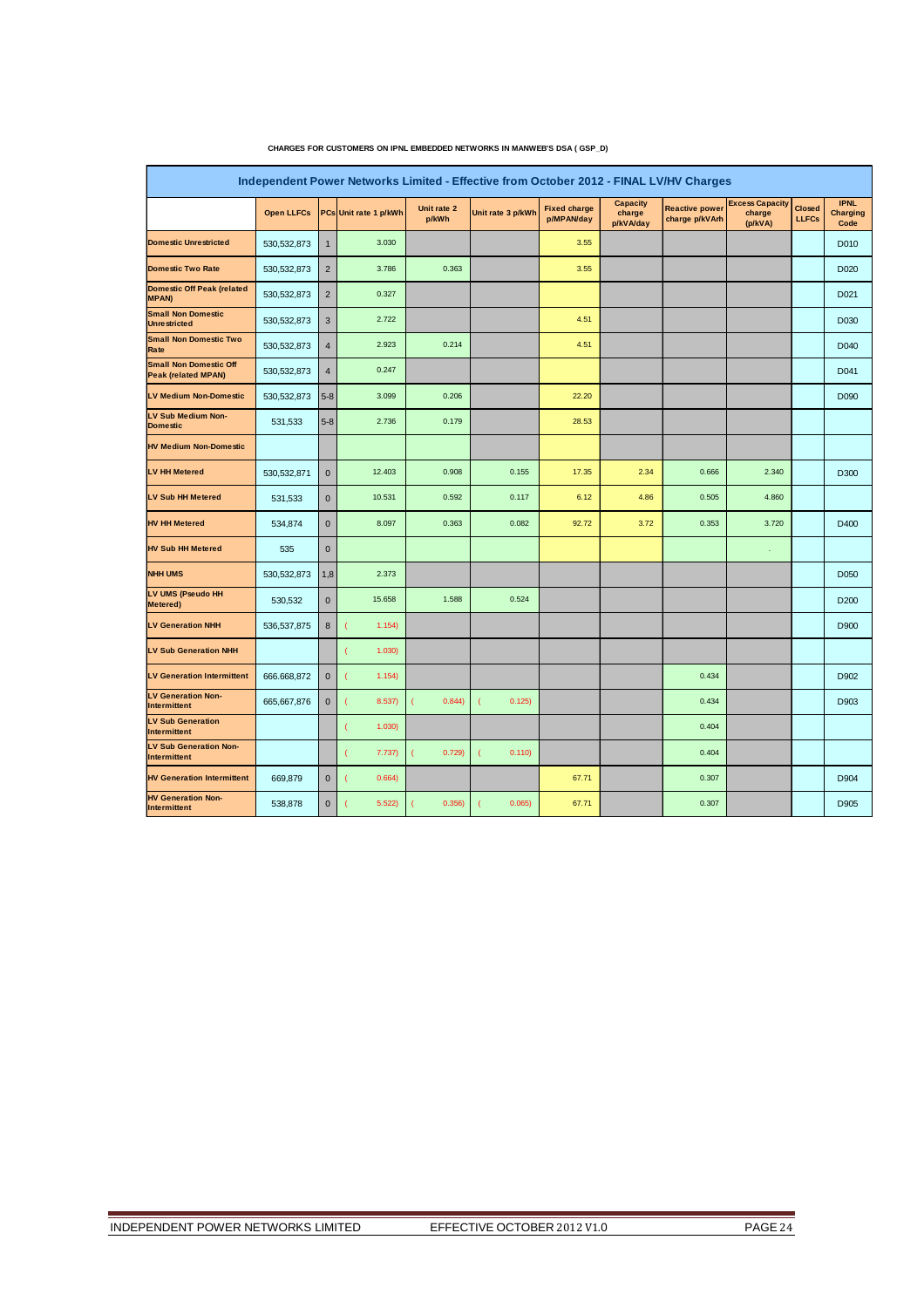| Independent Power Networks Limited - Effective from October 2012 - FINAL LV/HV Charges |                   |                |                      |                      |                   |                                   |                                        |                                         |                                             |                               |                                 |  |
|----------------------------------------------------------------------------------------|-------------------|----------------|----------------------|----------------------|-------------------|-----------------------------------|----------------------------------------|-----------------------------------------|---------------------------------------------|-------------------------------|---------------------------------|--|
|                                                                                        | <b>Open LLFCs</b> | <b>PCs</b>     | Unit rate 1<br>p/kWh | Unit rate 2<br>p/kWh | Unit rate 3 p/kWh | <b>Fixed charge</b><br>p/MPAN/day | <b>Capacity</b><br>charge<br>p/kVA/day | <b>Reactive power</b><br>charge p/kVArh | <b>Excess Capacity</b><br>charge<br>(p/kVA) | <b>Closed</b><br><b>LLFCs</b> | <b>IPNL</b><br>Charging<br>Code |  |
| <b>Domestic Unrestricted</b>                                                           | 540,542,883       | $\mathbf{1}$   | 1.920                |                      |                   | 4.76                              |                                        |                                         |                                             |                               | E010                            |  |
| Domestic Two Rate                                                                      | 540,542,883       | $\overline{2}$ | 2.349                | 0.095                |                   | 4.76                              |                                        |                                         |                                             |                               | E020                            |  |
| Domestic Off Peak (related<br><b>MPAN)</b>                                             | 540,542,883       | $\overline{2}$ | 0.190                |                      |                   | ÷                                 |                                        |                                         |                                             |                               | E021                            |  |
| <b>Small Non Domestic Unrestricted</b>                                                 | 540,542,883       | 3              | 1.729                |                      |                   | 6.15                              |                                        |                                         |                                             |                               | E030                            |  |
| Small Non Domestic Two Rate                                                            | 540,542,883       | $\overline{4}$ | 2.007                | 0.084                |                   | 6.15                              |                                        |                                         |                                             |                               | E040                            |  |
| <b>Small Non Domestic Off Peak</b><br>(related MPAN)                                   | 540,542,883       | $\overline{4}$ | 0.313                |                      |                   | ¥                                 |                                        |                                         |                                             |                               | E041                            |  |
| <b>LV Medium Non-Domestic</b>                                                          | 540,542,883       | $5 - 8$        | 1.783                | 0.073                |                   | 35.86                             |                                        |                                         |                                             |                               | E090                            |  |
| LV Sub Medium Non-Domestic                                                             | 541,543           | $5 - 8$        | 1.221                | 0.044                |                   | 10.13                             |                                        |                                         |                                             |                               |                                 |  |
| <b>HV Medium Non-Domestic</b>                                                          |                   |                |                      |                      |                   |                                   |                                        |                                         |                                             |                               |                                 |  |
| <b>LV HH Metered</b>                                                                   | 540,542,881       | $\mathbf{0}$   | 7.706                | 0.604                | 0.048             | 10.13                             | 3.16                                   | 0.298                                   | 3.160                                       |                               | E300                            |  |
| <b>LV Sub HH Metered</b>                                                               | 541,543           | $\mathbf 0$    | 7.110                | 0.497                | 0.029             | 10.13                             | 4.16                                   | 0.234                                   | 4.160                                       |                               |                                 |  |
| <b>HV HH Metered</b>                                                                   | 544,884           | $\mathbf{0}$   | 4.438                | 0.260                | 0.012             | 101.91                            | 4.90                                   | 0.143                                   | 4.900                                       |                               | E400                            |  |
| <b>HV Sub HH Metered</b>                                                               | 545               | $\mathbf 0$    |                      |                      |                   |                                   |                                        |                                         | $\epsilon$                                  |                               |                                 |  |
| <b>NHH UMS</b>                                                                         | 540,542,883       | 1,8            | 2.500                |                      |                   |                                   |                                        |                                         |                                             |                               | E050                            |  |
| LV UMS (Pseudo HH Metered)                                                             | 540,542           | $\mathbf 0$    | 24.404               | 2.679                | 0.820             |                                   |                                        |                                         |                                             |                               | E200                            |  |
| <b>LV Generation NHH</b>                                                               | 546,547,885       | 8              | 0.692                |                      |                   |                                   |                                        |                                         |                                             |                               | E900                            |  |
| <b>LV Sub Generation NHH</b>                                                           |                   | 8              | 0.583                |                      |                   |                                   |                                        |                                         |                                             |                               |                                 |  |
| <b>LV Generation Intermittent</b>                                                      | 671,673,882       | $\mathbf 0$    | 0.692)               |                      |                   |                                   |                                        | 0.275                                   |                                             |                               | E902                            |  |
| <b>LV Generation Non-Intermittent</b>                                                  | 670,672,886       | $\mathbf{0}$   | 5.339                | 0.584                | 0.057             |                                   |                                        | 0.275                                   |                                             |                               | E903                            |  |
| <b>LV Sub Generation Intermittent</b>                                                  |                   |                | 0.583                |                      |                   |                                   |                                        | 0.248                                   |                                             |                               |                                 |  |
| LV Sub Generation Non-<br><b>Intermittent</b>                                          |                   |                | 4.540)               | 0.489                | 0.044             |                                   |                                        | 0.248                                   |                                             |                               |                                 |  |
| <b>HV Generation Intermittent</b>                                                      | 674,889           | $\bf 0$        | 0.379)               |                      |                   | 17.50                             |                                        | 0.203                                   |                                             |                               | E904                            |  |
| <b>HV Generation Non-Intermittent</b>                                                  | 548,888           | $\mathbf 0$    | 3.046                | 0.309                | 0.020             | 17.50                             |                                        | 0.203                                   |                                             |                               | E905                            |  |

#### **CHARGES FOR CUSTOMERS ON IPNL EMBEDDED NETWORKS IN WEST MIDLANDS DSA ( GSP\_E)**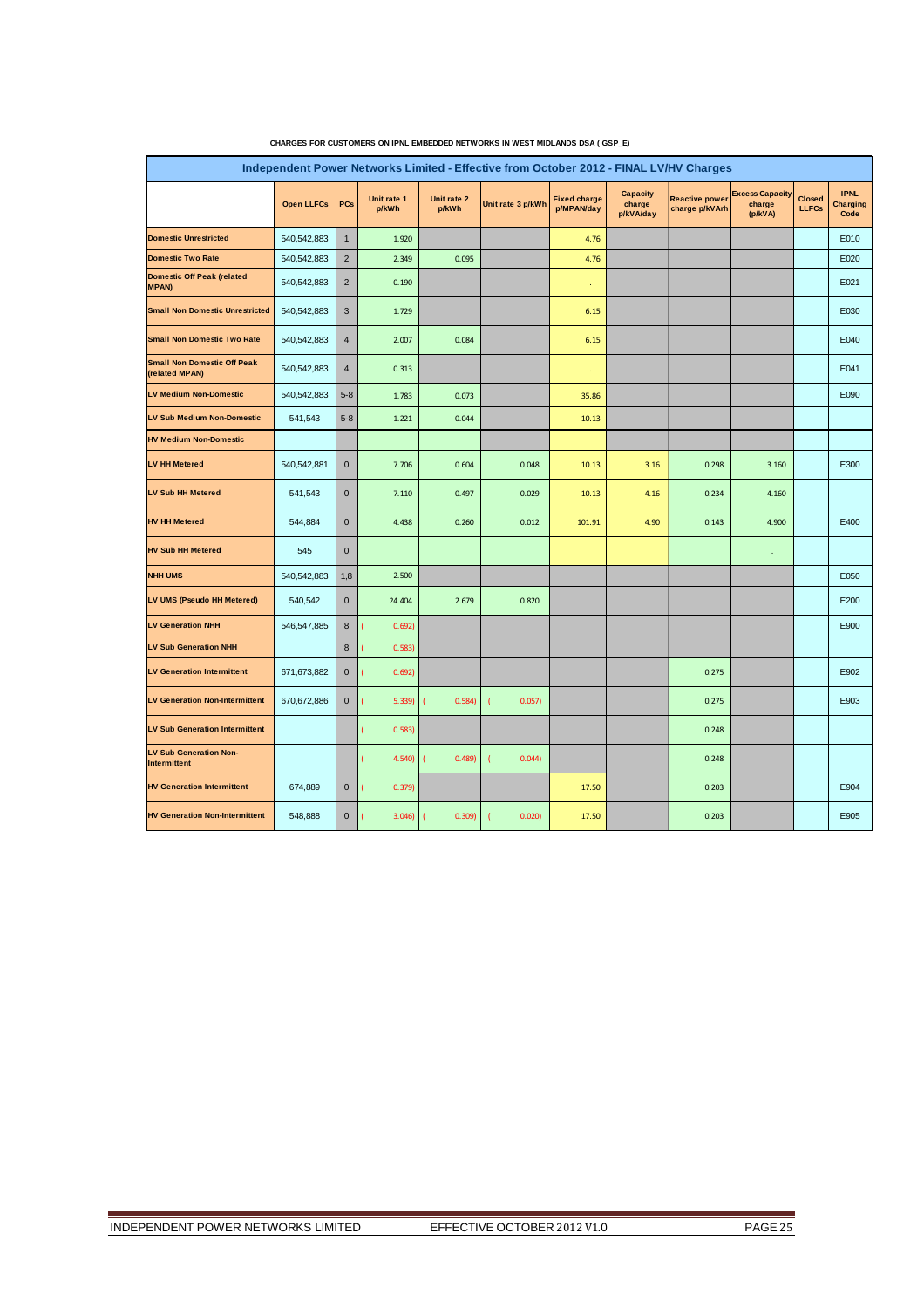|                                                      | Independent Power Networks Limited - Effective from October 2012 - FINAL LV/HV Charges |                |                      |                      |                          |                                   |                                        |                                         |                                                       |                               |                                 |  |
|------------------------------------------------------|----------------------------------------------------------------------------------------|----------------|----------------------|----------------------|--------------------------|-----------------------------------|----------------------------------------|-----------------------------------------|-------------------------------------------------------|-------------------------------|---------------------------------|--|
|                                                      | <b>Open LLFCs</b>                                                                      | PCs            | Unit rate 1<br>p/kWh | Unit rate 2<br>p/kWh | Unit rate 3<br>p/kWh     | <b>Fixed charge</b><br>p/MPAN/day | <b>Capacity</b><br>charge<br>p/kVA/day | <b>Reactive power</b><br>charge p/kVArh | <b>Excess</b><br><b>Capacity</b><br>charge<br>(p/kVA) | <b>Closed</b><br><b>LLFCs</b> | <b>IPNL</b><br>Charging<br>Code |  |
| <b>Domestic Unrestricted</b>                         | 550, 552, 893                                                                          | $\mathbf{1}$   | 2.218                |                      |                          | 4.16                              |                                        |                                         |                                                       |                               | F010                            |  |
| <b>Domestic Two Rate</b>                             | 550,552,893                                                                            | $\overline{2}$ | 2.644                | 0.167                |                          | 4.16                              |                                        |                                         |                                                       |                               | F020                            |  |
| <b>Domestic Off Peak (related</b><br><b>MPAN)</b>    | 550,552,893                                                                            | $\overline{2}$ | 0.330                |                      |                          |                                   |                                        |                                         |                                                       |                               | F021                            |  |
| <b>Small Non Domestic</b><br><b>Unrestricted</b>     | 550, 552, 893                                                                          | 3              | 2.137                |                      |                          | 3.83                              |                                        |                                         |                                                       |                               | F030                            |  |
| <b>Small Non Domestic Two Rate</b>                   | 550, 552, 893                                                                          | $\overline{4}$ | 2.646                | 0.292                |                          | 3.83                              |                                        |                                         |                                                       |                               | F040                            |  |
| <b>Small Non Domestic Off Peak</b><br>(related MPAN) | 550, 552, 893                                                                          | $\overline{4}$ | 0.378                |                      |                          |                                   |                                        |                                         |                                                       |                               | F041                            |  |
| <b>LV Medium Non-Domestic</b>                        | 550, 552, 893                                                                          | $5 - 8$        | 1.996                | 0.157                |                          | 21.97                             |                                        |                                         |                                                       |                               | F090                            |  |
| <b>LV Sub Medium Non-Domestic</b>                    | 551,553                                                                                | $5 - 8$        | 1.729                | 0.152                |                          | 54.05                             |                                        |                                         |                                                       |                               |                                 |  |
| <b>HV Medium Non-Domestic</b>                        |                                                                                        |                |                      |                      |                          |                                   |                                        |                                         |                                                       |                               |                                 |  |
| LV HH Metered                                        | 550,552,891                                                                            | $\mathbf{0}$   | 7.747                | 1.057                | 0.107                    | 11.54                             | 1.34                                   | 0.282                                   | 1.340                                                 |                               | F300                            |  |
| <b>LV Sub HH Metered</b>                             | 551,553                                                                                | $\bf{0}$       | 7.038                | 0.838                | 0.074                    | 38.57                             | 1.97                                   | 0.232                                   | 1.970                                                 |                               |                                 |  |
| <b>HV HH Metered</b>                                 | 554,894                                                                                | $\bf{0}$       | 5.720                | 0.598                | 0.045                    | 98.08                             | 1.76                                   | 0.173                                   | 1.760                                                 |                               | F400                            |  |
| <b>HV Sub HH Metered</b>                             | 555                                                                                    | $\mathbf{0}$   |                      |                      |                          |                                   |                                        |                                         |                                                       |                               |                                 |  |
| <b>NHH UMS</b>                                       | 550,552,893                                                                            | 1,8            | 2.088                |                      |                          |                                   |                                        |                                         |                                                       |                               | F050                            |  |
| LV UMS (Pseudo HH Metered)                           | 550,552                                                                                | $\mathbf{0}$   | 18.430               | 2.749                | 0.300                    |                                   |                                        |                                         |                                                       |                               | F200                            |  |
| <b>LV Generation NHH</b>                             | 556,557,895                                                                            | 8              | 0.617)               |                      |                          |                                   |                                        |                                         |                                                       |                               | F900                            |  |
| LV Sub Generation NHH                                |                                                                                        |                | 0.540                |                      |                          |                                   |                                        |                                         |                                                       |                               |                                 |  |
| <b>LV Generation Intermittent</b>                    | 676,678,892                                                                            | $\mathbf 0$    | 0.617)               |                      |                          |                                   |                                        | 0.131                                   |                                                       |                               | F902                            |  |
| <b>LV Generation Non-Intermittent</b>                | 675,677,896                                                                            | $\mathbf 0$    | 2.655)               | 0.893)               | 0.107)<br>$\overline{ }$ |                                   |                                        | 0.131                                   |                                                       |                               | F903                            |  |
| <b>LV Sub Generation Intermittent</b>                |                                                                                        |                | 0.540                |                      |                          |                                   |                                        | 0.124                                   |                                                       |                               |                                 |  |
| <b>LV Sub Generation Non-</b><br><b>Intermittent</b> |                                                                                        |                | 2.320                | 0.785)               | 0.092)<br>1              |                                   |                                        | 0.124                                   |                                                       |                               |                                 |  |
| <b>HV Generation Intermittent</b>                    | 679,899                                                                                | $\bf{0}$       | 0.355                |                      |                          | 103.68                            |                                        | 0.092                                   |                                                       |                               | F904                            |  |
| <b>HV Generation Non-Intermittent</b>                | 558,898                                                                                | $\mathbf{0}$   | 1.509                | 0.533)               | 0.055                    | 103.68                            |                                        | 0.092                                   |                                                       |                               | F905                            |  |

**CHARGES FOR CUSTOMERS ON IPNL EMBEDDED NETWORKS IN NORTHERN ELECTRIC'S DSA ( GSP\_F)**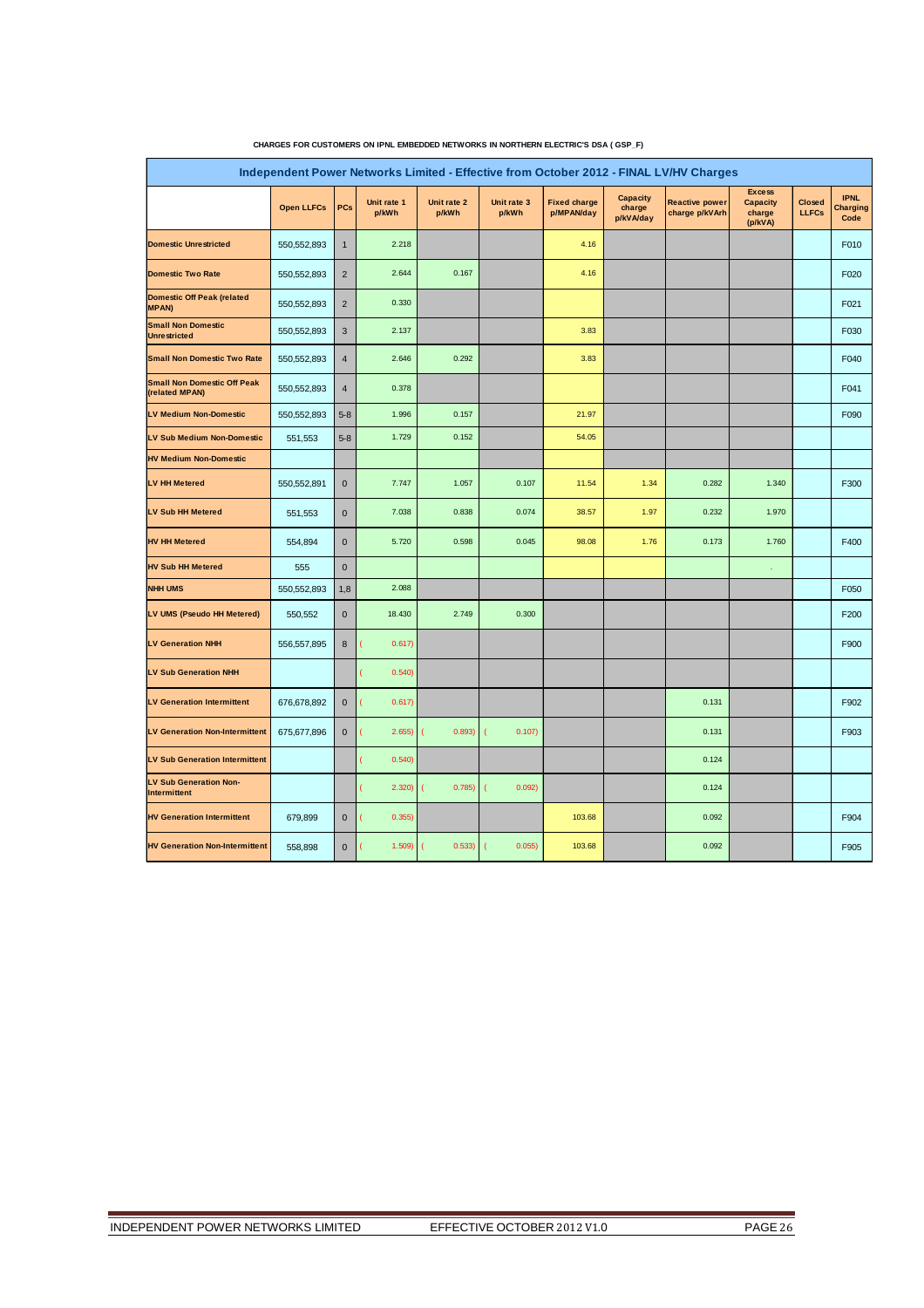| Independent Power Networks Limited - Effective from October 2012 - FINAL LV/HV Charges |                   |                |                      |                      |                      |                                   |                                        |                                            |                                                       |                               |                                        |  |
|----------------------------------------------------------------------------------------|-------------------|----------------|----------------------|----------------------|----------------------|-----------------------------------|----------------------------------------|--------------------------------------------|-------------------------------------------------------|-------------------------------|----------------------------------------|--|
|                                                                                        | <b>Open LLFCs</b> | PCs            | Unit rate 1<br>p/kWh | Unit rate 2<br>p/kWh | Unit rate 3<br>p/kWh | <b>Fixed charge</b><br>p/MPAN/day | <b>Capacity</b><br>charge<br>p/kVA/day | <b>Reactive</b><br>power charge<br>p/kVArh | <b>Excess</b><br><b>Capacity</b><br>charge<br>(p/kVA) | <b>Closed</b><br><b>LLFCs</b> | <b>IPNL</b><br><b>Charging</b><br>Code |  |
| Domestic Unrestricted                                                                  | 560,562,903       | $\mathbf{1}$   | 2.540                |                      |                      | 3.32                              |                                        |                                            |                                                       |                               | G010                                   |  |
| <b>Domestic Two Rate</b>                                                               | 560,562,903       | $\overline{2}$ | 2.875                | 0.258                |                      | 3.32                              |                                        |                                            |                                                       |                               | G020                                   |  |
| Domestic Off Peak (related<br><b>MPAN)</b>                                             | 560,562,903       | $\overline{2}$ | 0.251                |                      |                      |                                   |                                        |                                            |                                                       |                               | G021                                   |  |
| <b>Small Non Domestic</b><br><b>Unrestricted</b>                                       | 560,562,903       | 3              | 2.056                |                      |                      | 3.32                              |                                        |                                            |                                                       |                               | G030                                   |  |
| <b>Small Non Domestic Two Rate</b>                                                     | 560,562,903       | $\overline{4}$ | 2.282                | 0.211                |                      | 3.32                              |                                        |                                            |                                                       |                               | G040                                   |  |
| <b>Small Non Domestic Off Peak</b><br>(related MPAN)                                   | 560,562,903       | 4              | 0.224                |                      |                      |                                   |                                        |                                            |                                                       |                               | G041                                   |  |
| <b>LV Medium Non-Domestic</b>                                                          | 560,562,903       | $5 - 8$        | 1.972                | 0.170                |                      | 25.03                             |                                        |                                            |                                                       |                               | G090                                   |  |
| <b>LV Sub Medium Non-Domestic</b>                                                      | 561,563           | $5 - 8$        | 1.633                | 0.134                |                      | 59.25                             |                                        |                                            |                                                       |                               |                                        |  |
| <b>HV Medium Non-Domestic</b>                                                          |                   |                |                      |                      |                      |                                   |                                        |                                            |                                                       |                               |                                        |  |
| <b>LV HH Metered</b>                                                                   | 560,562,901       | $\mathbf 0$    | 8.918                | 0.622                | 0.095                | 11.50                             | 3.38                                   | 0.242                                      | 3.380                                                 |                               | G300                                   |  |
| <b>LV Sub HH Metered</b>                                                               | 561,563           | $\mathbf 0$    | 9.693                | 0.612                | 0.094                | 33.69                             | 3.29                                   | 0.245                                      | 3.290                                                 |                               |                                        |  |
| <b>HV HH Metered</b>                                                                   | 564,904           | $\bf{0}$       | 7.442                | 0.378                | 0.060                | 98.93                             | 3.14                                   | 0.169                                      | 3.140                                                 |                               | G400                                   |  |
| <b>HV Sub HH Metered</b>                                                               | 565               | $\mathbf 0$    |                      |                      |                      |                                   |                                        |                                            | ÷                                                     |                               |                                        |  |
| <b>NHH UMS</b>                                                                         | 560,562,903       | 1,8            | 3.059                |                      |                      |                                   |                                        |                                            |                                                       |                               | G050                                   |  |
| LV UMS (Pseudo HH Metered)                                                             | 560,562           | $\mathbf 0$    | 27.498               | 3.570                | 1.878                |                                   |                                        |                                            |                                                       |                               | G200                                   |  |
| <b>LV Generation NHH</b>                                                               | 566,567,905       | 8              | 0.903)               |                      |                      |                                   |                                        |                                            |                                                       |                               | G900                                   |  |
| <b>LV Sub Generation NHH</b>                                                           |                   | 8              | 0.698                |                      |                      |                                   |                                        |                                            |                                                       |                               |                                        |  |
| <b>LV Generation Intermittent</b>                                                      | 681,683,902       | $\bf{0}$       | 0.903)               |                      |                      |                                   |                                        | 0.231                                      |                                                       |                               | G902                                   |  |
| <b>LV Generation Non-Intermittent</b>                                                  | 680,682,906       | $\mathbf 0$    | 9.263)               | 0.881)               | 0.132)               |                                   |                                        | 0.231                                      |                                                       |                               | G903                                   |  |
| <b>LV Sub Generation Intermittent</b>                                                  |                   | $\mathbf 0$    | 0.698)               |                      |                      |                                   |                                        | 0.185                                      |                                                       |                               |                                        |  |
| <b>LV Sub Generation Non-</b><br><b>Intermittent</b>                                   |                   | $\bf{0}$       | 7.246                | 0.666                | 0.100                |                                   |                                        | 0.185                                      |                                                       |                               |                                        |  |
| <b>HV Generation Intermittent</b>                                                      | 684,909           | $\pmb{0}$      | 0.440                |                      |                      | 6.13                              |                                        | 0.125                                      |                                                       |                               | G904                                   |  |
| <b>HV Generation Non-Intermittent</b>                                                  | 568,908           | $\bf{0}$       | 4.750)               | 0.392)               | 0.060                | 6.13                              |                                        | 0.125                                      |                                                       |                               | G905                                   |  |

| CHARGES FOR CUSTOMERS ON IPNL EMBEDDED NETWORKS IN NORTH WEST ELECTRICITY'S DSA (GSP_G) |  |  |
|-----------------------------------------------------------------------------------------|--|--|
|                                                                                         |  |  |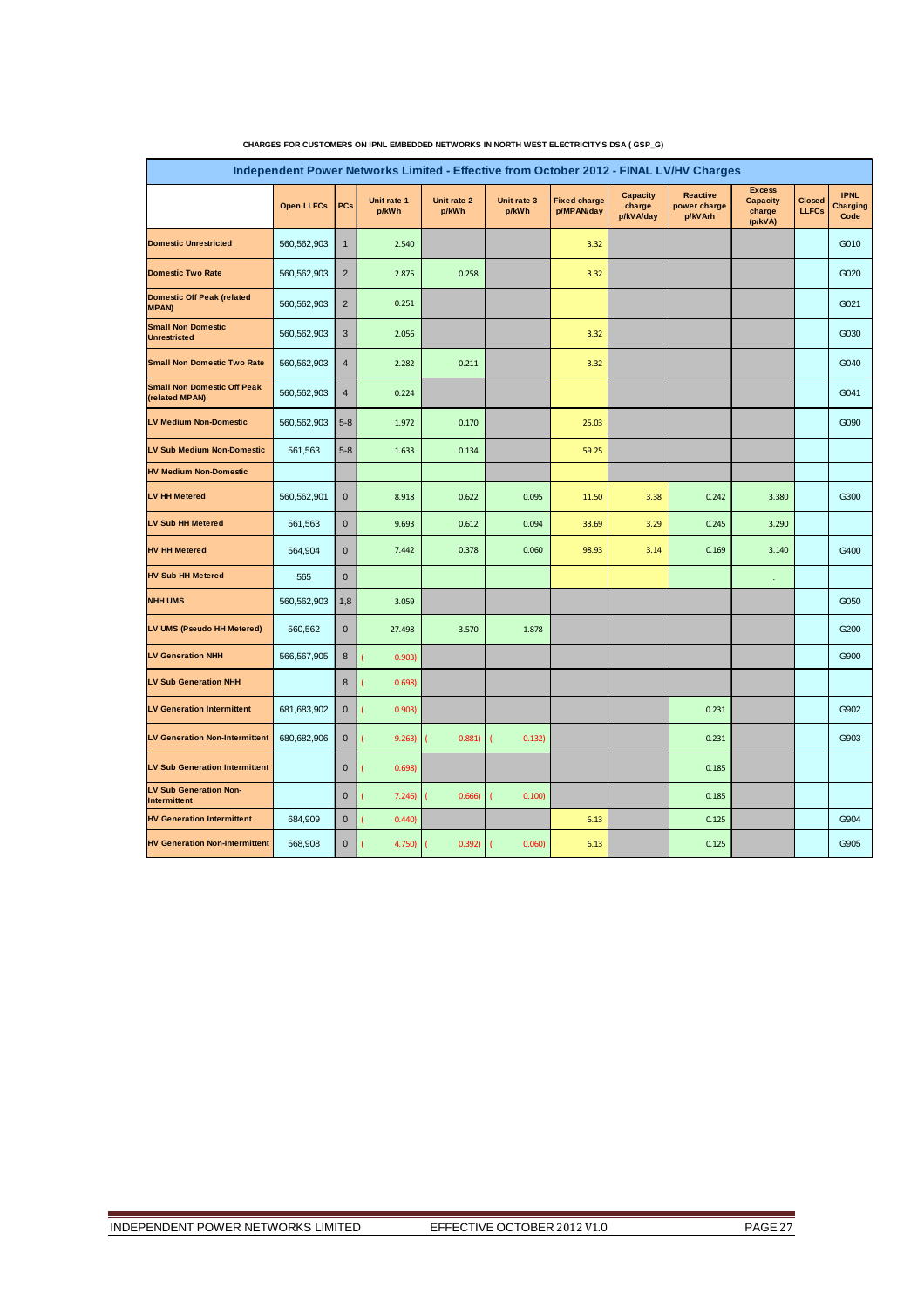| Independent Power Networks Limited - Effective from October 2012 - FINAL LV/HV Charges |                   |                |                                    |                      |                      |                                   |                                        |                                         |                                                       |                        |                                        |  |  |
|----------------------------------------------------------------------------------------|-------------------|----------------|------------------------------------|----------------------|----------------------|-----------------------------------|----------------------------------------|-----------------------------------------|-------------------------------------------------------|------------------------|----------------------------------------|--|--|
|                                                                                        | <b>Open LLFCs</b> | PCs            | Unit rate 1<br>p/kWh               | Unit rate 2<br>p/kWh | Unit rate 3<br>p/kWh | <b>Fixed charge</b><br>p/MPAN/day | <b>Capacity</b><br>charge<br>p/kVA/day | <b>Reactive power</b><br>charge p/kVArh | <b>Excess</b><br><b>Capacity</b><br>charge<br>(p/kVA) | Closed<br><b>LLFCs</b> | <b>IPNL</b><br><b>Charging</b><br>Code |  |  |
| <b>Domestic Unrestricted</b>                                                           | 570,572,913       | $\mathbf{1}$   | 2.319                              |                      |                      | 2.55                              |                                        |                                         |                                                       |                        | H <sub>0</sub> 10                      |  |  |
| <b>Domestic Two Rate</b>                                                               | 570,572,913       | $\overline{2}$ | 2.503                              | 0.117                |                      | 2.55                              |                                        |                                         |                                                       |                        | H020                                   |  |  |
| <b>Domestic Off Peak (related MPAN)</b>                                                | 570,572,913       | $\overline{2}$ | 0.265                              |                      |                      |                                   |                                        |                                         |                                                       |                        | H021                                   |  |  |
| <b>Small Non Domestic Unrestricted</b>                                                 | 570,572,913       | 3              | 1.817                              |                      |                      | 4.02                              |                                        |                                         |                                                       |                        | H <sub>030</sub>                       |  |  |
| <b>Small Non Domestic Two Rate</b>                                                     | 570,572,913       | $\overline{4}$ | 2.491                              | 0.120                |                      | 4.02                              |                                        |                                         |                                                       |                        | H040                                   |  |  |
| <b>Small Non Domestic Off Peak (related</b><br><b>MPAN)</b>                            | 570,572,913       | $\overline{4}$ | 0.261                              |                      |                      |                                   |                                        |                                         |                                                       |                        | H041                                   |  |  |
| <b>LV Medium Non-Domestic</b>                                                          | 570, 572, 913 5-8 |                | 1.744                              | 0.092                |                      | 21.57                             |                                        |                                         |                                                       |                        | H090                                   |  |  |
| <b>LV Sub Medium Non-Domestic</b>                                                      | 571,573           | $5-8$          | 1.245                              | 0.059                |                      | 3.29                              |                                        |                                         |                                                       |                        |                                        |  |  |
| <b>HV Medium Non-Domestic</b>                                                          |                   |                |                                    |                      |                      |                                   |                                        |                                         |                                                       |                        |                                        |  |  |
| <b>LV HH Metered</b>                                                                   | 570,572,911       | $\mathbf{0}$   | 9.729                              | 1.078                | 0.061                | 8.34                              | 2.38                                   | 0.309                                   | 2.380                                                 |                        | H300                                   |  |  |
| LV Sub HH Metered                                                                      | 571,573           | $\pmb{0}$      | 8.357                              | 0.606                | 0.027                | 3.29                              | 4.55                                   | 0.243                                   | 4.550                                                 |                        |                                        |  |  |
| <b>HV HH Metered</b>                                                                   | 574,914           | $\bf 0$        | 6.871                              | 0.431                | 0.017                | 80.04                             | 5.09                                   | 0.177                                   | 5.090                                                 |                        | H400                                   |  |  |
| <b>HV Sub HH Metered</b>                                                               | 575               | $\pmb{0}$      |                                    |                      |                      |                                   |                                        |                                         |                                                       |                        |                                        |  |  |
| <b>NHH UMS</b>                                                                         | 570,572,913       | 1,8            | 2.478                              |                      |                      |                                   |                                        |                                         |                                                       |                        | H050                                   |  |  |
| LV UMS (Pseudo HH Metered)                                                             | 570,572           | $\pmb{0}$      | 21.613                             | 3.296                | 0.527                |                                   |                                        |                                         |                                                       |                        | H <sub>200</sub>                       |  |  |
| <b>LV Generation NHH</b>                                                               | 576,577,915       | $\bf 8$        | 0.676                              |                      |                      |                                   |                                        |                                         |                                                       |                        | H900                                   |  |  |
| <b>LV Sub Generation NHH</b>                                                           |                   |                | 0.590                              |                      |                      |                                   |                                        |                                         |                                                       |                        |                                        |  |  |
| <b>LV Generation Intermittent</b>                                                      | 686,688,912       | $\mathbf 0$    | 0.676)<br>$\overline{\mathcal{L}}$ |                      |                      |                                   |                                        | 0.186                                   |                                                       |                        | H902                                   |  |  |
| <b>LV Generation Non-Intermittent</b>                                                  | 685,687,916       | $\bf 0$        | 4.946)                             | 0.987                | 0.068                |                                   |                                        | 0.186                                   |                                                       |                        | H903                                   |  |  |
| <b>LV Sub Generation Intermittent</b>                                                  |                   |                | 0.590                              |                      |                      |                                   |                                        | 0.173                                   |                                                       |                        |                                        |  |  |
| <b>LV Sub Generation Non-Intermittent</b>                                              |                   |                | 4.526                              | 0.813)               | 0.056)               |                                   |                                        | 0.173                                   |                                                       |                        |                                        |  |  |
| <b>HV Generation Intermittent</b>                                                      | 689,919           | $\mathbf{0}$   | 0.354)                             |                      |                      | 99.13                             |                                        | 0.147                                   |                                                       |                        | H904                                   |  |  |
| <b>HV Generation Non-Intermittent</b>                                                  | 578.918           | $\mathbf 0$    | 3.408                              | 0.330                | 0.020)               | 99.13                             |                                        | 0.147                                   |                                                       |                        | H905                                   |  |  |

| CHARGES FOR CUSTOMERS ON IPNL EMBEDDED NETWORKS IN SOUTHERN ELECTRIC'S DSA ( GSP_H) |  |  |
|-------------------------------------------------------------------------------------|--|--|
|                                                                                     |  |  |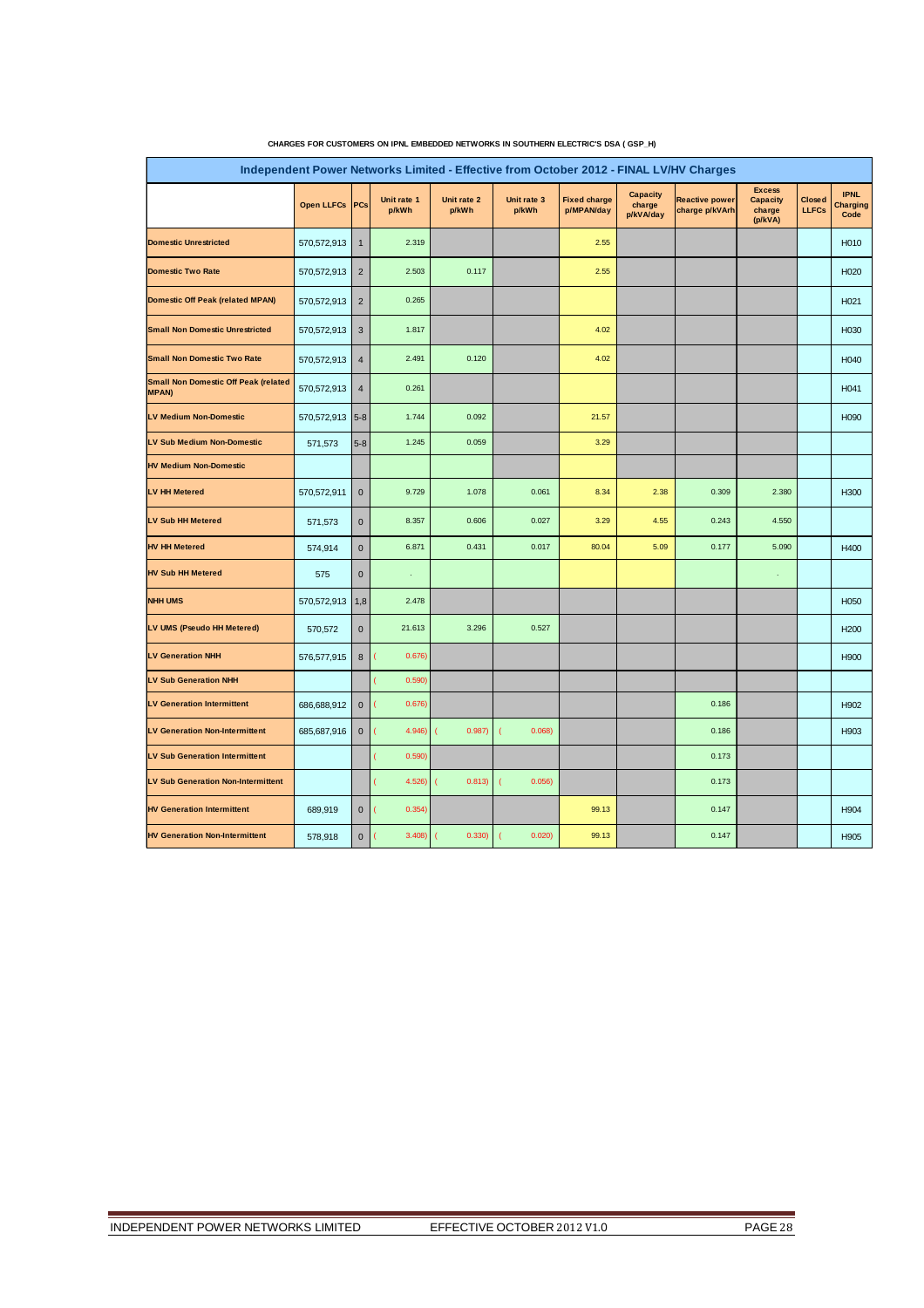| Independent Power Networks Limited - Effective from October 2012 - FINAL LV/HV Charges |                   |                |                      |                      |                      |                                   |                                     |                                         |                                             |                               |                                        |  |
|----------------------------------------------------------------------------------------|-------------------|----------------|----------------------|----------------------|----------------------|-----------------------------------|-------------------------------------|-----------------------------------------|---------------------------------------------|-------------------------------|----------------------------------------|--|
|                                                                                        | <b>Open LLFCs</b> | PCs            | Unit rate 1<br>p/kWh | Unit rate 2<br>p/kWh | Unit rate 3<br>p/kWh | <b>Fixed charge</b><br>p/MPAN/day | <b>Capacity charge</b><br>p/kVA/day | <b>Reactive power</b><br>charge p/kVArh | <b>Excess Capacity</b><br>charge<br>(p/kVA) | <b>Closed</b><br><b>LLFCs</b> | <b>IPNL</b><br><b>Charging</b><br>Code |  |
| <b>Domestic Unrestricted</b>                                                           | 580,582,923       | $\mathbf{1}$   | 1.962                |                      |                      | 4.03                              |                                     |                                         |                                             |                               | J <sub>010</sub>                       |  |
| <b>Domestic Two Rate</b>                                                               | 580,582,923       | $\overline{2}$ | 2.487                | 0.129                |                      | 4.03                              |                                     |                                         |                                             |                               | J <sub>020</sub>                       |  |
| <b>Domestic Off Peak (related</b><br><b>MPAN)</b>                                      | 580,582,923       | $\overline{2}$ | 0.360                |                      |                      |                                   |                                     |                                         |                                             |                               | J <sub>021</sub>                       |  |
| <b>Small Non Domestic</b><br><b>Unrestricted</b>                                       | 580,582,923       | 3              | 1.510                |                      |                      | 4.33                              |                                     |                                         |                                             |                               | J030                                   |  |
| <b>Small Non Domestic Two Rate</b>                                                     | 580,582,923       | $\overline{4}$ | 1.572                | 0.091                |                      | 4.33                              |                                     |                                         |                                             |                               | J <sub>040</sub>                       |  |
| <b>Small Non Domestic Off Peak</b><br>(related MPAN)                                   | 580,582,923       | $\overline{4}$ | 0.275                |                      |                      |                                   |                                     |                                         |                                             |                               | J041                                   |  |
| <b>LV Medium Non-Domestic</b>                                                          | 580,582,923       | $5 - 8$        | 1.501                | 0.080                |                      | 30.43                             |                                     |                                         |                                             |                               | J090                                   |  |
| <b>LV Sub Medium Non-Domestic</b>                                                      | 581,583           | $5 - 8$        |                      |                      |                      |                                   |                                     |                                         |                                             |                               |                                        |  |
| <b>HV Medium Non-Domestic</b>                                                          |                   |                |                      |                      |                      |                                   |                                     |                                         |                                             |                               |                                        |  |
| <b>LV HH Metered</b>                                                                   | 580,582,921       | $\mathbf 0$    | 8.858                | 0.295                | 0.055                | 12.64                             | 2.38                                | 0.276                                   | 2.380                                       |                               | J300                                   |  |
| <b>LV Sub HH Metered</b>                                                               | 581,583           | $\mathbf 0$    | 8.798                | 0.235                | 0.041                | 8.67                              | 3.64                                | 0.241                                   | 3.640                                       |                               |                                        |  |
| <b>HV HH Metered</b>                                                                   | 584,924           | $\mathbf 0$    | 6.442                | 0.151                | 0.025                | 67.95                             | 3.09                                | 0.185                                   | 3.090                                       |                               | J400                                   |  |
| <b>HV Sub HH Metered</b>                                                               | 585               | $\mathbf 0$    |                      |                      |                      |                                   |                                     |                                         | ×                                           |                               |                                        |  |
| <b>NHH UMS</b>                                                                         | 580,582           | 1,8            | 2.032                |                      |                      |                                   |                                     |                                         |                                             |                               | J050                                   |  |
| LV UMS (Pseudo HH Metered)                                                             | 580,582           | $\mathbf 0$    | 18.576               | 1.174                | 0.592                |                                   |                                     |                                         |                                             |                               | J200                                   |  |
| <b>LV Generation NHH</b>                                                               | 586,587,925       | 8              | 0.696)               |                      |                      |                                   |                                     |                                         |                                             |                               | J900                                   |  |
| <b>LV Sub Generation NHH</b>                                                           |                   |                |                      |                      |                      |                                   |                                     |                                         |                                             |                               |                                        |  |
| <b>LV Generation Intermittent</b>                                                      | 691,693,922       | $\mathbf 0$    | 0.696)               |                      |                      |                                   |                                     | 0.204                                   |                                             |                               | J902                                   |  |
| <b>LV Generation Non-Intermittent</b>                                                  | 690,692,926       | $\mathbf 0$    | 6.270                | 0.282)               | 0.056                |                                   |                                     | 0.204                                   |                                             |                               | J903                                   |  |
| <b>LV Sub Generation Intermittent</b>                                                  |                   |                | 0.632)               |                      |                      |                                   |                                     | 0.189                                   |                                             |                               |                                        |  |
| <b>LV Sub Generation Non-</b><br>Intermittent                                          |                   |                | 5.774)               | 0.241                | 0.047)<br>C          |                                   |                                     | 0.189                                   |                                             |                               |                                        |  |
| <b>HV Generation Intermittent</b>                                                      | 694,929           | $\mathbf 0$    | 0.473)               |                      |                      | 32.44                             |                                     | 0.161                                   |                                             |                               | J904                                   |  |
| <b>HV Generation Non-Intermittent</b>                                                  | 588,928           | $\mathbf 0$    | 4.560                | 0.139)               | 0.025)               | 32.44                             |                                     | 0.161                                   |                                             |                               | J905                                   |  |

#### **CHARGES FOR CUSTOMERS ON IPNL EMBEDDED NETWORKS IN SOUTH EASTERN'S DSA ( GSP\_J)**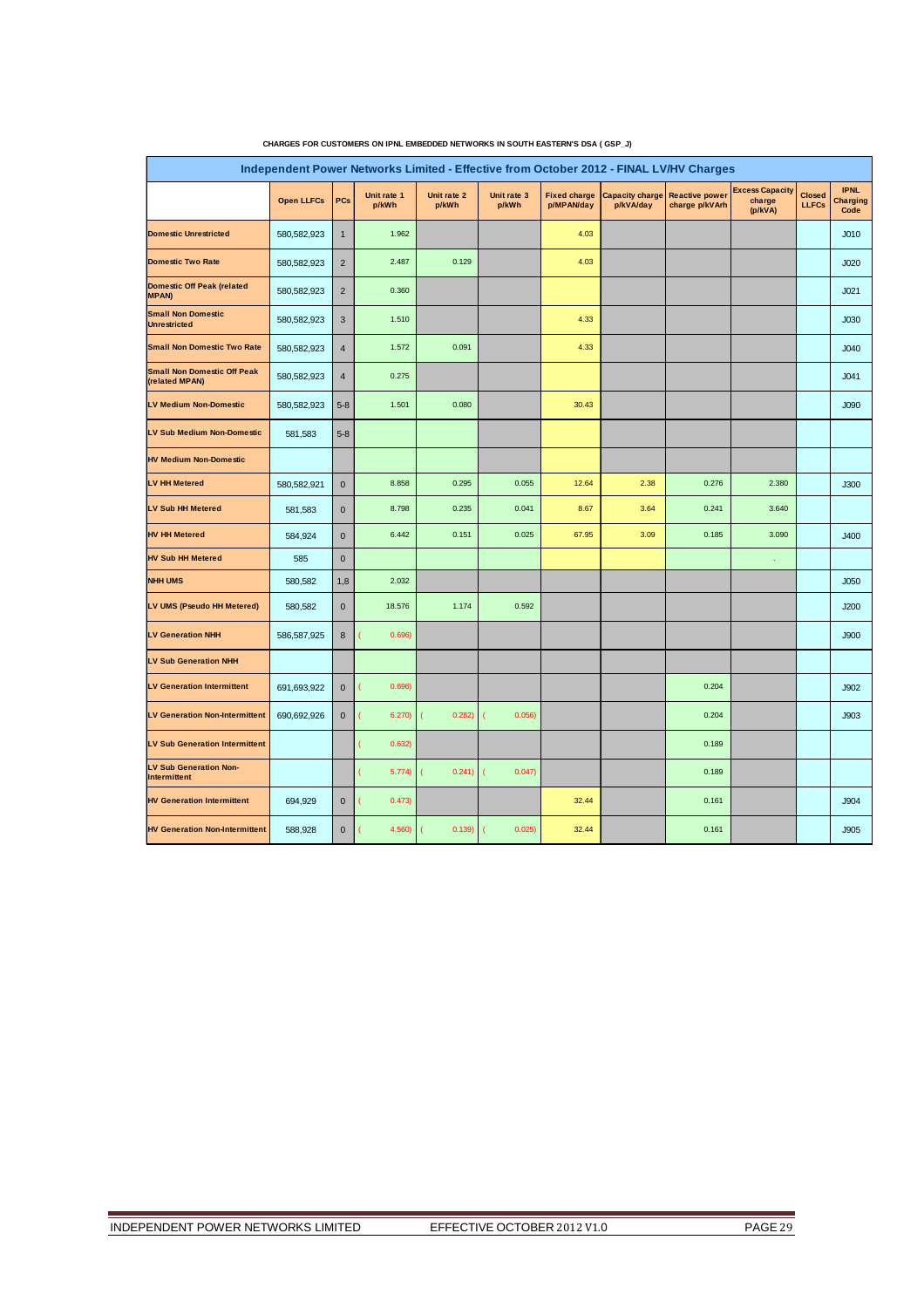| Independent Power Networks Limited - Effective from October 2012 - FINAL LV/HV Charges |                   |                |                         |                      |                          |                                   |                                        |                                         |                                                       |                        |                                        |
|----------------------------------------------------------------------------------------|-------------------|----------------|-------------------------|----------------------|--------------------------|-----------------------------------|----------------------------------------|-----------------------------------------|-------------------------------------------------------|------------------------|----------------------------------------|
|                                                                                        | <b>Open LLFCs</b> | PCs            | Unit rate 1<br>p/kWh    | Unit rate 2<br>p/kWh | Unit rate 3 p/kWh        | <b>Fixed charge</b><br>p/MPAN/day | <b>Capacity</b><br>charge<br>p/kVA/day | <b>Reactive power</b><br>charge p/kVArh | <b>Excess</b><br><b>Capacity</b><br>charge<br>(p/kVA) | Closed<br><b>LLFCs</b> | <b>IPNL</b><br><b>Charging</b><br>Code |
| <b>Domestic Unrestricted</b>                                                           | 590,592,933       | $\mathbf{1}$   | 2.770                   |                      |                          | 3.72                              |                                        |                                         |                                                       |                        | K010                                   |
| <b>Domestic Two Rate</b>                                                               | 590,592,933       | $\overline{2}$ | 3.111                   | 0.227                |                          | 3.72                              |                                        |                                         |                                                       |                        | K020                                   |
| Domestic Off Peak (related<br><b>MPAN)</b>                                             | 590,592,933       | $\overline{2}$ | 0.232                   |                      |                          |                                   |                                        |                                         |                                                       |                        | K021                                   |
| <b>Small Non Domestic</b><br><b>Unrestricted</b>                                       | 590,592,933       | $\mathbf{3}$   | 2.226                   |                      |                          | 6.17                              |                                        |                                         |                                                       |                        | K030                                   |
| <b>Small Non Domestic Two Rate</b>                                                     | 590,592,933       | $\overline{4}$ | 2.839                   | 0.264                |                          | 6.17                              |                                        |                                         |                                                       |                        | K040                                   |
| <b>Small Non Domestic Off Peak</b><br>(related MPAN)                                   | 590,592,933       | $\overline{4}$ | 0.250                   |                      |                          |                                   |                                        |                                         |                                                       |                        | K041                                   |
| LV Medium Non-Domestic                                                                 | 590,592,933       | $5 - 8$        | 2.604                   | 0.184                |                          | 44.69                             |                                        |                                         |                                                       |                        | K090                                   |
| <b>LV Sub Medium Non-Domestic</b>                                                      | 591,593           | $5 - 8$        | 1.758                   | 0.124                |                          | 3.65                              |                                        |                                         |                                                       |                        |                                        |
| <b>HV Medium Non-Domestic</b>                                                          |                   |                |                         |                      |                          |                                   |                                        |                                         |                                                       |                        |                                        |
| LV HH Metered                                                                          | 590,592,931       | $\bf 0$        | 13.796                  | 0.972                | 0.144                    | 9.41                              | 2.45                                   | 0.443                                   | 2.450                                                 |                        | K300                                   |
| <b>LV Sub HH Metered</b>                                                               | 591,593           | $\pmb{0}$      | 13.778                  | 0.934                | 0.141                    | 6.80                              | 2.93                                   | 0.386                                   | 2.930                                                 |                        |                                        |
| <b>HV HH Metered</b>                                                                   | 594,934           | $\bf 0$        | 10.169                  | 0.662                | 0.098                    | 75.82                             | 2.95                                   | 0.299                                   | 2.950                                                 |                        | K400                                   |
| <b>HV Sub HH Metered</b>                                                               | 595               | $\mathbf 0$    |                         |                      |                          |                                   |                                        |                                         | ä,                                                    |                        |                                        |
| <b>NHH UMS</b>                                                                         | 590,592,933       | 1,8            | 3.561                   |                      |                          |                                   |                                        |                                         |                                                       |                        | K050                                   |
| LV UMS (Pseudo HH Metered)                                                             | 590,592           | $\mathbf{0}$   | 30.903                  | 2.914                | 1.028                    |                                   |                                        |                                         |                                                       |                        | K200                                   |
| <b>LV Generation NHH</b>                                                               | 596,597,935       | $\bf 8$        | 0.700                   |                      |                          |                                   |                                        |                                         |                                                       |                        | K900                                   |
| <b>LV Sub Generation NHH</b>                                                           |                   |                | 0.643                   |                      |                          |                                   |                                        |                                         |                                                       |                        |                                        |
| <b>LV Generation Intermittent</b>                                                      | 696,697,932       | $\mathbf 0$    | 0.700)<br>1             |                      |                          |                                   |                                        | 0.231                                   |                                                       |                        | K902                                   |
| <b>LV Generation Non-</b><br>Intermittent                                              | 695,698,936       | $\bf 0$        | 5.570                   | 0.550                | 0.103)<br>$\overline{1}$ |                                   |                                        | 0.231                                   |                                                       |                        | K903                                   |
| LV Sub Generation<br>Intermittent                                                      |                   |                | 0.643                   |                      |                          |                                   |                                        | 0.202                                   |                                                       |                        |                                        |
| <b>LV Sub Generation Non-</b><br>Intermittent                                          |                   |                | 5.099                   | 0.505)               | 0.097)<br>l              |                                   |                                        | 0.202                                   |                                                       |                        |                                        |
| <b>HV Generation Intermittent</b>                                                      | 699,939           | $\mathbf 0$    | 0.425<br>$\overline{ }$ |                      |                          | 32.59                             |                                        | 0.162                                   |                                                       |                        | K904                                   |
| <b>HV Generation Non-</b><br>Intermittent                                              | 598,938           | $\mathbf{0}$   | 3.304)                  | 0.334)               | 0.074<br>ı               | 32.59                             |                                        | 0.162                                   |                                                       |                        | K905                                   |

#### **CHARGES FOR CUSTOMERS ON IPNL EMBEDDED NETWORKS IN SOUTH WALES'S DSA ( GSP\_K)**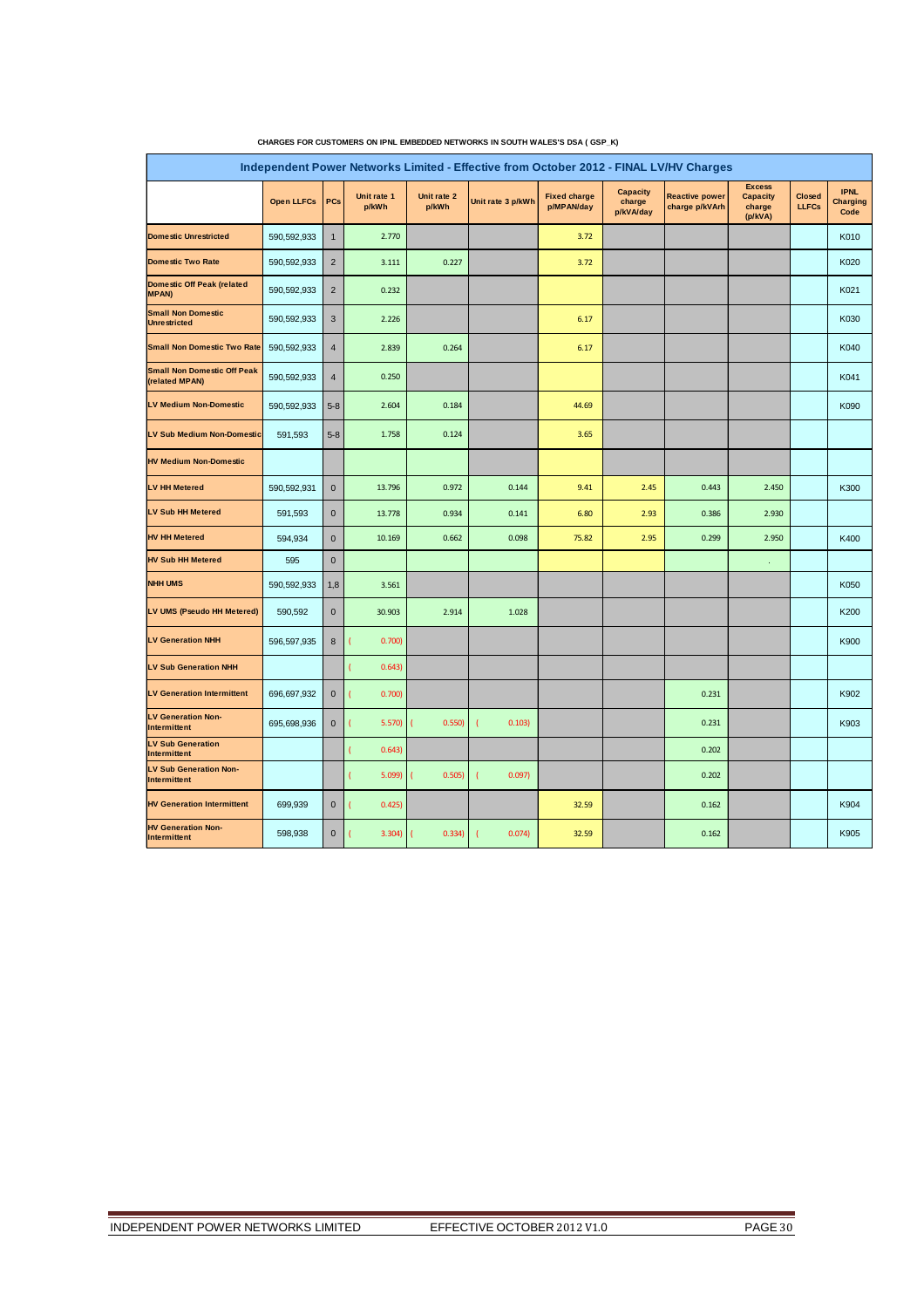| Independent Power Networks Limited - Effective from October 2012 - FINAL LV/HV Charges |                   |                  |                      |                      |                      |                                   |                                     |                                         |                                             |                               |                                        |
|----------------------------------------------------------------------------------------|-------------------|------------------|----------------------|----------------------|----------------------|-----------------------------------|-------------------------------------|-----------------------------------------|---------------------------------------------|-------------------------------|----------------------------------------|
|                                                                                        | <b>Open LLFCs</b> | PCs              | Unit rate 1<br>p/kWh | Unit rate 2<br>p/kWh | Unit rate 3<br>p/kWh | <b>Fixed charge</b><br>p/MPAN/day | <b>Capacity charge</b><br>p/kVA/day | <b>Reactive power</b><br>charge p/kVArh | <b>Excess Capacity</b><br>charge<br>(p/kVA) | <b>Closed</b><br><b>LLFCs</b> | <b>IPNL</b><br><b>Charging</b><br>Code |
| <b>Domestic Unrestricted</b>                                                           | 600,602,943       | $\mathbf{1}$     | 2.754                |                      |                      | 4.07                              |                                     |                                         |                                             |                               | L010                                   |
| <b>Domestic Two Rate</b>                                                               | 600,602,943       | $\overline{2}$   | 3.417                | 0.247                |                      | 4.07                              |                                     |                                         |                                             |                               | L020                                   |
| Domestic Off Peak (related<br><b>MPAN)</b>                                             | 600,602,943       | $\overline{2}$   | 0.227                |                      |                      |                                   |                                     |                                         |                                             |                               | L021                                   |
| <b>Small Non Domestic</b><br><b>Unrestricted</b>                                       | 600,602,943       | $\mathbf{3}$     | 2.512                |                      |                      | 6.26                              |                                     |                                         |                                             |                               | L030                                   |
| <b>Small Non Domestic Two Rate</b>                                                     | 600,602,943       | $\overline{4}$   | 2.606                | 0.246                |                      | 6.26                              |                                     |                                         |                                             |                               | L040                                   |
| <b>Small Non Domestic Off Peak</b><br>(related MPAN)                                   | 600,602,943       | $\overline{4}$   | 0.233                |                      |                      |                                   |                                     |                                         |                                             |                               | L041                                   |
| LV Medium Non-Domestic                                                                 | 600,602,943       | $5 - 8$          | 2.273                | 0.236                |                      | 34.02                             |                                     |                                         |                                             |                               | L090                                   |
| <b>LV Sub Medium Non-Domestic</b>                                                      | 601,603           | $5 - 8$          | 2.136                | 0.211                |                      | 22.12                             |                                     |                                         |                                             |                               |                                        |
| <b>HV Medium Non-Domestic</b>                                                          |                   |                  |                      |                      |                      |                                   |                                     |                                         |                                             |                               |                                        |
| <b>LV HH Metered</b>                                                                   | 600,602,941       | $\mathbf 0$      | 20.727               | 0.251                | 0.161                | 8.43                              | 2.43                                | 0.329                                   | 2.430                                       |                               | L300                                   |
| LV Sub HH Metered                                                                      | 601,603           | $\pmb{0}$        | 18.692               | 0.149                | 0.114                | 6.09                              | 2.73                                | 0.269                                   | 2.730                                       |                               |                                        |
| <b>HV HH Metered</b>                                                                   | 604,944           | $\mathbf{0}$     | 15.398               | 0.063                | 0.068                | 67.97                             | 2.08                                | 0.208                                   | 2.080                                       |                               | L400                                   |
| <b>HV Sub HH Metered</b>                                                               | 605               | $\mathbf 0$      |                      |                      |                      |                                   |                                     |                                         | ×                                           |                               |                                        |
| <b>NHH UMS</b>                                                                         | 600,602,943       | 1,8              | 3.214                |                      |                      |                                   |                                     |                                         |                                             |                               | L050                                   |
| LV UMS (Pseudo HH Metered)                                                             | 600,602           | $\mathbf 0$      | 46.218               | 1.446                | 1.104                |                                   |                                     |                                         |                                             |                               | L200                                   |
| <b>LV Generation NHH</b>                                                               | 606,607,945       | $\bf8$           | 0.625)               |                      |                      |                                   |                                     |                                         |                                             |                               | L900                                   |
| <b>LV Sub Generation NHH</b>                                                           |                   | $\boldsymbol{8}$ | 0.577                |                      |                      |                                   |                                     |                                         |                                             |                               |                                        |
| <b>LV Generation Intermittent</b>                                                      | 701,703,942       | $\mathbf 0$      | 0.625)               |                      |                      |                                   |                                     | 0.141                                   |                                             |                               | L902                                   |
| <b>LV Generation Non-Intermittent</b>                                                  | 700,702,946       | $\mathbf{0}$     | 7.363)               | 0.260                | 0.156                |                                   |                                     | 0.141                                   |                                             |                               | L903                                   |
| <b>LV Sub Generation Intermittent</b>                                                  |                   | $\mathbf 0$      | 0.577)               |                      |                      |                                   |                                     | 0.121                                   |                                             |                               |                                        |
| <b>LV Sub Generation Non-</b><br>Intermittent                                          |                   | $\mathbf 0$      | 6.902)               | 0.228                | 0.142)               |                                   |                                     | 0.121                                   |                                             |                               |                                        |
| <b>HV Generation Intermittent</b>                                                      | 704,949           | $\mathbf 0$      | 0.354                |                      |                      | 29.21                             |                                     | 0.088                                   |                                             |                               | L904                                   |
| <b>HV Generation Non-Intermittent</b>                                                  | 608,948           | $\mathbf 0$      | 4.708                | 0.083)               | 0.076)               | 29.21                             |                                     | 0.088                                   |                                             |                               | L905                                   |

#### **CHARGES FOR CUSTOMERS ON IPNL EMBEDDED NETWORKS IN SOUTH WESTERN ELECTRICITY'S DSA ( GSP\_L)**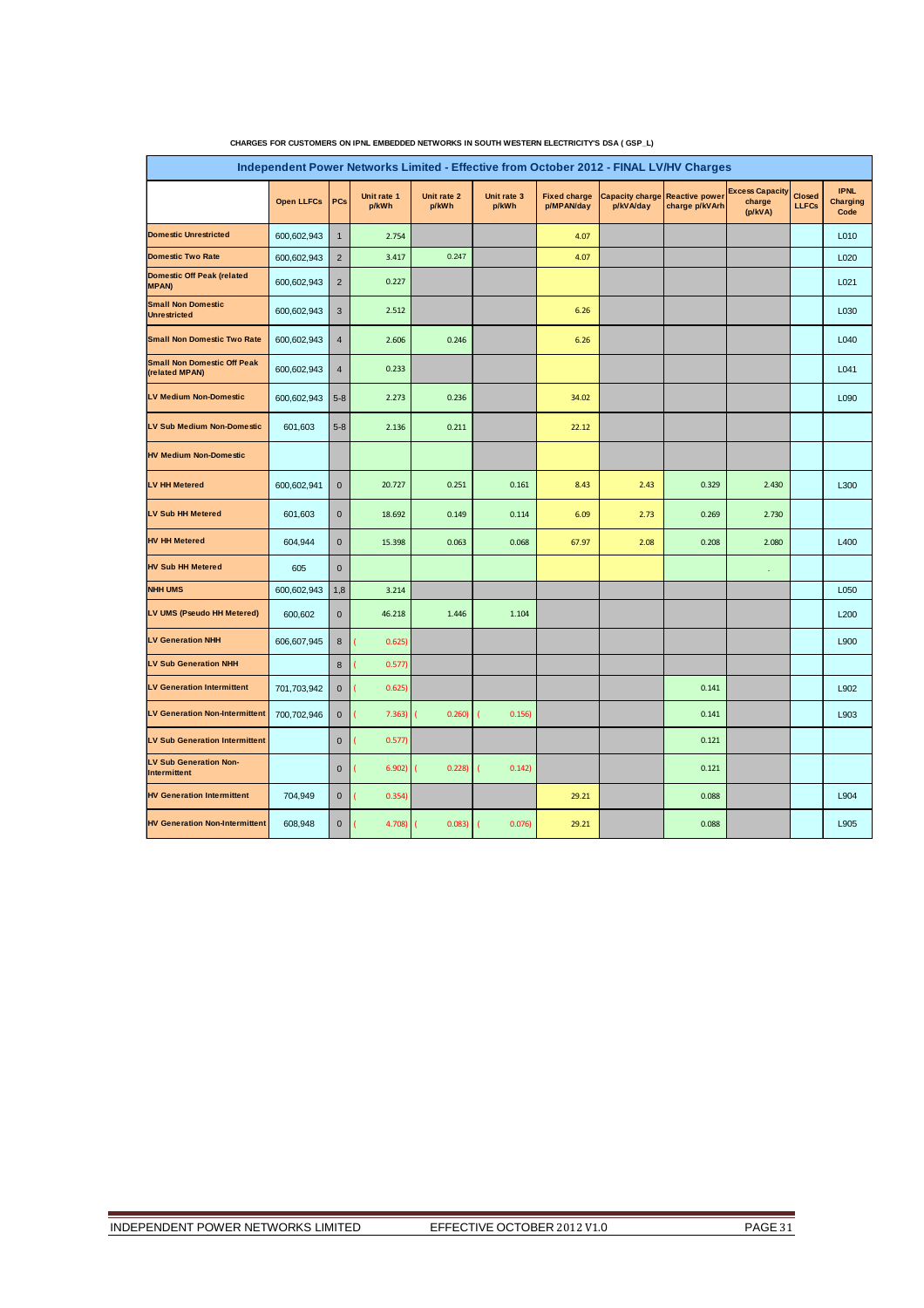| Independent Power Networks Limited - Effective from October 2012 - FINAL LV/HV Charges |                   |                |                      |                      |                      |                                   |                                        |                                            |                                                       |                        |                                 |  |  |
|----------------------------------------------------------------------------------------|-------------------|----------------|----------------------|----------------------|----------------------|-----------------------------------|----------------------------------------|--------------------------------------------|-------------------------------------------------------|------------------------|---------------------------------|--|--|
|                                                                                        | <b>Open LLFCs</b> | PCs            | Unit rate 1<br>p/kWh | Unit rate 2<br>p/kWh | Unit rate 3<br>p/kWh | <b>Fixed charge</b><br>p/MPAN/day | <b>Capacity</b><br>charge<br>p/kVA/day | <b>Reactive</b><br>power charge<br>p/kVArh | <b>Excess</b><br><b>Capacity</b><br>charge<br>(p/kVA) | Closed<br><b>LLFCs</b> | <b>IPNL</b><br>Charging<br>Code |  |  |
| <b>Domestic Unrestricted</b>                                                           | 610,612,953       | $\overline{1}$ | 1.840                |                      |                      | 4.34                              |                                        |                                            |                                                       |                        | M010                            |  |  |
| <b>Domestic Two Rate</b>                                                               | 610,612,953       | $\overline{2}$ | 2.324                | 0.081                |                      | 4.34                              |                                        |                                            |                                                       |                        | M020                            |  |  |
| <b>Domestic Off Peak (related MPAN)</b>                                                | 610,612,953       | $\overline{2}$ | 0.420                |                      |                      |                                   |                                        |                                            |                                                       |                        | M021                            |  |  |
| <b>Small Non Domestic Unrestricted</b>                                                 | 610,612,953       | 3              | 1.890                |                      |                      | 3.99                              |                                        |                                            |                                                       |                        | M030                            |  |  |
| <b>Small Non Domestic Two Rate</b>                                                     | 610,612,953       | $\overline{4}$ | 2.378                | 0.270                |                      | 3.99                              |                                        |                                            |                                                       |                        | M040                            |  |  |
| <b>Small Non Domestic Off Peak</b><br>(related MPAN)                                   | 610,612,953       | $\overline{4}$ | 0.494                |                      |                      |                                   |                                        |                                            |                                                       |                        | M041                            |  |  |
| <b>LV Medium Non-Domestic</b>                                                          | 610,612,953       | $5 - 8$        | 1.824                | 0.060                |                      | 27.93                             |                                        |                                            |                                                       |                        | M090                            |  |  |
| LV Sub Medium Non-Domestic                                                             | 611,613           | $5 - 8$        | 1.190                | 0.038                |                      | 39.82                             |                                        |                                            |                                                       |                        |                                 |  |  |
| <b>HV Medium Non-Domestic</b>                                                          |                   |                |                      |                      |                      |                                   |                                        |                                            |                                                       |                        |                                 |  |  |
| LV HH Metered                                                                          | 610,612,951       | $\mathbf{0}$   | 7.216                | 0.734                | 0.044                | 11.91                             | 1.29                                   | 0.284                                      | 1.290                                                 |                        | <b>M300</b>                     |  |  |
| <b>LV Sub HH Metered</b>                                                               | 611,613           | $\mathbf 0$    | 6.036                | 0.566                | 0.031                | 39.82                             | 1.72                                   | 0.218                                      | 1.720                                                 |                        |                                 |  |  |
| <b>HV HH Metered</b>                                                                   | 614,954           | $\mathbf{0}$   | 4.954                | 0.426                | 0.021                | 101.26                            | 1.61                                   | 0.169                                      | 1.610                                                 |                        | M400                            |  |  |
| <b>HV Sub HH Metered</b>                                                               | 615               | $\mathbf 0$    |                      |                      |                      |                                   |                                        |                                            |                                                       |                        |                                 |  |  |
| <b>NHH UMS</b>                                                                         | 610.612.953       | 1,8            | 1.861                |                      |                      |                                   |                                        |                                            |                                                       |                        | M050                            |  |  |
| LV UMS (Pseudo HH Metered)                                                             | 610,612           | $\mathbf 0$    | 19.104               | 2.071                | 0.133                |                                   |                                        |                                            |                                                       |                        | M200                            |  |  |
| <b>LV Generation NHH</b>                                                               | 616,617,955       | 8              | 0.554                |                      |                      |                                   |                                        |                                            |                                                       |                        | <b>M900</b>                     |  |  |
| <b>LV Sub Generation NHH</b>                                                           |                   | 8              | 0.490                |                      |                      |                                   |                                        |                                            |                                                       |                        |                                 |  |  |
| <b>LV Generation Intermittent</b>                                                      | 706,708,952       | $\mathbf{0}$   | 0.554)               |                      |                      |                                   |                                        | 0.141                                      |                                                       |                        | M902                            |  |  |
| <b>LV Generation Non-Intermittent</b>                                                  | 705,707,956       | $\mathbf 0$    | 3.511)               | 0.533)               | 0.039)               |                                   |                                        | 0.141                                      |                                                       |                        | M903                            |  |  |
| <b>LV Sub Generation Intermittent</b>                                                  |                   | $\mathbf 0$    | 0.490                |                      |                      |                                   |                                        | 0.135                                      |                                                       |                        |                                 |  |  |
| <b>LV Sub Generation Non-Intermittent</b>                                              |                   | $\mathbf 0$    | 3.121)               | 0.469                | 0.034)               |                                   |                                        | 0.135                                      |                                                       |                        |                                 |  |  |
| <b>HV Generation Intermittent</b>                                                      | 709,959           | $\mathbf 0$    | 0.349                |                      |                      | 107.04                            |                                        | 0.105                                      |                                                       |                        | M904                            |  |  |
| <b>HV Generation Non-Intermittent</b>                                                  | 618,958           | $\mathbf{0}$   | 2.267)               | 0.323)               | 0.021                | 107.04                            |                                        | 0.105                                      |                                                       |                        | M905                            |  |  |

#### **CHARGES FOR CUSTOMERS ON IPNL EMBEDDED NETWORKS IN YORKSHIRE ELECTRIC'S DSA ( GSP\_M)**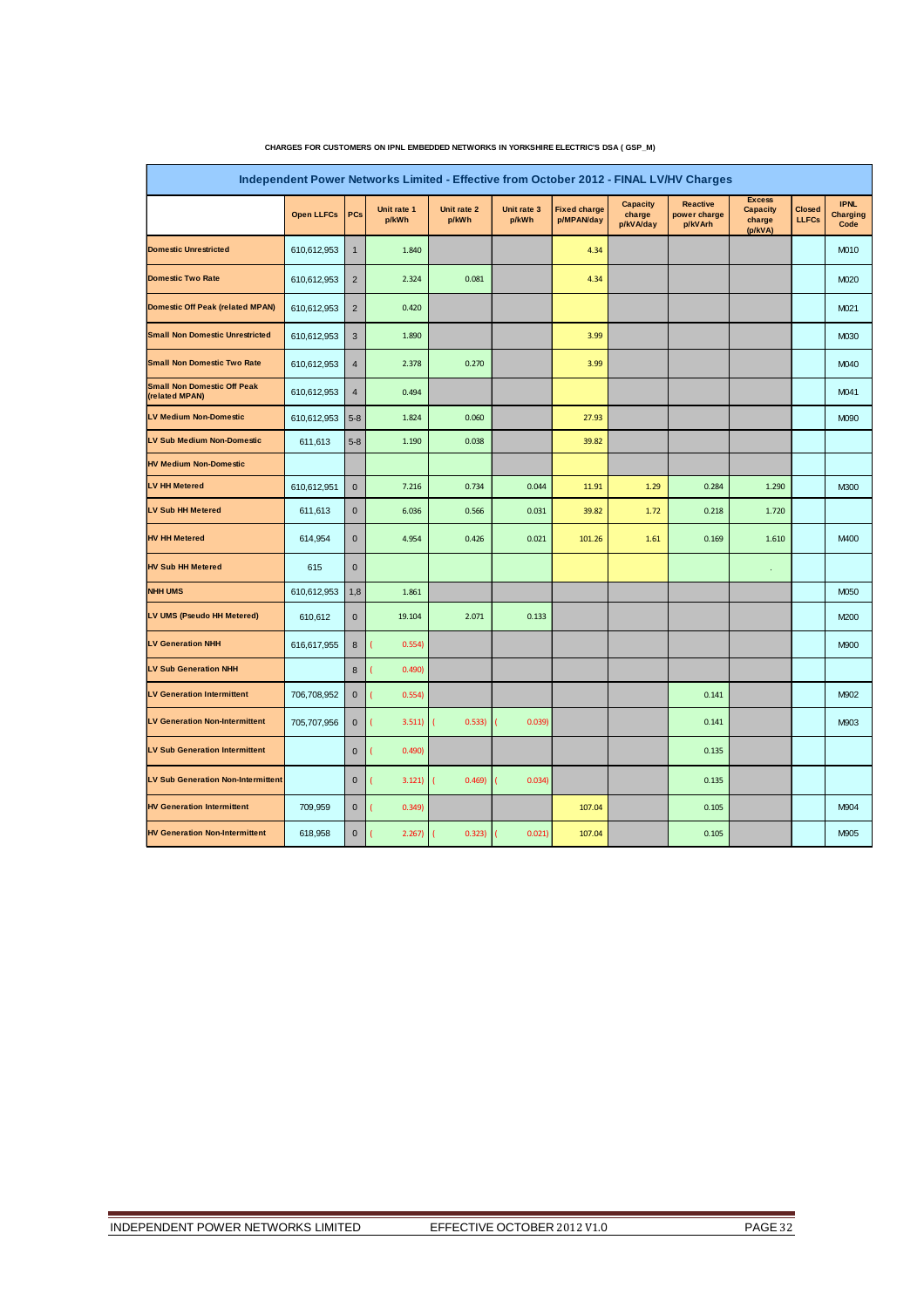| Independent Power Networks Limited - Effective from October 2012 - FINAL LV/HV Charges |                   |                |                      |                      |                   |                                   |                                 |                                         |                                             |                               |                                        |
|----------------------------------------------------------------------------------------|-------------------|----------------|----------------------|----------------------|-------------------|-----------------------------------|---------------------------------|-----------------------------------------|---------------------------------------------|-------------------------------|----------------------------------------|
|                                                                                        | <b>Open LLFCs</b> | PCs            | Unit rate 1<br>p/kWh | Unit rate 2<br>p/kWh | Unit rate 3 p/kWh | <b>Fixed charge</b><br>p/MPAN/day | Capacity<br>charge<br>p/kVA/day | <b>Reactive power</b><br>charge p/kVArh | <b>Excess Capacity</b><br>charge<br>(p/kVA) | <b>Closed</b><br><b>LLFCs</b> | <b>IPNL</b><br><b>Charging</b><br>Code |
| <b>Domestic Unrestricted</b>                                                           | 620,622,963       | $\mathbf{1}$   | 2.282                |                      |                   | 4.21                              |                                 |                                         |                                             |                               | N010                                   |
| <b>Domestic Two Rate</b>                                                               | 620,622,963       | $\overline{2}$ | 2.963                | 0.342                |                   | 4.21                              |                                 |                                         |                                             |                               | N020                                   |
| <b>Domestic Off Peak (related</b><br><b>MPAN)</b>                                      | 620,622,963       | $\overline{2}$ | 0.230                |                      |                   |                                   |                                 |                                         |                                             |                               | N021                                   |
| <b>Small Non Domestic</b><br><b>Unrestricted</b>                                       | 620,622,963       | 3              | 2.052                |                      |                   | 5.35                              |                                 |                                         |                                             |                               | N030                                   |
| <b>Small Non Domestic Two</b><br>Rate                                                  | 620,622,963       | $\overline{4}$ | 2.719                | 0.393                |                   | 5.35                              |                                 |                                         |                                             |                               | N040                                   |
| <b>Small Non Domestic Off</b><br><b>Peak (related MPAN)</b>                            | 620,622,963       | $\overline{4}$ | 0.781                |                      |                   |                                   |                                 |                                         |                                             |                               | N041                                   |
| LV Medium Non-Domestic                                                                 | 620,622,963       | $5 - 8$        | 1.508                | 0.218                |                   | 27.62                             |                                 |                                         |                                             |                               | N090                                   |
| <b>LV Sub Medium Non-</b><br><b>Domestic</b>                                           | 621,623           | $5-8$          | 1.349                | 0.182                |                   |                                   |                                 |                                         |                                             |                               |                                        |
| <b>HV Medium Non-Domestic</b>                                                          |                   |                |                      |                      |                   |                                   |                                 |                                         |                                             |                               |                                        |
| <b>LV HH Metered</b>                                                                   | 626,628,964       | $\mathbf 0$    | 8.438                | 0.772                | 0.153             | 20.54                             | 2.17                            | 0.244                                   | 2.170                                       |                               | N300                                   |
| <b>LV Sub HH Metered</b>                                                               | 627,629           | $\mathbf{0}$   | 5.683                | 0.413                | 0.055             | 7.25                              | 4.06                            | 0.188                                   | 4.080                                       |                               |                                        |
| <b>HV HH Metered</b>                                                                   | 624,965           | $\mathbf 0$    | 5.500                | 0.400                | 0.053             | 109.76                            | 4.43                            | 0.138                                   | 4.430                                       |                               | N400                                   |
| <b>HV Sub HH Metered</b>                                                               | 625               | $\pmb{0}$      |                      |                      |                   |                                   |                                 |                                         |                                             |                               |                                        |
| <b>NHH UMS</b>                                                                         | 620,622,963       | 1,8            | 1.947                |                      |                   |                                   |                                 |                                         |                                             |                               | <b>N050</b>                            |
| LV UMS (Pseudo HH<br>Metered)                                                          | 620,622           | $\bf 0$        | 14.680               | 1.858                | 0.715             |                                   |                                 |                                         |                                             |                               | N200                                   |
| <b>LV Generation NHH</b>                                                               | 708,709,962       | $\bf 8$        | 0.655)               |                      |                   |                                   |                                 |                                         |                                             |                               | N900                                   |
| <b>LV Sub Generation NHH</b>                                                           |                   |                | 0.574)               |                      |                   |                                   |                                 |                                         |                                             |                               |                                        |
| <b>LV Generation Intermittent</b>                                                      | 646,647,967       | $\mathbf 0$    | 0.655)               |                      |                   |                                   |                                 | 0.134                                   |                                             |                               | N902                                   |
| <b>LV Generation Non-</b><br>Intermittent                                              | 710,711,966       | $\bf 0$        | 4.273                | 0.523                | 0.136             |                                   |                                 | 0.134                                   |                                             |                               | N903                                   |
| <b>LV Sub Generation</b><br>Intermittent                                               |                   |                | 0.574)               |                      |                   |                                   |                                 | 0.121                                   |                                             |                               |                                        |
| <b>LV Sub Generation Non-</b><br>Intermittent                                          |                   |                | 3.855                | 0.444                | 0.111)            |                                   |                                 | 0.121                                   |                                             |                               |                                        |
| <b>HV Generation Intermittent</b>                                                      | 645,968           | $\bf 0$        | 0.330                |                      |                   | 80.15                             |                                 | 0.098                                   |                                             |                               | N904                                   |
| <b>HV Generation Non-</b><br>Intermittent                                              | 712,969           | $\mathbf 0$    | 2.694)               | 0.196                | 0.026             | 80.15                             |                                 | 0.098                                   |                                             |                               | N905                                   |

#### **CHARGES FOR CUSTOMERS ON IPNL EMBEDDED NETWORKS IN SCOTTISH POWER'S DSA ( GSP\_N)**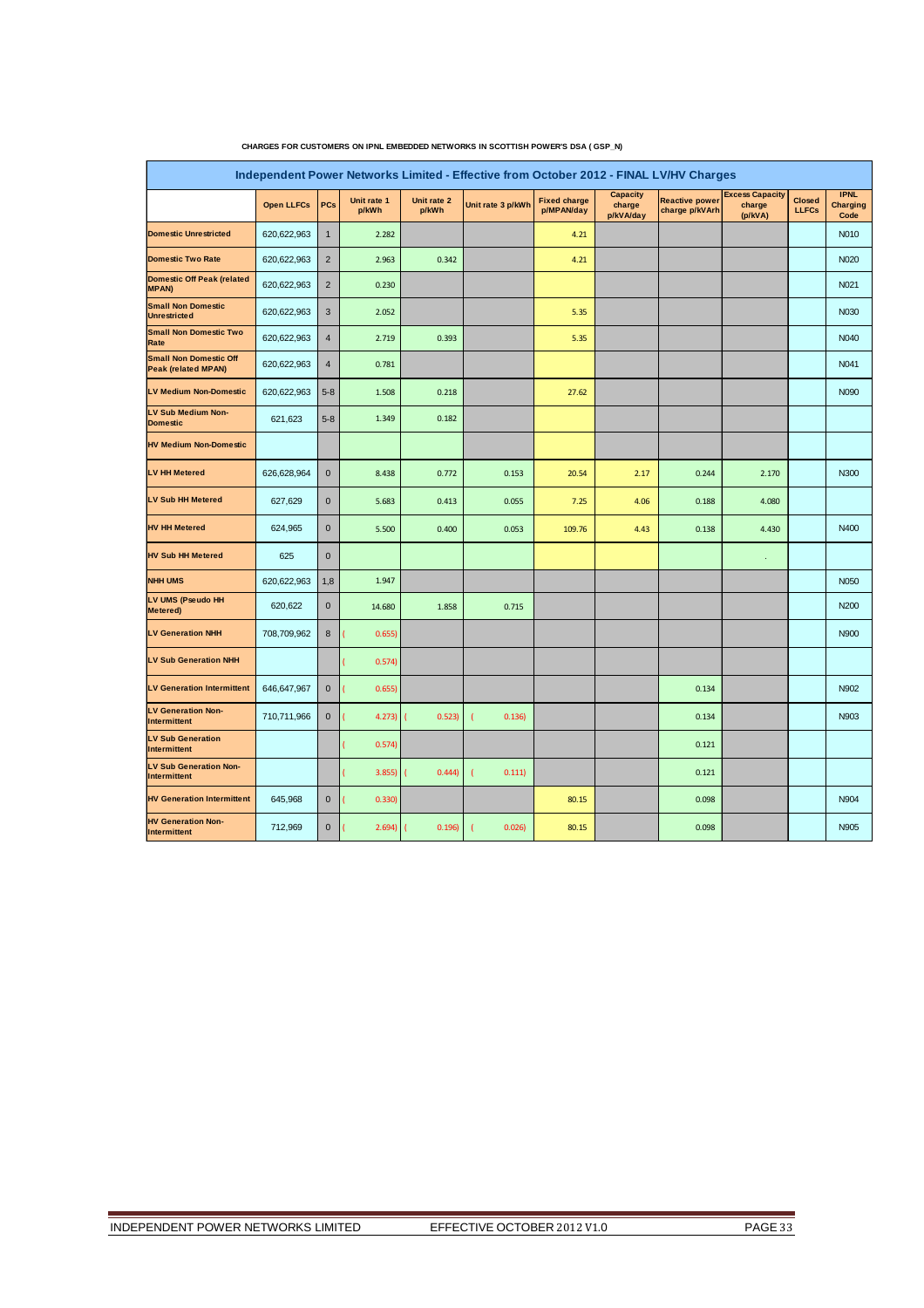| Independent Power Networks Limited - Effective from October 2012 - FINAL LV/HV Charges |                   |                |                      |                      |                      |                                   |                                        |                                         |                                             |                               |                                        |  |
|----------------------------------------------------------------------------------------|-------------------|----------------|----------------------|----------------------|----------------------|-----------------------------------|----------------------------------------|-----------------------------------------|---------------------------------------------|-------------------------------|----------------------------------------|--|
|                                                                                        | <b>Open LLFCs</b> | PCs            | Unit rate 1<br>p/kWh | Unit rate 2<br>p/kWh | Unit rate 3<br>p/kWh | <b>Fixed charge</b><br>p/MPAN/day | <b>Capacity</b><br>charge<br>p/kVA/day | <b>Reactive power</b><br>charge p/kVArh | <b>Excess Capacity</b><br>charge<br>(p/kVA) | <b>Closed</b><br><b>LLFCs</b> | <b>IPNL</b><br><b>Charging</b><br>Code |  |
| <b>Domestic Unrestricted</b>                                                           | 630,632,973       | $\mathbf{1}$   | 3.560                |                      |                      | 6.25                              |                                        |                                         |                                             |                               | P010                                   |  |
| <b>Domestic Two Rate</b>                                                               | 630,632,973       | $\overline{2}$ | 4.120                | 2.139                |                      | 6.25                              |                                        |                                         |                                             |                               | P020                                   |  |
| <b>Domestic Off Peak (related MPAN)</b>                                                | 630,632,973       | $\overline{2}$ | 1.593                |                      |                      |                                   |                                        |                                         |                                             |                               | P021                                   |  |
| <b>Small Non Domestic Unrestricted</b>                                                 | 630,632,973       | 3              | 2.972                |                      |                      | 9.72                              |                                        |                                         |                                             |                               | P030                                   |  |
| <b>Small Non Domestic Two Rate</b>                                                     | 630,632,973       | $\overline{4}$ | 4.150                | 1.034                |                      | 9.72                              |                                        |                                         |                                             |                               | P040                                   |  |
| <b>Small Non Domestic Off Peak</b><br>(related MPAN)                                   | 630,632,973       | 4              | 1.431                |                      |                      |                                   |                                        |                                         |                                             |                               | P041                                   |  |
| <b>LV Medium Non-Domestic</b>                                                          | 630,632,973       | $5 - 8$        | 3.407                | 1.118                |                      | 60.60                             |                                        |                                         |                                             |                               | P090                                   |  |
| LV Sub Medium Non-Domestic                                                             | 631,633           | $5 - 8$        | 2.041                | 0.675                |                      | 7.62                              |                                        |                                         |                                             |                               |                                        |  |
| <b>HV Medium Non-Domestic</b>                                                          |                   |                |                      |                      |                      |                                   |                                        |                                         |                                             |                               |                                        |  |
| <b>LV HH Metered</b>                                                                   | 630,632,971       | $\mathbf 0$    | 6.387                | 1.865                | 0.535                | 19.34                             | 3.48                                   | 0.412                                   | 3.480                                       |                               | P300                                   |  |
| <b>LV Sub HH Metered</b>                                                               | 631,633           | $\mathbf 0$    | 5.237                | 1.554                | 0.483                | 7.62                              | 6.31                                   | 0.326                                   | 6.310                                       |                               |                                        |  |
| <b>HV HH Metered</b>                                                                   | 634,974           | $\mathbf 0$    | 3.695                | 1.115                | 0.372                | 185.62                            | 9.22                                   | 0.233                                   | 9.220                                       |                               | P400                                   |  |
| <b>HV Sub HH Metered</b>                                                               | 635               | $\mathbf 0$    |                      |                      |                      |                                   |                                        |                                         | ¥,                                          |                               |                                        |  |
| <b>NHH UMS</b>                                                                         | 630,632,973       | 1,8            | 4.335                |                      |                      |                                   |                                        |                                         |                                             |                               | P050                                   |  |
| LV UMS (Pseudo HH Metered)                                                             | 630,632           | $\mathbf 0$    | 17.176               | 5.478                | 2.020                |                                   |                                        |                                         |                                             |                               | P200                                   |  |
| <b>LV Generation NHH</b>                                                               | 636,637,975       | 8              | 0.916                |                      |                      |                                   |                                        |                                         |                                             |                               | P900                                   |  |
| <b>LV Sub Generation NHH</b>                                                           |                   |                | 0.816                |                      |                      |                                   |                                        |                                         |                                             |                               |                                        |  |
| <b>LV Generation Intermittent</b>                                                      | 716,718,972       | $\mathbf 0$    | 0.916                |                      |                      |                                   |                                        | 0.195                                   |                                             |                               | P902                                   |  |
| <b>LV Generation Non-Intermittent</b>                                                  | 715,717,976       | $\mathbf 0$    | 3.065                | 0.845)               | 0.171)               |                                   |                                        | 0.195                                   |                                             |                               | P903                                   |  |
| <b>LV Sub Generation Intermittent</b>                                                  |                   |                | 0.816                |                      |                      |                                   |                                        | 0.170                                   |                                             |                               |                                        |  |
| <b>LV Sub Generation Non-</b><br><b>Intermittent</b>                                   |                   |                | 2.728                | 0.753)               | 0.154                |                                   |                                        | 0.170                                   |                                             |                               |                                        |  |
| <b>HV Generation Intermittent</b>                                                      | 719,979           | $\mathbf 0$    | 0.422                |                      |                      | 229.88                            |                                        | 0.154                                   |                                             |                               | P904                                   |  |
| <b>HV Generation Non-Intermittent</b>                                                  | 638,978           | $\overline{0}$ | 1.393)               | 0.389                | 0.086                | 229.88                            |                                        | 0.154                                   |                                             |                               | P905                                   |  |

#### **CHARGES FOR CUSTOMERS ON IPNL EMBEDDED NETWORKS IN SCOTTISH HYDRO'S DSA ( GSP\_P)**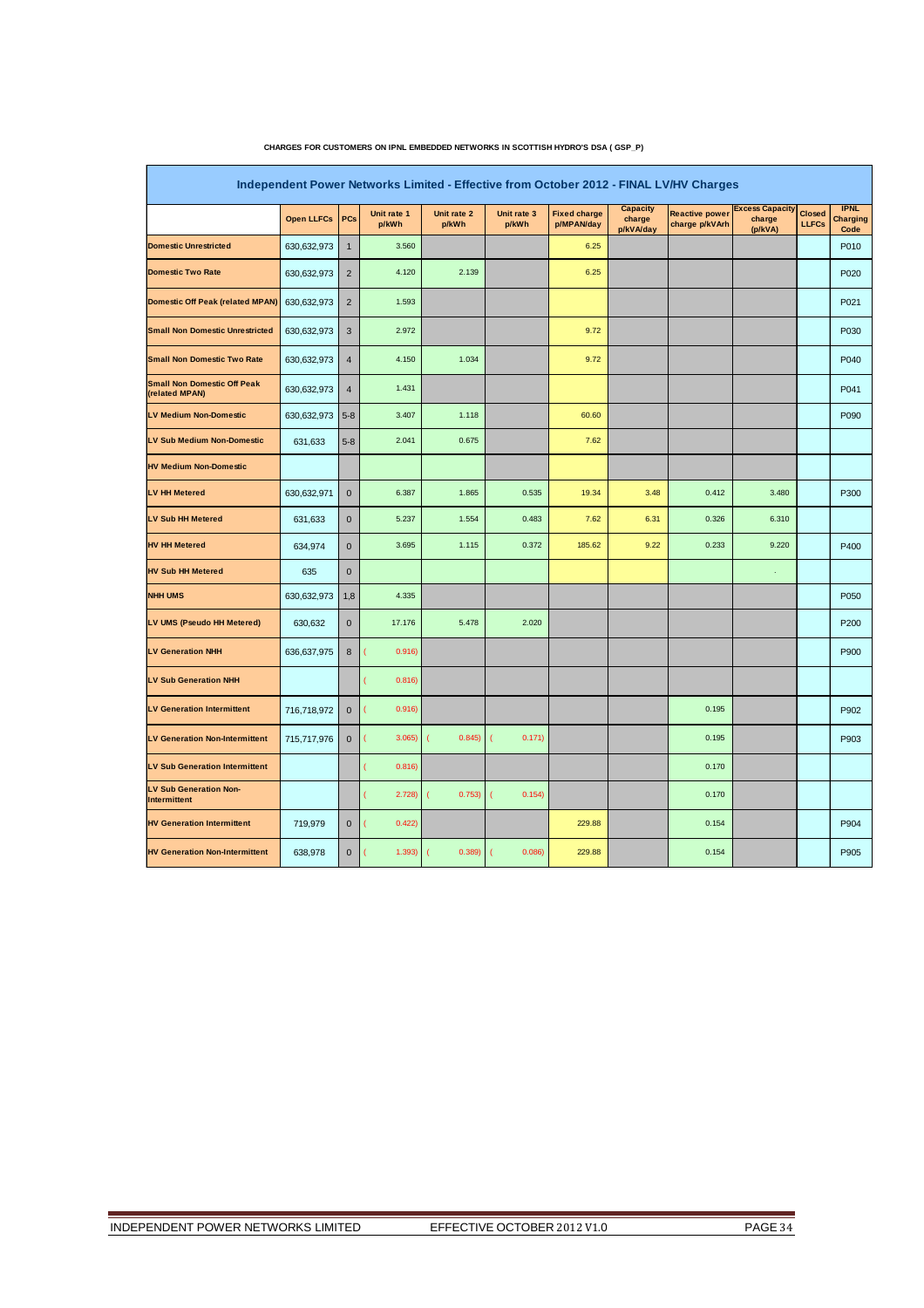# **Annex 2 - Schedule of Charges for use of the Distribution System by Designated EHV Properties (including LDNOs with Designated EHVProperties/end-users).**

| Independent Power Networks Limited - Effective from October 2012 - FINAL EDCM Import Charges |                                                                      |                      |                                         |                              |                                                          |                          |  |  |  |  |  |
|----------------------------------------------------------------------------------------------|----------------------------------------------------------------------|----------------------|-----------------------------------------|------------------------------|----------------------------------------------------------|--------------------------|--|--|--|--|--|
| <b>LLFC</b>                                                                                  | <b>Tariff name</b>                                                   | Super red rate p/kWh | <b>Fixed charge for</b><br>demand p/day | Import capacity<br>p/kVA/day | <b>Exceeded import</b><br>capacity charge<br>(p/kVA/day) | <b>Unique Identifier</b> |  |  |  |  |  |
| <b>EDCM</b> Import 1                                                                         |                                                                      |                      |                                         |                              |                                                          |                          |  |  |  |  |  |
| EDCM Import 2                                                                                | IPNL DOES NOT HAVE ANY SITE SPECIFIC TARIFFS FOR EDCM IMPORT CHARGES |                      |                                         |                              |                                                          |                          |  |  |  |  |  |
| EDCM Import 3                                                                                | ANY OF ITS NETWORKS IN ANY DN AREA                                   |                      |                                         |                              |                                                          |                          |  |  |  |  |  |
| EDCM Import 4                                                                                |                                                                      |                      |                                         |                              |                                                          |                          |  |  |  |  |  |
| <b>EDCM</b> Import 5                                                                         |                                                                      |                      |                                         |                              |                                                          |                          |  |  |  |  |  |
| EDCM Import 6                                                                                |                                                                      |                      |                                         |                              |                                                          |                          |  |  |  |  |  |
| <b>EDCM</b> Import 7                                                                         |                                                                      |                      |                                         |                              |                                                          |                          |  |  |  |  |  |
| <b>EDCM</b> Import 8                                                                         |                                                                      |                      |                                         |                              |                                                          |                          |  |  |  |  |  |
| EDCM Import 9                                                                                |                                                                      |                      |                                         |                              |                                                          |                          |  |  |  |  |  |
| EDCM Import 10                                                                               |                                                                      |                      |                                         |                              |                                                          |                          |  |  |  |  |  |

|                         | Independent Power Networks Limited - Effective from October 2012 - FINAL EHV Export Charges |                   |                                             |                                     |                                                          |                          |  |  |  |  |  |  |
|-------------------------|---------------------------------------------------------------------------------------------|-------------------|---------------------------------------------|-------------------------------------|----------------------------------------------------------|--------------------------|--|--|--|--|--|--|
| <b>LLFC</b>             | <b>Tariff name</b>                                                                          | Unit charge p/kWh | <b>Fixed charge for</b><br>generation p/day | <b>Export capacity</b><br>p/kVA/day | <b>Exceeded export</b><br>capacity charge<br>(p/kVA/day) | <b>Unique Identifier</b> |  |  |  |  |  |  |
| Site specific Export 1  |                                                                                             |                   |                                             |                                     |                                                          |                          |  |  |  |  |  |  |
| Site specific Export 2  | IPNL DOES NOT HAVE ANY SITE SPECIFIC TARIFFS FOR EHV EXPORT TARIFFS ON                      |                   |                                             |                                     |                                                          |                          |  |  |  |  |  |  |
| Site specific Export 3  | ANY OF ITS NETWORKS IN ANY DN AREA                                                          |                   |                                             |                                     |                                                          |                          |  |  |  |  |  |  |
| Site specific Export 4  |                                                                                             |                   |                                             |                                     |                                                          |                          |  |  |  |  |  |  |
| Site specific Export 5  |                                                                                             |                   |                                             |                                     |                                                          |                          |  |  |  |  |  |  |
| Site specific Export 6  |                                                                                             |                   |                                             |                                     |                                                          |                          |  |  |  |  |  |  |
| Site specific Export 7  |                                                                                             |                   |                                             |                                     |                                                          |                          |  |  |  |  |  |  |
| Site specific Export 8  |                                                                                             |                   |                                             |                                     |                                                          |                          |  |  |  |  |  |  |
| Site specific Export 9  |                                                                                             |                   |                                             |                                     |                                                          |                          |  |  |  |  |  |  |
| Site specific Export 10 |                                                                                             |                   |                                             |                                     |                                                          |                          |  |  |  |  |  |  |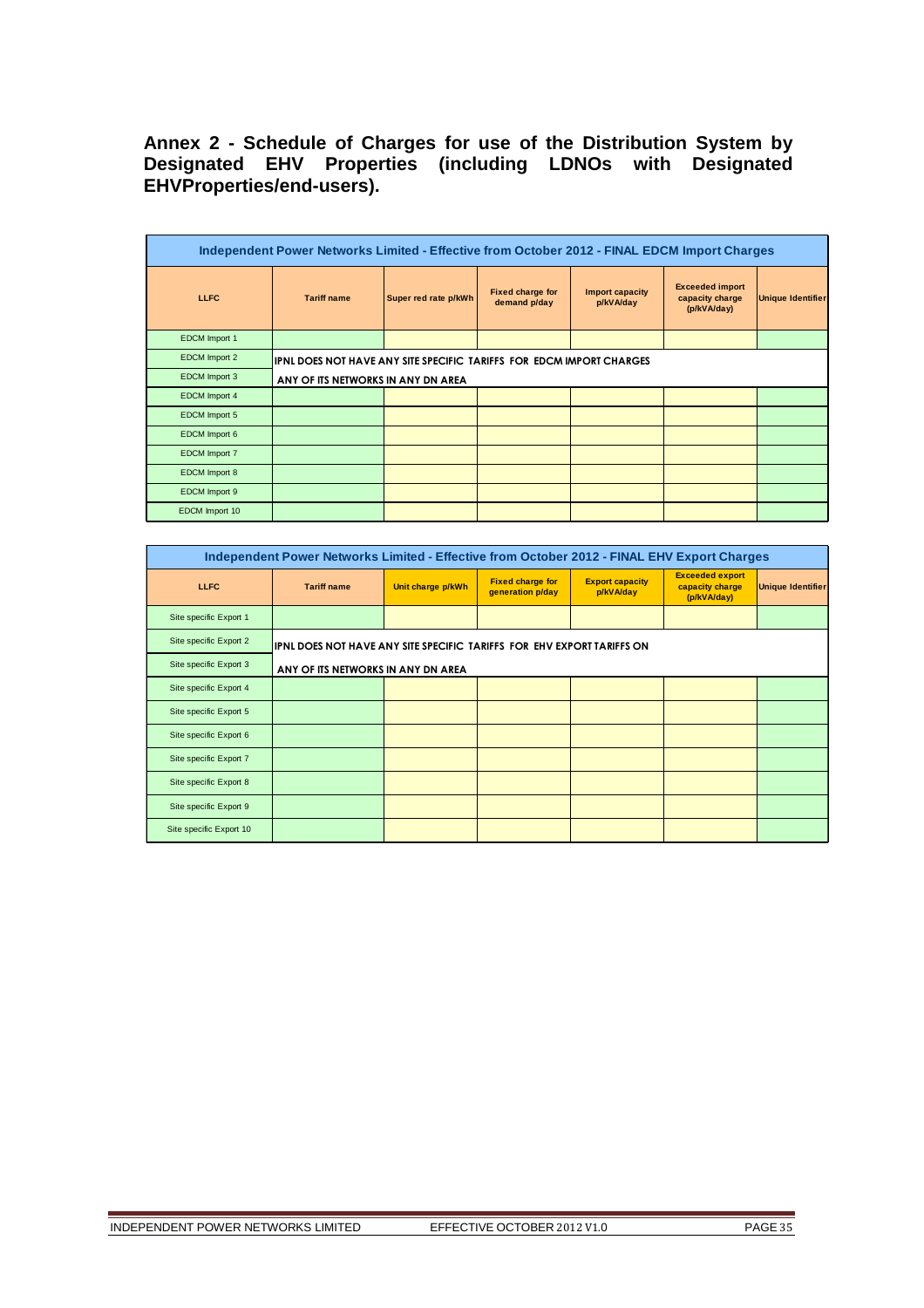# **Annex 3 - Schedule of Charges for use of the Distribution System to Preserved/Additional LLFC Classes**

| Independent Power Networks Limited - Effective from October 2012 - FINAL LV/HV Tariffs |                                                                                                                                                 |  |  |  |  |  |  |  |  |  |  |
|----------------------------------------------------------------------------------------|-------------------------------------------------------------------------------------------------------------------------------------------------|--|--|--|--|--|--|--|--|--|--|
| <b>NHH Preserved Charges/Additional LLFC Classes</b>                                   |                                                                                                                                                 |  |  |  |  |  |  |  |  |  |  |
|                                                                                        | Unit rate<br><b>Fixed charge</b><br><b>Closed</b><br><b>PCs</b><br>Unit rate 2 p/kWh Unit rate 3 p/kWh<br>1 p/kWh<br>p/MPAN/day<br><b>LLFCs</b> |  |  |  |  |  |  |  |  |  |  |
|                                                                                        |                                                                                                                                                 |  |  |  |  |  |  |  |  |  |  |

**IPNL DOES NOT HAVE ANY PRESERVED TARIFFS ON ANY OF ITS NETWORKS IN ANY DN AREA**

| <b>HH Preserved Charges/Additional LLFC Classes</b> |                               |            |  |  |                                             |                            |                                        |                                               |                                                       |  |  |
|-----------------------------------------------------|-------------------------------|------------|--|--|---------------------------------------------|----------------------------|----------------------------------------|-----------------------------------------------|-------------------------------------------------------|--|--|
|                                                     | <b>Closed</b><br><b>LLFCs</b> | <b>PCs</b> |  |  | 1 p/kWh Unit rate 2 p/kWh Unit rate 3 p/kWh | Fixed charge<br>p/MPAN/day | <b>Capacity</b><br>charge<br>p/kVA/day | <b>Reactive</b><br>power<br>charge<br>p/kVArh | <b>Excess</b><br><b>Capacity</b><br>charge<br>(p/kVA) |  |  |
|                                                     |                               |            |  |  |                                             |                            |                                        |                                               |                                                       |  |  |

**IPNL DOES NOT HAVE ANY PRESERVED TARIFFS ON ANY OF ITS NETWORKS IN ANY DN AREA**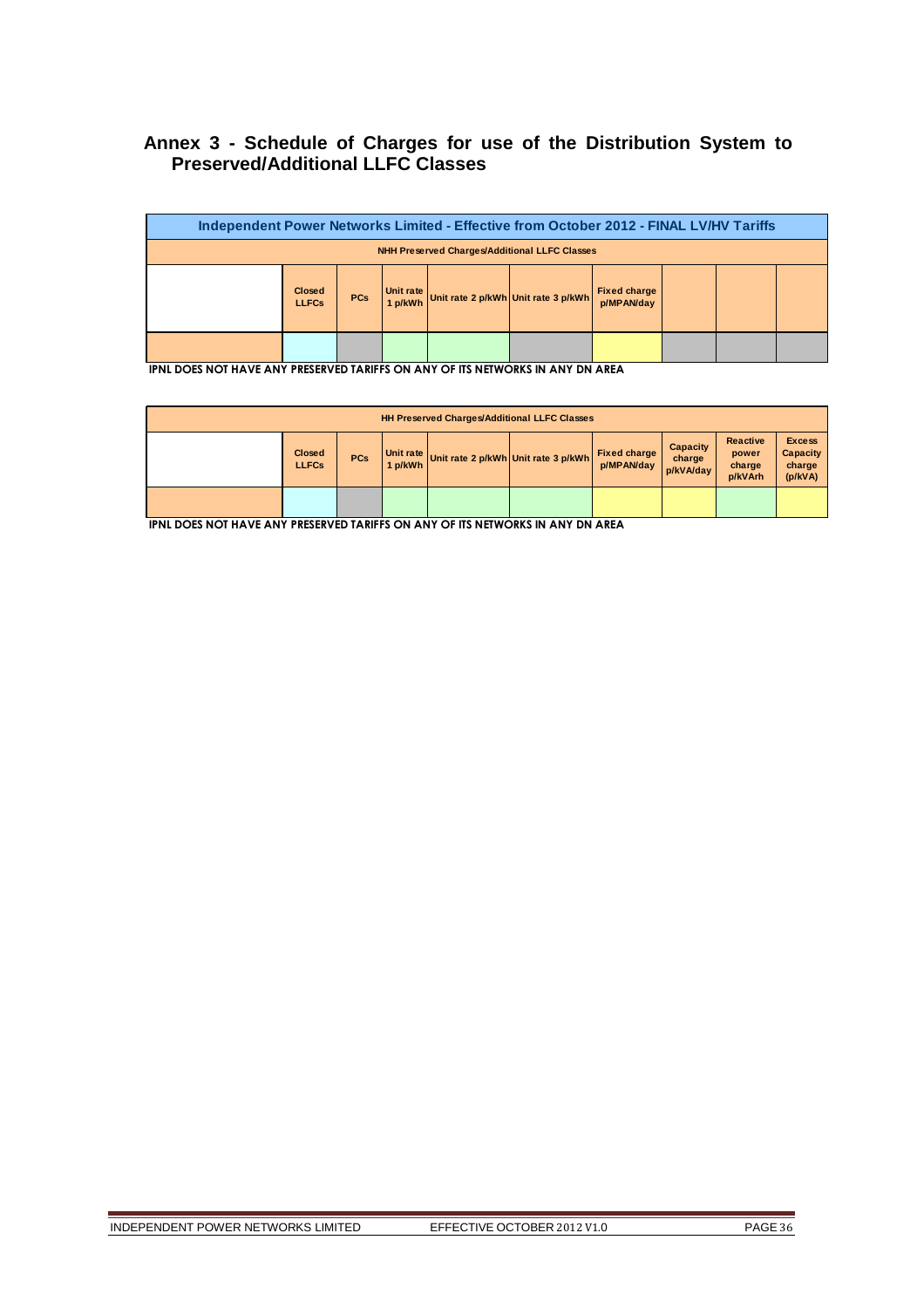# **Annex 4 - Charges applied to LDNOs with HV/LV end users**

| Independent Power Networks Limited - Effective from October 2012 - FINAL LDNO Tariffs |                         |                       |                      |                      |                                   |                                     |                                            |                                            |  |  |  |  |
|---------------------------------------------------------------------------------------|-------------------------|-----------------------|----------------------|----------------------|-----------------------------------|-------------------------------------|--------------------------------------------|--------------------------------------------|--|--|--|--|
|                                                                                       |                         | PCs Unit rate 1 p/kWh | Unit rate 2<br>p/kWh | Unit rate 3<br>p/kWh | <b>Fixed charge</b><br>p/MPAN/day | <b>Capacity charge</b><br>p/kVA/dav | <b>Reactive</b><br>power charge<br>p/kVArh | <b>Excess</b><br><b>Capacity</b><br>charge |  |  |  |  |
| <b>LDNO LV: Domestic Unrestricted</b>                                                 | $\mathbf{1}$            | 1.193                 |                      |                      | 3.04                              |                                     |                                            |                                            |  |  |  |  |
| <b>LDNO LV: Domestic Two Rate</b>                                                     | $\overline{2}$          | 1.517                 | 0.142                |                      | 3.04                              |                                     |                                            |                                            |  |  |  |  |
| <b>LDNO LV: Domestic Off Peak (related MPAN)</b>                                      | $\overline{2}$          | 0.104                 |                      |                      |                                   |                                     |                                            |                                            |  |  |  |  |
| <b>LDNO LV: Small Non Domestic Unrestricted</b>                                       | 3                       | 1.029                 |                      |                      | 3.24                              |                                     |                                            |                                            |  |  |  |  |
| <b>LDNO LV: Small Non Domestic Two Rate</b>                                           | $\overline{4}$          | 1.155                 | 0.125                |                      | 3.24                              |                                     |                                            |                                            |  |  |  |  |
| LDNO LV: Small Non Domestic Off Peak (related MPAN)                                   | $\overline{\mathbf{4}}$ | 0.125                 |                      |                      |                                   |                                     |                                            |                                            |  |  |  |  |
| <b>LDNO LV: LV Medium Non-Domestic</b>                                                | $5-8$                   | 1.022                 | 0.124                |                      | 24.96                             |                                     |                                            |                                            |  |  |  |  |
| <b>LDNO LV: LV HH Metered</b>                                                         | $\Omega$                | 5.486                 | 0.153                | 0.077                | 8.47                              | 1.83                                | 0.183                                      | 1.83                                       |  |  |  |  |
| <b>LDNO LV: NHH UMS</b>                                                               | 1&8                     | 1.246                 |                      |                      |                                   |                                     |                                            |                                            |  |  |  |  |
| LDNO LV: LV UMS (Pseudo HH Metered)                                                   | $\Omega$                | 11.013                | 0.626                | 0.490                |                                   |                                     |                                            |                                            |  |  |  |  |
| <b>LDNO LV: LV Generation NHH</b>                                                     | 8                       | 0.800                 |                      |                      |                                   |                                     |                                            |                                            |  |  |  |  |
| <b>LDNO LV: LV Generation Intermittent</b>                                            | $\Omega$                | 0.800                 |                      |                      |                                   |                                     | 0.257                                      |                                            |  |  |  |  |
| <b>LDNO LV: LV Generation Non-Intermittent</b>                                        | $\Omega$                | 7.361                 | 0.215                | 0.118                |                                   |                                     | 0.257                                      |                                            |  |  |  |  |
| <b>LDNO HV: Domestic Unrestricted</b>                                                 | $\mathbf{1}$            | 0.851                 |                      |                      | 2.17                              |                                     |                                            |                                            |  |  |  |  |
| <b>LDNO HV: Domestic Two Rate</b>                                                     | $\overline{2}$          | 1.081                 | 0.101                |                      | 2.17                              |                                     |                                            |                                            |  |  |  |  |
| <b>LDNO HV: Domestic Off Peak (related MPAN)</b>                                      | $\overline{2}$          | 0.074                 |                      |                      |                                   |                                     |                                            |                                            |  |  |  |  |
| <b>LDNO HV: Small Non Domestic Unrestricted</b>                                       | 3                       | 0.734                 |                      |                      | 2.31                              |                                     |                                            |                                            |  |  |  |  |
| <b>LDNO HV: Small Non Domestic Two Rate</b>                                           | 4                       | 0.823                 | 0.089                |                      | 2.31                              |                                     |                                            |                                            |  |  |  |  |
| <b>LDNO HV: Small Non Domestic Off Peak (related MPAN)</b>                            | 4                       | 0.089                 |                      |                      |                                   |                                     |                                            |                                            |  |  |  |  |
| <b>LDNO HV: LV Medium Non-Domestic</b>                                                | $5 - 8$                 | 0.729                 | 0.088                |                      | 17.79                             |                                     |                                            |                                            |  |  |  |  |
| <b>LDNO HV: LV HH Metered</b>                                                         | $\mathbf 0$             | 3.911                 | 0.109                | 0.055                | 6.04                              | 1.30                                | 0.131                                      | 1.30                                       |  |  |  |  |
| <b>LDNO HV: LV Sub HH Metered</b>                                                     | $\Omega$                | 5.067                 | 0.127                | 0.052                | 6.03                              | 2.76                                | 0.154                                      | 2.76                                       |  |  |  |  |
| <b>LDNO HV: HV HH Metered</b>                                                         | $\Omega$                | 3.823                 | 0.092                | 0.031                | 67.53                             | 2.90                                | 0.114                                      | 2.90                                       |  |  |  |  |
| <b>LDNO HV: NHH UMS</b>                                                               | 1&8                     | 0.888                 |                      |                      |                                   |                                     |                                            |                                            |  |  |  |  |
| LDNO HV: LV UMS (Pseudo HH Metered)                                                   | $\Omega$                | 7.852                 | 0.446                | 0.350                |                                   |                                     |                                            |                                            |  |  |  |  |
| <b>LDNO HV: LV Generation NHH</b>                                                     | 8                       | 0.800                 |                      |                      |                                   |                                     |                                            |                                            |  |  |  |  |
| <b>LDNO HV: LV Sub Generation NHH</b>                                                 | 8                       | 0.734                 |                      |                      |                                   |                                     |                                            |                                            |  |  |  |  |
| <b>LDNO HV: LV Generation Intermittent</b>                                            | $\Omega$                | 0.800)                |                      |                      |                                   |                                     | 0.257                                      |                                            |  |  |  |  |
| <b>LDNO HV: LV Generation Non-Intermittent</b>                                        | $\Omega$                | 7.361)                | 0.215                | 0.118                |                                   |                                     | 0.257                                      |                                            |  |  |  |  |
| <b>LDNO HV: LV Sub Generation Intermittent</b>                                        | $\Omega$                | 0.734                 |                      |                      |                                   |                                     | 0.236                                      |                                            |  |  |  |  |
| <b>LDNO HV: LV Sub Generation Non-Intermittent</b>                                    | $\Omega$                | 6.813                 | 0.193                | 0.100                |                                   |                                     | 0.236                                      |                                            |  |  |  |  |
| <b>LDNO HV: HV Generation Intermittent</b>                                            | $\Omega$                | 0.551)                |                      |                      |                                   |                                     | 0.198                                      |                                            |  |  |  |  |
| <b>LDNO HV: HV Generation Non-Intermittent</b>                                        | <sup>0</sup>            | 5.318                 | 0.132                | 0.051                |                                   |                                     | 0.198                                      |                                            |  |  |  |  |

**CHARGES FOR CUSTOMERS ON IPNL EMBEDDED NETWORKS IN EASTERN POWER NETWORK'S DSA ( GSP\_A)**

**CHARGES FOR CUSTOMERS ON IPNL EMBEDDED NETWORKS IN EAST MIDLAND'S DSA ( GSP\_B)**

| Independent Power Networks Limited - Effective from October 2012 - FINAL LDNO Tariffs |                |                   |                                     |        |                                   |                                     |                                         |                                                       |  |  |  |
|---------------------------------------------------------------------------------------|----------------|-------------------|-------------------------------------|--------|-----------------------------------|-------------------------------------|-----------------------------------------|-------------------------------------------------------|--|--|--|
|                                                                                       | PCs            | Unit rate 1 p/kWh | Unit rate 2 p/kWh Unit rate 3 p/kWh |        | <b>Fixed charge</b><br>p/MPAN/day | <b>Capacity charge</b><br>p/kVA/day | <b>Reactive power</b><br>charge p/kVArh | <b>Excess</b><br><b>Capacity</b><br>charge<br>(p/kVA) |  |  |  |
| <b>LDNO LV: Domestic Unrestricted</b>                                                 | $\mathbf{1}$   | 1.382             |                                     |        | 2.66                              |                                     |                                         |                                                       |  |  |  |
| <b>LDNO LV: Domestic Two Rate</b>                                                     | $\overline{2}$ | 1.727             | 0.041                               |        | 2.66                              |                                     |                                         |                                                       |  |  |  |
| <b>LDNO LV: Domestic Off Peak (related MPAN)</b>                                      | $\overline{2}$ | 0.299             |                                     |        |                                   |                                     |                                         |                                                       |  |  |  |
| <b>LDNO LV: Small Non Domestic Unrestricted</b>                                       | 3              | 1.213             |                                     |        | 3.58                              |                                     |                                         |                                                       |  |  |  |
| <b>LDNO LV: Small Non Domestic Two Rate</b>                                           | $\overline{4}$ | 1.332             | 0.035                               |        | 3.58                              |                                     |                                         |                                                       |  |  |  |
| <b>LDNO LV: Small Non Domestic Off Peak (related MPAN)</b>                            | $\overline{4}$ | 0.198             |                                     |        |                                   |                                     |                                         |                                                       |  |  |  |
| <b>LDNO LV: LV Medium Non-Domestic</b>                                                | $5 - 8$        | 1.262             | 0.031                               |        | 22.32                             |                                     |                                         |                                                       |  |  |  |
| <b>LDNO LV: LV HH Metered</b>                                                         | $\mathbf 0$    | 5.909             | 0.407                               | 0.024  | 6.66                              | 1.58                                | 0.225                                   | 1.58                                                  |  |  |  |
| <b>LDNO LV: NHH UMS</b>                                                               | 1&8            | 1.776             |                                     |        |                                   |                                     |                                         |                                                       |  |  |  |
| LDNO LV: LV UMS (Pseudo HH Metered)                                                   | $\mathbf 0$    | 18,203            | 1.774                               | 0.491  |                                   |                                     |                                         |                                                       |  |  |  |
| <b>LDNO LV: LV Generation NHH</b>                                                     | 8              | 0.771             |                                     |        |                                   |                                     |                                         |                                                       |  |  |  |
| <b>LDNO LV: LV Generation Intermittent</b>                                            | $\Omega$       | 0.771             |                                     |        |                                   |                                     | 0.272                                   |                                                       |  |  |  |
| <b>LDNO LV: LV Generation Non-Intermittent</b>                                        | $\mathbf 0$    | 6.353             | 0.592                               | 0.0351 |                                   |                                     | 0.272                                   |                                                       |  |  |  |
| <b>LDNO HV: Domestic Unrestricted</b>                                                 | $\mathbf{1}$   | 0.997             |                                     |        | 1.92                              |                                     |                                         |                                                       |  |  |  |
| <b>LDNO HV: Domestic Two Rate</b>                                                     | $\overline{2}$ | 1.246             | 0.029                               |        | 1.92                              |                                     |                                         |                                                       |  |  |  |
| <b>LDNO HV: Domestic Off Peak (related MPAN)</b>                                      | 2              | 0.216             |                                     |        |                                   |                                     |                                         |                                                       |  |  |  |
| <b>LDNO HV: Small Non Domestic Unrestricted</b>                                       | 3              | 0.875             |                                     |        | 2.58                              |                                     |                                         |                                                       |  |  |  |
| <b>LDNO HV: Small Non Domestic Two Rate</b>                                           | $\overline{4}$ | 0.961             | 0.025                               |        | 2.58                              |                                     |                                         |                                                       |  |  |  |
| LDNO HV: Small Non Domestic Off Peak (related MPAN)                                   | $\overline{4}$ | 0.143             |                                     |        |                                   |                                     |                                         |                                                       |  |  |  |
| <b>LDNO HV: LV Medium Non-Domestic</b>                                                | $5 - 8$        | 0.910             | 0.022                               |        | 16.09                             |                                     |                                         |                                                       |  |  |  |
| <b>LDNO HV: LV HH Metered</b>                                                         | $\Omega$       | 4.261             | 0.294                               | 0.017  | 4.81                              | 1.14                                | 0.162                                   | 1.14                                                  |  |  |  |
| <b>LDNO HV: LV Sub HH Metered</b>                                                     | $\Omega$       | 4.883             | 0.299                               | 0.016  | 6.80                              | 2.19                                | 0.187                                   | 2.19                                                  |  |  |  |
| <b>LDNO HV: HV HH Metered</b>                                                         | $\Omega$       | 4.054             | 0.190                               | 0.008  | 76.91                             | 3.17                                | 0.131                                   | 3.17                                                  |  |  |  |
| LDNO HV: NHH UMS                                                                      | 1&8            | 1.281             |                                     |        |                                   |                                     |                                         |                                                       |  |  |  |
| LDNO HV: LV UMS (Pseudo HH Metered)                                                   | $\mathbf 0$    | 13.127            | 1.280                               | 0.354  |                                   |                                     |                                         |                                                       |  |  |  |
| <b>LDNO HV: LV Generation NHH</b>                                                     | 8              | 0.771             |                                     |        |                                   |                                     |                                         |                                                       |  |  |  |
| <b>LDNO HV: LV Sub Generation NHH</b>                                                 | 8              | 0.664             |                                     |        |                                   |                                     |                                         |                                                       |  |  |  |
| <b>LDNO HV: LV Generation Intermittent</b>                                            | $\Omega$       | 0.771             |                                     |        |                                   |                                     | 0.272                                   |                                                       |  |  |  |
| <b>LDNO HV: LV Generation Non-Intermittent</b>                                        | $\Omega$       | 6.353             | 0.592                               | 0.0351 |                                   |                                     | 0.272                                   |                                                       |  |  |  |
| <b>LDNO HV: LV Sub Generation Intermittent</b>                                        | $\Omega$       | 0.664             |                                     |        |                                   |                                     | 0.246                                   |                                                       |  |  |  |
| <b>LDNO HV: LV Sub Generation Non-Intermittent</b>                                    | $\Omega$       | 5.522             | 0.497                               | 0.029  |                                   |                                     | 0.246                                   |                                                       |  |  |  |
| <b>LDNO HV: HV Generation Intermittent</b>                                            | $\mathbf 0$    | 0.482             |                                     |        |                                   |                                     | 0.195                                   |                                                       |  |  |  |
| <b>LDNO HV: HV Generation Non-Intermittent</b>                                        | $\mathbf 0$    | 4.153)            | 0.3281                              | 0.017  |                                   |                                     | 0.195                                   |                                                       |  |  |  |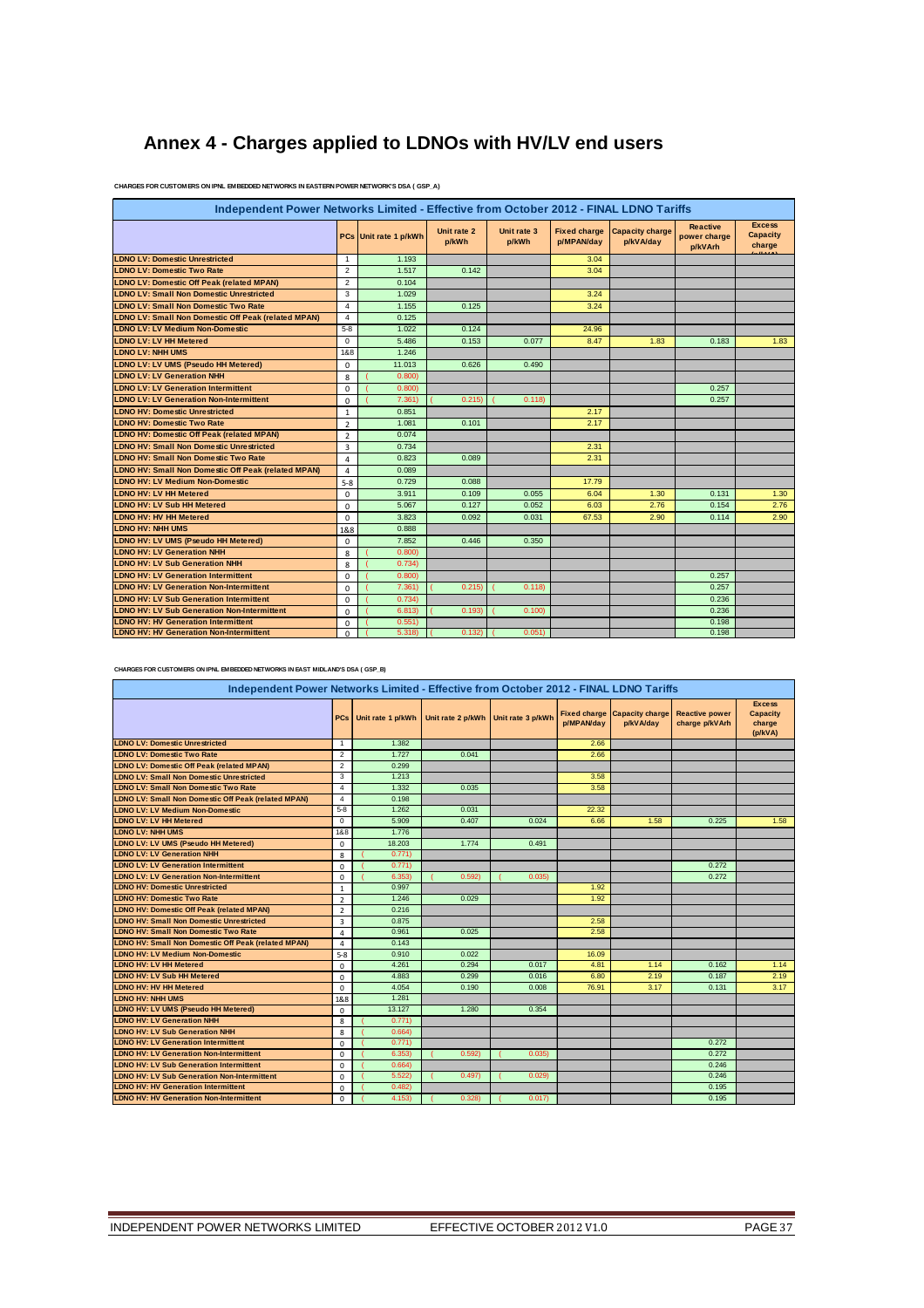|  | CHARGES FOR CUSTOMERS ON IPNL EMBEDDED NETWORKS IN LONDON POWER NETWORK'S DSA (GSP_C) |
|--|---------------------------------------------------------------------------------------|
|--|---------------------------------------------------------------------------------------|

| Independent Power Networks Limited - Effective from October 2012 - FINAL LDNO Tariffs |                |                      |                      |                      |                                   |                                     |                                         |                                                       |  |  |  |  |
|---------------------------------------------------------------------------------------|----------------|----------------------|----------------------|----------------------|-----------------------------------|-------------------------------------|-----------------------------------------|-------------------------------------------------------|--|--|--|--|
|                                                                                       | <b>PCs</b>     | Unit rate 1<br>p/kWh | Unit rate 2<br>p/kWh | Unit rate 3<br>p/kWh | <b>Fixed charge</b><br>p/MPAN/day | <b>Capacity charge</b><br>p/kVA/day | <b>Reactive power</b><br>charge p/kVArh | <b>Excess</b><br><b>Capacity</b><br>charge<br>(p/kVA) |  |  |  |  |
| <b>LDNO LV: Domestic Unrestricted</b>                                                 | $\mathbf{1}$   | 1.406                |                      |                      | 2.48                              |                                     |                                         |                                                       |  |  |  |  |
| <b>LDNO LV: Domestic Two Rate</b>                                                     | 2              | 1.821                | 0.162                |                      | 2.48                              |                                     |                                         |                                                       |  |  |  |  |
| <b>LDNO LV: Domestic Off Peak (related MPAN)</b>                                      | 2              | 0.156                |                      |                      |                                   |                                     |                                         |                                                       |  |  |  |  |
| <b>LDNO LV: Small Non Domestic Unrestricted</b>                                       | 3              | 0.934                |                      |                      | 2.64                              |                                     |                                         |                                                       |  |  |  |  |
| <b>LDNO LV: Small Non Domestic Two Rate</b>                                           | $\overline{4}$ | 1.069                | 0.077                |                      | 2.64                              |                                     |                                         |                                                       |  |  |  |  |
| LDNO LV: Small Non Domestic Off Peak (related MPAN)                                   | $\overline{4}$ | 0.230                |                      |                      |                                   |                                     |                                         |                                                       |  |  |  |  |
| <b>LDNO LV: LV Medium Non-Domestic</b>                                                | $5 - 8$        | 1.167                | 0.120                |                      | 22.97                             |                                     |                                         |                                                       |  |  |  |  |
| <b>LDNO LV: LV HH Metered</b>                                                         | $\Omega$       | 2.710                | 0.296                | 0.052                | 6.69                              | 2.07                                | 0.212                                   | 2.07                                                  |  |  |  |  |
| <b>LDNO LV: NHH UMS</b>                                                               | 1&8            | 1.295                |                      |                      |                                   |                                     |                                         |                                                       |  |  |  |  |
| LDNO LV: LV UMS (Pseudo HH Metered)                                                   | $\Omega$       | 10.380               | 1.479                | 0.485                |                                   |                                     |                                         |                                                       |  |  |  |  |
| <b>LDNO LV: LV Generation NHH</b>                                                     | 8              | 0.925                |                      |                      |                                   |                                     |                                         |                                                       |  |  |  |  |
| <b>LDNO LV: LV Generation Intermittent</b>                                            | $\mathbf 0$    | 0.925                |                      |                      |                                   |                                     | 0.309                                   |                                                       |  |  |  |  |
| <b>LDNO LV: LV Generation Non-Intermittent</b>                                        | $\Omega$       | 4.154                | 0.471)               | 0.086                |                                   |                                     | 0.309                                   |                                                       |  |  |  |  |
| <b>LDNO HV: Domestic Unrestricted</b>                                                 | $\mathbf{1}$   | 1.004                |                      |                      | 1.77                              |                                     |                                         |                                                       |  |  |  |  |
| <b>LDNO HV: Domestic Two Rate</b>                                                     | $\overline{2}$ | 1.301                | 0.116                |                      | 1.77                              |                                     |                                         |                                                       |  |  |  |  |
| <b>LDNO HV: Domestic Off Peak (related MPAN)</b>                                      | $\overline{2}$ | 0.112                |                      |                      |                                   |                                     |                                         |                                                       |  |  |  |  |
| <b>LDNO HV: Small Non Domestic Unrestricted</b>                                       | $\overline{3}$ | 0.667                |                      |                      | 1.89                              |                                     |                                         |                                                       |  |  |  |  |
| <b>LDNO HV: Small Non Domestic Two Rate</b>                                           | $\overline{a}$ | 0.763                | 0.055                |                      | 1.89                              |                                     |                                         |                                                       |  |  |  |  |
| <b>LDNO HV: Small Non Domestic Off Peak (related MPAN)</b>                            | $\overline{a}$ | 0.164                |                      |                      |                                   |                                     |                                         |                                                       |  |  |  |  |
| <b>LDNO HV: LV Medium Non-Domestic</b>                                                | $5 - 8$        | 0.834                | 0.085                |                      | 16.41                             |                                     |                                         |                                                       |  |  |  |  |
| <b>LDNO HV: LV HH Metered</b>                                                         | $\Omega$       | 1.936                | 0.211                | 0.037                | 4.78                              | 1.48                                | 0.152                                   | 1.48                                                  |  |  |  |  |
| LDNO HV: LV Sub HH Metered                                                            | $\mathbf 0$    | 1.642                | 0.140                | 0.017                | 4.46                              | 3.84                                | 0.148                                   | 3.84                                                  |  |  |  |  |
| <b>LDNO HV: HV HH Metered</b>                                                         | $\Omega$       | 1.475                | 0.114                | 0.011                | 53.39                             | 4.53                                | 0.099                                   | 4.53                                                  |  |  |  |  |
| <b>LDNO HV: NHH UMS</b>                                                               | 1&8            | 0.926                |                      |                      |                                   |                                     |                                         |                                                       |  |  |  |  |
| LDNO HV: LV UMS (Pseudo HH Metered)                                                   | $\mathbf 0$    | 7.416                | 1.057                | 0.347                |                                   |                                     |                                         |                                                       |  |  |  |  |
| <b>LDNO HV: LV Generation NHH</b>                                                     | 8              | 0.925                |                      |                      |                                   |                                     |                                         |                                                       |  |  |  |  |
| <b>LDNO HV: LV Sub Generation NHH</b>                                                 | 8              | 0.842                |                      |                      |                                   |                                     |                                         |                                                       |  |  |  |  |
| <b>LDNO HV: LV Generation Intermittent</b>                                            | $\Omega$       | 0.925                |                      |                      |                                   |                                     | 0.309                                   |                                                       |  |  |  |  |
| <b>LDNO HV: LV Generation Non-Intermittent</b>                                        | $\mathbf 0$    | 4.154                | 0.471)               | 0.086                |                                   |                                     | 0.309                                   |                                                       |  |  |  |  |
| <b>LDNO HV: LV Sub Generation Intermittent</b>                                        | $\Omega$       | 0.842                |                      |                      |                                   |                                     | 0.285                                   |                                                       |  |  |  |  |
| <b>LDNO HV: LV Sub Generation Non-Intermittent</b>                                    | $\Omega$       | 3.820                | 0.416                | 0.073                |                                   |                                     | 0.285                                   |                                                       |  |  |  |  |
| <b>LDNO HV: HV Generation Intermittent</b>                                            | $\mathbf 0$    | 0.581                |                      |                      |                                   |                                     | 0.245                                   |                                                       |  |  |  |  |
| <b>LDNO HV: HV Generation Non-Intermittent</b>                                        | $\Omega$       | 2,800                | 0.232                | 0.025                |                                   |                                     | 0.245                                   |                                                       |  |  |  |  |

**CHARGES FOR CUSTOMERS ON IPNL EMBEDDED NETWORKS IN MANWEB'S DSA ( GSP\_D)**

| Independent Power Networks Limited - Effective from October 2012 - FINAL LDNO Tariffs |                |                   |                                     |        |                                   |                                        |                                         |                                                       |  |  |  |  |
|---------------------------------------------------------------------------------------|----------------|-------------------|-------------------------------------|--------|-----------------------------------|----------------------------------------|-----------------------------------------|-------------------------------------------------------|--|--|--|--|
|                                                                                       | <b>PCs</b>     | Unit rate 1 p/kWh | Unit rate 2 p/kWh Unit rate 3 p/kWh |        | <b>Fixed charge</b><br>p/MPAN/day | <b>Capacity</b><br>charge<br>p/kVA/day | <b>Reactive power</b><br>charge p/kVArh | <b>Excess</b><br><b>Capacity</b><br>charge<br>(p/kVA) |  |  |  |  |
| <b>LDNO LV: Domestic Unrestricted</b>                                                 | $\mathbf{1}$   | 2.062             |                                     |        | 2.42                              |                                        |                                         |                                                       |  |  |  |  |
| <b>LDNO LV: Domestic Two Rate</b>                                                     | $\overline{2}$ | 2.577             | 0.247                               |        | 2.42                              |                                        |                                         |                                                       |  |  |  |  |
| <b>LDNO LV: Domestic Off Peak (related MPAN)</b>                                      | $\overline{2}$ | 0.223             |                                     |        |                                   |                                        |                                         |                                                       |  |  |  |  |
| <b>LDNO LV: Small Non Domestic Unrestricted</b>                                       | 3              | 1.853             |                                     |        | 3.07                              |                                        |                                         |                                                       |  |  |  |  |
| <b>LDNO LV: Small Non Domestic Two Rate</b>                                           | $\overline{4}$ | 1.990             | 0.146                               |        | 3.07                              |                                        |                                         |                                                       |  |  |  |  |
| <b>LDNO LV: Small Non Domestic Off Peak (related</b><br><b>MPAN)</b>                  | 4              | 0.168             |                                     |        |                                   |                                        |                                         |                                                       |  |  |  |  |
| <b>LDNO LV: LV Medium Non-Domestic</b>                                                | $5 - 8$        | 2.109             | 0.140                               |        | 15.11                             |                                        |                                         |                                                       |  |  |  |  |
| <b>LDNO LV: LV HH Metered</b>                                                         | $\mathbf 0$    | 8.442             | 0.618                               | 0.106  | 11.81                             | 1.59                                   | 0.453                                   | 1.59                                                  |  |  |  |  |
| <b>LDNO LV: NHH UMS</b>                                                               | 1&8            | 1.615             |                                     |        |                                   |                                        |                                         |                                                       |  |  |  |  |
| LDNO LV: LV UMS (Pseudo HH Metered)                                                   | $\mathbf 0$    | 10.658            | 1.081                               | 0.357  |                                   |                                        |                                         |                                                       |  |  |  |  |
| <b>LDNO LV: LV Generation NHH</b>                                                     | 8              | 1.154             |                                     |        |                                   |                                        |                                         |                                                       |  |  |  |  |
| <b>LDNO LV: LV Generation Intermittent</b>                                            | $\Omega$       | 1.154             |                                     |        |                                   |                                        | 0.434                                   |                                                       |  |  |  |  |
| <b>LDNO LV: LV Generation Non-Intermittent</b>                                        | $\mathbf 0$    | 8.537)            | 0.844                               | 0.125  |                                   |                                        | 0.434                                   |                                                       |  |  |  |  |
| <b>LDNO HV: Domestic Unrestricted</b>                                                 | $\mathbf{1}$   | 1.231             |                                     |        | 1.44                              |                                        |                                         |                                                       |  |  |  |  |
| <b>LDNO HV: Domestic Two Rate</b>                                                     | $\overline{2}$ | 1.538             | 0.147                               |        | 1.44                              |                                        |                                         |                                                       |  |  |  |  |
| <b>LDNO HV: Domestic Off Peak (related MPAN)</b>                                      | $\overline{2}$ | 0.133             |                                     |        |                                   |                                        |                                         |                                                       |  |  |  |  |
| <b>LDNO HV: Small Non Domestic Unrestricted</b>                                       | 3              | 1.106             |                                     |        | 1.83                              |                                        |                                         |                                                       |  |  |  |  |
| <b>LDNO HV: Small Non Domestic Two Rate</b>                                           | 4              | 1.187             | 0.087                               |        | 1.83                              |                                        |                                         |                                                       |  |  |  |  |
| <b>LDNO HV: Small Non Domestic Off Peak (related</b><br><b>MPAN)</b>                  | 4              | 0.100             |                                     |        |                                   |                                        |                                         |                                                       |  |  |  |  |
| <b>LDNO HV: LV Medium Non-Domestic</b>                                                | $5 - 8$        | 1.259             | 0.084                               |        | 9.02                              |                                        |                                         |                                                       |  |  |  |  |
| <b>LDNO HV: LV HH Metered</b>                                                         | $\mathbf 0$    | 5.038             | 0.369                               | 0.063  | 7.05                              | 0.95                                   | 0.271                                   | 0.95                                                  |  |  |  |  |
| <b>LDNO HV: LV Sub HH Metered</b>                                                     | $\Omega$       | 6.618             | 0.372                               | 0.074  | 3.85                              | 3.05                                   | 0.317                                   | 3.05                                                  |  |  |  |  |
| LDNO HV: HV HH Metered                                                                | $\Omega$       | 5.679             | 0.255                               | 0.058  | 65.04                             | 2.61                                   | 0.248                                   | 2.61                                                  |  |  |  |  |
| <b>LDNO HV: NHH UMS</b>                                                               | 1&8            | 0.964             |                                     |        |                                   |                                        |                                         |                                                       |  |  |  |  |
| LDNO HV: LV UMS (Pseudo HH Metered)                                                   | $\mathbf 0$    | 6.361             | 0.645                               | 0.213  |                                   |                                        |                                         |                                                       |  |  |  |  |
| <b>LDNO HV: LV Generation NHH</b>                                                     | 8              | 1.154             |                                     |        |                                   |                                        |                                         |                                                       |  |  |  |  |
| <b>LDNO HV: LV Sub Generation NHH</b>                                                 | 8              | 1,030             |                                     |        |                                   |                                        |                                         |                                                       |  |  |  |  |
| <b>LDNO HV: LV Generation Intermittent</b>                                            | $\Omega$       | 1.154             |                                     |        |                                   |                                        | 0.434                                   |                                                       |  |  |  |  |
| <b>LDNO HV: LV Generation Non-Intermittent</b>                                        | 0              | 8.537)            | 0.844                               | 0.125  |                                   |                                        | 0.434                                   |                                                       |  |  |  |  |
| <b>LDNO HV: LV Sub Generation Intermittent</b>                                        | $\Omega$       | 1,030             |                                     |        |                                   |                                        | 0.404                                   |                                                       |  |  |  |  |
| <b>LDNO HV: LV Sub Generation Non-Intermittent</b>                                    | $\Omega$       | 7.737             | 0.729                               | 0.110  |                                   |                                        | 0.404                                   |                                                       |  |  |  |  |
| <b>LDNO HV: HV Generation Intermittent</b>                                            | 0              | 0.664)            |                                     |        |                                   |                                        | 0.307                                   |                                                       |  |  |  |  |
| <b>LDNO HV: HV Generation Non-Intermittent</b>                                        | $\Omega$       | 5.522             | 0.356                               | 0.065) |                                   |                                        | 0.307                                   |                                                       |  |  |  |  |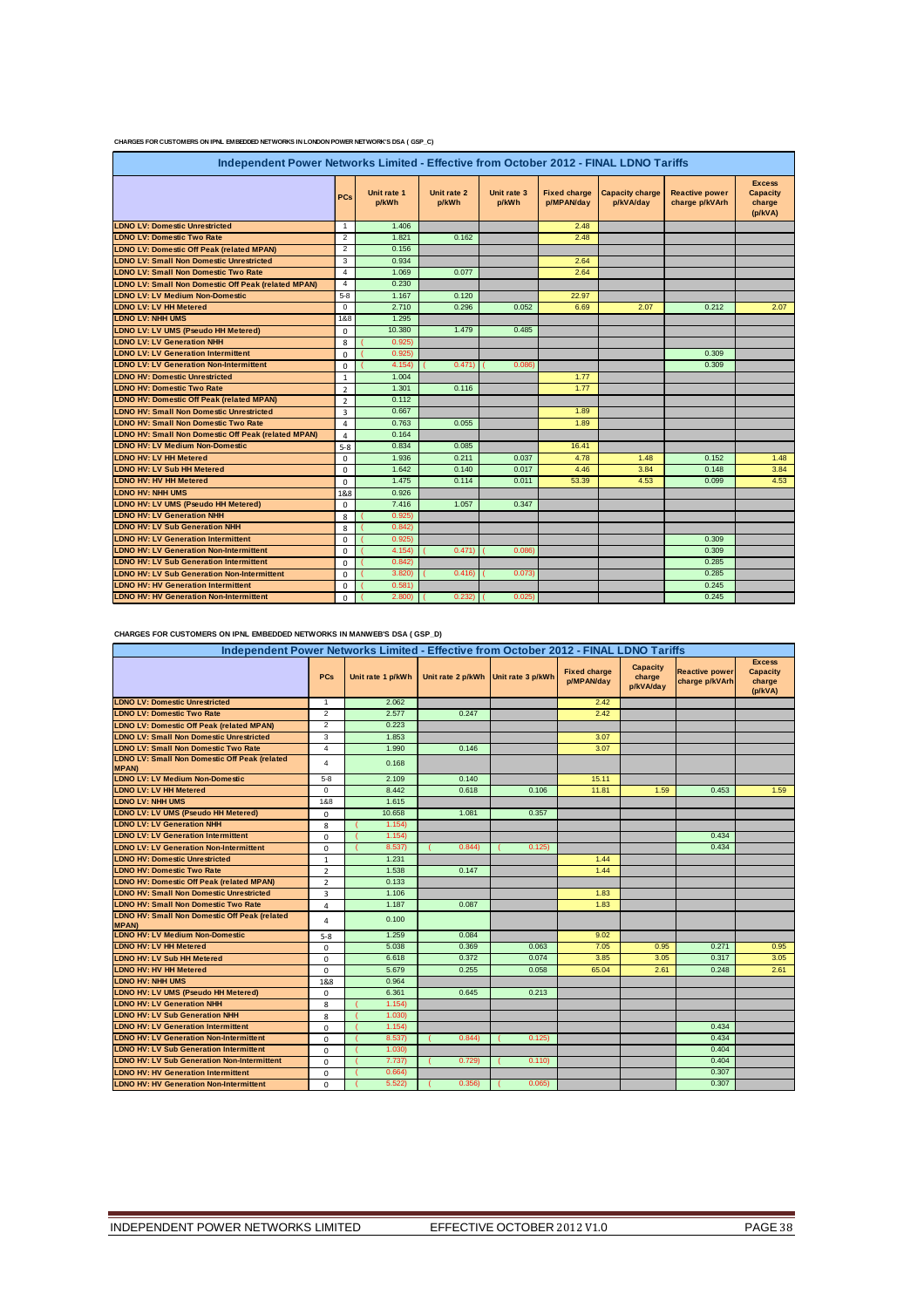| Independent Power Networks Limited - Effective from October 2012 - FINAL LDNO Tariffs |                |                       |                                     |       |                                   |                                     |                                         |                                                       |  |  |  |  |
|---------------------------------------------------------------------------------------|----------------|-----------------------|-------------------------------------|-------|-----------------------------------|-------------------------------------|-----------------------------------------|-------------------------------------------------------|--|--|--|--|
|                                                                                       |                | PCs Unit rate 1 p/kWh | Unit rate 2 p/kWh Unit rate 3 p/kWh |       | <b>Fixed charge</b><br>p/MPAN/dav | <b>Capacity charge</b><br>p/kVA/day | <b>Reactive power</b><br>charge p/kVArh | <b>Excess</b><br><b>Capacity</b><br>charge<br>(p/kVA) |  |  |  |  |
| <b>LDNO LV: Domestic Unrestricted</b>                                                 | $\mathbf{1}$   | 1.327                 |                                     |       | 3.29                              |                                     |                                         |                                                       |  |  |  |  |
| <b>LDNO LV: Domestic Two Rate</b>                                                     | $\overline{2}$ | 1.624                 | 0.066                               |       | 3.29                              |                                     |                                         |                                                       |  |  |  |  |
| <b>LDNO LV: Domestic Off Peak (related MPAN)</b>                                      | $\overline{2}$ | 0.131                 |                                     |       |                                   |                                     |                                         |                                                       |  |  |  |  |
| <b>LDNO LV: Small Non Domestic Unrestricted</b>                                       | 3              | 1.195                 |                                     |       | 4.25                              |                                     |                                         |                                                       |  |  |  |  |
| <b>LDNO LV: Small Non Domestic Two Rate</b>                                           | $\overline{4}$ | 0.387                 | 0.058                               |       | 4.25                              |                                     |                                         |                                                       |  |  |  |  |
| <b>LDNO LV: Small Non Domestic Off Peak (related MPAN)</b>                            | $\overline{4}$ | 0.216                 |                                     |       |                                   |                                     |                                         |                                                       |  |  |  |  |
| <b>LDNO LV: LV Medium Non-Domestic</b>                                                | $5-8$          | 1.232                 | 0.050                               |       | 24.79                             |                                     |                                         |                                                       |  |  |  |  |
| <b>LDNO LV: LV HH Metered</b>                                                         | $\mathbf 0$    | 5.326                 | 0.417                               | 0.033 | 7.00                              | 2.18                                | 0.206                                   | 2.18                                                  |  |  |  |  |
| <b>LDNO LV: NHH UMS</b>                                                               | 1&8            | 1.728                 |                                     |       |                                   |                                     |                                         |                                                       |  |  |  |  |
| LDNO LV: LV UMS (Pseudo HH Metered)                                                   | $\Omega$       | 16.867                | 1.852                               | 0.567 |                                   |                                     |                                         |                                                       |  |  |  |  |
| <b>LDNO LV: LV Generation NHH</b>                                                     | 8              | 0.692                 |                                     |       |                                   |                                     |                                         |                                                       |  |  |  |  |
| <b>LDNO LV: LV Generation Intermittent</b>                                            | $\Omega$       | 0.692                 |                                     |       |                                   |                                     | 0.275                                   |                                                       |  |  |  |  |
| <b>LDNO LV: LV Generation Non-Intermittent</b>                                        | $\Omega$       | 5.339                 | 0.584                               | 0.057 |                                   |                                     | 0.275                                   |                                                       |  |  |  |  |
| <b>LDNO HV: Domestic Unrestricted</b>                                                 | 1              | 0.936                 |                                     |       | 2.32                              |                                     |                                         |                                                       |  |  |  |  |
| <b>LDNO HV: Domestic Two Rate</b>                                                     | $\overline{2}$ | 1.145                 | 0.046                               |       | 2.32                              |                                     |                                         |                                                       |  |  |  |  |
| <b>LDNO HV: Domestic Off Peak (related MPAN)</b>                                      | $\overline{2}$ | 0.093                 |                                     |       |                                   |                                     |                                         |                                                       |  |  |  |  |
| <b>LDNO HV: Small Non Domestic Unrestricted</b>                                       | $\overline{3}$ | 0.843                 |                                     |       | 3.00                              |                                     |                                         |                                                       |  |  |  |  |
| <b>LDNO HV: Small Non Domestic Two Rate</b>                                           | 4              | 0.979                 | 0.041                               |       | 3.00                              |                                     |                                         |                                                       |  |  |  |  |
| LDNO HV: Small Non Domestic Off Peak (related MPAN)                                   | 4              | 0.153                 |                                     |       |                                   |                                     |                                         |                                                       |  |  |  |  |
| <b>LDNO HV: LV Medium Non-Domestic</b>                                                | $5 - 8$        | 0.869                 | 0.036                               |       | 17.49                             |                                     |                                         |                                                       |  |  |  |  |
| <b>LDNO HV: LV HH Metered</b>                                                         | $\mathbf 0$    | 3.758                 | 0.295                               | 0.023 | 4.94                              | 1.54                                | 0.145                                   | 1.54                                                  |  |  |  |  |
| <b>LDNO HV: LV Sub HH Metered</b>                                                     | $\Omega$       | 5.179                 | 0.362                               | 0.021 | 7.38                              | 3.03                                | 0.170                                   | 3.03                                                  |  |  |  |  |
| <b>LDNO HV: HV HH Metered</b>                                                         | $\Omega$       | 3.675                 | 0.215                               | 0.010 | 84.39                             | 4.06                                | 0.118                                   | 4.06                                                  |  |  |  |  |
| <b>LDNO HV: NHH UMS</b>                                                               | 1&8            | 1.219                 |                                     |       |                                   |                                     |                                         |                                                       |  |  |  |  |
| LDNO HV: LV UMS (Pseudo HH Metered)                                                   | 0              | 11.900                | 1.306                               | 0.400 |                                   |                                     |                                         |                                                       |  |  |  |  |
| <b>LDNO HV: LV Generation NHH</b>                                                     | 8              | 0.692                 |                                     |       |                                   |                                     |                                         |                                                       |  |  |  |  |
| <b>LDNO HV: LV Sub Generation NHH</b>                                                 | 8              | 0.583                 |                                     |       |                                   |                                     |                                         |                                                       |  |  |  |  |
| <b>LDNO HV: LV Generation Intermittent</b>                                            | $\mathbf 0$    | 0.692                 |                                     |       |                                   |                                     | 0.275                                   |                                                       |  |  |  |  |
| <b>LDNO HV: LV Generation Non-Intermittent</b>                                        | $\mathbf 0$    | 5.339                 | 0.584                               | 0.057 |                                   |                                     | 0.275                                   |                                                       |  |  |  |  |
| <b>LDNO HV: LV Sub Generation Intermittent</b>                                        | $\Omega$       | 0.583                 |                                     |       |                                   |                                     | 0.248                                   |                                                       |  |  |  |  |
| <b>LDNO HV: LV Sub Generation Non-Intermittent</b>                                    | $\Omega$       | 4.540)                | 0.489                               | 0.044 |                                   |                                     | 0.248                                   |                                                       |  |  |  |  |
| <b>LDNO HV: HV Generation Intermittent</b>                                            | $\Omega$       | 0.379                 |                                     |       |                                   |                                     | 0.203                                   |                                                       |  |  |  |  |
| <b>LDNO HV: HV Generation Non-Intermittent</b>                                        | $\Omega$       | 3.046                 | 0.309                               | 0.020 |                                   |                                     | 0.203                                   |                                                       |  |  |  |  |

#### **CHARGES FOR CUSTOMERS ON IPNL EMBEDDED NETWORKS IN WEST MIDLANDS DSA ( GSP\_E)**

#### **CHARGES FOR CUSTOMERS ON IPNL EMBEDDED NETWORKS IN NORTHERN ELECTRIC'S DSA ( GSP\_F)**

| Independent Power Networks Limited - Effective from October 2012 - FINAL LDNO Tariffs |                |                      |                      |                      |                                   |                                        |                                         |                                                       |  |  |  |  |  |
|---------------------------------------------------------------------------------------|----------------|----------------------|----------------------|----------------------|-----------------------------------|----------------------------------------|-----------------------------------------|-------------------------------------------------------|--|--|--|--|--|
|                                                                                       | <b>PCs</b>     | Unit rate 1<br>p/kWh | Unit rate 2<br>p/kWh | Unit rate 3<br>p/kWh | <b>Fixed charge</b><br>p/MPAN/day | <b>Capacity</b><br>charge<br>p/kVA/day | <b>Reactive power</b><br>charge p/kVArh | <b>Excess</b><br><b>Capacity</b><br>charge<br>(p/kVA) |  |  |  |  |  |
| <b>LDNO LV: Domestic Unrestricted</b>                                                 | $\mathbf{1}$   | 1.445                |                      |                      | 2.71                              |                                        |                                         |                                                       |  |  |  |  |  |
| <b>LDNO LV: Domestic Two Rate</b>                                                     | $\overline{2}$ | 1.722                | 0.109                |                      | 2.71                              |                                        |                                         |                                                       |  |  |  |  |  |
| <b>LDNO LV: Domestic Off Peak (related MPAN)</b>                                      | $\overline{2}$ | 0.215                |                      |                      |                                   |                                        |                                         |                                                       |  |  |  |  |  |
| <b>LDNO LV: Small Non Domestic Unrestricted</b>                                       | 3              | 1.392                |                      |                      | 2.49                              |                                        |                                         |                                                       |  |  |  |  |  |
| <b>LDNO LV: Small Non Domestic Two Rate</b>                                           | $\overline{4}$ | 1.723                | 0.190                |                      | 2.49                              |                                        |                                         |                                                       |  |  |  |  |  |
| LDNO LV: Small Non Domestic Off Peak (related MPAN)                                   | $\overline{4}$ | 0.246                |                      |                      |                                   |                                        |                                         |                                                       |  |  |  |  |  |
| <b>LDNO LV: LV Medium Non-Domestic</b>                                                | $5 - 8$        | 1.300                | 0.102                |                      | 14.31                             |                                        |                                         |                                                       |  |  |  |  |  |
| <b>LDNO LV: LV HH Metered</b>                                                         | $\mathbf 0$    | 5.046                | 0.688                | 0.070                | 7.52                              | 0.87                                   | 0.184                                   | 0.87                                                  |  |  |  |  |  |
| <b>LDNO LV: NHH UMS</b>                                                               | 1&8            | 1.360                |                      |                      |                                   |                                        |                                         |                                                       |  |  |  |  |  |
| LDNO LV: LV UMS (Pseudo HH Metered)                                                   | 0              | 12.003               | 1.790                | 0.195                |                                   |                                        |                                         |                                                       |  |  |  |  |  |
| <b>LDNO LV: LV Generation NHH</b>                                                     | 8              | 0.617                |                      |                      |                                   |                                        |                                         |                                                       |  |  |  |  |  |
| <b>LDNO LV: LV Generation Intermittent</b>                                            | $\mathbf 0$    | 0.617)               |                      |                      |                                   |                                        | 0.131                                   |                                                       |  |  |  |  |  |
| <b>LDNO LV: LV Generation Non-Intermittent</b>                                        | $\mathbf 0$    | 2.655                | 0.893                | 0.107                |                                   |                                        | 0.131                                   |                                                       |  |  |  |  |  |
| <b>LDNO HV: Domestic Unrestricted</b>                                                 | $\mathbf{1}$   | 0.816                |                      |                      | 1.53                              |                                        |                                         |                                                       |  |  |  |  |  |
| <b>LDNO HV: Domestic Two Rate</b>                                                     | $\overline{2}$ | 0.973                | 0.061                |                      | 1.53                              |                                        |                                         |                                                       |  |  |  |  |  |
| <b>LDNO HV: Domestic Off Peak (related MPAN)</b>                                      | $\overline{2}$ | 0.121                |                      |                      |                                   |                                        |                                         |                                                       |  |  |  |  |  |
| <b>LDNO HV: Small Non Domestic Unrestricted</b>                                       | 3              | 0.787                |                      |                      | 1.41                              |                                        |                                         |                                                       |  |  |  |  |  |
| <b>LDNO HV: Small Non Domestic Two Rate</b>                                           | $\overline{4}$ | 0.974                | 0.107                |                      | 1.41                              |                                        |                                         |                                                       |  |  |  |  |  |
| LDNO HV: Small Non Domestic Off Peak (related MPAN)                                   | $\overline{4}$ | 0.139                |                      |                      |                                   |                                        |                                         |                                                       |  |  |  |  |  |
| <b>LDNO HV: LV Medium Non-Domestic</b>                                                | $5 - 8$        | 0.735                | 0.058                |                      | 8.09                              |                                        |                                         |                                                       |  |  |  |  |  |
| <b>LDNO HV: LV HH Metered</b>                                                         | $\mathbf 0$    | 2.852                | 0.389                | 0.039                | 4.25                              | 0.49                                   | 0.104                                   | 0.49                                                  |  |  |  |  |  |
| <b>LDNO HV: LV Sub HH Metered</b>                                                     | $\mathbf 0$    | 4.192                | 0.499                | 0.044                | 22.97                             | 1.17                                   | 0.138                                   | 1.17                                                  |  |  |  |  |  |
| <b>LDNO HV: HV HH Metered</b>                                                         | $\mathbf 0$    | 4.121                | 0.431                | 0.032                | 70.65                             | 1.27                                   | 0.125                                   | 1.27                                                  |  |  |  |  |  |
| <b>LDNO HV: NHH UMS</b>                                                               | 1&8            | 0.769                |                      |                      |                                   |                                        |                                         |                                                       |  |  |  |  |  |
| LDNO HV: LV UMS (Pseudo HH Metered)                                                   | $\mathbf 0$    | 6.784                | 1.012                | 0.110                |                                   |                                        |                                         |                                                       |  |  |  |  |  |
| <b>LDNO HV: LV Generation NHH</b>                                                     | 8              | 0.617                |                      |                      |                                   |                                        |                                         |                                                       |  |  |  |  |  |
| <b>LDNO HV: LV Sub Generation NHH</b>                                                 | 8              | 0.540                |                      |                      |                                   |                                        |                                         |                                                       |  |  |  |  |  |
| <b>LDNO HV: LV Generation Intermittent</b>                                            | $\Omega$       | 0.617)               |                      |                      |                                   |                                        | 0.131                                   |                                                       |  |  |  |  |  |
| <b>LDNO HV: LV Generation Non-Intermittent</b>                                        | $\mathbf 0$    | 2.655                | 0.893                | 0.107                |                                   |                                        | 0.131                                   |                                                       |  |  |  |  |  |
| <b>LDNO HV: LV Sub Generation Intermittent</b>                                        | $\mathbf 0$    | 0.540                |                      |                      |                                   |                                        | 0.124                                   |                                                       |  |  |  |  |  |
| <b>LDNO HV: LV Sub Generation Non-Intermittent</b>                                    | $\mathbf 0$    | 2.320                | 0.785                | 0.092)               |                                   |                                        | 0.124                                   |                                                       |  |  |  |  |  |
| <b>LDNO HV: HV Generation Intermittent</b>                                            | $\mathbf 0$    | 0.3551               |                      |                      |                                   |                                        | 0.092                                   |                                                       |  |  |  |  |  |
| <b>LDNO HV: HV Generation Non-Intermittent</b>                                        | $\Omega$       | 1.509                | 0.533                | 0.055                |                                   |                                        | 0.092                                   |                                                       |  |  |  |  |  |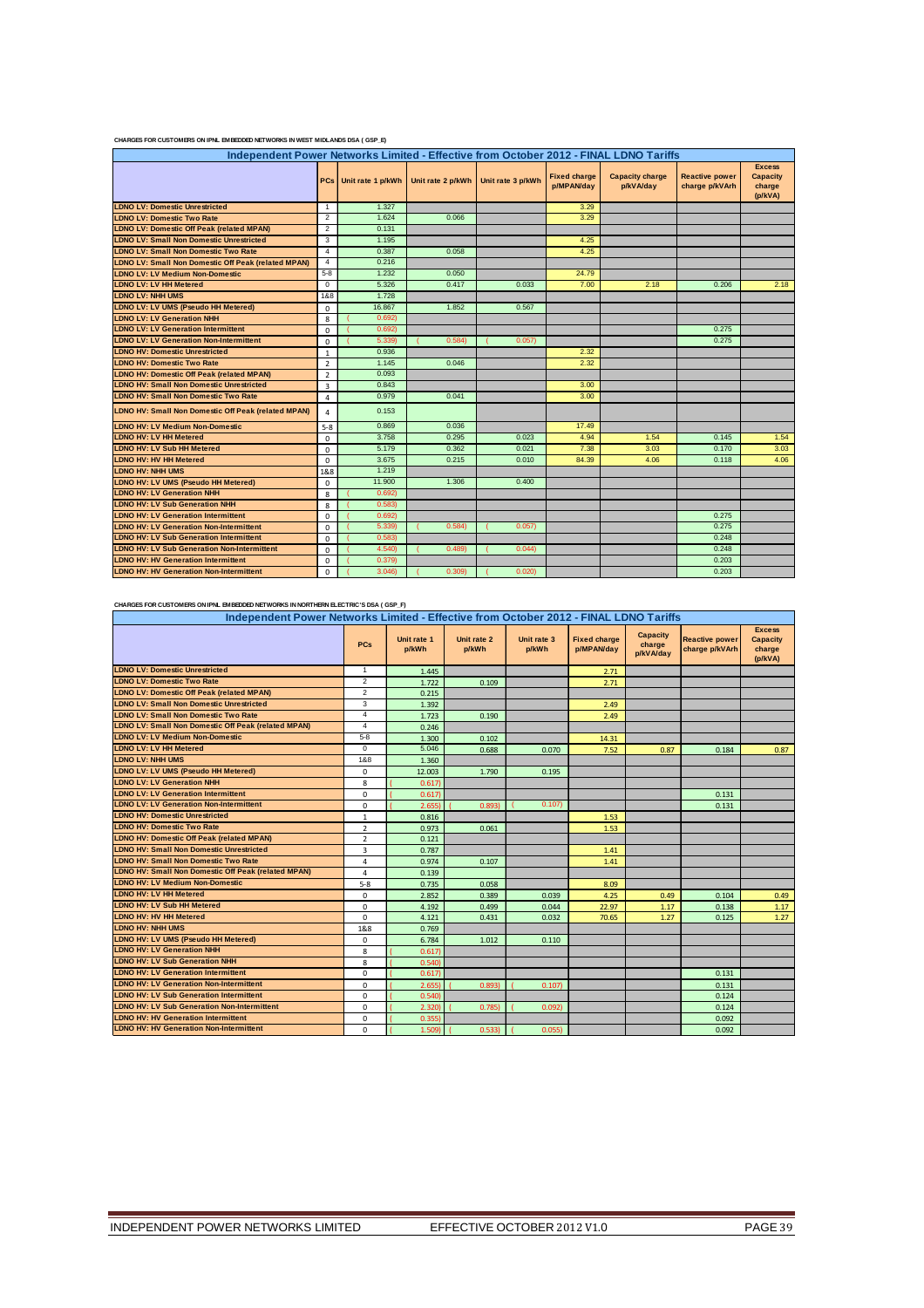|                                                     | Independent Power Networks Limited - Effective from October 2012 - FINAL LDNO Tariffs |                       |                      |                      |                                   |                                     |                                         |                                             |
|-----------------------------------------------------|---------------------------------------------------------------------------------------|-----------------------|----------------------|----------------------|-----------------------------------|-------------------------------------|-----------------------------------------|---------------------------------------------|
|                                                     |                                                                                       | PCs Unit rate 1 p/kWh | Unit rate 2<br>p/kWh | Unit rate 3<br>p/kWh | <b>Fixed charge</b><br>p/MPAN/day | <b>Capacity charge</b><br>p/kVA/day | <b>Reactive power</b><br>charge p/kVArh | <b>Excess Capacity</b><br>charge<br>(p/kVA) |
| <b>LDNO LV: Domestic Unrestricted</b>               | $\mathbf{1}$                                                                          | 1.715                 |                      |                      | 2.24                              |                                     |                                         |                                             |
| <b>LDNO LV: Domestic Two Rate</b>                   | $\overline{2}$                                                                        | 1.941                 | 0.174                |                      | 2.24                              |                                     |                                         |                                             |
| <b>LDNO LV: Domestic Off Peak (related MPAN)</b>    | $\overline{2}$                                                                        | 0.169                 |                      |                      |                                   |                                     |                                         |                                             |
| <b>LDNO LV: Small Non Domestic Unrestricted</b>     | 3                                                                                     | 1.388                 |                      |                      | 2.24                              |                                     |                                         |                                             |
| <b>LDNO LV: Small Non Domestic Two Rate</b>         | $\overline{4}$                                                                        | 1.540                 | 0.142                |                      | 2.24                              |                                     |                                         |                                             |
| LDNO LV: Small Non Domestic Off Peak (related MPAN) | $\overline{4}$                                                                        | 0.151                 |                      |                      |                                   |                                     |                                         |                                             |
| <b>LDNO LV: LV Medium Non-Domestic</b>              | $5-8$                                                                                 | 1.331                 | 0.115                |                      | 16.90                             |                                     |                                         |                                             |
| <b>LDNO LV: LV HH Metered</b>                       | $\Omega$                                                                              | 6.020                 | 0.420                | 0.064                | 7.76                              | 2.28                                | 0.163                                   | 2.28                                        |
| <b>LDNO LV: NHH UMS</b>                             | 1&8                                                                                   | 2.065                 |                      |                      |                                   |                                     |                                         |                                             |
| LDNO LV: LV UMS (Pseudo HH Metered)                 | $\mathbf 0$                                                                           | 18.561                | 2.410                | 1.268                |                                   |                                     |                                         |                                             |
| <b>LDNO LV: LV Generation NHH</b>                   | 8                                                                                     | 0.903                 |                      |                      |                                   |                                     |                                         |                                             |
| <b>LDNO LV: LV Generation Intermittent</b>          | $\Omega$                                                                              | 0.903                 |                      |                      |                                   |                                     | 0.231                                   |                                             |
| <b>LDNO LV: LV Generation Non-Intermittent</b>      | $\Omega$                                                                              | 9,263                 | 0.881                | 0.132                |                                   |                                     | 0.231                                   |                                             |
| <b>LDNO HV: Domestic Unrestricted</b>               | $\mathbf{1}$                                                                          | 1.120                 |                      |                      | 1.46                              |                                     |                                         |                                             |
| <b>LDNO HV: Domestic Two Rate</b>                   | $\overline{2}$                                                                        | 1.268                 | 0.114                |                      | 1.46                              |                                     |                                         |                                             |
| <b>LDNO HV: Domestic Off Peak (related MPAN)</b>    | $\overline{2}$                                                                        | 0.111                 |                      |                      |                                   |                                     |                                         |                                             |
| <b>LDNO HV: Small Non Domestic Unrestricted</b>     | $\overline{3}$                                                                        | 0.907                 |                      |                      | 1.46                              |                                     |                                         |                                             |
| <b>LDNO HV: Small Non Domestic Two Rate</b>         | $\overline{4}$                                                                        | 1.006                 | 0.093                |                      | 1.46                              |                                     |                                         |                                             |
| LDNO HV: Small Non Domestic Off Peak (related MPAN) | 4                                                                                     | 0.099                 |                      |                      |                                   |                                     |                                         |                                             |
| <b>LDNO HV: LV Medium Non-Domestic</b>              | $5 - 8$                                                                               | 0.870                 | 0.075                |                      | 11.04                             |                                     |                                         |                                             |
| <b>LDNO HV: LV HH Metered</b>                       | $\mathbf 0$                                                                           | 3.933                 | 0.274                | 0.042                | 5.07                              | 1.49                                | 0.107                                   | 1.49                                        |
| <b>LDNO HV: LV Sub HH Metered</b>                   | $\mathbf 0$                                                                           | 6.523                 | 0.412                | 0.063                | 22.67                             | 2.21                                | 0.165                                   | 2.21                                        |
| <b>LDNO HV: HV HH Metered</b>                       | $\mathbf 0$                                                                           | 5.849                 | 0.297                | 0.047                | 77.76                             | 2.47                                | 0.133                                   | 2.47                                        |
| <b>LDNO HV: NHH UMS</b>                             | 1&8                                                                                   | 1.349                 |                      |                      |                                   |                                     |                                         |                                             |
| LDNO HV: LV UMS (Pseudo HH Metered)                 | $\Omega$                                                                              | 12.127                | 1.574                | 0.828                |                                   |                                     |                                         |                                             |
| <b>LDNO HV: LV Generation NHH</b>                   | 8                                                                                     | 0.903                 |                      |                      |                                   |                                     |                                         |                                             |
| <b>LDNO HV: LV Sub Generation NHH</b>               | 8                                                                                     | 0.698                 |                      |                      |                                   |                                     |                                         |                                             |
| <b>LDNO HV: LV Generation Intermittent</b>          | $\Omega$                                                                              | 0.903                 |                      |                      |                                   |                                     | 0.231                                   |                                             |
| <b>LDNO HV: LV Generation Non-Intermittent</b>      | $\Omega$                                                                              | 9.263                 | 0.881                | 0.132                |                                   |                                     | 0.231                                   |                                             |
| <b>LDNO HV: LV Sub Generation Intermittent</b>      | $\Omega$                                                                              | 0.698                 |                      |                      |                                   |                                     | 0.185                                   |                                             |
| <b>LDNO HV: LV Sub Generation Non-Intermittent</b>  | $\mathbf 0$                                                                           | 7.246                 | 0.666                | 0.100                |                                   |                                     | 0.185                                   |                                             |
| <b>LDNO HV: HV Generation Intermittent</b>          | $\mathbf 0$                                                                           | 0.440                 |                      |                      |                                   |                                     | 0.125                                   |                                             |
| <b>LDNO HV: HV Generation Non-Intermittent</b>      | $\mathbf 0$                                                                           | 4.750)                | 0.392)               | 0.060                |                                   |                                     | 0.125                                   |                                             |

#### **CHARGES FOR CUSTOMERS ON IPNL EMBEDDED NETWORKS IN NORTH WEST ELECTRICITY'S DSA ( GSP\_G)**

#### **CHARGES FOR CUSTOMERS ON IPNL EMBEDDED NETWORKS IN SOUTHERN ELECTRIC'S DSA ( GSP\_H)**

| Independent Power Networks Limited - Effective from October 2012 - FINAL LDNO Tariffs |                |                      |                   |                   |                                   |                                     |                                         |                                             |  |  |  |  |  |
|---------------------------------------------------------------------------------------|----------------|----------------------|-------------------|-------------------|-----------------------------------|-------------------------------------|-----------------------------------------|---------------------------------------------|--|--|--|--|--|
|                                                                                       | <b>PCs</b>     | Unit rate 1<br>p/kWh | Unit rate 2 p/kWh | Unit rate 3 p/kWh | <b>Fixed charge</b><br>p/MPAN/day | <b>Capacity charge</b><br>p/kVA/day | <b>Reactive power</b><br>charge p/kVArh | <b>Excess Capacity</b><br>charge<br>(p/kVA) |  |  |  |  |  |
| <b>LDNO LV: Domestic Unrestricted</b>                                                 | 1              | 1.554                |                   |                   | 1.71                              |                                     |                                         |                                             |  |  |  |  |  |
| <b>LDNO LV: Domestic Two Rate</b>                                                     | $\overline{2}$ | 1.677                | 0.078             |                   | 1.71                              |                                     |                                         |                                             |  |  |  |  |  |
| <b>LDNO LV: Domestic Off Peak (related MPAN)</b>                                      | $\overline{2}$ | 0.178                |                   |                   |                                   |                                     |                                         |                                             |  |  |  |  |  |
| <b>LDNO LV: Small Non Domestic Unrestricted</b>                                       | 3              | 1.217                |                   |                   | 2.69                              |                                     |                                         |                                             |  |  |  |  |  |
| <b>LDNO LV: Small Non Domestic Two Rate</b>                                           | $\overline{4}$ | 1.669                | 0.080             |                   | 2.69                              |                                     |                                         |                                             |  |  |  |  |  |
| <b>LDNO LV: Small Non Domestic Off Peak (related MPAN)</b>                            | $\overline{4}$ | 0.175                |                   |                   |                                   |                                     |                                         |                                             |  |  |  |  |  |
| <b>LDNO LV: LV Medium Non-Domestic</b>                                                | $5-8$          | 1.168                | 0.062             |                   | 14.45                             |                                     |                                         |                                             |  |  |  |  |  |
| <b>LDNO LV: LV HH Metered</b>                                                         | 0              | 6.518                | 0.722             | 0.041             | 5.59                              | 1.59                                | 0.207                                   | 1.59                                        |  |  |  |  |  |
| <b>LDNO LV: NHH UMS</b>                                                               | 1&8            | 1.660                |                   |                   |                                   |                                     |                                         |                                             |  |  |  |  |  |
| <b>LDNO LV: LV UMS (Pseudo HH Metered)</b>                                            | $\mathbf 0$    | 14.481               | 2.208             | 0.353             |                                   |                                     |                                         |                                             |  |  |  |  |  |
| <b>LDNO LV: LV Generation NHH</b>                                                     | 8              | 0.676                |                   |                   |                                   |                                     |                                         |                                             |  |  |  |  |  |
| <b>LDNO LV: LV Generation Intermittent</b>                                            | $\Omega$       | 0.676                |                   |                   |                                   |                                     | 0.186                                   |                                             |  |  |  |  |  |
| <b>LDNO LV: LV Generation Non-Intermittent</b>                                        | $\mathbf 0$    | 4.946                | 0.987             | 0.068             |                                   |                                     | 0.186                                   |                                             |  |  |  |  |  |
| <b>LDNO HV: Domestic Unrestricted</b>                                                 | 1              | 0.993                |                   |                   | 1.09                              |                                     |                                         |                                             |  |  |  |  |  |
| <b>LDNO HV: Domestic Two Rate</b>                                                     | $\overline{2}$ | 1.071                | 0.050             |                   | 1.09                              |                                     |                                         |                                             |  |  |  |  |  |
| <b>LDNO HV: Domestic Off Peak (related MPAN)</b>                                      | $\overline{2}$ | 0.113                |                   |                   |                                   |                                     |                                         |                                             |  |  |  |  |  |
| <b>LDNO HV: Small Non Domestic Unrestricted</b>                                       | 3              | 0.778                |                   |                   | 1.72                              |                                     |                                         |                                             |  |  |  |  |  |
| <b>LDNO HV: Small Non Domestic Two Rate</b>                                           | 4              | 1.066                | 0.051             |                   | 1.72                              |                                     |                                         |                                             |  |  |  |  |  |
| <b>LDNO HV: Small Non Domestic Off Peak (related MPAN)</b>                            | 4              | 0.112                |                   |                   |                                   |                                     |                                         |                                             |  |  |  |  |  |
| <b>LDNO HV: LV Medium Non-Domestic</b>                                                | $5 - 8$        | 0.746                | 0.039             |                   | 9.23                              |                                     |                                         |                                             |  |  |  |  |  |
| <b>LDNO HV: LV HH Metered</b>                                                         | $\Omega$       | 4.164                | 0.461             | 0.026             | 3.57                              | 1.02                                | 0.132                                   | 1.02                                        |  |  |  |  |  |
| <b>LDNO HV: LV Sub HH Metered</b>                                                     | $\Omega$       | 5.399                | 0.391             | 0.017             | 2.13                              | 2.94                                | 0.157                                   | 2.94                                        |  |  |  |  |  |
| <b>LDNO HV: HV HH Metered</b>                                                         | $\mathbf 0$    | 5.043                | 0.316             | 0.012             | 58.75                             | 3.74                                | 0.130                                   | 3.74                                        |  |  |  |  |  |
| <b>LDNO HV: NHH UMS</b>                                                               | 1&8            | 1.061                |                   |                   |                                   |                                     |                                         |                                             |  |  |  |  |  |
| LDNO HV: LV UMS (Pseudo HH Metered)                                                   | $\mathbf 0$    | 9.250                | 1.411             | 0.226             |                                   |                                     |                                         |                                             |  |  |  |  |  |
| <b>LDNO HV: LV Generation NHH</b>                                                     | 8              | 0.676                |                   |                   |                                   |                                     |                                         |                                             |  |  |  |  |  |
| <b>LDNO HV: LV Sub Generation NHH</b>                                                 | 8              | 0.5901               |                   |                   |                                   |                                     |                                         |                                             |  |  |  |  |  |
| <b>LDNO HV: LV Generation Intermittent</b>                                            | $\mathbf 0$    | 0.676                |                   |                   |                                   |                                     | 0.186                                   |                                             |  |  |  |  |  |
| <b>LDNO HV: LV Generation Non-Intermittent</b>                                        | $\mathbf 0$    | 4.946                | 0.987             | 0.068             |                                   |                                     | 0.186                                   |                                             |  |  |  |  |  |
| <b>LDNO HV: LV Sub Generation Intermittent</b>                                        | $\mathbf 0$    | 0.5901               |                   |                   |                                   |                                     | 0.173                                   |                                             |  |  |  |  |  |
| <b>LDNO HV: LV Sub Generation Non-Intermittent</b>                                    | $\Omega$       | 4.526)               | 0.813             | 0.056             |                                   |                                     | 0.173                                   |                                             |  |  |  |  |  |
| <b>LDNO HV: HV Generation Intermittent</b>                                            | $\Omega$       | 0.354)               |                   |                   |                                   |                                     | 0.147                                   |                                             |  |  |  |  |  |
| <b>LDNO HV: HV Generation Non-Intermittent</b>                                        | 0              | 3,408                | 0.3301            | 0.0201            |                                   |                                     | 0.147                                   |                                             |  |  |  |  |  |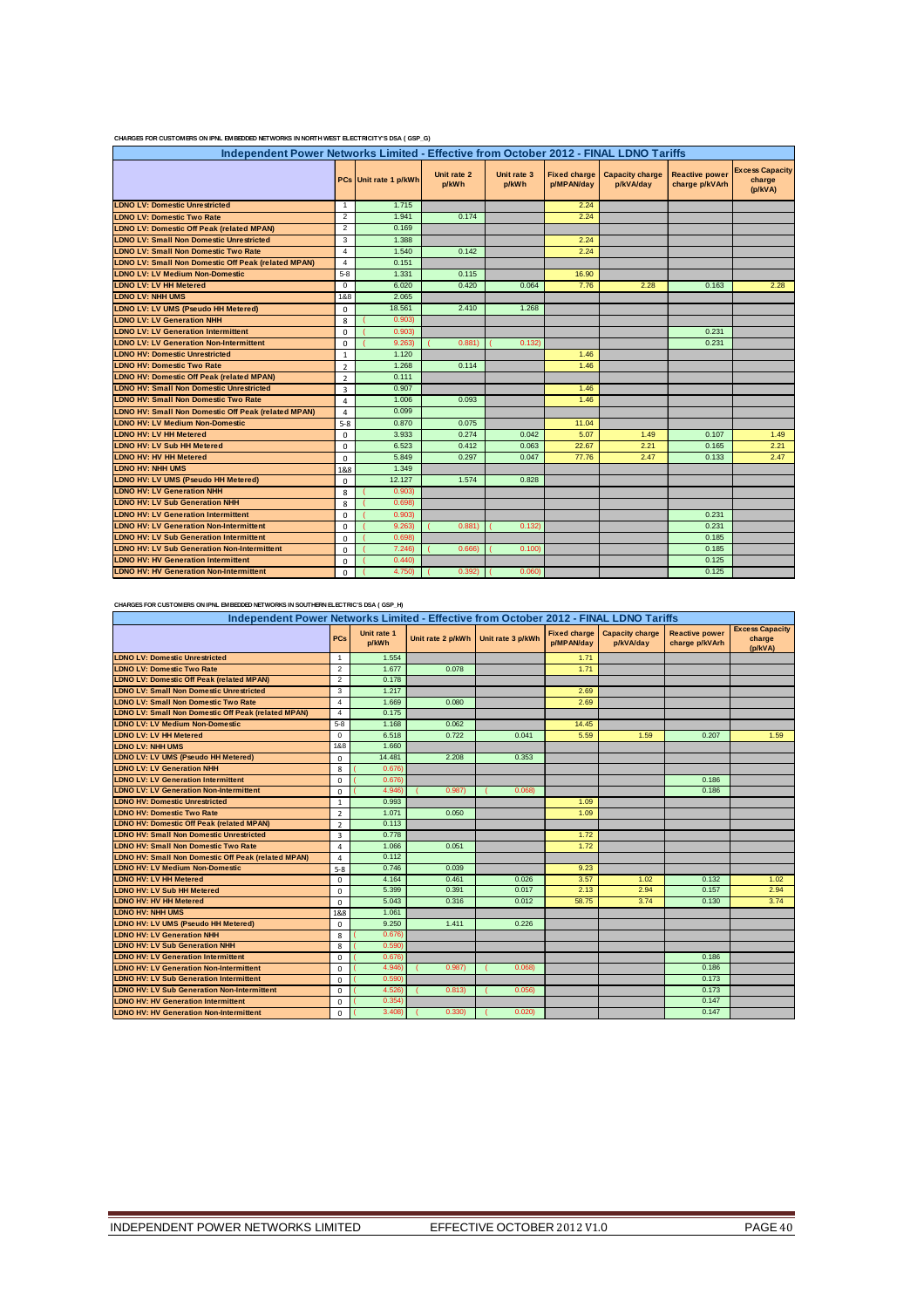#### **CHARGES FOR CUSTOMERS ON IPNL EMBEDDED NETWORKS IN SOUTH EASTERN'S DSA ( GSP\_J)**

| Independent Power Networks Limited - Effective from October 2012 - FINAL LDNO Tariffs |                |                      |                      |                      |            |                                             |                                         |                                             |  |
|---------------------------------------------------------------------------------------|----------------|----------------------|----------------------|----------------------|------------|---------------------------------------------|-----------------------------------------|---------------------------------------------|--|
|                                                                                       | <b>PCs</b>     | Unit rate 1<br>p/kWh | Unit rate 2<br>p/kWh | Unit rate 3<br>p/kWh | p/MPAN/day | Fixed charge   Capacity charge<br>p/kVA/day | <b>Reactive power</b><br>charge p/kVArh | <b>Excess Capacity</b><br>charge<br>(p/kVA) |  |
| <b>LDNO LV: Domestic Unrestricted</b>                                                 | $\mathbf{1}$   | 1.387                |                      |                      | 2.85       |                                             |                                         |                                             |  |
| <b>LDNO LV: Domestic Two Rate</b>                                                     | 2              | 1.759                | 0.091                |                      | 2.85       |                                             |                                         |                                             |  |
| <b>LDNO LV: Domestic Off Peak (related MPAN)</b>                                      | $\overline{2}$ | 0.255                |                      |                      |            |                                             |                                         |                                             |  |
| <b>LDNO LV: Small Non Domestic Unrestricted</b>                                       | 3              | 1.068                |                      |                      | 3.06       |                                             |                                         |                                             |  |
| <b>LDNO LV: Small Non Domestic Two Rate</b>                                           | $\overline{4}$ | 1.112                | 0.064                |                      | 3.06       |                                             |                                         |                                             |  |
| <b>LDNO LV: Small Non Domestic Off Peak (related MPAN)</b>                            | $\overline{4}$ | 0.194                |                      |                      |            |                                             |                                         |                                             |  |
| <b>LDNO LV: LV Medium Non-Domestic</b>                                                | $5 - 8$        | 1.061                | 0.057                |                      | 21.52      |                                             |                                         |                                             |  |
| <b>LDNO LV: LV HH Metered</b>                                                         | $\mathbf 0$    | 6.264                | 0.209                | 0.039                | 8.94       | 1.68                                        | 0.195                                   | 1.68                                        |  |
| <b>LDNO LV: NHH UMS</b>                                                               | 1&8            | 1.437                |                      |                      |            |                                             |                                         |                                             |  |
| <b>LDNO LV: LV UMS (Pseudo HH Metered)</b>                                            | $\mathbf 0$    | 13.135               | 0.830                | 0.419                |            |                                             |                                         |                                             |  |
| <b>LDNO LV: LV Generation NHH</b>                                                     | 8              | 0.696                |                      |                      |            |                                             |                                         |                                             |  |
| <b>LDNO LV: LV Generation Intermittent</b>                                            | $\mathbf 0$    | 0.6961               |                      |                      |            |                                             | 0.204                                   |                                             |  |
| <b>LDNO LV: LV Generation Non-Intermittent</b>                                        | $\mathbf 0$    | 6.270                | 0.282                | 0.056                |            |                                             | 0.204                                   |                                             |  |
| <b>LDNO HV: Domestic Unrestricted</b>                                                 | $\mathbf{1}$   | 0.930                |                      |                      | 1.91       |                                             |                                         |                                             |  |
| <b>LDNO HV: Domestic Two Rate</b>                                                     | $\overline{2}$ | 1.178                | 0.061                |                      | 1.91       |                                             |                                         |                                             |  |
| <b>LDNO HV: Domestic Off Peak (related MPAN)</b>                                      | $\overline{2}$ | 0.171                |                      |                      |            |                                             |                                         |                                             |  |
| <b>LDNO HV: Small Non Domestic Unrestricted</b>                                       | 3              | 0.716                |                      |                      | 2.05       |                                             |                                         |                                             |  |
| <b>LDNO HV: Small Non Domestic Two Rate</b>                                           | $\overline{a}$ | 0.745                | 0.043                |                      | 2.05       |                                             |                                         |                                             |  |
| <b>LDNO HV: Small Non Domestic Off Peak (related MPAN)</b>                            | $\overline{4}$ | 0.130                |                      |                      |            |                                             |                                         |                                             |  |
| <b>LDNO HV: LV Medium Non-Domestic</b>                                                | $5 - 8$        | 0.711                | 0.038                |                      | 14.42      |                                             |                                         |                                             |  |
| <b>LDNO HV: LV HH Metered</b>                                                         | $\mathbf 0$    | 4.197                | 0.140                | 0.026                | 5.99       | 1.13                                        | 0.131                                   | 1.13                                        |  |
| LDNO HV: LV Sub HH Metered                                                            | $\Omega$       | 6.075                | 0.162                | 0.028                | 5.99       | 2.51                                        | 0.166                                   | 2.51                                        |  |
| <b>LDNO HV: HV HH Metered</b>                                                         | $\mathbf 0$    | 4.943                | 0.116                | 0.019                | 52.14      | 2.37                                        | 0.142                                   | 2.37                                        |  |
| <b>LDNO HV: NHH UMS</b>                                                               | 1&8            | 0.963                |                      |                      |            |                                             |                                         |                                             |  |
| LDNO HV: LV UMS (Pseudo HH Metered)                                                   | $\mathbf 0$    | 8.802                | 0.556                | 0.281                |            |                                             |                                         |                                             |  |
| <b>LDNO HV: LV Generation NHH</b>                                                     | 8              | 0.696                |                      |                      |            |                                             |                                         |                                             |  |
| <b>LDNO HV: LV Sub Generation NHH</b>                                                 | 8              | 0.632                |                      |                      |            |                                             |                                         |                                             |  |
| <b>LDNO HV: LV Generation Intermittent</b>                                            | $\Omega$       | 0.696)               |                      |                      |            |                                             | 0.204                                   |                                             |  |
| <b>LDNO HV: LV Generation Non-Intermittent</b>                                        | $\Omega$       | 6.270                | 0.282                | 0.056                |            |                                             | 0.204                                   |                                             |  |
| <b>LDNO HV: LV Sub Generation Intermittent</b>                                        | $\Omega$       | 0.632                |                      |                      |            |                                             | 0.189                                   |                                             |  |
| <b>LDNO HV: LV Sub Generation Non-Intermittent</b>                                    | $\Omega$       | 5.774)               | 0.241                | 0.047                |            |                                             | 0.189                                   |                                             |  |
| <b>LDNO HV: HV Generation Intermittent</b>                                            | $\Omega$       | 0.473                |                      |                      |            |                                             | 0.161                                   |                                             |  |
| <b>LDNO HV: HV Generation Non-Intermittent</b>                                        | $\mathbf 0$    | 4.560)               | 0.139                | 0.025                |            |                                             | 0.161                                   |                                             |  |

**CHARGES FOR CUSTOMERS ON IPNL EMBEDDED NETWORKS IN SOUTH WALES'S DSA ( GSP\_K)**

| Independent Power Networks Limited - Effective from October 2012 - FINAL LDNO Tariffs |                |                      |                      |                      |                                   |                                     |                                         |                                             |
|---------------------------------------------------------------------------------------|----------------|----------------------|----------------------|----------------------|-----------------------------------|-------------------------------------|-----------------------------------------|---------------------------------------------|
|                                                                                       | <b>PCs</b>     | Unit rate 1<br>p/kWh | Unit rate 2<br>p/kWh | Unit rate 3<br>p/kWh | <b>Fixed charge</b><br>p/MPAN/day | <b>Capacity charge</b><br>p/kVA/day | <b>Reactive power</b><br>charge p/kVArh | <b>Excess Capacity</b><br>charge<br>(p/kVA) |
| <b>LDNO LV: Domestic Unrestricted</b>                                                 | $\overline{1}$ | 1.911                |                      |                      | 2.57                              |                                     |                                         |                                             |
| <b>LDNO LV: Domestic Two Rate</b>                                                     | $\overline{2}$ | 2.146                | 0.157                |                      | 2.57                              |                                     |                                         |                                             |
| <b>LDNO LV: Domestic Off Peak (related MPAN)</b>                                      | $\overline{2}$ | 0.160                |                      |                      |                                   |                                     |                                         |                                             |
| <b>LDNO LV: Small Non Domestic Unrestricted</b>                                       | 3              | 1.536                |                      |                      | 4.26                              |                                     |                                         |                                             |
| <b>LDNO LV: Small Non Domestic Two Rate</b>                                           | $\overline{4}$ | 1.959                | 0.182                |                      | 4.26                              |                                     |                                         |                                             |
| <b>LDNO LV: Small Non Domestic Off Peak (related MPAN)</b>                            | $\overline{4}$ | 0.172                |                      |                      |                                   |                                     |                                         |                                             |
| <b>LDNO LV: LV Medium Non-Domestic</b>                                                | $5-8$          | 1.796                | 0.127                |                      | 30.83                             |                                     |                                         |                                             |
| <b>LDNO LV: LV HH Metered</b>                                                         | $\Omega$       | 9.518                | 0.671                | 0.099                | 6.49                              | 1.69                                | 0.306                                   | 1.69                                        |
| <b>LDNO LV: NHH UMS</b>                                                               | 1&8            | 2.457                |                      |                      |                                   |                                     |                                         |                                             |
| LDNO LV: LV UMS (Pseudo HH Metered)                                                   | $\Omega$       | 21.319               | 2.010                | 0.709                |                                   |                                     |                                         |                                             |
| <b>LDNO LV: LV Generation NHH</b>                                                     | 8              | 0.700                |                      |                      |                                   |                                     |                                         |                                             |
| <b>LDNO LV: LV Generation Intermittent</b>                                            | $\Omega$       | 0.700                |                      |                      |                                   |                                     | 0.231                                   |                                             |
| <b>LDNO LV: LV Generation Non-Intermittent</b>                                        | $\Omega$       | 5.570                | 0.550                | 0.103                |                                   |                                     | 0.231                                   |                                             |
| <b>LDNO HV: Domestic Unrestricted</b>                                                 | 1              | 1.006                |                      |                      | 1.35                              |                                     |                                         |                                             |
| <b>LDNO HV: Domestic Two Rate</b>                                                     | $\overline{2}$ | 1.130                | 0.082                |                      | 1.35                              |                                     |                                         |                                             |
| <b>LDNO HV: Domestic Off Peak (related MPAN)</b>                                      | $\overline{2}$ | 0.084                |                      |                      |                                   |                                     |                                         |                                             |
| <b>LDNO HV: Small Non Domestic Unrestricted</b>                                       | 3              | 0.808                |                      |                      | 2.24                              |                                     |                                         |                                             |
| <b>LDNO HV: Small Non Domestic Two Rate</b>                                           | $\overline{a}$ | 1.031                | 0.096                |                      | 2.24                              |                                     |                                         |                                             |
| LDNO HV: Small Non Domestic Off Peak (related MPAN)                                   | $\overline{4}$ | 0.091                |                      |                      |                                   |                                     |                                         |                                             |
| LDNO HV: LV Medium Non-Domestic                                                       | $5 - 8$        | 0.946                | 0.067                |                      | 16.23                             |                                     |                                         |                                             |
| <b>LDNO HV: LV HH Metered</b>                                                         | $\Omega$       | 5.010                | 0.353                | 0.052                | 3.42                              | 0.89                                | 0.161                                   | 0.89                                        |
| <b>LDNO HV: LV Sub HH Metered</b>                                                     | $\Omega$       | 7.454                | 0.505                | 0.076                | 3.68                              | 1.59                                | 0.209                                   | 1.59                                        |
| <b>LDNO HV: HV HH Metered</b>                                                         | $\Omega$       | 6.535                | 0.425                | 0.063                | 48.72                             | 1.90                                | 0.192                                   | 1.90                                        |
| <b>LDNO HV: NHH UMS</b>                                                               | 1&8            | 1.293                |                      |                      |                                   |                                     |                                         |                                             |
| LDNO HV: LV UMS (Pseudo HH Metered)                                                   | $\Omega$       | 11.223               | 1.058                | 0.373                |                                   |                                     |                                         |                                             |
| <b>LDNO HV: LV Generation NHH</b>                                                     | 8              | 0.700                |                      |                      |                                   |                                     |                                         |                                             |
| <b>LDNO HV: LV Sub Generation NHH</b>                                                 | 8              | 0.643                |                      |                      |                                   |                                     |                                         |                                             |
| <b>LDNO HV: LV Generation Intermittent</b>                                            | $\mathbf 0$    | 0.700                |                      |                      |                                   |                                     | 0.231                                   |                                             |
| <b>LDNO HV: LV Generation Non-Intermittent</b>                                        | 0              | 5.570                | 0.550                | 0.103                |                                   |                                     | 0.231                                   |                                             |
| <b>LDNO HV: LV Sub Generation Intermittent</b>                                        | $\Omega$       | 0.643                |                      |                      |                                   |                                     | 0.202                                   |                                             |
| <b>LDNO HV: LV Sub Generation Non-Intermittent</b>                                    | $\Omega$       | 5.099                | 0.505                | 0.097                |                                   |                                     | 0.202                                   |                                             |
| <b>LDNO HV: HV Generation Intermittent</b>                                            | 0              | 0.425                |                      |                      |                                   |                                     | 0.162                                   |                                             |
| <b>LDNO HV: HV Generation Non-Intermittent</b>                                        | $\Omega$       | 3.304                | 0.334)               | 0.073                |                                   |                                     | 0.162                                   |                                             |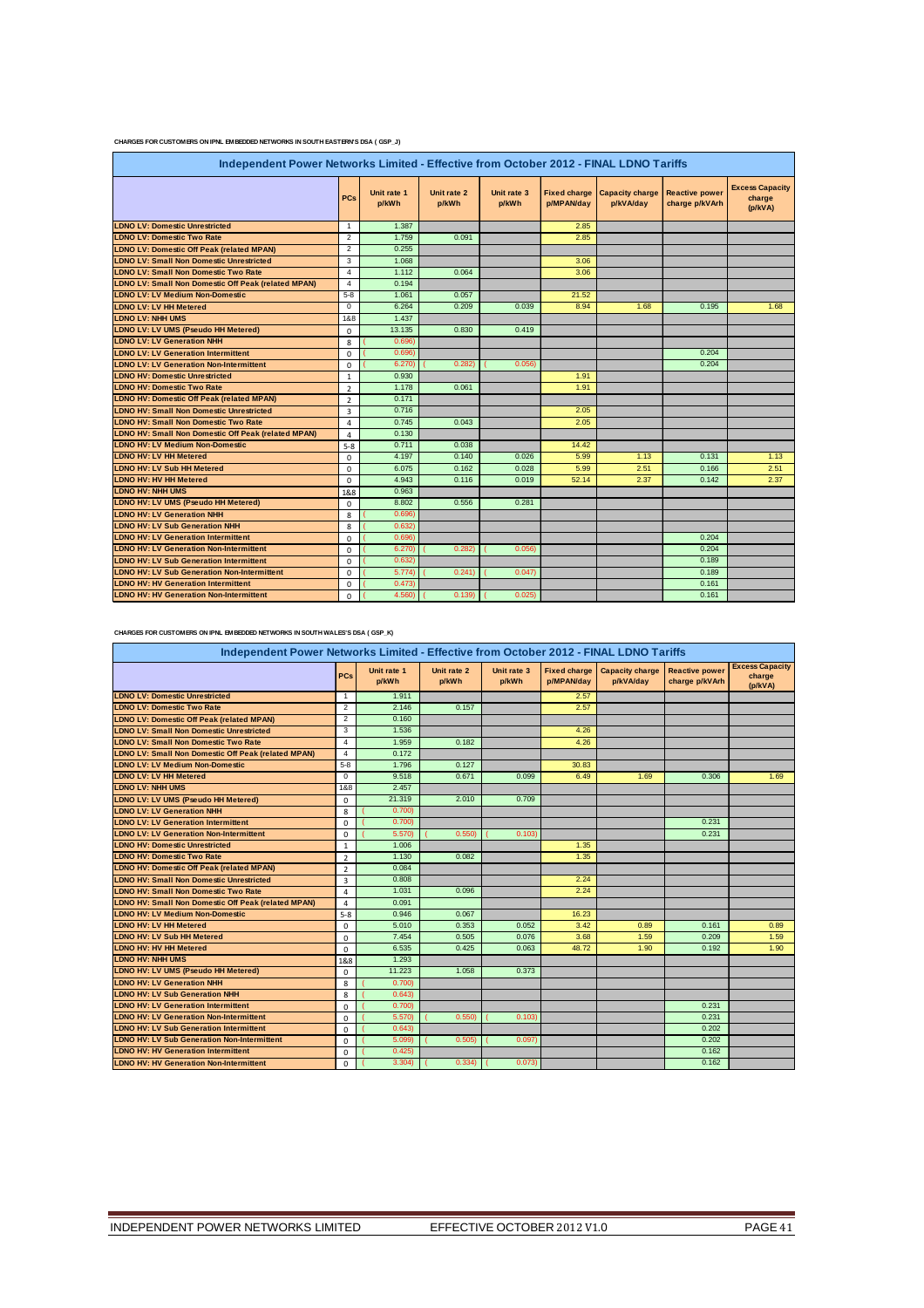| Independent Power Networks Limited - Effective from October 2012 - FINAL LDNO Tariffs |                |                      |                      |                      |                                   |                                     |                                         |                                             |  |
|---------------------------------------------------------------------------------------|----------------|----------------------|----------------------|----------------------|-----------------------------------|-------------------------------------|-----------------------------------------|---------------------------------------------|--|
|                                                                                       | PCs            | Unit rate 1<br>p/kWh | Unit rate 2<br>p/kWh | Unit rate 3<br>p/kWh | <b>Fixed charge</b><br>p/MPAN/day | <b>Capacity charge</b><br>p/kVA/day | <b>Reactive power</b><br>charge p/kVArh | <b>Excess Capacity</b><br>charge<br>(p/kVA) |  |
| <b>LDNO LV: Domestic Unrestricted</b>                                                 | 1              | 1.768                |                      |                      | 2.61                              |                                     |                                         |                                             |  |
| <b>LDNO LV: Domestic Two Rate</b>                                                     | 2              | 2.194                | 0.159                |                      | 2.61                              |                                     |                                         |                                             |  |
| <b>LDNO LV: Domestic Off Peak (related MPAN)</b>                                      | 2              | 0.146                |                      |                      |                                   |                                     |                                         |                                             |  |
| <b>LDNO LV: Small Non Domestic Unrestricted</b>                                       | 3              | 1.613                |                      |                      | 4.02                              |                                     |                                         |                                             |  |
| <b>LDNO LV: Small Non Domestic Two Rate</b>                                           | 4              | 1.673                | 0.158                |                      | 4.02                              |                                     |                                         |                                             |  |
| <b>LDNO LV: Small Non Domestic Off Peak (related MPAN)</b>                            | 4              | 0.150                |                      |                      |                                   |                                     |                                         |                                             |  |
| <b>LDNO LV: LV Medium Non-Domestic</b>                                                | $5 - 8$        | 1.459                | 0.152                |                      | 21.84                             |                                     |                                         |                                             |  |
| <b>LDNO LV: LV HH Metered</b>                                                         | $\mathbf 0$    | 13.307               | 0.161                | 0.103                | 5.41                              | 1.56                                | 0.211                                   | 1.56                                        |  |
| <b>LDNO LV: NHH UMS</b>                                                               | 1&8            | 2.063                |                      |                      |                                   |                                     |                                         |                                             |  |
| LDNO LV: LV UMS (Pseudo HH Metered)                                                   | $\Omega$       | 29.672               | 0.928                | 0.709                |                                   |                                     |                                         |                                             |  |
| <b>LDNO LV: LV Generation NHH</b>                                                     | 8              | 0.625                |                      |                      |                                   |                                     |                                         |                                             |  |
| <b>LDNO LV: LV Generation Intermittent</b>                                            | 0              | 0.625                |                      |                      |                                   |                                     | 0.141                                   |                                             |  |
| <b>LDNO LV: LV Generation Non-Intermittent</b>                                        | 0              | 7.363                | 0.260                | 0.156                |                                   |                                     | 0.141                                   |                                             |  |
| <b>LDNO HV: Domestic Unrestricted</b>                                                 | $\mathbf{1}$   | 1.029                |                      |                      | 1.52                              |                                     |                                         |                                             |  |
| <b>LDNO HV: Domestic Two Rate</b>                                                     | $\overline{2}$ | 1.277                | 0.092                |                      | 1.52                              |                                     |                                         |                                             |  |
| <b>LDNO HV: Domestic Off Peak (related MPAN)</b>                                      | $\overline{2}$ | 0.085                |                      |                      |                                   |                                     |                                         |                                             |  |
| <b>LDNO HV: Small Non Domestic Unrestricted</b>                                       | $\overline{3}$ | 0.939                |                      |                      | 2.34                              |                                     |                                         |                                             |  |
| <b>LDNO HV: Small Non Domestic Two Rate</b>                                           | 4              | 0.974                | 0.092                |                      | 2.34                              |                                     |                                         |                                             |  |
| LDNO HV: Small Non Domestic Off Peak (related MPAN)                                   | 4              | 0.087                |                      |                      |                                   |                                     |                                         |                                             |  |
| <b>LDNO HV: LV Medium Non-Domestic</b>                                                | $5 - 8$        | 0.850                | 0.088                |                      | 12.72                             |                                     |                                         |                                             |  |
| <b>LDNO HV: LV HH Metered</b>                                                         | $\Omega$       | 7.747                | 0.094                | 0.060                | 3.15                              | 0.91                                | 0.123                                   | 0.91                                        |  |
| <b>LDNO HV: LV Sub HH Metered</b>                                                     | $\Omega$       | 11.216               | 0.089                | 0.068                | 3.65                              | 1.64                                | 0.161                                   | 1.64                                        |  |
| <b>LDNO HV: HV HH Metered</b>                                                         | $\Omega$       | 10.864               | 0.044                | 0.048                | 47.96                             | 1.47                                | 0.147                                   | 1.47                                        |  |
| <b>LDNO HV: NHH UMS</b>                                                               | 1&8            | 1.201                |                      |                      |                                   |                                     |                                         |                                             |  |
| LDNO HV: LV UMS (Pseudo HH Metered)                                                   | $\Omega$       | 17.275               | 0.540                | 0.413                |                                   |                                     |                                         |                                             |  |
| <b>LDNO HV: LV Generation NHH</b>                                                     | 8              | 0.625                |                      |                      |                                   |                                     |                                         |                                             |  |
| <b>LDNO HV: LV Sub Generation NHH</b>                                                 | 8              | 0.577                |                      |                      |                                   |                                     |                                         |                                             |  |
| <b>LDNO HV: LV Generation Intermittent</b>                                            | $\Omega$       | 0.625                |                      |                      |                                   |                                     | 0.141                                   |                                             |  |
| <b>LDNO HV: LV Generation Non-Intermittent</b>                                        | $\Omega$       | 7.363                | 0.260                | 0.156                |                                   |                                     | 0.141                                   |                                             |  |
| <b>LDNO HV: LV Sub Generation Intermittent</b>                                        | $\Omega$       | 0.577                |                      |                      |                                   |                                     | 0.121                                   |                                             |  |
| <b>LDNO HV: LV Sub Generation Non-Intermittent</b>                                    | $\Omega$       | 6.902)               | 0.228                | 0.142                |                                   |                                     | 0.121                                   |                                             |  |
| <b>LDNO HV: HV Generation Intermittent</b>                                            | $\Omega$       | 0.354                |                      |                      |                                   |                                     | 0.088                                   |                                             |  |
| <b>LDNO HV: HV Generation Non-Intermittent</b>                                        | $\Omega$       | 4.708)               | 0.083                | 0.076                |                                   |                                     | 0.088                                   |                                             |  |

#### FOR CUSTOMERS ON IPNL EMBEDDED NETWORKS IN SOUTH WESTERN ELECTRICITY'S DSA ( GSP\_L)

#### **CHARGES FOR CUSTOMERS ON IPNL EMBEDDED NETWORKS IN YORKSHIRE ELECTRIC'S DSA ( GSP\_M)**

| Independent Power Networks Limited - Effective from October 2012 - FINAL LDNO Tariffs |                |                      |                      |                      |                                   |                                        |                                         |                                             |
|---------------------------------------------------------------------------------------|----------------|----------------------|----------------------|----------------------|-----------------------------------|----------------------------------------|-----------------------------------------|---------------------------------------------|
|                                                                                       | PCs            | Unit rate 1<br>p/kWh | Unit rate 2<br>p/kWh | Unit rate 3<br>p/kWh | <b>Fixed charge</b><br>p/MPAN/day | <b>Capacity</b><br>charge<br>p/kVA/day | <b>Reactive power</b><br>charge p/kVArh | <b>Excess Capacity</b><br>charge<br>(p/kVA) |
| <b>LDNO LV: Domestic Unrestricted</b>                                                 | $\overline{1}$ | 1.176                |                      |                      | 2.77                              |                                        |                                         |                                             |
| <b>LDNO LV: Domestic Two Rate</b>                                                     | $\overline{2}$ | 1.485                | 0.052                |                      | 2.77                              |                                        |                                         |                                             |
| <b>LDNO LV: Domestic Off Peak (related MPAN)</b>                                      | $\overline{2}$ | 0.268                |                      |                      |                                   |                                        |                                         |                                             |
| <b>LDNO LV: Small Non Domestic Unrestricted</b>                                       | 3              | 1.207                |                      |                      | 2.55                              |                                        |                                         |                                             |
| <b>LDNO LV: Small Non Domestic Two Rate</b>                                           | $\overline{4}$ | 1.519                | 0.172                |                      | 2.55                              |                                        |                                         |                                             |
| LDNO LV: Small Non Domestic Off Peak (related MPAN)                                   | $\overline{4}$ | 0.316                |                      |                      |                                   |                                        |                                         |                                             |
| <b>LDNO LV: LV Medium Non-Domestic</b>                                                | $5 - 8$        | 1.165                | 0.038                |                      | 17.84                             |                                        |                                         |                                             |
| <b>LDNO LV: LV HH Metered</b>                                                         | $\mathbf 0$    | 4.610                | 0.469                | 0.028                | 7.61                              | 0.82                                   | 0.181                                   | 0.82                                        |
| <b>LDNO LV: NHH UMS</b>                                                               | 1&8            | 1.189                |                      |                      |                                   |                                        |                                         |                                             |
| <b>LDNO LV: LV UMS (Pseudo HH Metered)</b>                                            | $\mathbf 0$    | 12.205               | 1.323                | 0.085                |                                   |                                        |                                         |                                             |
| <b>LDNO LV: LV Generation NHH</b>                                                     | 8              | 0.554                |                      |                      |                                   |                                        |                                         |                                             |
| <b>LDNO LV: LV Generation Intermittent</b>                                            | $\mathbf 0$    | 0.554                |                      |                      |                                   |                                        | 0.141                                   |                                             |
| <b>LDNO LV: LV Generation Non-Intermittent</b>                                        | $\Omega$       | 3.511                | 0.533                | 0.039                |                                   |                                        | 0.141                                   |                                             |
| <b>LDNO HV: Domestic Unrestricted</b>                                                 | $\mathbf{1}$   | 0.701                |                      |                      | 1.65                              |                                        |                                         |                                             |
| <b>LDNO HV: Domestic Two Rate</b>                                                     | $\overline{2}$ | 0.886                | 0.031                |                      | 1.65                              |                                        |                                         |                                             |
| <b>LDNO HV: Domestic Off Peak (related MPAN)</b>                                      | $\overline{2}$ | 0.160                |                      |                      |                                   |                                        |                                         |                                             |
| <b>LDNO HV: Small Non Domestic Unrestricted</b>                                       | $\overline{3}$ | 0.720                |                      |                      | 1.52                              |                                        |                                         |                                             |
| <b>LDNO HV: Small Non Domestic Two Rate</b>                                           | $\overline{a}$ | 0.906                | 0.103                |                      | 1.52                              |                                        |                                         |                                             |
| LDNO HV: Small Non Domestic Off Peak (related MPAN)                                   | $\overline{a}$ | 0.188                |                      |                      |                                   |                                        |                                         |                                             |
| <b>LDNO HV: LV Medium Non-Domestic</b>                                                | $5 - 8$        | 0.695                | 0.023                |                      | 10.65                             |                                        |                                         |                                             |
| <b>LDNO HV: LV HH Metered</b>                                                         | $\mathbf 0$    | 2.750                | 0.280                | 0.017                | 4.54                              | 0.49                                   | 0.108                                   | 0.49                                        |
| <b>LDNO HV: LV Sub HH Metered</b>                                                     | $\Omega$       | 3.691                | 0.346                | 0.019                | 24.35                             | 1.05                                   | 0.133                                   | 1.05                                        |
| <b>LDNO HV: HV HH Metered</b>                                                         | $\mathbf 0$    | 3.725                | 0.320                | 0.016                | 76.14                             | 1.21                                   | 0.127                                   | 1.21                                        |
| LDNO HV: NHH UMS                                                                      | 1&8            | 0.709                |                      |                      |                                   |                                        |                                         |                                             |
| LDNO HV: LV UMS (Pseudo HH Metered)                                                   | $\mathbf 0$    | 7.281                | 0.789                | 0.051                |                                   |                                        |                                         |                                             |
| <b>LDNO HV: LV Generation NHH</b>                                                     | 8              | 0.554                |                      |                      |                                   |                                        |                                         |                                             |
| <b>LDNO HV: LV Sub Generation NHH</b>                                                 | 8              | 0.490                |                      |                      |                                   |                                        |                                         |                                             |
| <b>LDNO HV: LV Generation Intermittent</b>                                            | $\mathbf 0$    | 0.554                |                      |                      |                                   |                                        | 0.141                                   |                                             |
| <b>LDNO HV: LV Generation Non-Intermittent</b>                                        | $\mathbf 0$    | 3.511                | 0.633)               | 0.039                |                                   |                                        | 0.141                                   |                                             |
| <b>LDNO HV: LV Sub Generation Intermittent</b>                                        | $\mathbf 0$    | 0.490                |                      |                      |                                   |                                        | 0.135                                   |                                             |
| <b>LDNO HV: LV Sub Generation Non-Intermittent</b>                                    | $\mathbf 0$    | 3.121                | 0.469                | 0.034                |                                   |                                        | 0.135                                   |                                             |
| <b>LDNO HV: HV Generation Intermittent</b>                                            | $\mathbf 0$    | 0.349                |                      |                      |                                   |                                        | 0.105                                   |                                             |
| <b>LDNO HV: HV Generation Non-Intermittent</b>                                        | $\Omega$       | 2.267                | 0.323                | 0.021                |                                   |                                        | 0.105                                   |                                             |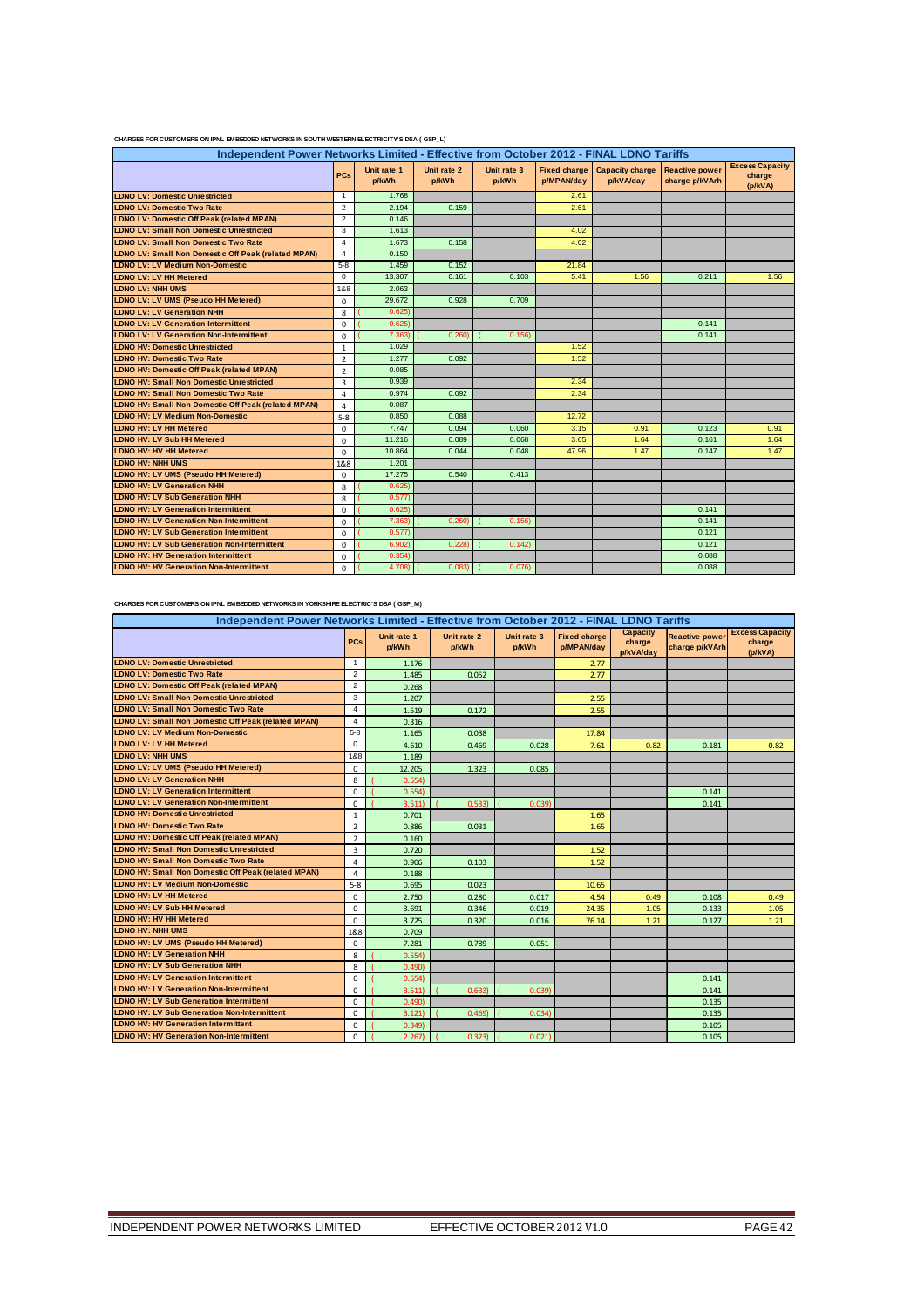|  | CHARGES FOR CUSTOMERS ON IPNL EMBEDDED NETWORKS IN SCOTTISH POWER'S DSA (GSP_N) |
|--|---------------------------------------------------------------------------------|
|--|---------------------------------------------------------------------------------|

| Independent Power Networks Limited - Effective from October 2012 - FINAL LDNO Tariffs |                |                      |                      |                      |                                   |                                        |                                            |                                             |
|---------------------------------------------------------------------------------------|----------------|----------------------|----------------------|----------------------|-----------------------------------|----------------------------------------|--------------------------------------------|---------------------------------------------|
|                                                                                       | <b>PCs</b>     | Unit rate 1<br>p/kWh | Unit rate 2<br>p/kWh | Unit rate 3<br>p/kWh | <b>Fixed charge</b><br>p/MPAN/day | <b>Capacity</b><br>charge<br>p/kVA/day | <b>Reactive</b><br>power charge<br>p/kVArh | <b>Excess Capacity</b><br>charge<br>(p/kVA) |
| <b>LDNO LV: Domestic Unrestricted</b>                                                 | $\mathbf{1}$   | 1.517                |                      |                      | 2.80                              |                                        |                                            |                                             |
| <b>LDNO LV: Domestic Two Rate</b>                                                     | 2              | 1.970                | 0.227                |                      | 2.80                              |                                        |                                            |                                             |
| <b>LDNO LV: Domestic Off Peak (related MPAN)</b>                                      | 2              | 0.153                |                      |                      |                                   |                                        |                                            |                                             |
| <b>LDNO LV: Small Non Domestic Unrestricted</b>                                       | 3              | 1.364                |                      |                      | 3.56                              |                                        |                                            |                                             |
| <b>LDNO LV: Small Non Domestic Two Rate</b>                                           | $\overline{4}$ | 1.808                | 0.261                |                      | 3.56                              |                                        |                                            |                                             |
| <b>LDNO LV: Small Non Domestic Off Peak (related MPAN)</b>                            | $\overline{4}$ | 0.519                |                      |                      |                                   |                                        |                                            |                                             |
| <b>LDNO LV: LV Medium Non-Domestic</b>                                                | $5 - 8$        | 1.003                | 0.145                |                      | 18.36                             |                                        |                                            |                                             |
| <b>LDNO LV: LV HH Metered</b>                                                         | $\mathbf 0$    | 5.610                | 0.513                | 0.102                | 13.66                             | 1.44                                   | 0.162                                      | 1.44                                        |
| <b>LDNO LV: NHH UMS</b>                                                               | 1&8            | 1.294                |                      |                      |                                   |                                        |                                            |                                             |
| LDNO LV: LV UMS (Pseudo HH Metered)                                                   | $\mathbf 0$    | 9.759                | 1.235                | 0.475                |                                   |                                        |                                            |                                             |
| <b>LDNO LV: LV Generation NHH</b>                                                     | 8              | 0.655                |                      |                      |                                   |                                        |                                            |                                             |
| <b>LDNO LV: LV Generation Intermittent</b>                                            | $\Omega$       | 0.655                |                      |                      |                                   |                                        | 0.134                                      |                                             |
| <b>LDNO LV: LV Generation Non-Intermittent</b>                                        | $\mathbf 0$    | 4.273                | 0.523                | 0.136                |                                   |                                        | 0.134                                      |                                             |
| <b>LDNO HV: Domestic Unrestricted</b>                                                 | $\mathbf{1}$   | 0.783                |                      |                      | 1.44                              |                                        |                                            |                                             |
| <b>LDNO HV: Domestic Two Rate</b>                                                     | $\overline{2}$ | 1.016                | 0.117                |                      | 1.44                              |                                        |                                            |                                             |
| <b>LDNO HV: Domestic Off Peak (related MPAN)</b>                                      | $\overline{2}$ | 0.079                |                      |                      |                                   |                                        |                                            |                                             |
| <b>LDNO HV: Small Non Domestic Unrestricted</b>                                       | 3              | 0.704                |                      |                      | 1.83                              |                                        |                                            |                                             |
| <b>LDNO HV: Small Non Domestic Two Rate</b>                                           | 4              | 0.932                | 0.135                |                      | 1.83                              |                                        |                                            |                                             |
| LDNO HV: Small Non Domestic Off Peak (related MPAN)                                   | $\overline{4}$ | 0.268                |                      |                      |                                   |                                        |                                            |                                             |
| <b>LDNO HV: LV Medium Non-Domestic</b>                                                | $5 - 8$        | 0.517                | 0.075                |                      | 9.47                              |                                        |                                            |                                             |
| LDNO HV: LV HH Metered                                                                | $\mathbf 0$    | 2.893                | 0.265                | 0.052                | 7.04                              | 0.74                                   | 0.084                                      | 0.74                                        |
| <b>LDNO HV: LV Sub HH Metered</b>                                                     | $\mathbf 0$    | 3.083                | 0.224                | 0.030                | 3.93                              | 2.21                                   | 0.102                                      | 2.21                                        |
| LDNO HV: HV HH Metered                                                                | $\mathbf 0$    | 3.386                | 0.246                | 0.033                | 67.57                             | 2.73                                   | 0.085                                      | 2.73                                        |
| <b>LDNO HV: NHH UMS</b>                                                               | 1&8            | 0.668                |                      |                      |                                   |                                        |                                            |                                             |
| LDNO HV: LV UMS (Pseudo HH Metered)                                                   | $\mathbf 0$    | 5.034                | 0.637                | 0.245                |                                   |                                        |                                            |                                             |
| <b>LDNO HV: LV Generation NHH</b>                                                     | 8              | 0.655                |                      |                      |                                   |                                        |                                            |                                             |
| <b>LDNO HV: LV Sub Generation NHH</b>                                                 | 8              | 0.574)               |                      |                      |                                   |                                        |                                            |                                             |
| <b>LDNO HV: LV Generation Intermittent</b>                                            | 0              | 0.655                |                      |                      |                                   |                                        | 0.134                                      |                                             |
| <b>LDNO HV: LV Generation Non-Intermittent</b>                                        | $\mathbf 0$    | 4.273)               | 0.523                | 0.136                |                                   |                                        | 0.134                                      |                                             |
| <b>LDNO HV: LV Sub Generation Intermittent</b>                                        | $\Omega$       | 0.574)               |                      |                      |                                   |                                        | 0.121                                      |                                             |
| <b>LDNO HV: LV Sub Generation Non-Intermittent</b>                                    | 0              | 3.855                | 0.444                | 0.111                |                                   |                                        | 0.121                                      |                                             |
| <b>LDNO HV: HV Generation Intermittent</b>                                            | 0              | 0.330                |                      |                      |                                   |                                        | 0.098                                      |                                             |
| <b>LDNO HV: HV Generation Non-Intermittent</b>                                        | 0              | 2.694                | 0.196                | 0.026                |                                   |                                        | 0.098                                      |                                             |

**CHARGES FOR CUSTOMERS ON IPNL EMBEDDED NETWORKS IN SCOTTISH HYDRO'S DSA ( GSP\_P)**

|                                                            | Independent Power Networks Limited - Effective from October 2012 - FINAL LDNO Tariffs |                      |                      |                      |            |                                                          |                |                                             |
|------------------------------------------------------------|---------------------------------------------------------------------------------------|----------------------|----------------------|----------------------|------------|----------------------------------------------------------|----------------|---------------------------------------------|
|                                                            | <b>PCs</b>                                                                            | Unit rate 1<br>p/kWh | Unit rate 2<br>p/kWh | Unit rate 3<br>p/kWh | p/MPAN/day | Fixed charge Capacity charge Reactive power<br>p/kVA/day | charge p/kVArh | <b>Excess Capacity</b><br>charge<br>(p/kVA) |
| <b>LDNO LV: Domestic Unrestricted</b>                      | $\mathbf{1}$                                                                          | 2.638                |                      |                      | 4.63       |                                                          |                |                                             |
| <b>LDNO LV: Domestic Two Rate</b>                          | $\overline{2}$                                                                        | 3.053                | 1.585                |                      | 4.63       |                                                          |                |                                             |
| <b>LDNO LV: Domestic Off Peak (related MPAN)</b>           | $\overline{2}$                                                                        | 1.180                |                      |                      |            |                                                          |                |                                             |
| <b>LDNO LV: Small Non Domestic Unrestricted</b>            | 3                                                                                     | 2.202                |                      |                      | 7.20       |                                                          |                |                                             |
| <b>LDNO LV: Small Non Domestic Two Rate</b>                | $\overline{\mathbf{4}}$                                                               | 3.075                | 0.766                |                      | 7.20       |                                                          |                |                                             |
| <b>LDNO LV: Small Non Domestic Off Peak (related MPAN)</b> | $\overline{4}$                                                                        | 1.060                |                      |                      |            |                                                          |                |                                             |
| <b>LDNO LV: LV Medium Non-Domestic</b>                     | $5 - 8$                                                                               | 2.525                | 0.828                |                      | 44.90      |                                                          |                |                                             |
| <b>LDNO LV: LV HH Metered</b>                              | $\mathbf 0$                                                                           | 4.733                | 1.382                | 0.396                | 14.33      | 2.58                                                     | 0.305          | 2.58                                        |
| <b>LDNO LV: NHH UMS</b>                                    | 1&8                                                                                   | 3.212                |                      |                      |            |                                                          |                |                                             |
| LDNO LV: LV UMS (Pseudo HH Metered)                        | $\Omega$                                                                              | 12.727               | 4.059                | 1.497                |            |                                                          |                |                                             |
| <b>LDNO LV: LV Generation NHH</b>                          | 8                                                                                     | 0.916                |                      |                      |            |                                                          |                |                                             |
| <b>LDNO LV: LV Generation Intermittent</b>                 | $\Omega$                                                                              | 0.916                |                      |                      |            |                                                          | 0.195          |                                             |
| <b>LDNO LV: LV Generation Non-Intermittent</b>             | $\Omega$                                                                              | 3.065                | 0.845                | 0.171                |            |                                                          | 0.195          |                                             |
| <b>LDNO HV: Domestic Unrestricted</b>                      | $\mathbf{1}$                                                                          | 1.499                |                      |                      | 2.63       |                                                          |                |                                             |
| <b>LDNO HV: Domestic Two Rate</b>                          | $\overline{2}$                                                                        | 1.735                | 0.901                |                      | 2.63       |                                                          |                |                                             |
| <b>LDNO HV: Domestic Off Peak (related MPAN)</b>           | $\overline{2}$                                                                        | 0.671                |                      |                      |            |                                                          |                |                                             |
| <b>LDNO HV: Small Non Domestic Unrestricted</b>            | 3                                                                                     | 1.251                |                      |                      | 4.09       |                                                          |                |                                             |
| <b>LDNO HV: Small Non Domestic Two Rate</b>                | 4                                                                                     | 1.747                | 0.435                |                      | 4.09       |                                                          |                |                                             |
| LDNO HV: Small Non Domestic Off Peak (related MPAN)        | 4                                                                                     | 0.602                |                      |                      |            |                                                          |                |                                             |
| <b>LDNO HV: LV Medium Non-Domestic</b>                     | $5 - 8$                                                                               | 1.434                | 0.471                |                      | 25.51      |                                                          |                |                                             |
| <b>LDNO HV: LV HH Metered</b>                              | $\Omega$                                                                              | 2.689                | 0.785                | 0.225                | 8.14       | 1.47                                                     | 0.173          | 1.47                                        |
| <b>LDNO HV: LV Sub HH Metered</b>                          | $\Omega$                                                                              | 3.001                | 0.890                | 0.277                | 4.37       | 3.62                                                     | 0.187          | 3.62                                        |
| <b>LDNO HV: HV HH Metered</b>                              | $\Omega$                                                                              | 2.309                | 0.697                | 0.233                | 116.01     | 5.76                                                     | 0.146          | 5.76                                        |
| LDNO HV: NHH UMS                                           | 1&8                                                                                   | 1.825                |                      |                      |            |                                                          |                |                                             |
| LDNO HV: LV UMS (Pseudo HH Metered)                        | $\Omega$                                                                              | 7.231                | 2.306                | 0.850                |            |                                                          |                |                                             |
| <b>LDNO HV: LV Generation NHH</b>                          | 8                                                                                     | 0.916                |                      |                      |            |                                                          |                |                                             |
| <b>LDNO HV: LV Sub Generation NHH</b>                      | 8                                                                                     | 0.816                |                      |                      |            |                                                          |                |                                             |
| <b>LDNO HV: LV Generation Intermittent</b>                 | $\Omega$                                                                              | 0.916                |                      |                      |            |                                                          | 0.195          |                                             |
| <b>LDNO HV: LV Generation Non-Intermittent</b>             | $\Omega$                                                                              | 3.065                | 0.845                | 0.171                |            |                                                          | 0.195          |                                             |
| <b>LDNO HV: LV Sub Generation Intermittent</b>             | 0                                                                                     | 0.816                |                      |                      |            |                                                          | 0.170          |                                             |
| <b>LDNO HV: LV Sub Generation Non-Intermittent</b>         | $\Omega$                                                                              | 2.728                | 0.753                | 0.154                |            |                                                          | 0.170          |                                             |
| <b>LDNO HV: HV Generation Intermittent</b>                 | $\Omega$                                                                              | 0.422                |                      |                      |            |                                                          | 0.154          |                                             |
| <b>LDNO HV: HV Generation Non-Intermittent</b>             | $\Omega$                                                                              | 1.393                | 0.389                | 0.086                |            |                                                          | 0.154          |                                             |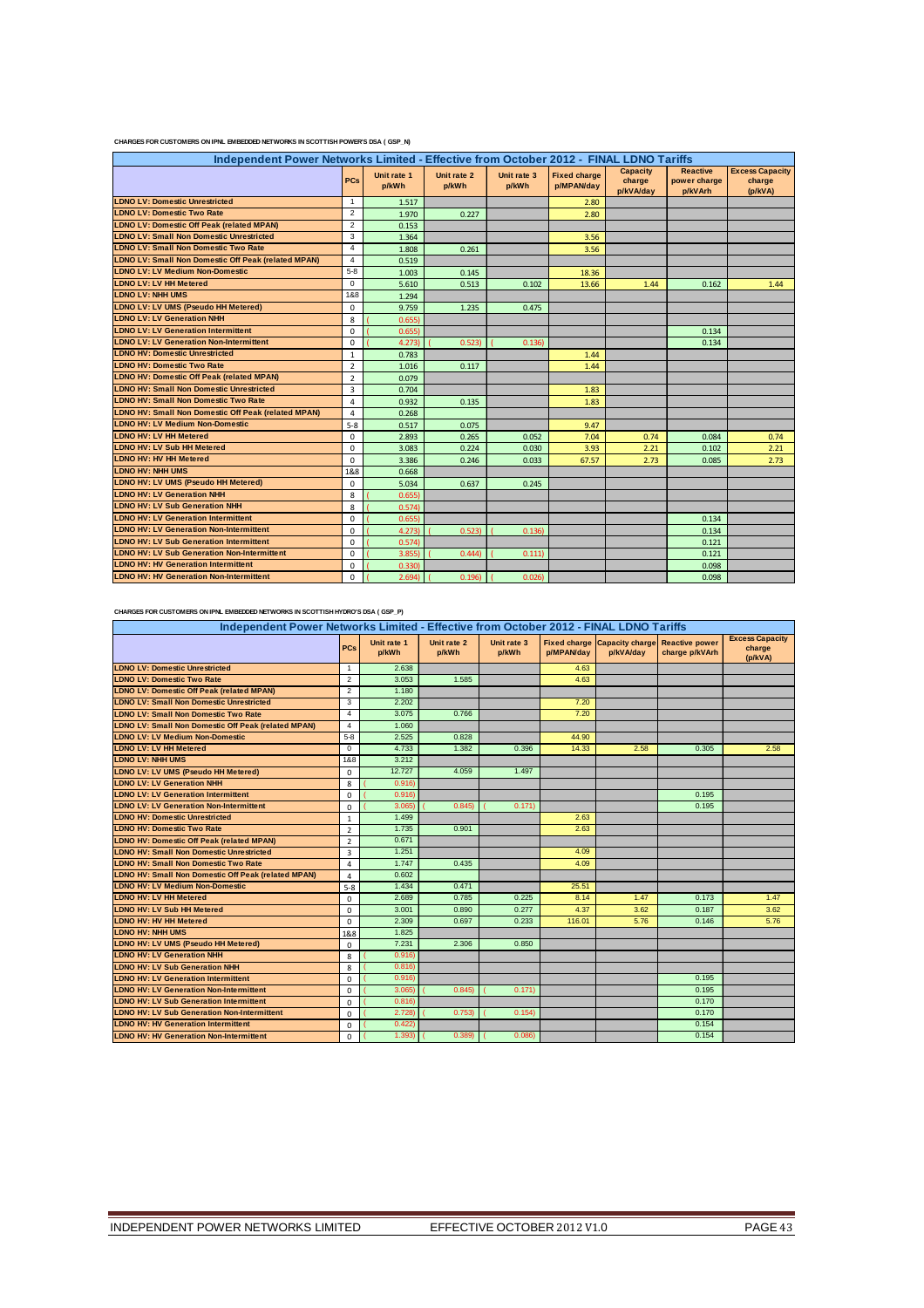# **Annex 5 – Schedule of Line Loss Factors**

| Independent Power Networks Limited - Effective from October 2012 - FINAL<br><b>LLF Time Periods</b> |                                          |                    |                        |              |                    |  |  |  |
|-----------------------------------------------------------------------------------------------------|------------------------------------------|--------------------|------------------------|--------------|--------------------|--|--|--|
| <b>Time periods</b>                                                                                 | Period 1                                 | Period 2           | Period 3               | Period 4     | Period 5           |  |  |  |
|                                                                                                     | Peak                                     | <b>Summer Peak</b> | <b>Winter Shoulder</b> | <b>Night</b> | Other              |  |  |  |
| <b>Monday to Friday</b><br><b>Nov to February</b>                                                   | 16:00-19:59                              |                    | 07:00-15:59            |              |                    |  |  |  |
| <b>Monday to Friday</b><br>June to August                                                           |                                          | 07:00-19:59        |                        |              |                    |  |  |  |
| <b>Monday to Friday</b><br>March                                                                    |                                          |                    | 07:00-19:59            |              |                    |  |  |  |
| All Year                                                                                            |                                          |                    |                        | 00:00-06:59  | All Other<br>Times |  |  |  |
| <b>Notes</b>                                                                                        | All the above times are in UK Clock time |                    |                        |              |                    |  |  |  |

 **LLF TIME PERIODS AND VALUES FOR CUSTOMERS ON IPNL EMBEDDED NETWORKS IN EASTERN POWER NETWORKS DSA ( GSP\_A)**

| <b>Generic Demand and Generation LLFs</b>                |          |          |          |          |          |                                                             |  |  |  |  |
|----------------------------------------------------------|----------|----------|----------|----------|----------|-------------------------------------------------------------|--|--|--|--|
| Metered voltage, respective periods and associated LLFCs |          |          |          |          |          |                                                             |  |  |  |  |
| <b>Metered Voltage</b>                                   | Period 1 | Period 2 | Period 3 | Period 4 | Period 5 | <b>Associated LLFC</b>                                      |  |  |  |  |
| Low Voltage Network                                      | 1.089    | 1.068    | 1.079    | 1.062    | 1.07     | 500,502,506,507,843,845,<br>650,651,652,653,841,842,<br>846 |  |  |  |  |
| Low Voltage<br>Substation                                | 1.076    | 1.059    | 1.068    | 1.054    | 1.06     | 501,503                                                     |  |  |  |  |
| High Voltage Network                                     | 1.062    | 1.046    | 1.054    | 1.039    | 1.046    | 504,508,844,848,849,654                                     |  |  |  |  |
| <b>High Voltage</b><br>Substation                        | 1.061    | 1.045    | 1.054    | 1.038    | 1.045    | 505                                                         |  |  |  |  |
| 33kV Generic                                             | 1.012    | 1.01     | 1.011    | 1.01     | 1.01     |                                                             |  |  |  |  |
| 33kV Generic                                             | 1.012    | 1.01     | 1.011    | 1.01     | 1.01     |                                                             |  |  |  |  |
| 132kV Generic                                            | 1.003    | 1.002    | 1.002    | 1.002    | 1.002    |                                                             |  |  |  |  |
| 132kV Generic                                            | 1.003    | 1.002    | 1.002    | 1.002    | 1.002    |                                                             |  |  |  |  |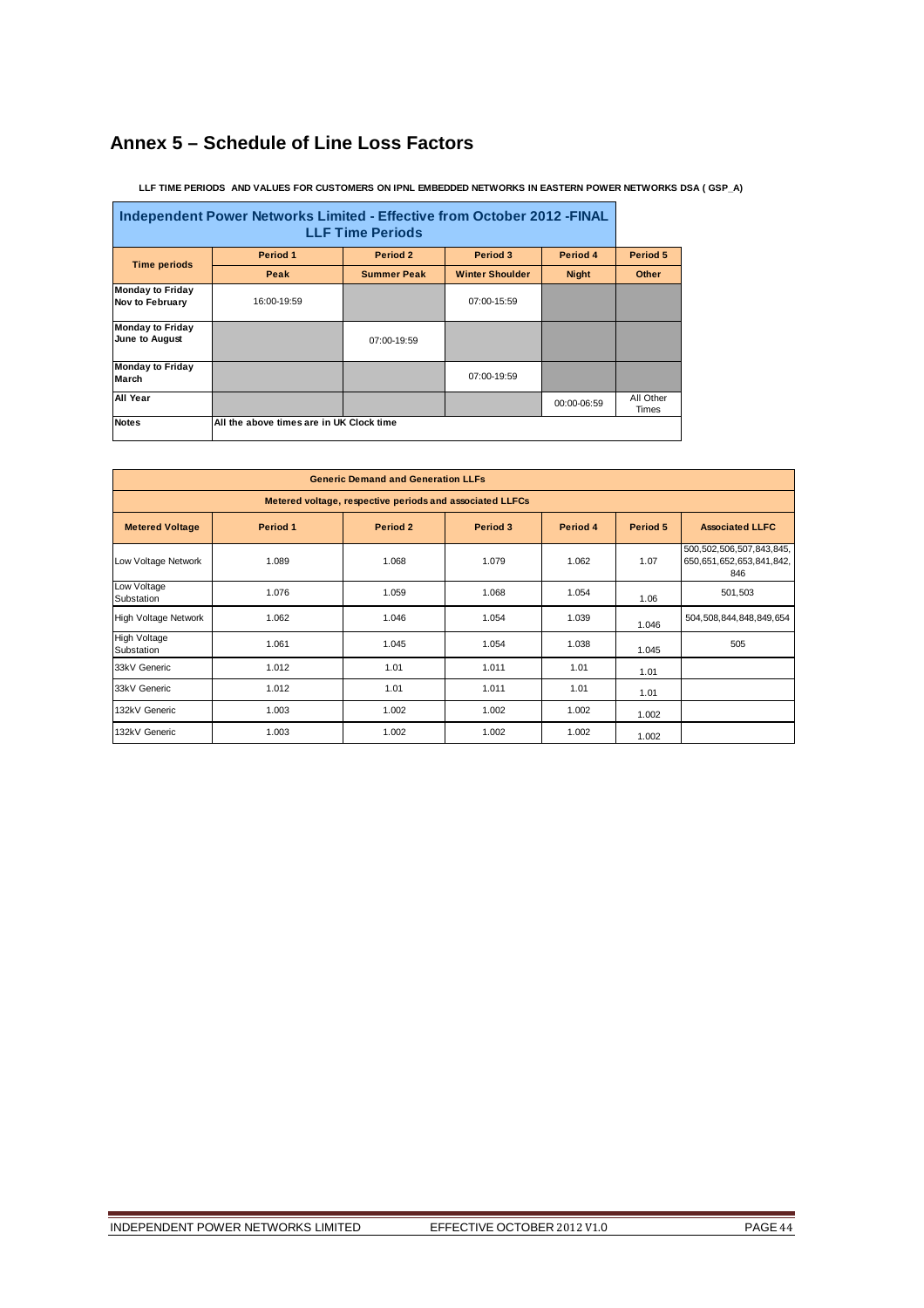| Independent Power Networks Limited - Effective from October 2012 - FINAL LLF Time<br><b>Periods</b> |                                          |             |                              |               |  |  |  |  |  |
|-----------------------------------------------------------------------------------------------------|------------------------------------------|-------------|------------------------------|---------------|--|--|--|--|--|
| <b>Time periods</b>                                                                                 | Period 1                                 | Period 2    | Period 3                     | Period 4      |  |  |  |  |  |
|                                                                                                     | <b>Night</b>                             | Peak        | Semi-peak                    | Other         |  |  |  |  |  |
| <b>Monday to Friday</b><br>Mar to Oct                                                               | $00:30-07:30$                            |             |                              | 07:30-00:30   |  |  |  |  |  |
| <b>Monday to Friday</b><br>Nov to Feb                                                               | $00:30-07:30$                            | 16:00-19:00 | $07:30-16:00$<br>19:00-20:00 | $20:00-00:30$ |  |  |  |  |  |
| <b>Saturday and Sunday</b><br><b>All Year</b>                                                       | 00:30-07:30                              |             |                              | 07:30-00:30   |  |  |  |  |  |
| <b>Notes</b>                                                                                        | All the above times are in UK Clock time |             |                              |               |  |  |  |  |  |

 **LLF TIME PERIODS AND VALUES FOR CUSTOMERS ON IPNL EMBEDDED NETWORKS IN EAST MIDLANDS DSA ( GSP\_B)**

| <b>Generic Demand and Generation LLFs</b>                |          |          |          |          |                                                                                            |  |  |  |  |  |
|----------------------------------------------------------|----------|----------|----------|----------|--------------------------------------------------------------------------------------------|--|--|--|--|--|
| Metered voltage, respective periods and associated LLFCs |          |          |          |          |                                                                                            |  |  |  |  |  |
| <b>Metered Voltage</b>                                   | Period 1 | Period 2 | Period 3 | Period 4 | <b>Associated LLFC</b>                                                                     |  |  |  |  |  |
| Low Voltage Network                                      | 1.071    | 1.118    | 1.104    | 1.084    | 510,512,516,517,<br>853, 855, 655, 656,<br>657,658,851,852,<br>856,735,736,731,<br>732.733 |  |  |  |  |  |
| Low Voltage Substation                                   | 1.071    | 1.118    | 1.104    | 1.084    | 511,513                                                                                    |  |  |  |  |  |
| <b>High Voltage Network</b>                              | 1.031    | 1.047    | 1.043    | 1.036    | 514,518,854,858,<br>659,734,737,738,<br>739,857,859                                        |  |  |  |  |  |
| <b>High Voltage Substation</b>                           | 1.021    | 1.029    | 1.027    | 1.023    | 515                                                                                        |  |  |  |  |  |
| 33kV Generic                                             | 1.003    | 1.006    | 1.006    | 1.004    |                                                                                            |  |  |  |  |  |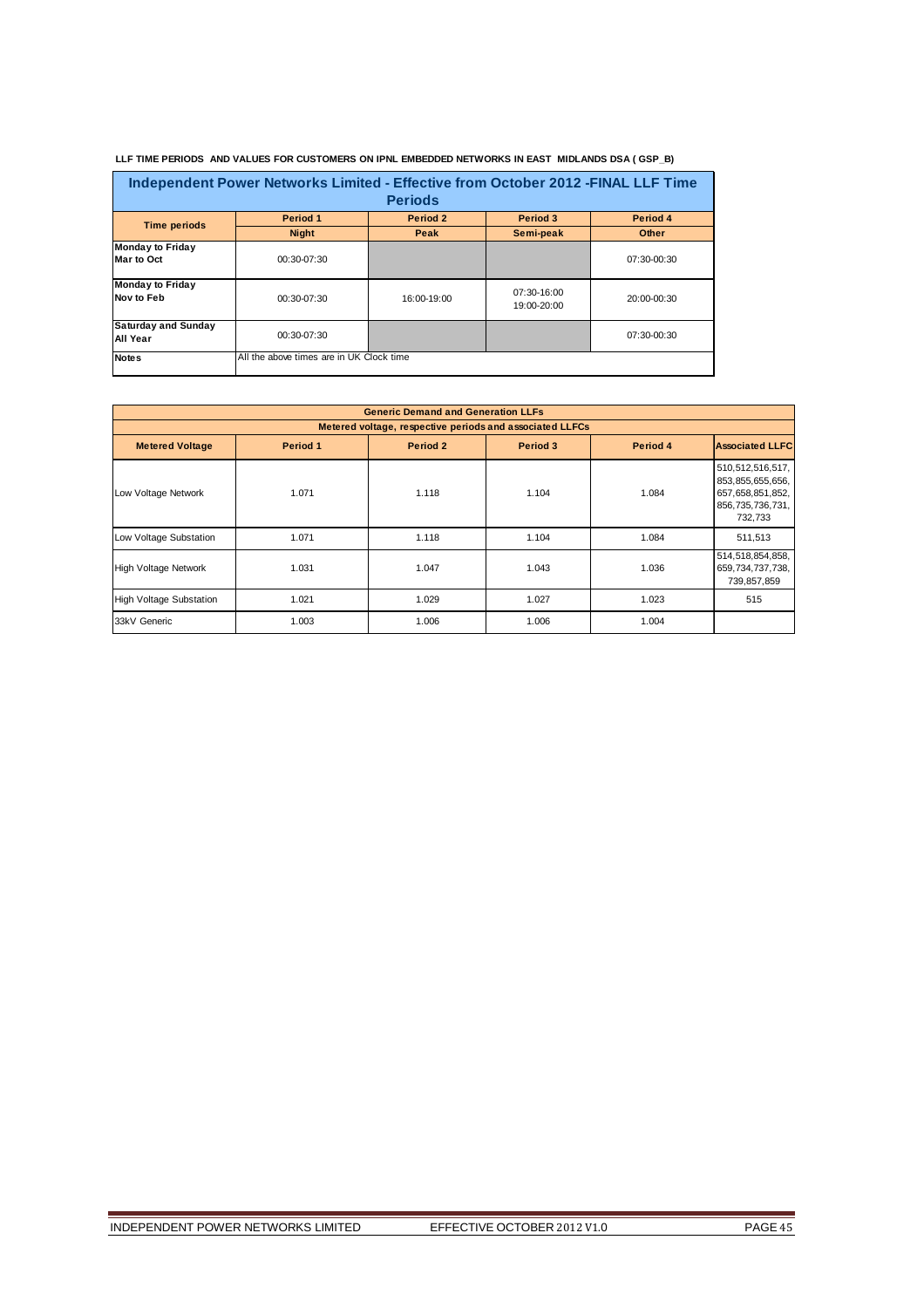#### **LLF TIME PERIODS AND VALUES FOR CUSTOMERS ON IPNL EMBEDDED NETWORKS IN LONDON POWER NETWORKS DSA ( GSP\_C)**

|                                           | Independent Power Networks Limited - Effective from October 2012 - FINAL<br><b>LLF Time Periods</b> |                    |                        |              |                 |  |  |  |  |
|-------------------------------------------|-----------------------------------------------------------------------------------------------------|--------------------|------------------------|--------------|-----------------|--|--|--|--|
| <b>Time periods</b>                       | Period 1                                                                                            | Period 2           | Period 3               | Period 4     | Period 5        |  |  |  |  |
|                                           | Peak                                                                                                | <b>Summer Peak</b> | <b>Winter Shoulder</b> | <b>Night</b> | Other           |  |  |  |  |
| <b>Monday to Friday</b><br>Nov to Feb     | 16:00-19:59                                                                                         |                    | 07:00-15:59            |              |                 |  |  |  |  |
| <b>Monday to Friday</b><br>June to August |                                                                                                     | 07:00-19:59        |                        |              |                 |  |  |  |  |
| <b>Monday to Friday</b><br>March          |                                                                                                     |                    | $07:00-19:59$          |              |                 |  |  |  |  |
| All Year                                  |                                                                                                     |                    |                        | 00:00-06:59  | All other times |  |  |  |  |
| <b>Notes</b>                              | All the above times are in UK Clock time                                                            |                    |                        |              |                 |  |  |  |  |

|                                                                                                              | <b>Generic Demand and Generation LLFs</b><br>Metered voltage, respective periods and associated LLFCs |       |       |       |       |                                                                       |  |  |  |
|--------------------------------------------------------------------------------------------------------------|-------------------------------------------------------------------------------------------------------|-------|-------|-------|-------|-----------------------------------------------------------------------|--|--|--|
| Period 2<br><b>Associated LLFC</b><br>Period 1<br>Period 3<br>Period 4<br>Period 5<br><b>Metered Voltage</b> |                                                                                                       |       |       |       |       |                                                                       |  |  |  |
| Low Voltage Network                                                                                          | 1.099                                                                                                 | 1.08  | 1.091 | 1.062 | 1.077 | 520, 522, 526, 527,<br>863, 865, 861, 862,<br>866,660,661,662,<br>663 |  |  |  |
| Low Voltage Substation                                                                                       | 1.07                                                                                                  | 1.058 | 1.065 | 1.046 | 1.056 | 521,523                                                               |  |  |  |
| <b>High Voltage Network</b>                                                                                  | 1.044                                                                                                 | 1.037 | 1.041 | 1.028 | 1.035 | 524,528,864,868,<br>664,867,869                                       |  |  |  |
| <b>High Voltage Substation</b>                                                                               | 1.034                                                                                                 | 1.03  | 1.032 | 1.026 | 1.029 | 525                                                                   |  |  |  |
| 33kV Generic                                                                                                 | 1.025                                                                                                 | 1.022 | 1.024 | 1.018 | 1.021 |                                                                       |  |  |  |
| 33kV Generic                                                                                                 | 1.025                                                                                                 | 1.022 | 1.024 | 1.018 | 1.021 |                                                                       |  |  |  |
| 132kV Generic                                                                                                | 1.002                                                                                                 | 1.002 | 1.002 | 1.002 | 1.002 |                                                                       |  |  |  |
| 132kV Generic                                                                                                | 1.002                                                                                                 | 1.002 | 1.002 | 1.002 | 1.002 |                                                                       |  |  |  |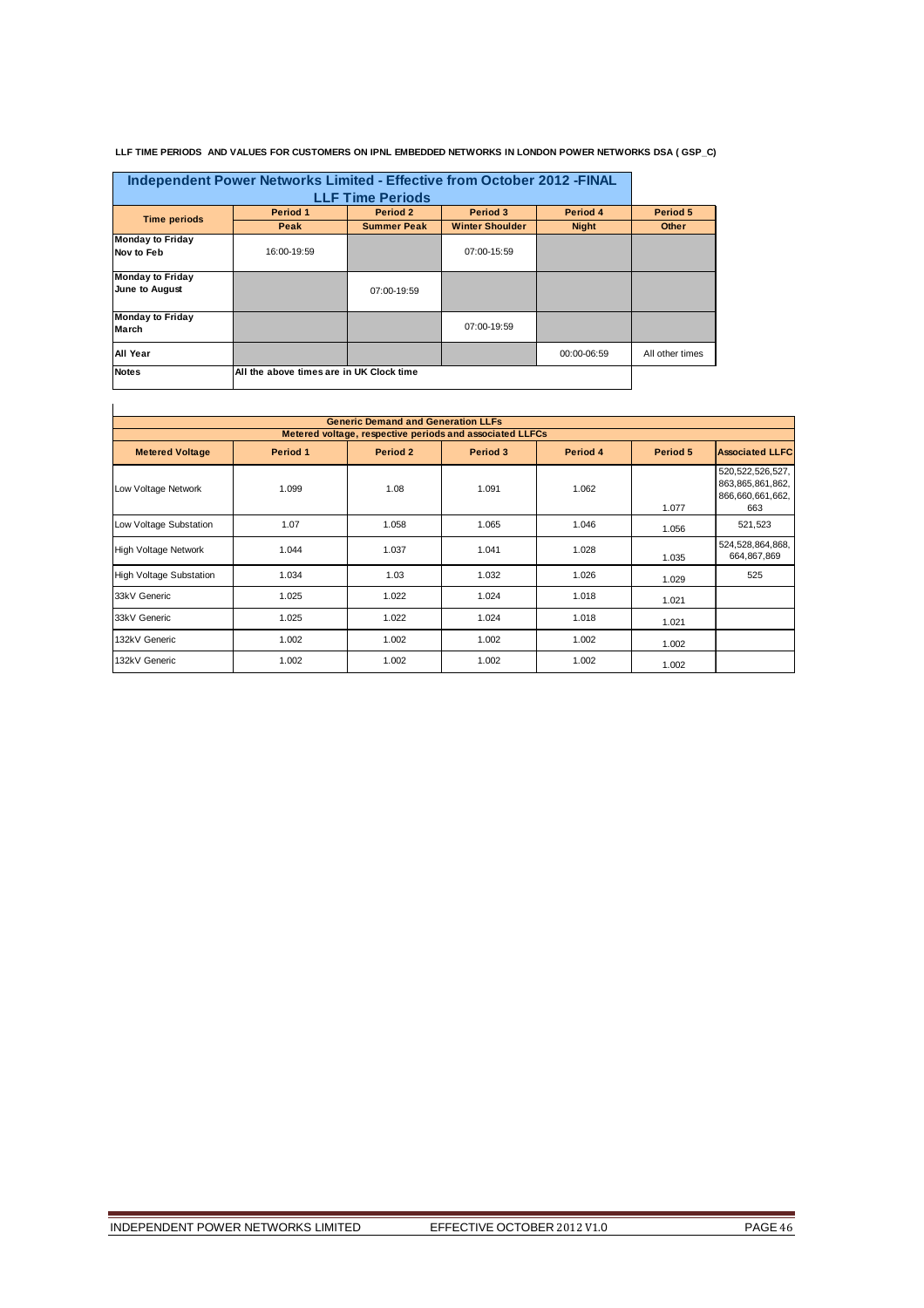| Independent Power Networks Limited - Effective from October 2012 - FINAL |                                          |                 |                 |                 |  |  |  |  |  |
|--------------------------------------------------------------------------|------------------------------------------|-----------------|-----------------|-----------------|--|--|--|--|--|
|                                                                          | <b>LLF Time Periods</b>                  |                 |                 |                 |  |  |  |  |  |
|                                                                          | Period 1                                 | Period 2        | Period 3        | Period 4        |  |  |  |  |  |
| <b>Time periods</b>                                                      |                                          |                 |                 |                 |  |  |  |  |  |
| Monday to Friday<br>Apr to Oct and March                                 | $23:30 - 07:30$                          | $07:30 - 23:30$ |                 |                 |  |  |  |  |  |
| <b>Monday to Friday</b>                                                  |                                          |                 | $07:30 - 16:00$ |                 |  |  |  |  |  |
| Nov to Feb                                                               | $23:30 - 07:30$                          | $20:00 - 23:30$ | $19:00 - 20:00$ | $16:00 - 19:00$ |  |  |  |  |  |
| <b>Saturday and Sunday</b><br>All Year                                   | $23:30 - 07:30$                          | $07:30 - 23:30$ |                 |                 |  |  |  |  |  |
| <b>Notes</b>                                                             | All the above times are in UK Clock time |                 |                 |                 |  |  |  |  |  |

| <b>Generic Demand and Generation LLFs</b> |          |          |                                                          |          |                                                                    |  |
|-------------------------------------------|----------|----------|----------------------------------------------------------|----------|--------------------------------------------------------------------|--|
|                                           |          |          | Metered voltage, respective periods and associated LLFCs |          |                                                                    |  |
| <b>Metered Voltage</b>                    | Period 1 | Period 2 | Period 3                                                 | Period 4 | <b>Associated</b><br><b>LLFC</b>                                   |  |
| Low Voltage Network                       | 1.091    | 1.112    | 1.128                                                    | 1.151    | 530, 532, 536, 537,<br>873,875,665,666,<br>667,668,871,872,<br>876 |  |
| Low Voltage Substation                    | 1.057    | 1.062    | 1.068                                                    | 1.075    | 531,533                                                            |  |
| High Voltage Network                      | 1.033    | 1.04     | 1.046                                                    | 1.051    | 534,538,669,874,<br>878,879                                        |  |
| <b>High Voltage Substation</b>            | 1.025    | 1.028    | 1.031                                                    | 1.034    | 535                                                                |  |
| 33kV Generic                              | 1.012    | 1.013    | 1.014                                                    | 1.015    |                                                                    |  |
| 33kV Generic                              | 1.017    | 1.019    | 1.022                                                    | 1.024    |                                                                    |  |
| 132kV Generic                             | 1.004    | 1.005    | 1.006                                                    | 1.007    |                                                                    |  |
| 132kV Generic                             | 1.000    | 1.000    | 1.000                                                    | 1.000    |                                                                    |  |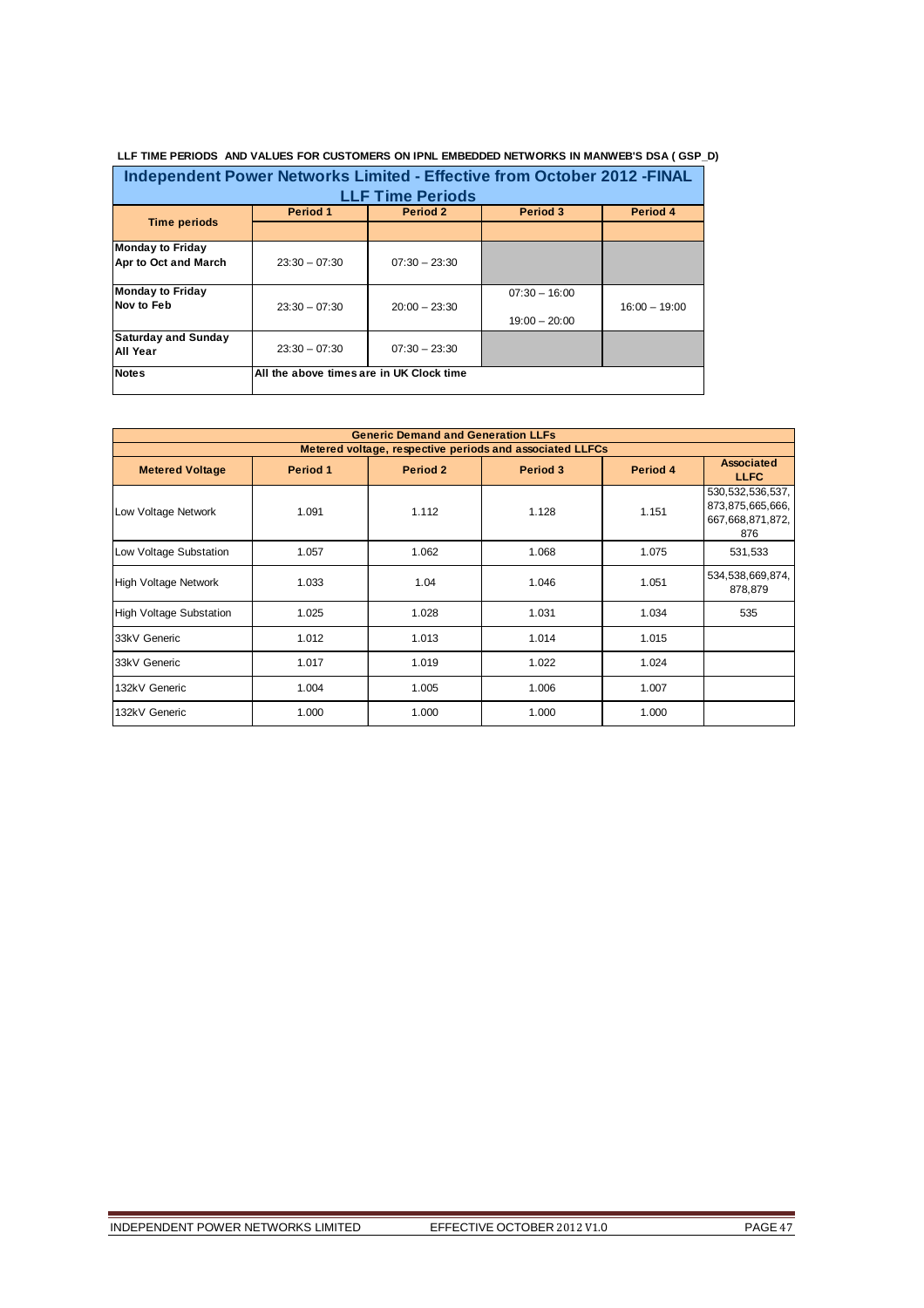| Independent Power Networks Limited - Effective from October 2012 - FINAL LLF Time<br><b>Periods</b> |                                          |               |                                  |                 |  |  |
|-----------------------------------------------------------------------------------------------------|------------------------------------------|---------------|----------------------------------|-----------------|--|--|
| <b>Time periods</b>                                                                                 | Period 1                                 | Period 2      | Period 3                         | Period 4        |  |  |
|                                                                                                     | <b>Night</b>                             | Peak          | <b>Semi Peak</b>                 | <b>Other</b>    |  |  |
| <b>Monday to Friday</b><br>Mar to Oct                                                               | $00:30 - 07:30$                          |               |                                  | $07:30 - 00:30$ |  |  |
| <b>Monday to Friday</b><br>Nov to Feb                                                               | $00:30 - 07:30$                          | 16:00 - 19:00 | $07:30 - 16:00$<br>19:00 - 20:00 | $20:00 - 00:30$ |  |  |
| <b>Saturday and Sunday</b><br>All Year                                                              | $00:30 - 07:30$                          |               |                                  | $07:30 - 00:30$ |  |  |
| <b>Notes</b>                                                                                        | All the above times are in UK Clock time |               |                                  |                 |  |  |

 **LLF TIME PERIODS AND VALUES FOR CUSTOMERS ON IPNL EMBEDDED NETWORKS IN WEST MIDLANDS DSA ( GSP\_E)**

| <b>Generic Demand and Generation LLFs</b>                |          |          |          |          |                                                                           |  |  |  |
|----------------------------------------------------------|----------|----------|----------|----------|---------------------------------------------------------------------------|--|--|--|
| Metered voltage, respective periods and associated LLFCs |          |          |          |          |                                                                           |  |  |  |
| <b>Metered Voltage</b>                                   | Period 1 | Period 2 | Period 3 | Period 4 | <b>Associated LLFC</b>                                                    |  |  |  |
| Low Voltage Network                                      | 1.052    | 1.077    | 1.069    | 1.06     | 540, 542, 541, 543, 546, 547, 883,<br>885,881,882,886,670,671,672,<br>673 |  |  |  |
| Low Voltage Substation                                   | 1.052    | 1.077    | 1.069    | 1.06     | 541,543                                                                   |  |  |  |
| <b>High Voltage Network</b>                              | 1.031    | 1.044    | 1.041    | 1.035    | '544,548,884,674,887,888,889                                              |  |  |  |
| <b>High Voltage Substation</b>                           | 1.021    | 1.027    | 1.026    | 1.023    | 545                                                                       |  |  |  |
| 33kV Generic                                             | 1.004    | 1.006    | 1.006    | 1.005    |                                                                           |  |  |  |
|                                                          |          |          |          |          |                                                                           |  |  |  |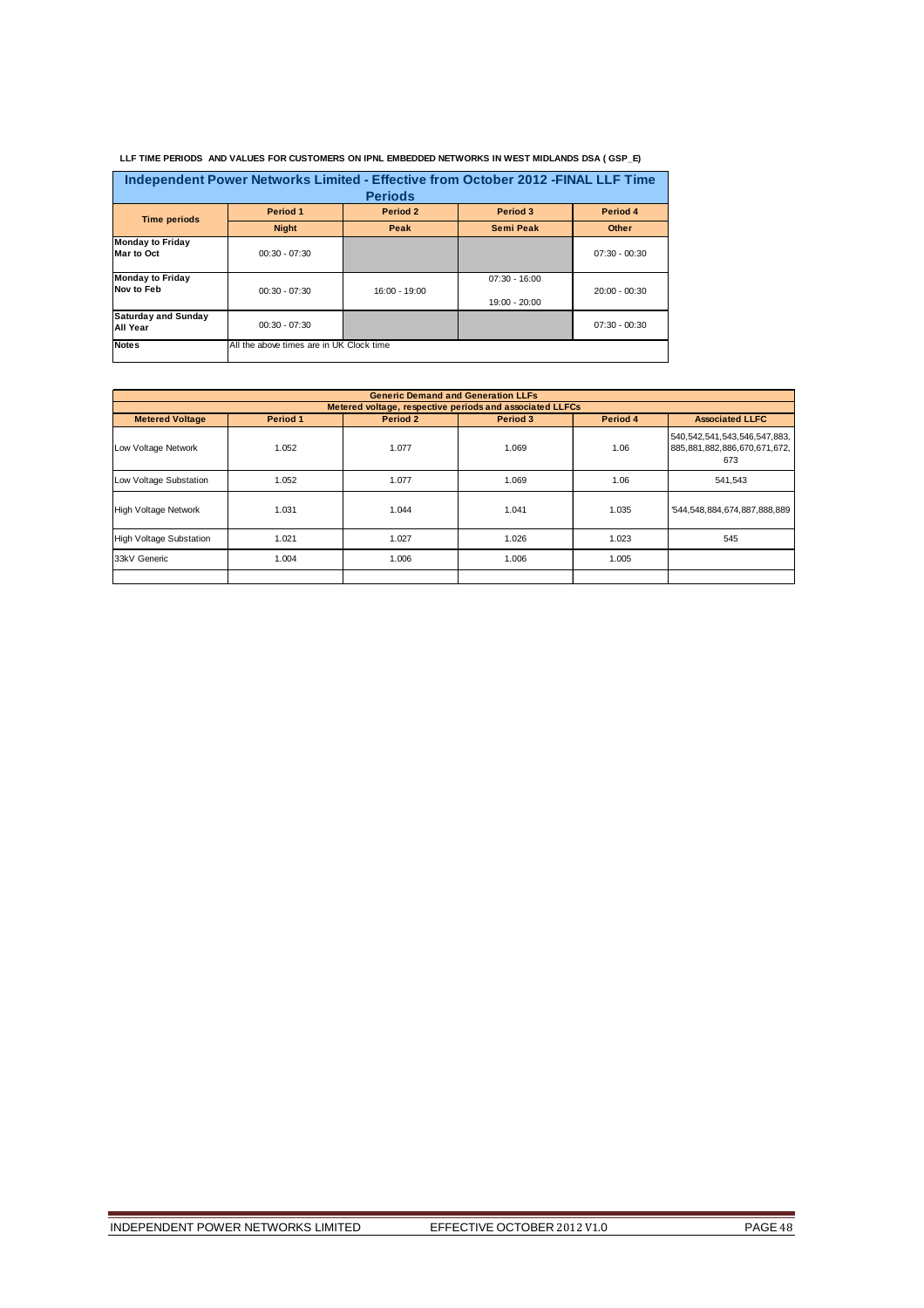| Independent Power Networks Limited - Effective from October 2012 - FINAL<br><b>LLF Time Periods</b> |                    |                                          |                 |                                    |  |  |
|-----------------------------------------------------------------------------------------------------|--------------------|------------------------------------------|-----------------|------------------------------------|--|--|
|                                                                                                     | Period 1           | <b>Period 2</b>                          | Period 3        | Period 4                           |  |  |
| <b>Time periods</b>                                                                                 | <b>Winter Peak</b> | <b>Other Winter</b><br>Weekday           | <b>Night</b>    | All other times                    |  |  |
| <b>Monday to Friday</b><br>Apr-October                                                              |                    |                                          | $00:30 - 07:30$ | $00:00 - 00:30$<br>$07:30 - 24:00$ |  |  |
| <b>Monday to Friday</b><br><b>November</b>                                                          |                    | $07:30 - 20:00$                          | $00:30 - 07:30$ | $00:00 - 00:30$<br>$20:00 - 24:00$ |  |  |
| <b>Monday to Friday</b><br>Dec to Feb                                                               | $16:30 - 18:30$    | $07:30 - 16:30$<br>18:30 - 20:00         | $00:30 - 07:30$ | $00:00 - 00:30$<br>$20:00 - 24:00$ |  |  |
| <b>Moday to Friday</b><br>(Mar)                                                                     |                    |                                          | $00:30 - 07:30$ | $00:00 - 00:30$<br>$07:30 - 24:00$ |  |  |
| <b>Saturday and Sunday</b><br>All Year                                                              |                    |                                          | $00:30 - 07:30$ | $00:00 - 00:30$<br>$07:30 - 24:00$ |  |  |
| <b>Notes</b>                                                                                        |                    | All the above times are in UK Clock time |                 |                                    |  |  |

**LLF TIME PERIODS AND VALUES FOR CUSTOMERS ON IPNL EMBEDDED NETWORKS IN NORTHERN ELECTRIC'S DSA ( GSP\_F)**

| <b>Generic Demand and Generation LLFs</b> |          |                                                          |          |          |                                                                    |  |  |
|-------------------------------------------|----------|----------------------------------------------------------|----------|----------|--------------------------------------------------------------------|--|--|
|                                           |          | Metered voltage, respective periods and associated LLFCs |          |          |                                                                    |  |  |
| <b>Metered Voltage</b>                    | Period 1 | Period 2                                                 | Period 3 | Period 4 | <b>Associated</b><br><b>LLFC</b>                                   |  |  |
| Low Voltage Network                       | 1.102    | 1.092                                                    | 1.07     | 1.079    | 550, 552, 556, 557,<br>893,895,675,676,<br>677,678,891,892,<br>896 |  |  |
| Low Voltage Substation                    | 1.041    | 1.04                                                     | 1.04     | 1.039    | 551,553                                                            |  |  |
| <b>High Voltage Network</b>               | 1.027    | 1.025                                                    | 1.019    | 1.021    | 554, 558, 894, 898,<br>679,899                                     |  |  |
| <b>High Voltage Substation</b>            | 1.016    | 1.015                                                    | 1.013    | 1.014    | 555                                                                |  |  |
| Greater than 22kV<br>connected-generation | 1.011    | 1.01                                                     | 1.008    | 1.009    |                                                                    |  |  |
| Greater than 22kV<br>connected-demand     | 1.011    | 1.01                                                     | 1.008    | 1.009    |                                                                    |  |  |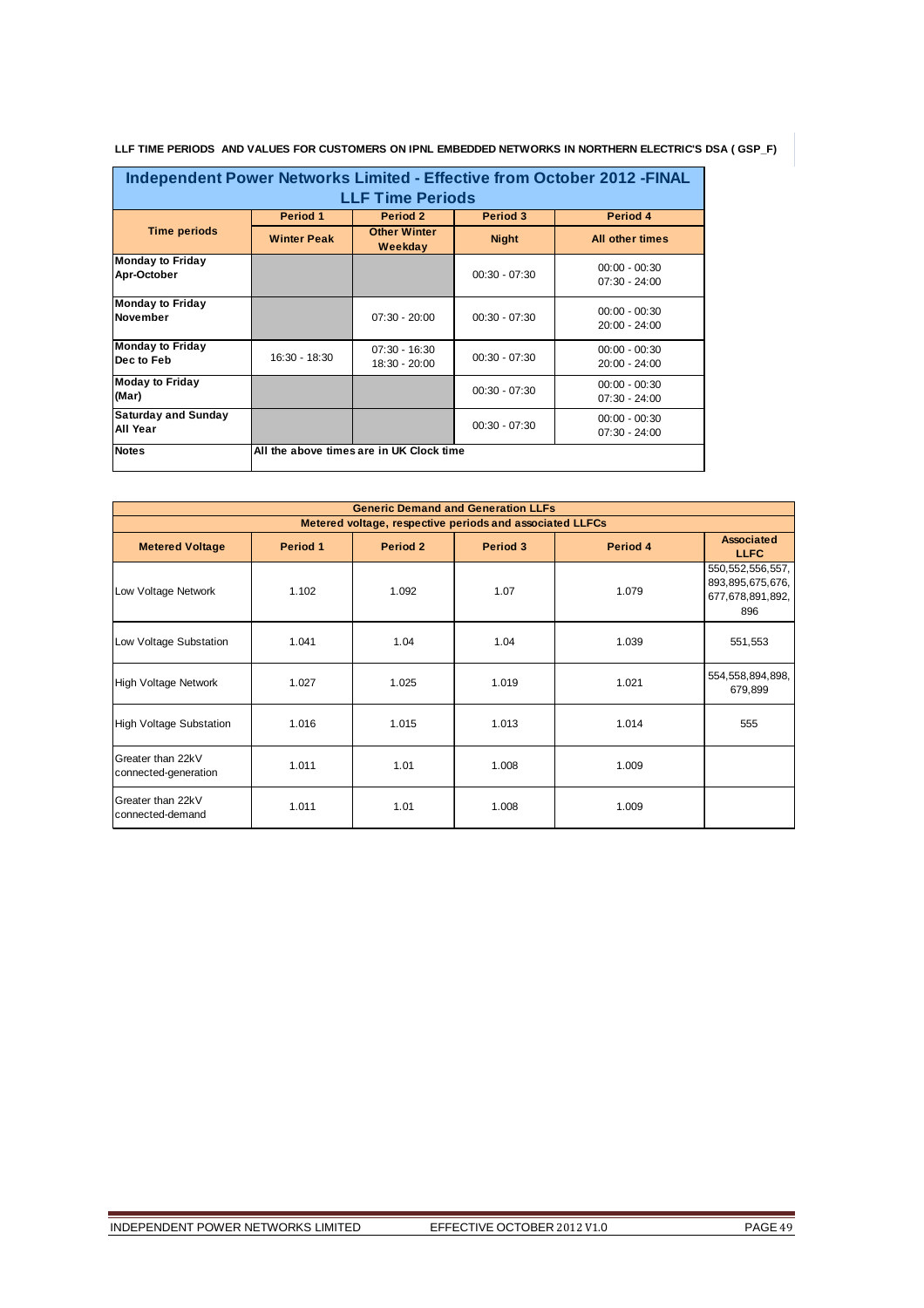#### **TIME PERIODS AND VALUES FOR CUSTOMERS ON IPNL EMBEDDED NETWORKS IN ELECTRICITY NORTH WEST'S DSA ( GSP\_G)**

| Independent Power Networks Limited - Effective from October 2012 - FINAL<br><b>LLF Time Periods</b> |                                              |                 |                                    |               |  |  |
|-----------------------------------------------------------------------------------------------------|----------------------------------------------|-----------------|------------------------------------|---------------|--|--|
| Period 4<br>Period 1<br>Period 2<br>Period 3                                                        |                                              |                 |                                    |               |  |  |
| <b>Time periods</b>                                                                                 | <b>Night</b>                                 | Day             | Day off peak                       | Day peak      |  |  |
| Monday to Friday<br>Mar to Oct                                                                      | 24:00-07:00                                  | $07:00 - 24:00$ |                                    |               |  |  |
| Monday to Friday<br><b>Nov to Feb</b>                                                               | $24:00 - 07:00$                              |                 | $07:00 - 16:00$<br>$19:00 - 24:00$ | 16:00 - 19:00 |  |  |
| <b>Saturday and Sunday</b><br>All Year                                                              | $24:00 - 07:00$                              | $07:00 - 24:00$ |                                    |               |  |  |
| <b>Notes</b>                                                                                        | All the above times are in the UK Clock Time |                 |                                    |               |  |  |

|                                                                                                            | <b>Generic Demand and Generation LLFs</b><br>Metered voltage, respective periods and associated LLFCs |       |       |       |                                                                    |  |  |  |  |
|------------------------------------------------------------------------------------------------------------|-------------------------------------------------------------------------------------------------------|-------|-------|-------|--------------------------------------------------------------------|--|--|--|--|
| <b>Associated</b><br>Period 1<br>Period 2<br>Period 3<br>Period 4<br><b>Metered Voltage</b><br><b>LLFC</b> |                                                                                                       |       |       |       |                                                                    |  |  |  |  |
| Low Voltage Network                                                                                        | 1.087                                                                                                 | 1.095 | 1.102 | 1.115 | 560, 562, 566, 567,<br>903,905,680,681,<br>682,683,901,902,<br>906 |  |  |  |  |
| Low Voltage Substation                                                                                     | 1.046                                                                                                 | 1.05  | 1.052 | 1.055 | 561,563                                                            |  |  |  |  |
| <b>High Voltage Network</b>                                                                                | 1.031                                                                                                 | 1.036 | 1.038 | 1.041 | 564,568,904,908,<br>909,684                                        |  |  |  |  |
| <b>High Voltage Substation</b>                                                                             | 1.022                                                                                                 | 1.025 | 1.026 | 1.028 | 565                                                                |  |  |  |  |
| 33kV Generic                                                                                               | 1.017                                                                                                 | 1.019 | 1.02  | 1.022 |                                                                    |  |  |  |  |
| 132kV to 33kV Generic                                                                                      | 1.012                                                                                                 | 1.013 | 1.014 | 1.015 |                                                                    |  |  |  |  |
| 132kV Generic                                                                                              | 1.007                                                                                                 | 1.009 | 1.009 | 1.01  |                                                                    |  |  |  |  |

#### **LLF TIME PERIODS AND VALUES FOR CUSTOMERS ON IPNL EMBEDDED NETWORKS IN SOUTHERN ELECTRIC'S DSA ( GSP\_H) Independent Power Networks Limited - Effective from October 2012 -FINAL LLF Time**

| <b>Periods</b>                                |                                          |                                  |                                     |                 |  |  |
|-----------------------------------------------|------------------------------------------|----------------------------------|-------------------------------------|-----------------|--|--|
| <b>Time periods</b>                           | Period 1                                 | Period 2                         | Period 3                            | Period 4        |  |  |
|                                               | <b>Winter Weekday peak</b>               | Winter weekday                   | Other                               | <b>Night</b>    |  |  |
| <b>Monday to Friday</b><br>Nov to Feb         | 16:00 - 19:00                            | $07:30 - 16:00$<br>19:00 - 20:00 | Any time outwith periods 1,<br>2.4  | $00:30 - 07:30$ |  |  |
| <b>Saturday and Sunday</b><br><b>All Year</b> |                                          |                                  | Any time outwith periods 1,<br>2, 4 | $00:30 - 07:30$ |  |  |
| <b>Notes</b>                                  | All the above times are in UK Clock time |                                  |                                     |                 |  |  |

| <b>Generic Demand and Generation LLFs</b> |                                                          |          |          |          |                                                         |  |  |  |  |
|-------------------------------------------|----------------------------------------------------------|----------|----------|----------|---------------------------------------------------------|--|--|--|--|
|                                           | Metered voltage, respective periods and associated LLFCs |          |          |          |                                                         |  |  |  |  |
| <b>Metered Voltage</b>                    | Period 1                                                 | Period 2 | Period 3 | Period 4 | <b>Associated LLFC</b>                                  |  |  |  |  |
| Low Voltage Network                       | 1.087                                                    | 1.08     | 1.073    | 1.07     | 570,572,576,577,913,915,685,<br>686,687,688,911,912,916 |  |  |  |  |
| Low Voltage Substation                    | 1.062                                                    | 1.058    | 1.056    | 1.056    | 571.573                                                 |  |  |  |  |
| <b>High Voltage Network</b>               | 1.044                                                    | 1.039    | 1.034    | 1.028    | 574,578,689,914,918,919                                 |  |  |  |  |
| <b>High Voltage Substation</b>            | 1.021                                                    | 1.019    | 1.018    | 1.016    | 575                                                     |  |  |  |  |
| 33kV Generic                              | 1.016                                                    | 1.015    | 1.013    | 1.011    |                                                         |  |  |  |  |
| 132/33kV Generic                          | 1.007                                                    | 1.006    | 1.006    | 1.005    |                                                         |  |  |  |  |
| 132kV Generic                             | 1.003                                                    | 1.003    | 1.003    | 1.002    |                                                         |  |  |  |  |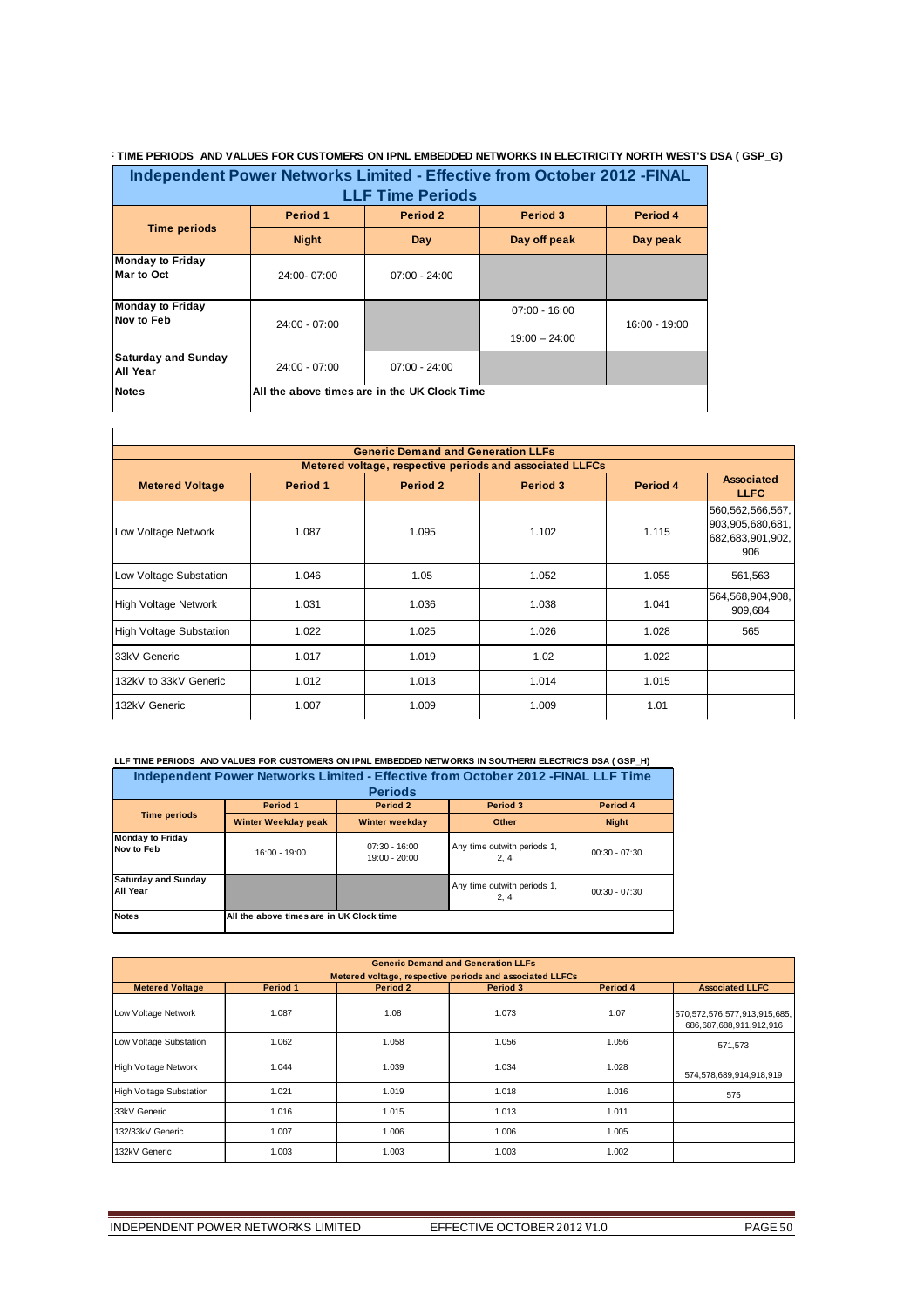| Independent Power Networks Limited - Effective from October 2012 - FINAL LLF Time<br><b>Periods</b> |                                          |                    |                        |                 |                 |
|-----------------------------------------------------------------------------------------------------|------------------------------------------|--------------------|------------------------|-----------------|-----------------|
| <b>Time periods</b>                                                                                 | Period 1                                 | Period 2           | Period 3               | Period 4        | Period 5        |
|                                                                                                     | Peak                                     | <b>Summer Peak</b> | <b>Winter Shoulder</b> | <b>Night</b>    | Other           |
| <b>Monday to Friday</b><br>Nov to Feb                                                               | 16:00 - 19:59                            |                    | $07:00 - 15:59$        |                 |                 |
| <b>Monday to Friday</b><br>June to August                                                           |                                          | $07:00 - 19:59$    |                        |                 |                 |
| <b>Monday to Friday</b><br>March                                                                    |                                          |                    | $07:00 - 19:59$        |                 |                 |
| All Year                                                                                            |                                          |                    |                        | $00:00 - 06:59$ | All Other Times |
| <b>Notes</b>                                                                                        | All the above times are in UK Clock time |                    |                        |                 |                 |

 **LLF TIME PERIODS AND VALUES FOR CUSTOMERS ON IPNL EMBEDDED NETWORKS IN SOUTH EASTERN POWER NETWORK'S DSA ( GSP\_J)**

|                                                          | <b>Generic Demand and Generation LLFs</b> |          |          |          |          |                                                             |  |  |  |
|----------------------------------------------------------|-------------------------------------------|----------|----------|----------|----------|-------------------------------------------------------------|--|--|--|
| Metered voltage, respective periods and associated LLFCs |                                           |          |          |          |          |                                                             |  |  |  |
| <b>Metered Voltage</b>                                   | Period 1                                  | Period 2 | Period 3 | Period 4 | Period 5 | <b>Associated LLFC</b>                                      |  |  |  |
| Low Voltage Network                                      | 1.09                                      | 1.067    | 1.079    | 1.058    | 1.069    | 580,582,586,587,921,922,<br>923,925,926,690,691,692,<br>693 |  |  |  |
| Low Voltage Substation                                   | 1.075                                     | 1.057    | 1.066    | 1.05     | 1.059    | 581,583                                                     |  |  |  |
| High Voltage Network                                     | 1.062                                     | 1.045    | 1.054    | 1.037    | 1.046    | 584, 588, 924, 928, 929, 694                                |  |  |  |
| <b>High Voltage Substation</b>                           | 1.059                                     | 1.043    | 1.051    | 1.035    | 1.044    | 585                                                         |  |  |  |
| 33kV Generic                                             | 1.016                                     | 1.013    | 1.014    | 1.011    | 1.013    |                                                             |  |  |  |
| 33kV Generic                                             | 1.016                                     | 1.013    | 1.014    | 1.011    | 1.013    |                                                             |  |  |  |
| 132kV Generic                                            | 1.005                                     | 1.004    | 1.004    | 1.003    | 1.004    |                                                             |  |  |  |
| 132kV Generic                                            | 1.005                                     | 1.004    | 1.004    | 1.003    | 1.004    |                                                             |  |  |  |

#### **LLF TIME PERIODS AND VALUES FOR CUSTOMERS ON IPNL EMBEDDED NETWORKS IN SOUTH WALES'S DSA ( GSP\_K)**

| Independent Power Networks Limited - Effective from October 2012 - FINAL LLF Time<br><b>Periods</b> |                                          |             |                 |                            |  |  |
|-----------------------------------------------------------------------------------------------------|------------------------------------------|-------------|-----------------|----------------------------|--|--|
| <b>Time periods</b>                                                                                 | Period 1                                 | Period 2    | <b>Period 3</b> | Period 4                   |  |  |
| <b>Monday to Friday</b><br>Mar to Oct                                                               |                                          |             | $00:30 - 07:30$ | 00:00-00:30<br>07:30-24:00 |  |  |
| <b>Monday to Friday</b><br>Nov to Feb                                                               | 16:00-19:00                              | 07:30-16:00 | 00:30-07:30     | 00:00-00:30<br>19:00-24:00 |  |  |
| <b>Saturday and Sunday</b><br>All Year                                                              |                                          |             | 00:30-07:30     | 00:00-00:30<br>07:30-24:00 |  |  |
| <b>Notes</b>                                                                                        | All the above times are in UK Clock time |             |                 |                            |  |  |

|                                                          | <b>Generic Demand and Generation LLFs</b> |          |          |          |                                                                     |  |  |  |
|----------------------------------------------------------|-------------------------------------------|----------|----------|----------|---------------------------------------------------------------------|--|--|--|
| Metered voltage, respective periods and associated LLFCs |                                           |          |          |          |                                                                     |  |  |  |
| <b>Metered Voltage</b>                                   | Period 1                                  | Period 2 | Period 3 | Period 4 | <b>Associated LLFC</b>                                              |  |  |  |
| Low Voltage Network                                      | 1.084                                     | 1.078    | 1.069    | 1.073    | 590, 592, 596, 597, 931,<br>932, 933, 935, 936, 695,<br>696,697,698 |  |  |  |
| Low Voltage Substation                                   | 1.062                                     | 1.059    | 1.056    | 1.057    | 591,593                                                             |  |  |  |
| <b>High Voltage Network</b>                              | 1.046                                     | 1.043    | 1.034    | 1.039    | 594,598,934,938,939,<br>699                                         |  |  |  |
| <b>High Voltage Substation</b>                           | 1.031                                     | 1.03     | 1.026    | 1.028    | 595                                                                 |  |  |  |
| 33kV Connected                                           | 1.023                                     | 1.021    | 1.017    | 1.02     |                                                                     |  |  |  |
| 66kV Connected                                           | 1.034                                     | 1.034    | 1.039    | 1.039    |                                                                     |  |  |  |
| 66/HV connected                                          | 1.044                                     | 1.043    | 1.049    | 1.049    |                                                                     |  |  |  |
| 132/33kV connected                                       | 1.014                                     | 1.014    | 1.013    | 1.013    |                                                                     |  |  |  |
| 132/66kV connected                                       | 1.014                                     | 1.014    | 1.012    | 1.013    |                                                                     |  |  |  |
| 132/HV connected                                         | 1.016                                     | 1.015    | 1.014    | 1.015    |                                                                     |  |  |  |
| 132kV connected                                          | 1.009                                     | 1.008    | 1.006    | 1.008    |                                                                     |  |  |  |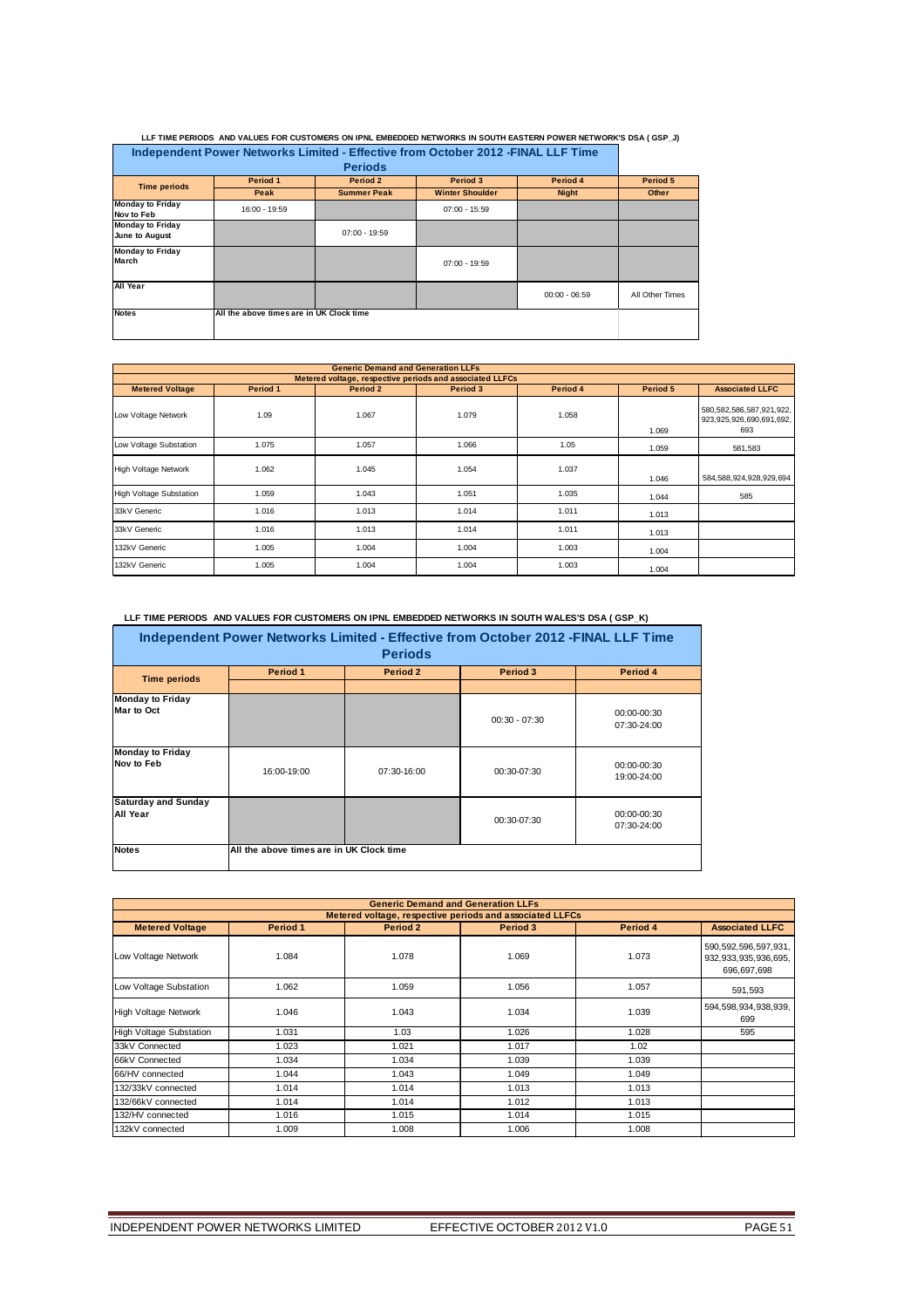| LLF TIME FERIODS. AND VALUES FOR GOSTOMERS ON IFNL EMBEDDED NETWORKS IN SOUTH WESTERN STDSATTSFT. I |                                                                                   |                 |                                  |                 |  |  |  |
|-----------------------------------------------------------------------------------------------------|-----------------------------------------------------------------------------------|-----------------|----------------------------------|-----------------|--|--|--|
|                                                                                                     | Independent Power Networks Limited - Effective from October 2012 - FINAL LLF Time |                 |                                  |                 |  |  |  |
|                                                                                                     |                                                                                   | <b>Periods</b>  |                                  |                 |  |  |  |
| <b>Time periods</b>                                                                                 | Period 1                                                                          | Period 2        | Period 3                         | Period 4        |  |  |  |
|                                                                                                     |                                                                                   |                 |                                  |                 |  |  |  |
| <b>Monday to Friday</b><br>Mar to Oct                                                               |                                                                                   |                 | $00:00 - 06:30$<br>23:30 - 24:00 | $06:30 - 23:30$ |  |  |  |
| <b>Monday to Friday</b><br>Nov to Feb                                                               | 16:00 - 19:00                                                                     | $06:30 - 16:00$ | $00:00 - 06:30$<br>23:30 - 24:00 | 19:00 - 23:30   |  |  |  |
| Saturday and Sunday<br>All Year                                                                     |                                                                                   |                 | $00:00 - 06:30$<br>23:30 - 24:00 | $06:30 - 23:30$ |  |  |  |
| <b>Notes</b>                                                                                        | All the above times are in UK Clock time                                          |                 |                                  |                 |  |  |  |

 **LLF TIME PERIODS AND VALUES FOR CUSTOMERS ON IPNL EMBEDDED NETWORKS IN SOUTH WESTERN'S DSA ( GSP\_L)**

| <b>Generic Demand and Generation LLFs</b> |                                                          |          |          |          |                                                         |  |  |  |  |
|-------------------------------------------|----------------------------------------------------------|----------|----------|----------|---------------------------------------------------------|--|--|--|--|
|                                           | Metered voltage, respective periods and associated LLFCs |          |          |          |                                                         |  |  |  |  |
| <b>Metered Voltage</b>                    | Period 1                                                 | Period 2 | Period 3 | Period 4 | <b>Associated LLFC</b>                                  |  |  |  |  |
| EHV 132kV                                 | 1.012                                                    | 1.011    | 1.008    | 1.01     | n/a                                                     |  |  |  |  |
| EHV 132/33kV                              | 1.017                                                    | 1.015    | 1.013    | 1.014    | n/a                                                     |  |  |  |  |
| EHV 132/HV                                | 1.019                                                    | 1.017    | 1.014    | 1.015    | n/a                                                     |  |  |  |  |
| 33 kV                                     | 1.032                                                    | 1.028    | 1.022    | 1.025    | n/a                                                     |  |  |  |  |
| EHV 33/HV                                 | 1.042                                                    | 1.038    | 1.031    | 1.034    | n/a                                                     |  |  |  |  |
| <b>HV</b>                                 | 1.065                                                    | 1.058    | 1.046    | 1.051    | 604,605,608,944,948,949,947,704,                        |  |  |  |  |
| LV                                        | 1.087                                                    | 1.08     | 1.072    | 1.075    | 600,602,606,607,941,942,943,945,<br>946,700,701,702,703 |  |  |  |  |
| LV substation                             | 1.078                                                    | 1.072    | 1.065    | 1.068    | 601,603                                                 |  |  |  |  |

### **LLF TIME PERIODS AND VALUES FOR CUSTOMERS ON IPNL EMBEDDED NETWORKS IN YORKSHIRE ELECTRIC'S DSA ( GSP\_M)**

| Independent Power Networks Limited - Effective from October 2012 - FINAL LLF Time<br><b>Periods</b> |                    |                                          |                 |                 |  |  |  |  |
|-----------------------------------------------------------------------------------------------------|--------------------|------------------------------------------|-----------------|-----------------|--|--|--|--|
| <b>Time periods</b>                                                                                 | Period 1           | Period 2                                 | Period 3        | Period 4        |  |  |  |  |
|                                                                                                     | <b>Winter peak</b> | other winter weekday                     | night           | other           |  |  |  |  |
| <b>Monday to Friday</b><br>Apr to Oct                                                               |                    |                                          | $00:00 - 07:00$ | $07:00 - 24:00$ |  |  |  |  |
| <b>Monday to Friday</b><br>Nov to Feb                                                               | 16:00 - 19:00      | $07:00 - 16:00$<br>19:00 - 20:00         | $00:00 - 07:00$ | $20:00 - 24:00$ |  |  |  |  |
| <b>Monday to Friday March</b>                                                                       |                    |                                          | $00:00 - 07:00$ | $07:00 - 24:00$ |  |  |  |  |
| <b>Saturday and Sunday</b><br>All Year                                                              |                    |                                          | $00:00 - 07:00$ | $07:00 - 24:00$ |  |  |  |  |
| <b>Notes</b>                                                                                        |                    | All the above times are in UK Clock time |                 |                 |  |  |  |  |

|                                            | <b>Generic Demand and Generation LLFs</b> |          |                                                          |          |                                                                  |  |  |  |
|--------------------------------------------|-------------------------------------------|----------|----------------------------------------------------------|----------|------------------------------------------------------------------|--|--|--|
|                                            |                                           |          | Metered voltage, respective periods and associated LLFCs |          |                                                                  |  |  |  |
| <b>Metered Voltage</b>                     | Period 1                                  | Period 2 | Period 3                                                 | Period 4 | <b>Associated LLFC</b>                                           |  |  |  |
| Low Voltage Network                        | 1.093                                     | 1.085    | 1.069                                                    | 1.075    | 610,612,616,617,951,952,<br>953, 955, 956, 705, 706, 707,<br>708 |  |  |  |
| Low Voltage Substation                     | 1.046                                     | 1.045    | 1.045                                                    | 1.043    | 611,613                                                          |  |  |  |
| <b>High Voltage Network</b>                | 1.032                                     | 1.03     | 1.023                                                    | 1.026    | 614,618,954,958,959,709                                          |  |  |  |
| <b>High Voltage Substation</b>             | 1.022                                     | 1.021    | 1.018                                                    | 1.018    | 615                                                              |  |  |  |
| Greater than 22kV<br>connected - generaion | 1.016                                     | 1.016    | 1.012                                                    | 1.014    |                                                                  |  |  |  |
| Greater than 22kV<br>connected - demand    | 1.016                                     | 1.016    | 1.012                                                    | 1.014    |                                                                  |  |  |  |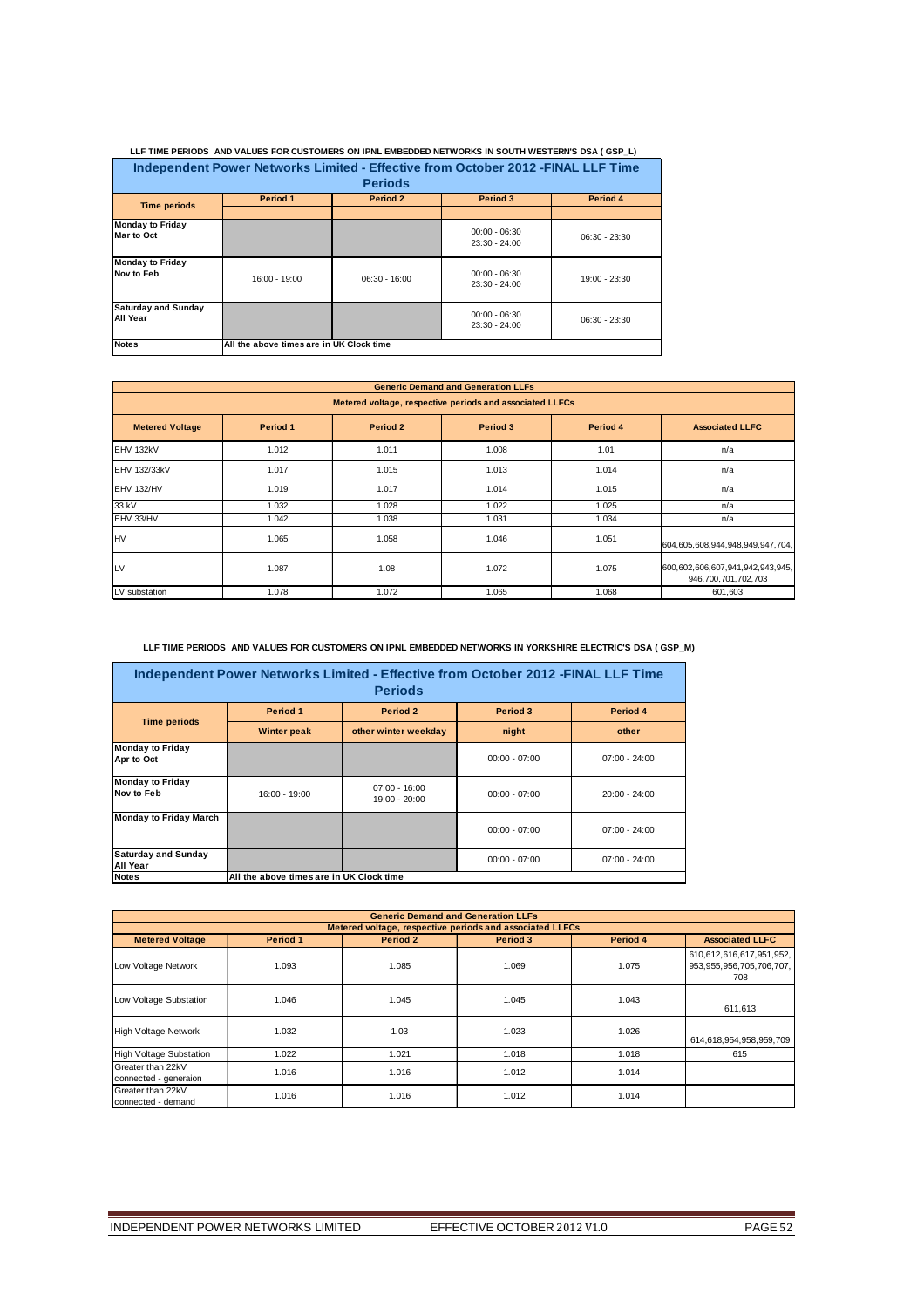| LLF TIME PERIODS AND VALUES FOR CUSTOMERS ON IPNL EMBEDDED NETWORKS IN SCOTTISH POWER'S DSA (GSP_N) |                                          |                 |                                  |               |  |  |  |  |
|-----------------------------------------------------------------------------------------------------|------------------------------------------|-----------------|----------------------------------|---------------|--|--|--|--|
| Independent Power Networks Limited - Effective from October 2012 - FINAL LLF                        |                                          |                 |                                  |               |  |  |  |  |
| <b>Time Periods</b>                                                                                 |                                          |                 |                                  |               |  |  |  |  |
| Period 1<br>Period 2<br>Period 4<br>Period 3<br><b>Time periods</b>                                 |                                          |                 |                                  |               |  |  |  |  |
|                                                                                                     |                                          |                 |                                  |               |  |  |  |  |
| <b>Monday to Friday</b><br>Apr - Oct and Mar                                                        | $23:30 - 07:30$                          | $07:30 - 23:30$ |                                  |               |  |  |  |  |
| <b>Monday to Friday</b><br>Nov to Feb                                                               | $23:30 - 07:30$                          | 20:00 - 23:30   | $07:30 - 16:00$<br>19:00 - 20:00 | 16:00 - 19:00 |  |  |  |  |
| <b>Saturday and Sunday</b><br>All Year                                                              | $23:30 - 07:30$                          | $07:30 - 23:30$ |                                  |               |  |  |  |  |
| <b>Notes</b>                                                                                        | All the above times are in UK Clock time |                 |                                  |               |  |  |  |  |

#### **Metered Voltage Period 1 Period 2 Period 3 Period 4 Associated LLFC** Low Voltage NHH 1.079 | 1.09 | 1.103 | 1.117 '620,622,621,623,641, 646,963,710,711,712, 713 Low Voltage HH 1.078 1.089 1.103 1.103 1.116 1.116 1.127,628,629,964, 967 High Voltage Network | 1.024 1.027 1.031 1.031 1.034 1624,645,965,968,714 High Voltage Substation 1.024 1.027 1.031 1.034 625 33kV Generic (Demand) | 1.003 | 1.004 | 1.005 | 1.006 33kV Generic<br>(Generation) USKY UCHCHC<br>(Generation) 1.000 1.000 1.000 1.000 1.000 1.000 132kV Generic (Demand) 132kV Generic (Generation) **Generic Demand and Generation LLFs Metered voltage, respective periods and associated LLFCs**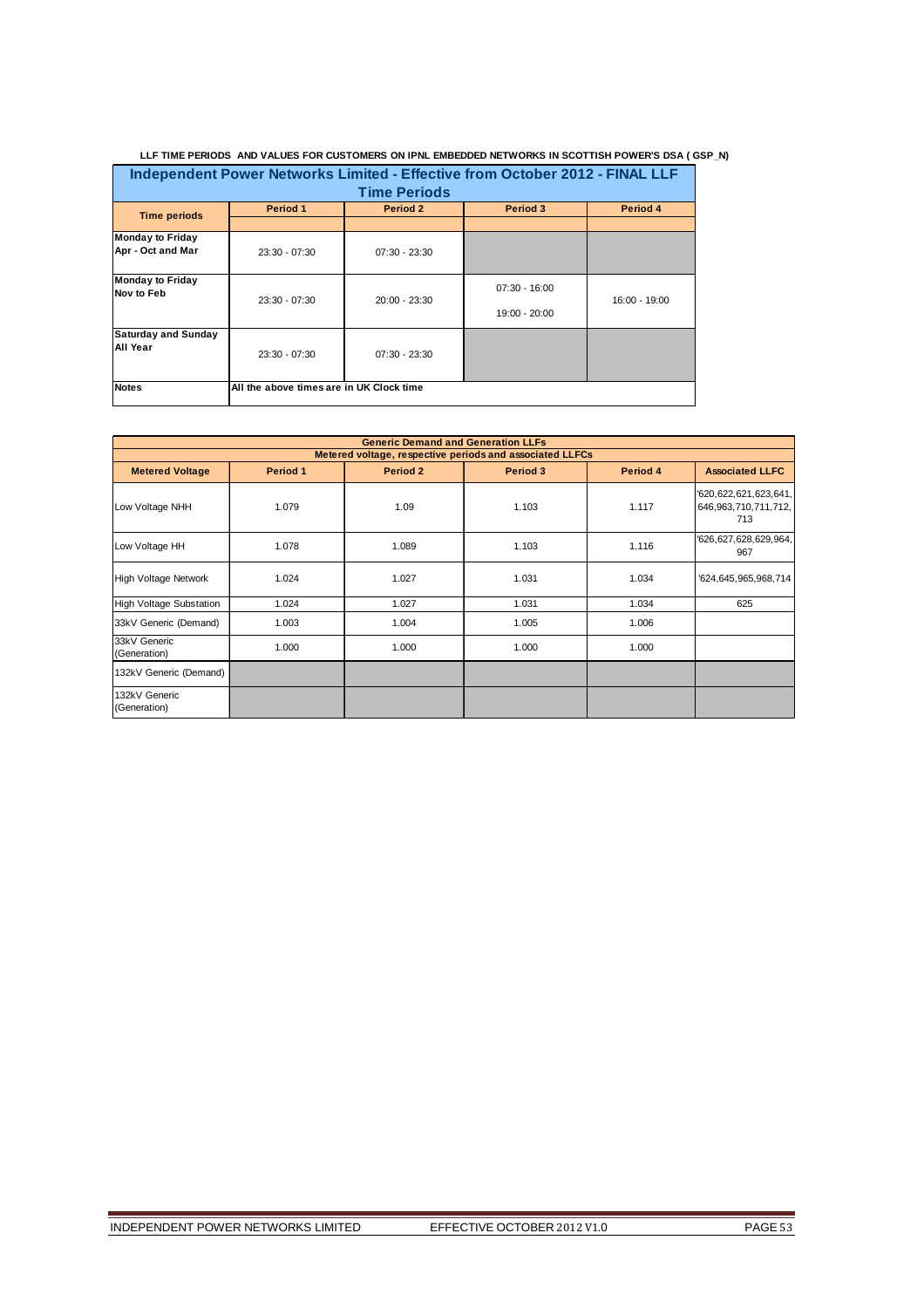| LLF TIME PERIODS AND VALUES FOR CUSTOMERS ON IPNL EMBEDDED NETWORKS IN SCOTTISH HYDRO ELECTRIC'S DSA (GSP P) |
|--------------------------------------------------------------------------------------------------------------|
|                                                                                                              |

| Independent Power Networks Limited - Effective from October 2012 -FINAL LLF Time |                                          |                                    |                                     |                 |  |  |  |
|----------------------------------------------------------------------------------|------------------------------------------|------------------------------------|-------------------------------------|-----------------|--|--|--|
| <b>Time periods</b>                                                              | Period 1                                 | Period 2                           |                                     | Period 4        |  |  |  |
|                                                                                  | Winter weekday peak                      | <b>Winter Weekday</b>              | Other                               | <b>Night</b>    |  |  |  |
| <b>Monday to Friday</b><br>Nov to Feb                                            | 16:00 - 19:00                            | $07:30 - 16:00$<br>$19:00 - 20:00$ | Any time outwith Periods 1,<br>2, 4 | $00:30 - 07:30$ |  |  |  |
| <b>Saturday and Sunday</b><br>All Year                                           |                                          |                                    | Any time outwith Periods 1,<br>2, 4 | $00:30 - 07:30$ |  |  |  |
| <b>Notes</b>                                                                     | All the above times are in UK Clock time |                                    |                                     |                 |  |  |  |

| <b>Generic Demand and Generation LLFs</b>                                                        |                                                          |       |       |       |                                                                 |  |  |  |
|--------------------------------------------------------------------------------------------------|----------------------------------------------------------|-------|-------|-------|-----------------------------------------------------------------|--|--|--|
|                                                                                                  | Metered voltage, respective periods and associated LLFCs |       |       |       |                                                                 |  |  |  |
| Period 3<br>Period 4<br><b>Metered Voltage</b><br>Period 1<br>Period 2<br><b>Associated LLFC</b> |                                                          |       |       |       |                                                                 |  |  |  |
| Low Voltage Network                                                                              | 1.107                                                    | 1.103 | 1.091 | 1.089 | 630, 632, 636, 637, 971,<br>972,973,975,976,715,<br>716,717,718 |  |  |  |
| Low Voltage Substation                                                                           | 1.061                                                    | 1.06  | 1.058 | 1.06  | 631,633                                                         |  |  |  |
| <b>High Voltage Network</b>                                                                      | 1.041                                                    | 1.039 | 1.038 | 1.031 | 634,638,974,978,979,<br>719                                     |  |  |  |
| <b>High Voltage Substation</b>                                                                   | 1.03                                                     | 1.029 | 1.025 | 1.024 | 635                                                             |  |  |  |
| 33kV Generic                                                                                     | 1.022                                                    | 1.021 | 1.016 | 1.014 |                                                                 |  |  |  |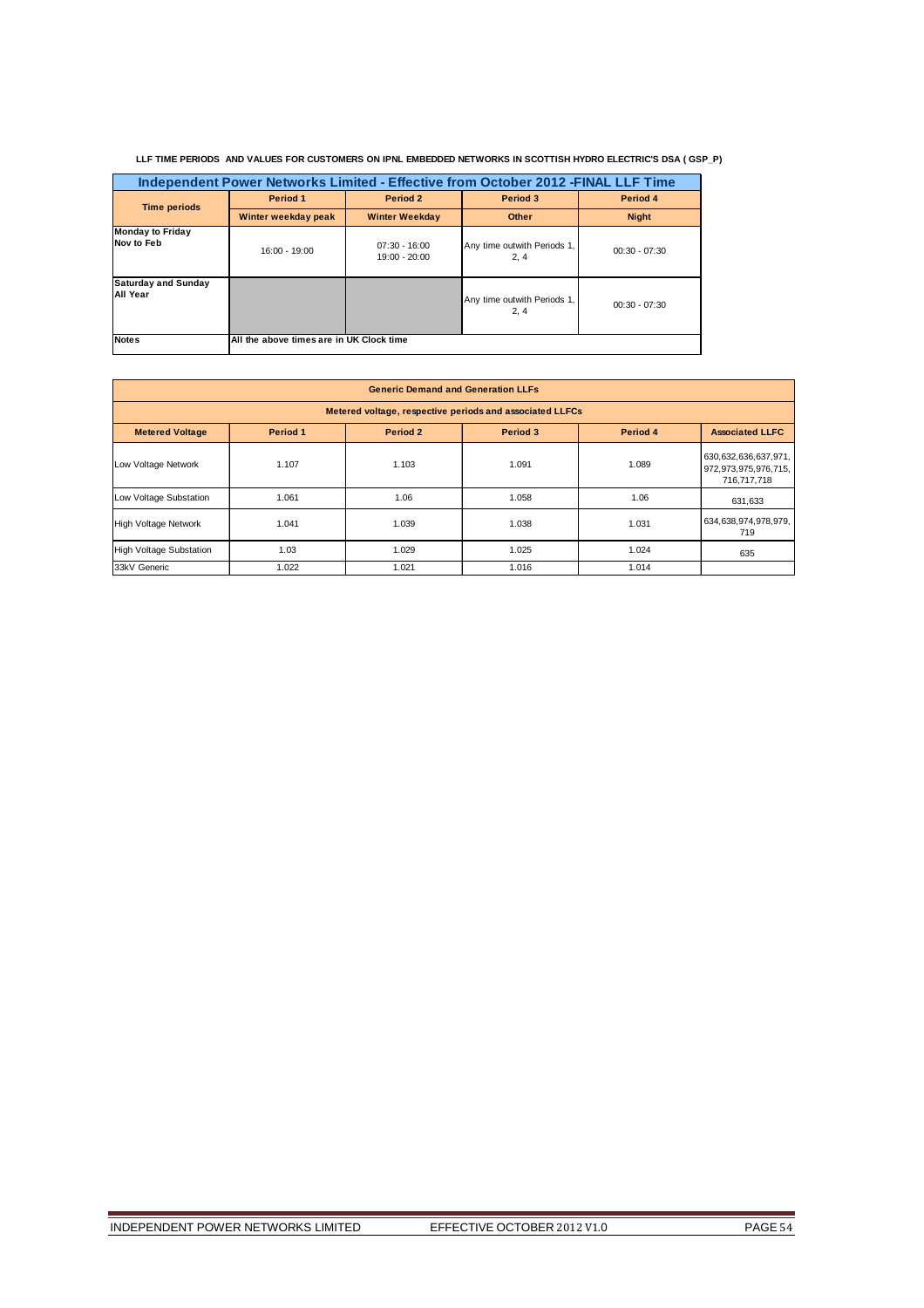# **Annex 6 - Un-scaled [nodal /network group] costs**

| Independent Power Networks Limited - Effective from October 2012 - FINAL Nodal/Zonal charges |                          |                           |                            |                           |                            |
|----------------------------------------------------------------------------------------------|--------------------------|---------------------------|----------------------------|---------------------------|----------------------------|
| Node/Zone ID                                                                                 | <b>Geographical name</b> | Charge 1 local<br>(E/KVA) | Charge 1 remote<br>(E/KVA) | Charge 2 local<br>(E/KVA) | Charge 2 remote<br>(E/KVA) |
|                                                                                              |                          |                           |                            |                           |                            |
|                                                                                              |                          |                           |                            |                           |                            |
| IPNL DOES NOT HAVE ANY NODAL/ZONDAL CHARGES ON ANY OF ITS NETWORKS IN ANY DN AREA            |                          |                           |                            |                           |                            |
|                                                                                              |                          |                           |                            |                           |                            |
|                                                                                              |                          |                           |                            |                           |                            |
|                                                                                              |                          |                           |                            |                           |                            |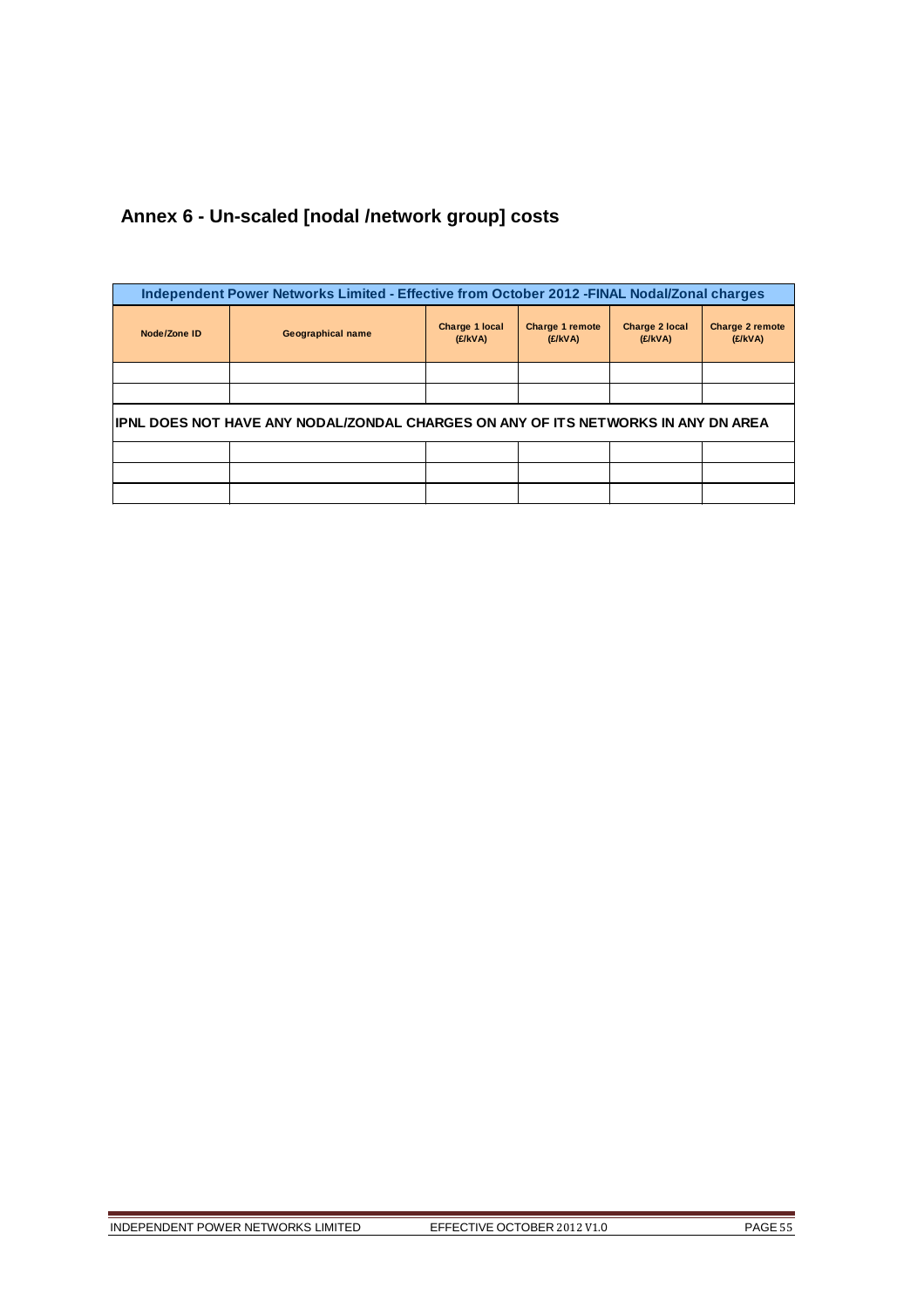# **Annex 7 – Time periods for the application of unit charges**

**CHARGING PERIODS FOR CUSTOMERS ON IPNL EMBEDDED NETWORKS IN EASTERN POWER NETWORKS DSA (GSP\_A)** 

**The time periods for the application of unit charges to LV and HV Designated Properties are as follows:**

- Unit Charges in the **red** time Band apply between 16:00 to 19:00, Monday to Friday including Bank Holidays;
- Unit Charges in the **amber** time band period between 07:00 to 16:00, and between 19:00 and 23:00 Monday to Friday including Bank Holidays
- Unit Charges in the **green** time band apply at all other times
- All times are UK clock Time

**The time periods for the application of unit charges to Designated EHV Properties import (Demand) are as follows:**

- Unit charges in the **super red** time band apply between 16:00 and 19:00, Monday to Friday including Bank Holidays, between November and February inclusive
- All times are in UK clock time.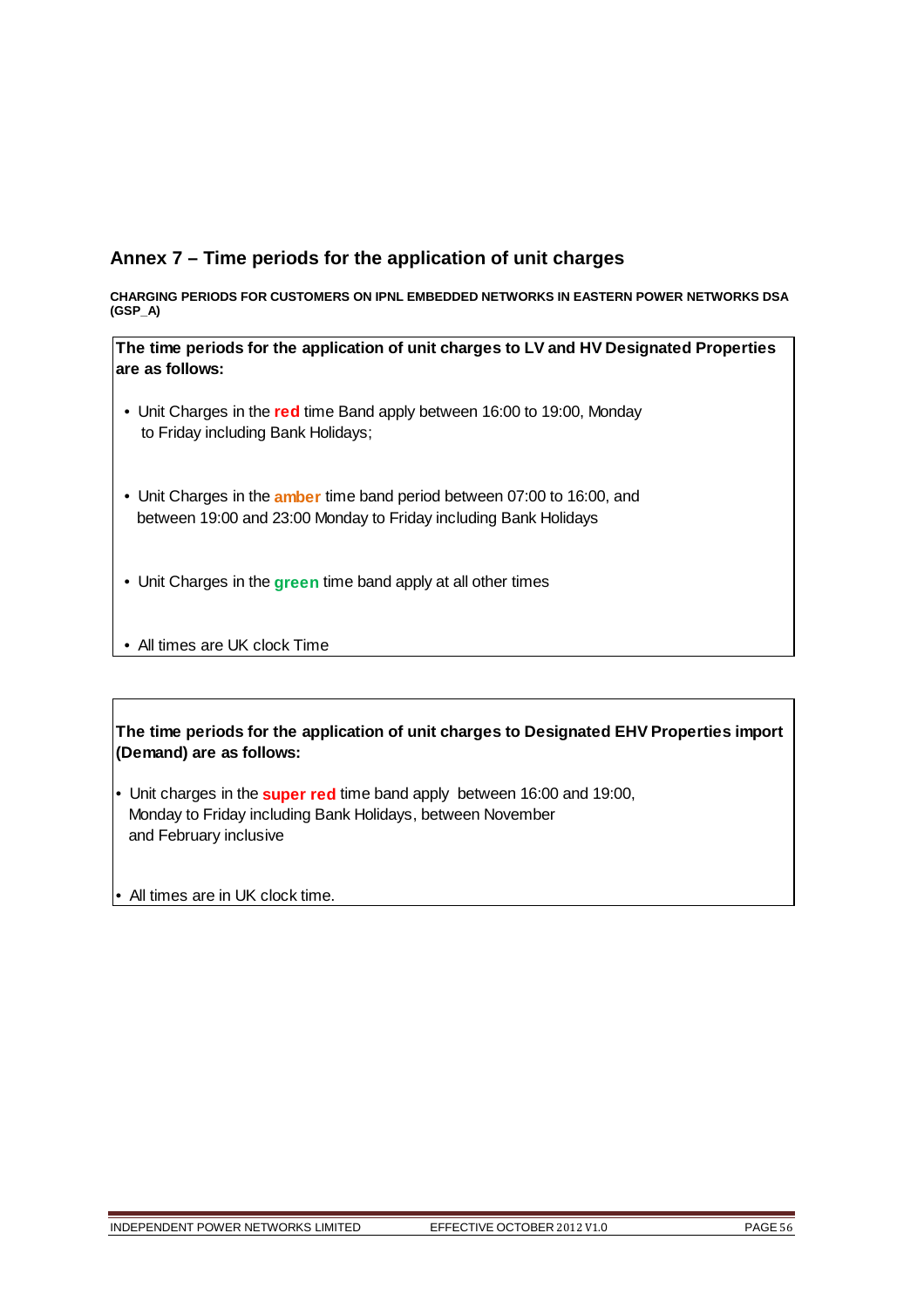**CHARGING PERIODS FOR CUSTOMERS ON IPNL EMBEDDED NETWORKS IN EAST MIDLANDS DSA (GSP\_B)** 

**The time periods for the application of unit charges to LV and HV Designated Properties are as follows:**

|                         | <b>Monday to Friday</b> | Weekends           |
|-------------------------|-------------------------|--------------------|
| <b>Unit Rate 1: red</b> | 16:00 to 19:00          |                    |
| Unit Rate 2: Amber      | $07:30$ to $16:00$      |                    |
|                         | 19:00 to 21:00          |                    |
| Unit Rate 3: Green      | $00:00$ to $07:30$      | $00:00$ to $24:00$ |
|                         | $21:00$ to $24:00$      |                    |

| The time periods for the application of unit charges to Designated EHV Properties import<br>(Demand) are as follows:                                       |
|------------------------------------------------------------------------------------------------------------------------------------------------------------|
| $\bullet$ Unit charges in the <b>super red</b> time band apply between 16:00 and 19:00,<br>Monday to Friday from 1st November to the last date in February |

• All times are in UK clock time.

 $\sqrt{ }$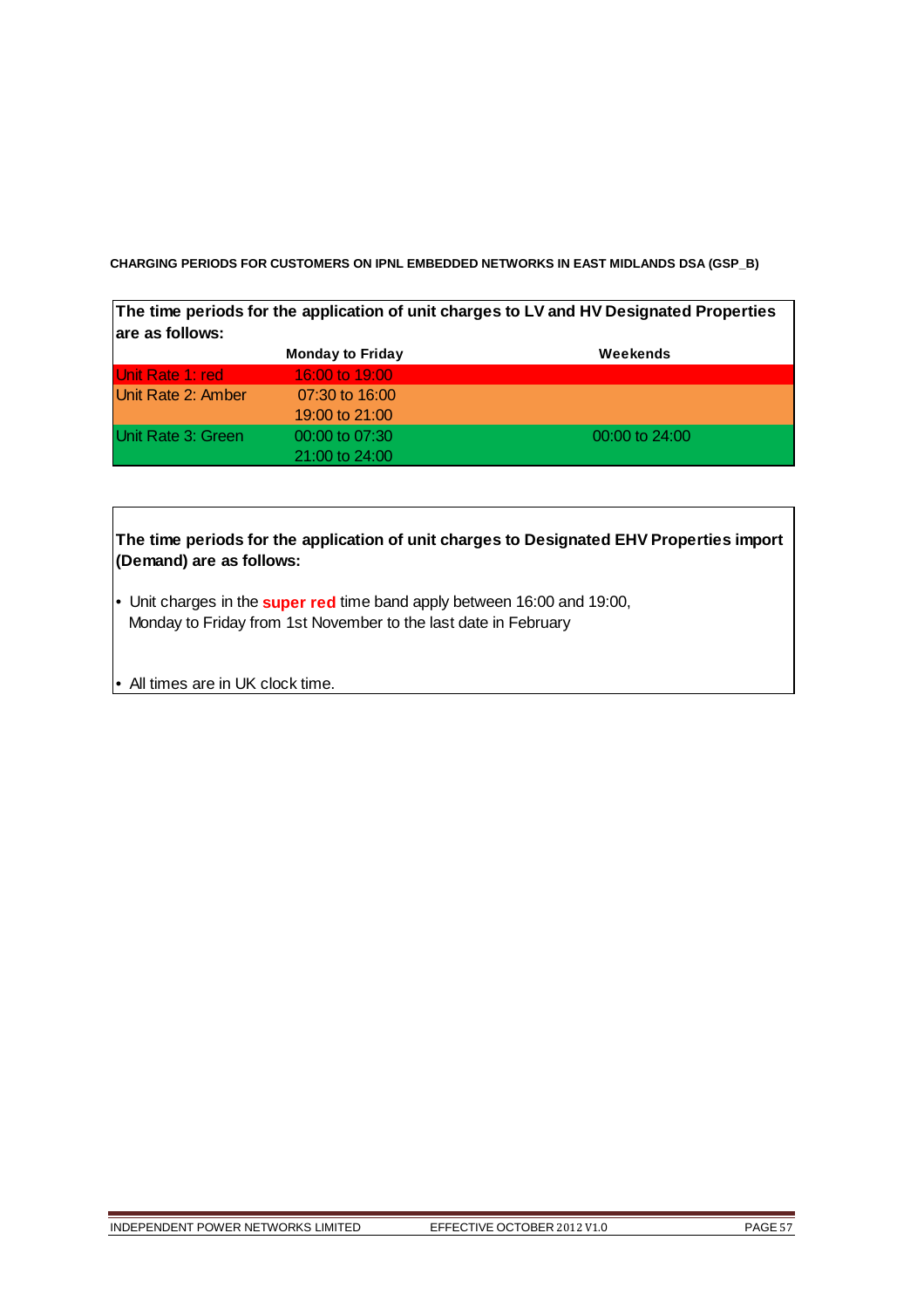**CHARGING PERIODS FOR CUSTOMERS ON IPNL EMBEDDED NETWORKS IN LONDON POWER NETWORKS DSA (GSP\_C)** 

**The time periods for the application of unit charges to LV and HV Designated Properties are as follows:**

- Unit Charges in the **red** time Band apply between 11:00 to 14:00 and between 16:00 and 19:00, Monday to Friday including Bank Holidays
- Unit Charges in the **amber** time band period between 07:00 to 11:00, between 14:00 and 16:00, and between 19:00 and 23:00 Monday to Friday including Bank Holidays
- Unit Charges in the **green** time band apply at all other times
- All times are UK clock Time

**The time periods for the application of unit charges to Designated EHV Properties import (Demand) are as follows:**

- Unit charges in the **super red** time band apply between 11:00 and 14:00, Monday to Friday including Bank Holidays, between June and August inclusive, and between 16:00 and 19:00, Monday to Friday including Bank Holidays, between November and February inclusive
- All times are in UK clock time.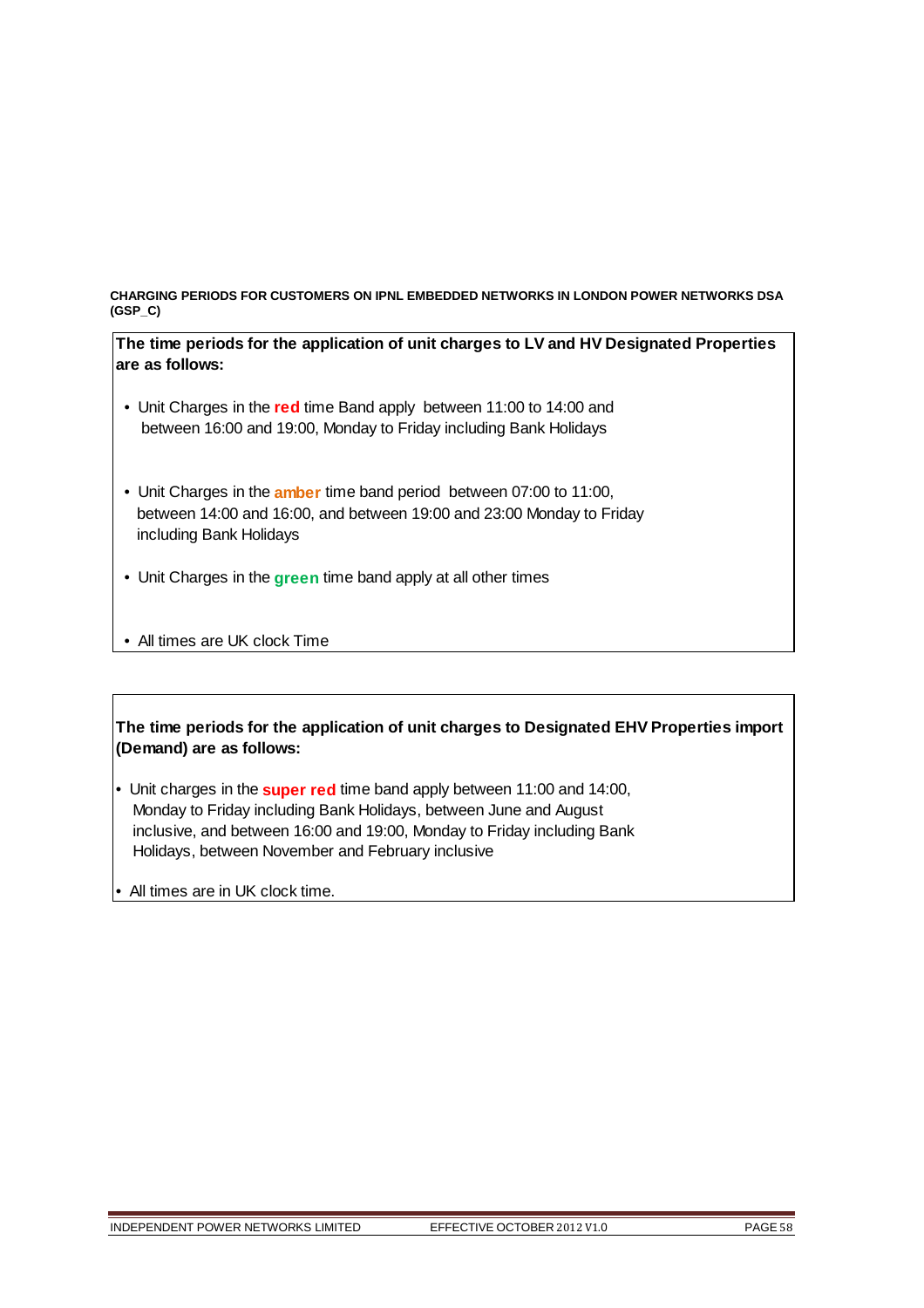### **CHARGING PERIODS FOR CUSTOMERS ON IPNL EMBEDDED NETWORKS IN MANWEB'S DSA (GSP\_D)**

**The time periods for the application of unit charges to LV and HV Designated Properties are as follows:**

- Unit Charges in the **red** time Band apply between 16:30 to 19:30, Monday to Friday including Bank Holidays;
- Unit Charges in the **amber** time band period between 08:00 to 16:30, and between 19:30 and 22:30 Monday to Friday including Bank Holidays and 16:00 to 20:00 Saturday and Sunday
- Unit Charges in the **green** time band apply between 00:00 to 08:00 and 22:30 to 00:00, Monday to Friday including Bank Holidays, and 00:00 to 16:00 and 20:00 to 00:00 Saturday and Sunday

• All times are UK clock Time

**The time periods for the application of unit charges to Designated EHV Properties import (Demand) are as follows:**

• Unit charges in the **super red** time band apply between 16:30 and 19:30, Monday to Friday including Bank Holidays during November to February

• All times are in UK clock time.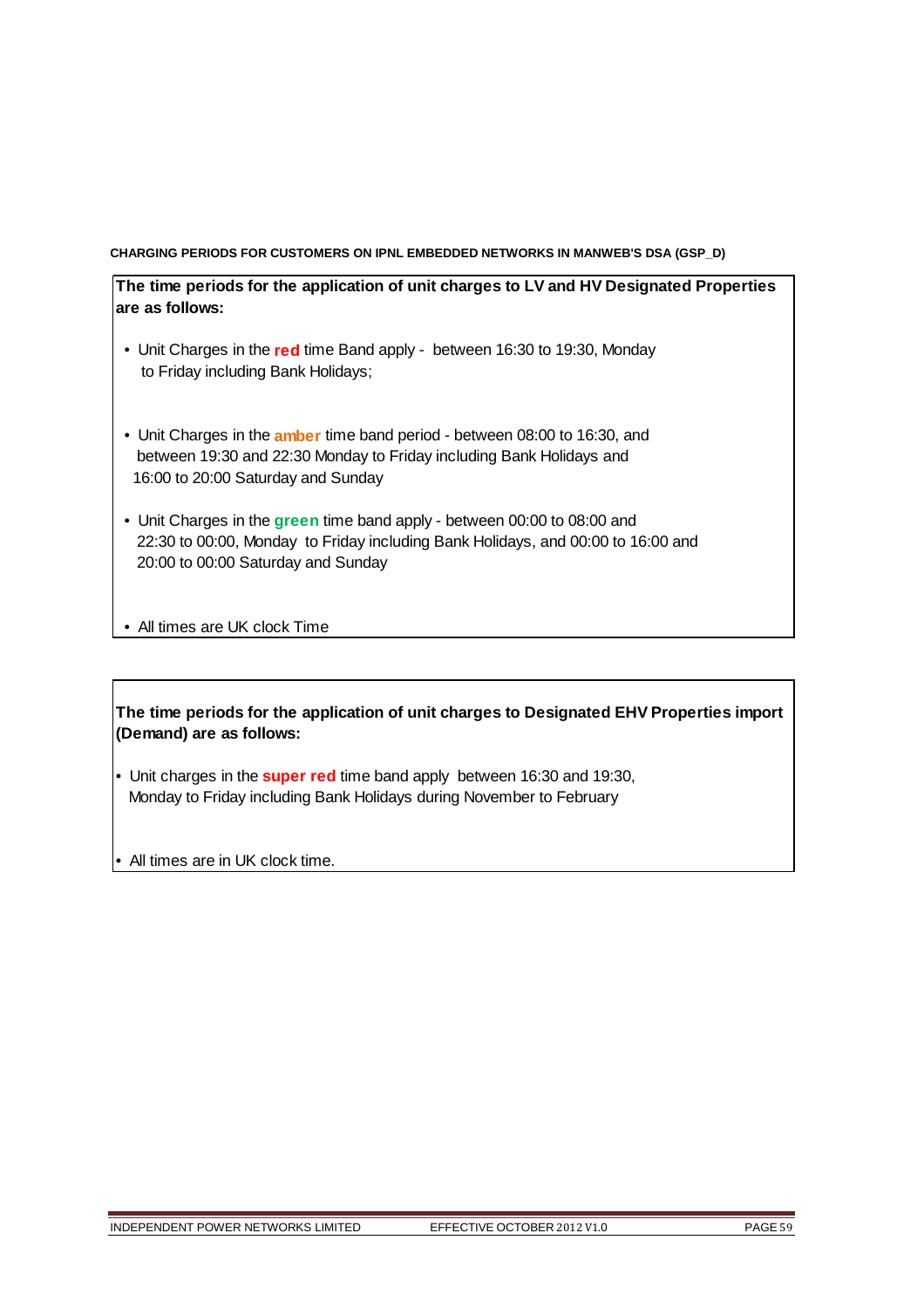**CHARGING PERIODS FOR CUSTOMERS ON IPNL EMBEDDED NETWORKS IN WEST MIDLANDS DSA (GSP\_E)** 

| The time periods for the application of unit charges to LV and HV Designated Properties<br>lare as follows: |                         |          |  |
|-------------------------------------------------------------------------------------------------------------|-------------------------|----------|--|
|                                                                                                             | <b>Monday to Friday</b> | Weekends |  |
| IUnit Rate 1: red                                                                                           | 16:00 to 19:00          |          |  |
| I Init Data 2: Ambor                                                                                        | $07.20 \div 16.00$      |          |  |

| Unit Rate 2: Amber         | 07:30 to 16:00     |                  |
|----------------------------|--------------------|------------------|
|                            | 19:00 to 21:00     |                  |
| <b>IUnit Rate 3: Green</b> | $00:00$ to $07:30$ | $00:00$ to 24:00 |
|                            | 21:00 to 24:00     |                  |

| The time periods for the application of unit charges to Designated EHV Properties import<br>(Demand) are as follows:                                       |  |  |  |
|------------------------------------------------------------------------------------------------------------------------------------------------------------|--|--|--|
| $\bullet$ Unit charges in the <b>super red</b> time band apply between 16:00 and 19:00,<br>Monday to Friday from 1st November to the last date in February |  |  |  |
| $\bullet$ All times are in UK clock time.                                                                                                                  |  |  |  |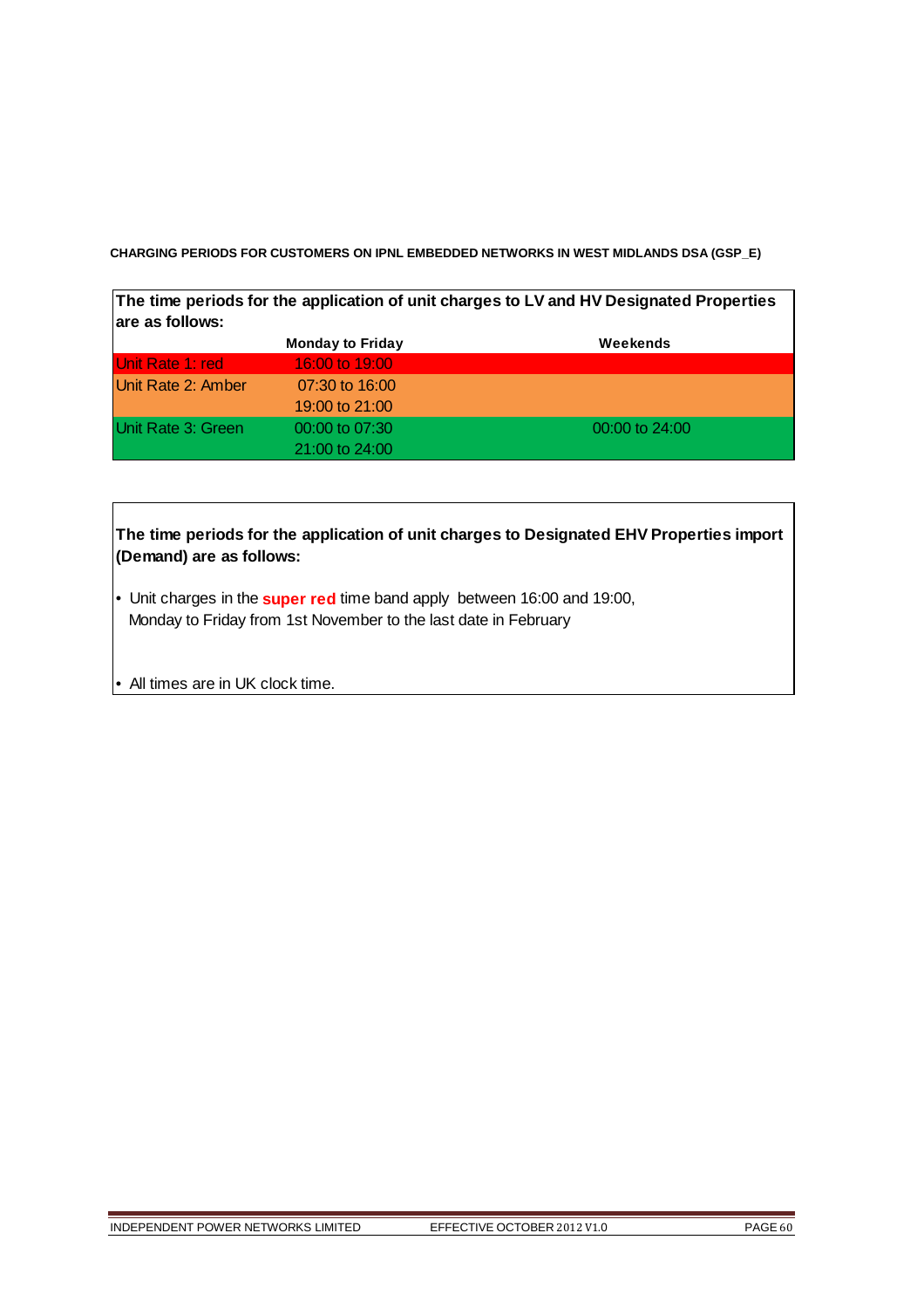# **CHARGING PERIODS FOR CUSTOMERS ON IPNL EMBEDDED NETWORKS IN NORTHERN ELECTRIC'S DSA (GSP\_F)**

**The time periods for the application of unit charges to LV and HV Designated Properties are as follows:**

- Unit Charges in the **red** time Band apply between 16:00 to 19:30, Monday to Friday including Bank Holidays;
- Unit Charges in the **amber** time band period between 08:00 to 16:00, and between 19:30 and 22:00 Monday to Friday including Bank Holidays
- Unit Charges in the **green** time band apply between 00:00 08:00 and 22:00 - 24:00, Monday to Friday including Bank Holidays, and 00:00 and 24:00 Saturday and Sunday

• All times are UK clock Time

**The time periods for the application of unit charges to Designated EHV Properties import (Demand) are as follows:**

- Unit charges in the **super red** time band apply between 16:00 and 19:30, Monday to Friday including Bank Holidays,during November to February
- All times are in UK clock time.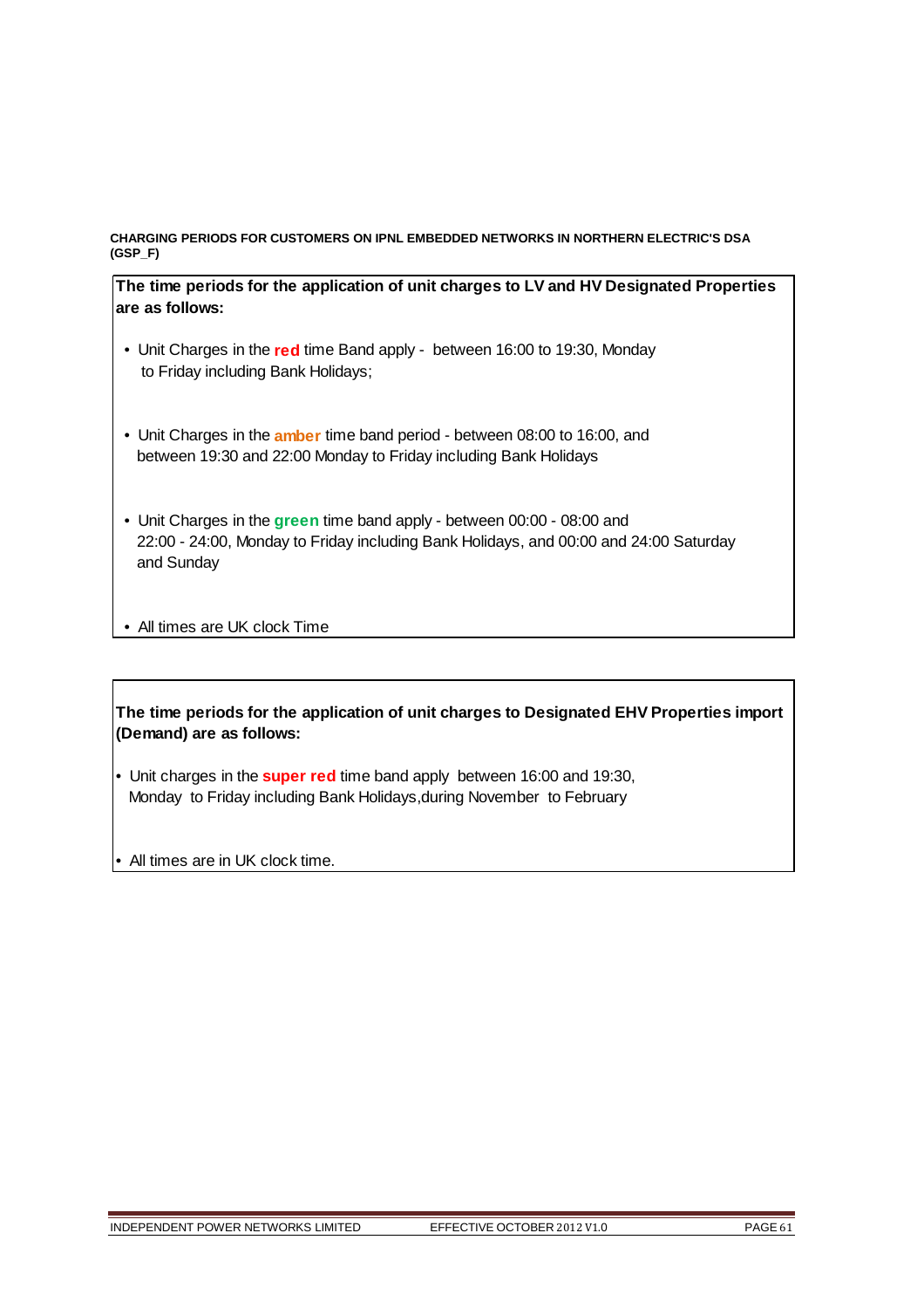### **CHARGING PERIODS FOR CUSTOMERS ON IPNL EMBEDDED NETWORKS IN ELECTRICITY NORTH WEST'S DSA (GSP\_G)**

**The time periods for the application of unit charges to LV and HV Designated Properties are as follows:**

- Unit Charges in the **red** time Band apply between 16:30 and 18:30, Monday to Friday including Bank Holidays;
- Unit Charges in the **amber** time band period apply between 09:00 to 16:30, and 18:30 and 20:30, Monday to Friday including Bank Holidays and between 16:30 and 18:30 Saturday and Sunday
- Unit Charges in the **green** time band apply between 00:00 and 09:00 and 20:30 and 24:00, Monday to Friday including Bank Holidays, and 00:00 and 16:30 and between 18:30 and 24:00 Saturday and Sunday.
- All times are UK clock Time

**The time periods for the application of unit charges to Designated EHV Properties import (Demand) are as follows:**

- Unit charges in the **super red** time band apply between 16:30 and 18:30, Monday to Friday including Bank Holidays during November to February
- All times are in UK clock time.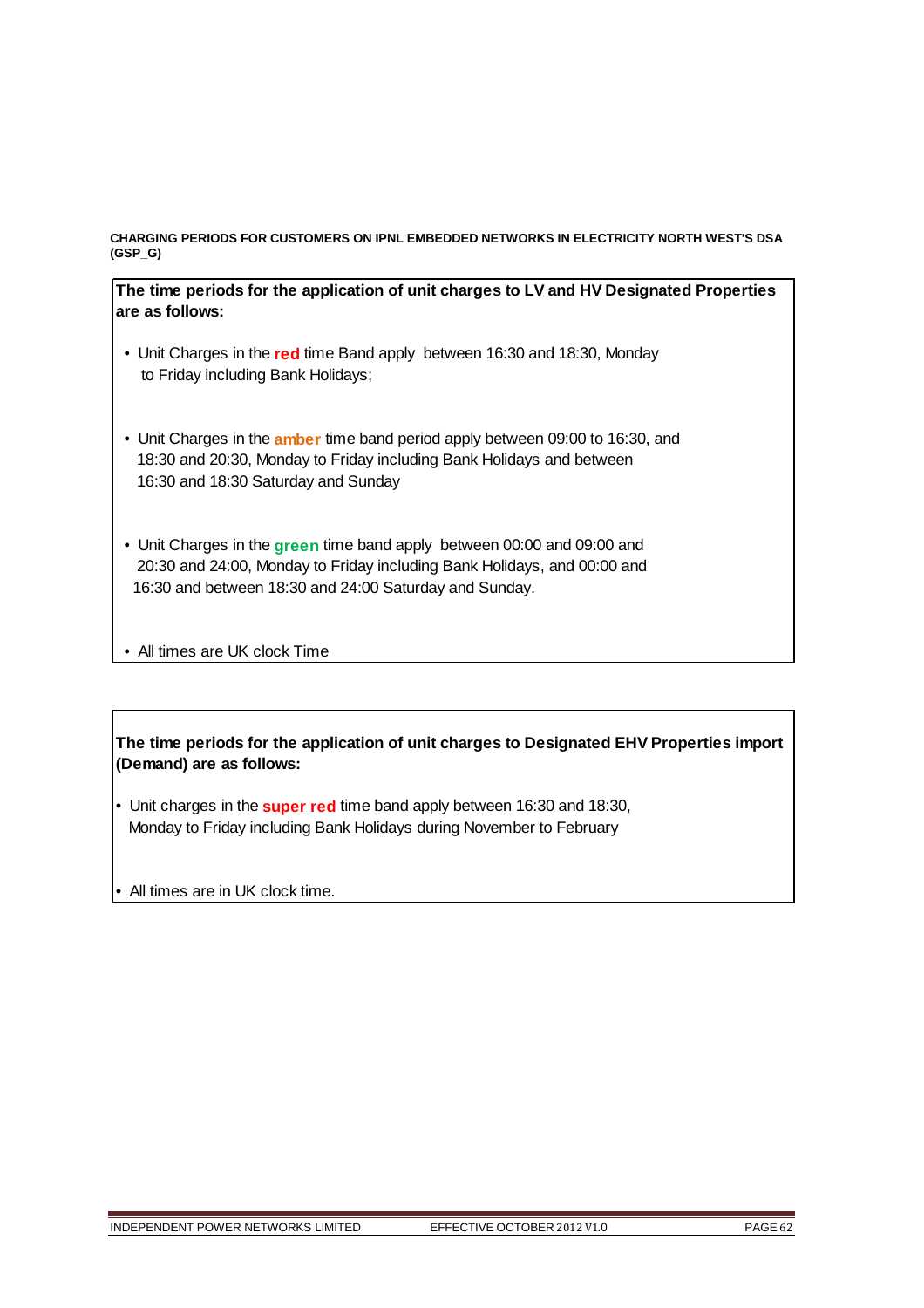### **CHARGING PERIODS FOR CUSTOMERS ON IPNL EMBEDDED NETWORKS IN SOUTHERN ELECTRIC'S DSA (GSP\_H)**

# **The time periods for the application of unit charges to LV and HV Designated Properties are as follows:**

- Unit Charges in the **red** time Band apply between 16:30 to 19:00, Monday to Friday including Bank Holidays;
- Unit Charges in the **amber** time band period apply between 09:00 to 16:30, and 19:00 to 20:30 Monday to Friday including Bank Holidays
- Unit Charges in the **green** time band apply between 00:00 to 09:00, and 20:30 to 24:00 Monday to Friday including Bank Holidays, and 00:00 and 24:00 Saturday and Sunday

• All times are UK clock Time

**The time periods for the application of unit charges to Designated EHV Properties import (Demand) are as follows:**

• Unit charges in the **super red** time band apply between 16:30 and 19:00, Monday to Friday including Bank Holidays, between November and February inclusive

• All times are in UK clock time.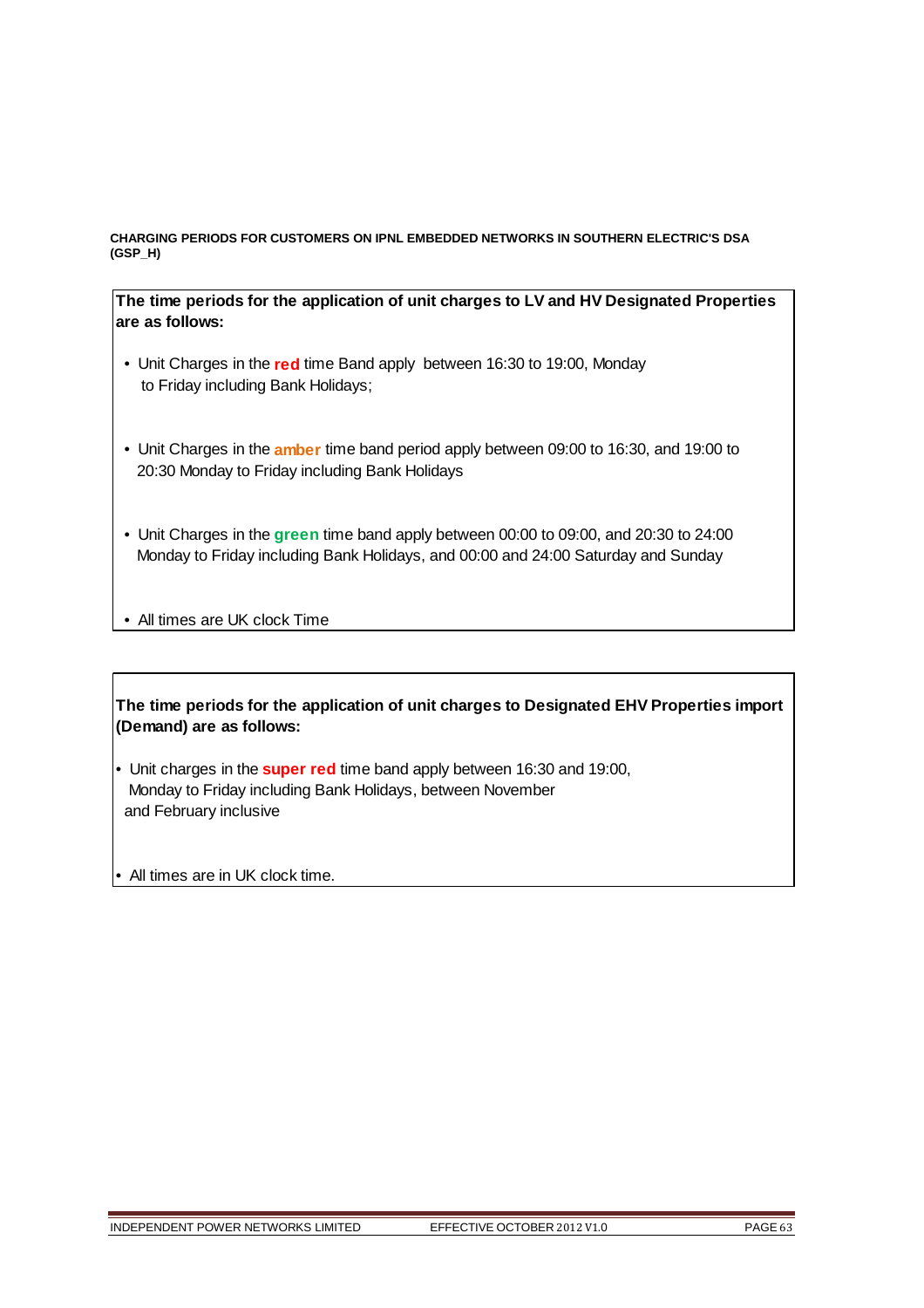### **CHARGING PERIODS FOR CUSTOMERS ON IPNL EMBEDDED NETWORKS IN SOUTH EASTERN POWER NETWORK'S DSA (GSP\_J)**

**The time periods for the application of unit charges to LV and HV Designated Properties are as follows:**

- Unit Charges in the **red** time Band apply between 16:00 to 19:00, Monday to Friday including Bank Holidays;
- Unit Charges in the **amber** time band period between 07:00 to 16:00, and between 19:00 and 23:00 Monday to Friday including Bank Holidays
- Unit Charges in the **green** time band apply at all other times
- All times are UK clock Time

**The time periods for the application of unit charges to Designated EHV Properties import (Demand) are as follows:**

- Unit charges in the **super red** time band apply between 16:00 and 19:00, Monday to Friday including Bank Holidays, between November and February inclusive
- All times are in UK clock time.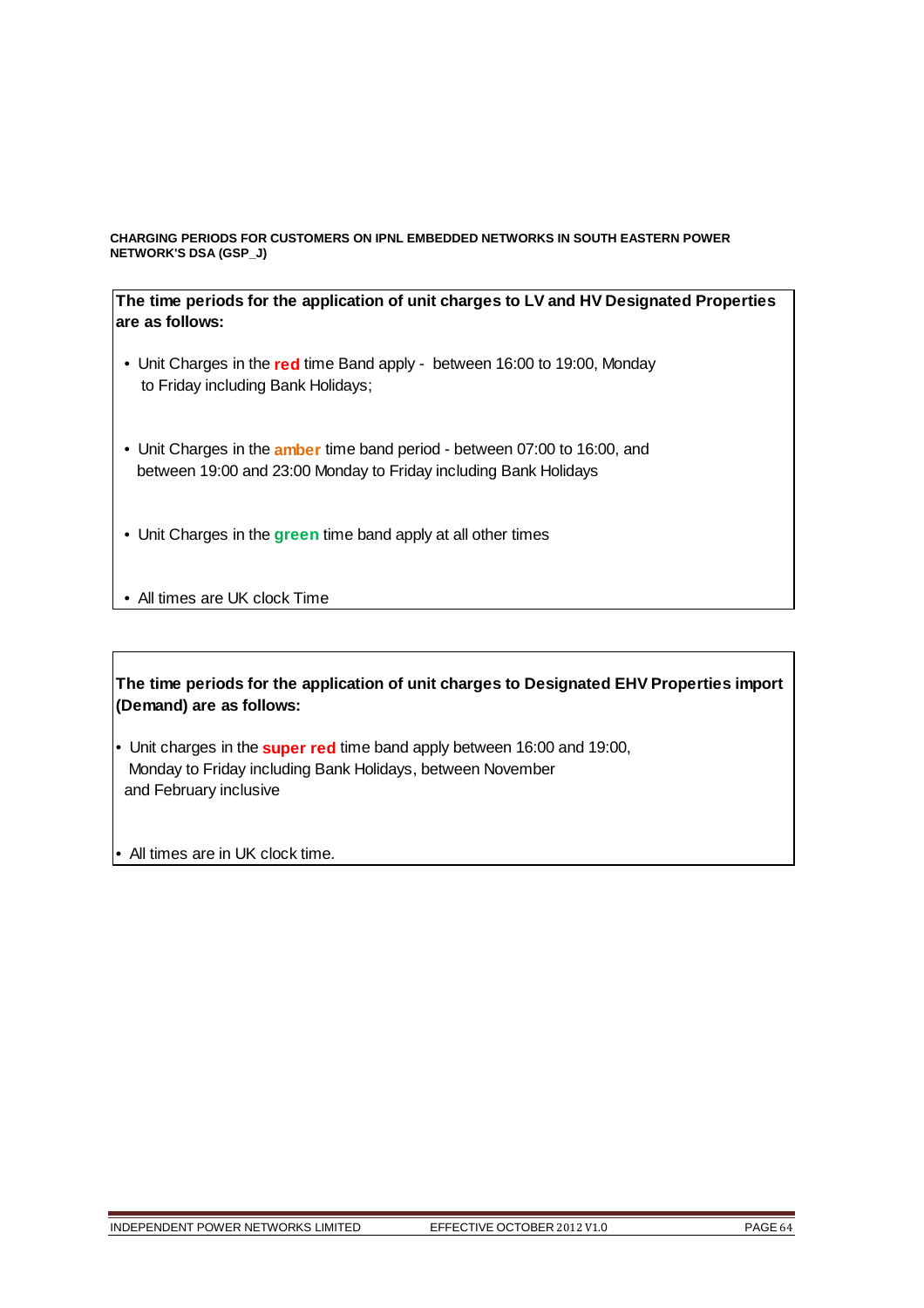**CHARGING PERIODS FOR CUSTOMERS ON IPNL EMBEDDED NETWORKS IN SOUTH WALES'S DSA (GSP\_K)** 

| The time periods for the application of unit charges to LV and HV Designated Properties<br>are as follows: |                |                |  |
|------------------------------------------------------------------------------------------------------------|----------------|----------------|--|
|                                                                                                            |                |                |  |
| Unit Rate 1: red                                                                                           | 17:00 to 19:30 |                |  |
| Unit Rate 2: Amber                                                                                         | 07:30 to 17:00 | 12:00 to 13:00 |  |
|                                                                                                            | 19:30 to 22:00 | 16:00 to 21:00 |  |
| Unit Rate 3: Green                                                                                         | 00:00 to 07:30 | 00:00 to 12:00 |  |
|                                                                                                            | 22:00 to 24:00 | 13:00 to 16:00 |  |
|                                                                                                            |                | 21:00 to 24:00 |  |

# **The time periods for the application of unit charges to Designated EHV Properties import (Demand) are as follows:**

- Unit charges in the **super red** time band apply between 17:00 and 19:30, Monday to Friday from 1st November to the last date in February excluding the period from 22nd December to 4th January inclusive
- All times are in UK clock time.

**CHARGING PERIODS FOR CUSTOMERS ON IPNL EMBEDDED NETWORKS IN SOUTH WESTERN'S DSA (GSP\_L)**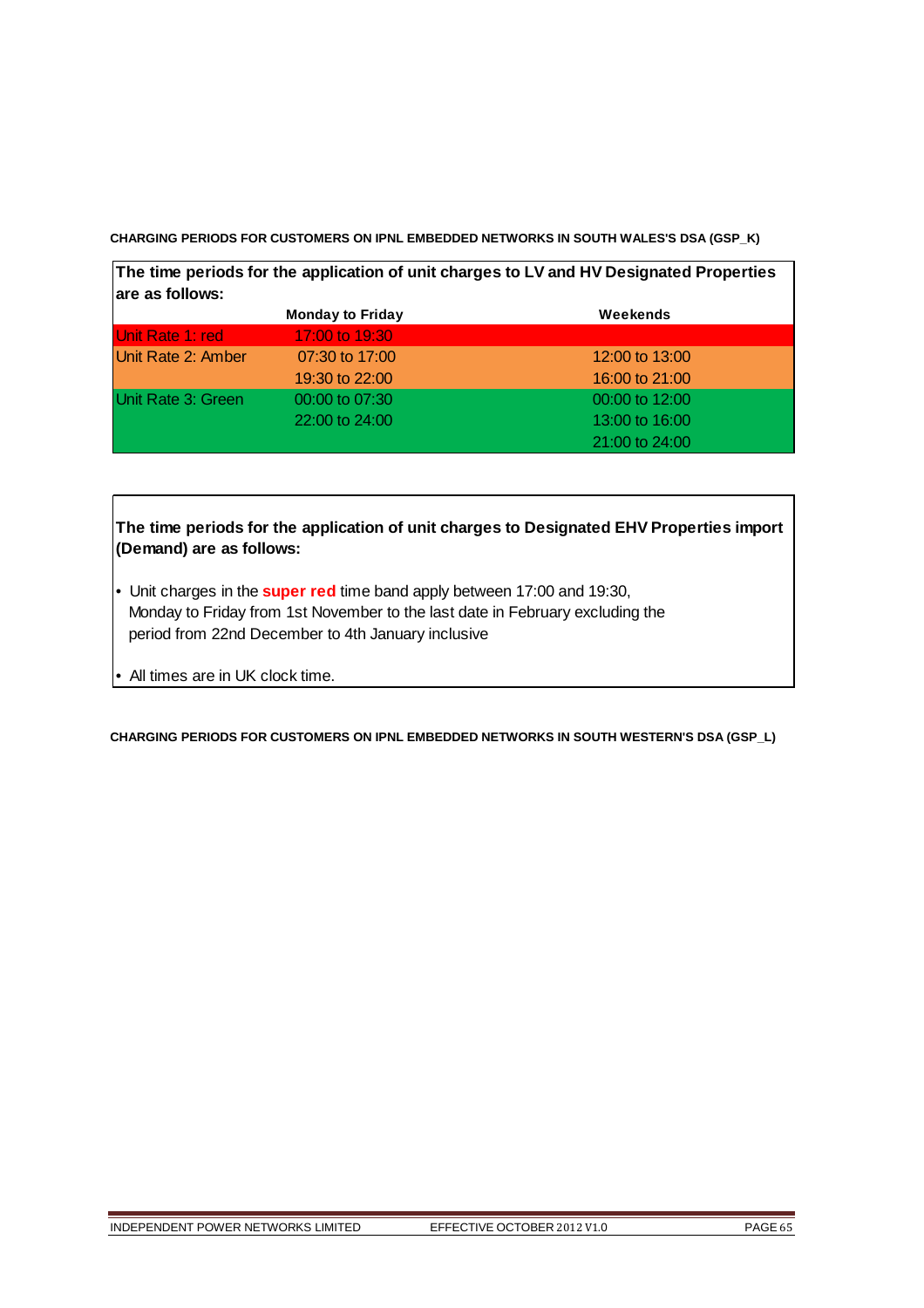|                    | <b>Monday to Friday</b> | Weekends       |
|--------------------|-------------------------|----------------|
| Unit Rate 1: red   | 17:00 to 19:00          |                |
| Unit Rate 2: Amber | 07:30 to 17:00          | 16:30 to 19:30 |
|                    | 19:00 to 21:30          |                |
| Unit Rate 3: Green | $00:00$ to $07:30$      | 00:00 to 16:30 |
|                    | $21:30$ to $24:00$      | 19:30 to 24:00 |

**The time periods for the application of unit charges to Designated EHV Properties import (Demand) are as follows:**

• Unit charges in the **super red** time bands apply - between 17:00 and 19:00, Monday to Friday from 1st November to the last day in February excluding the period from 22nd December to 4th January inclusive

• All times are in UK clock time.

**CHARGING PERIODS FOR CUSTOMERS ON IPNL EMBEDDED NETWORKS IN YORKSHIRE ELECTRIC'S DSA (GSP\_M)**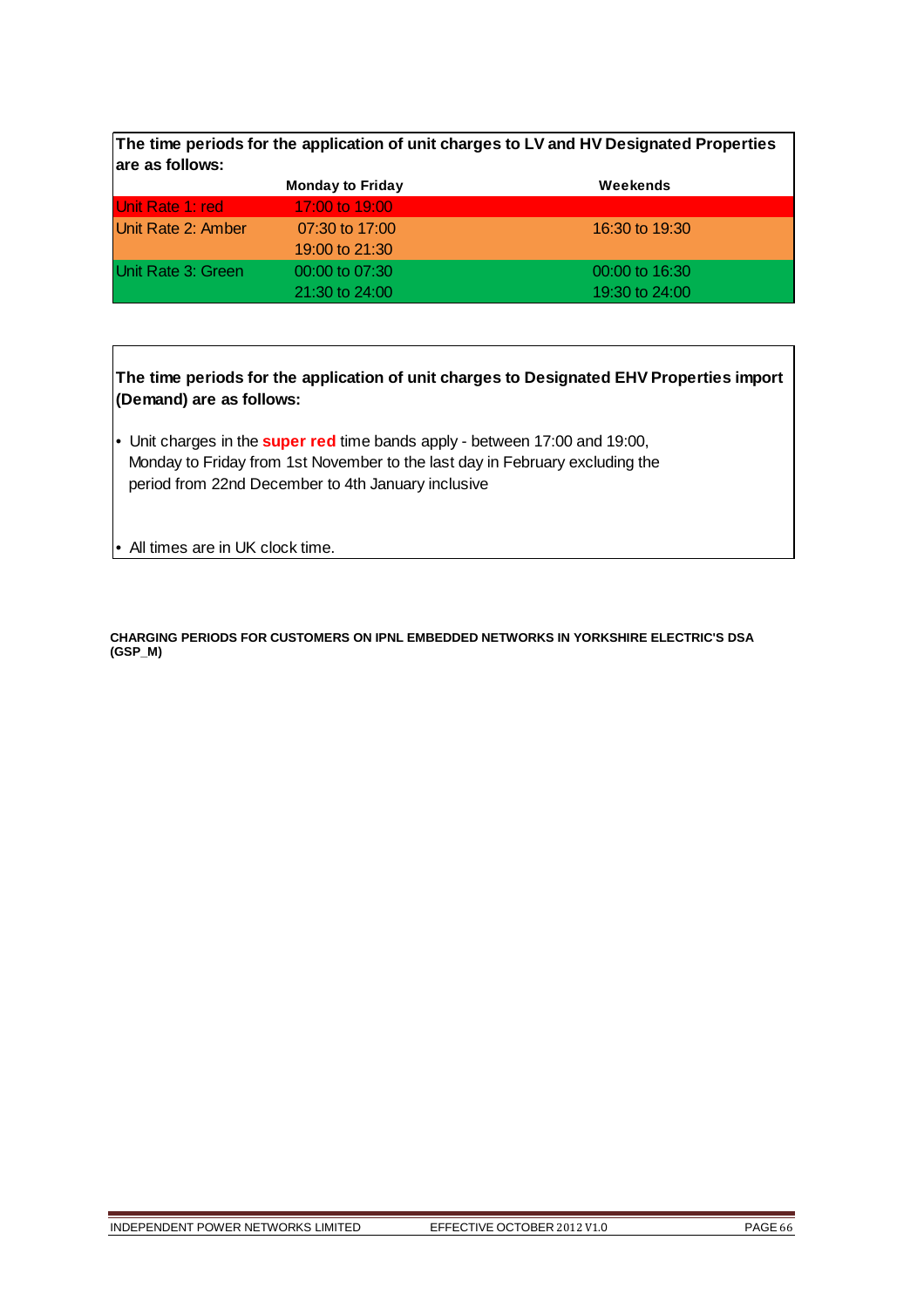- Unit Charges in the **red** time Band apply between 16:00 to 19:30, Monday to Friday including Bank Holidays;
- Unit Charges in the **amber** time band period apply between 08:00 to 16:00, and 19:30 and 22:00 Monday to Friday including Bank Holidays
- Unit Charges in the **green** time band apply between 00:00 08:00 and 22:00 - 24:00, Monday to Friday including Bank Holidays, and 00:00 and 24:00 Saturday and Sunday

• All times are UK clock Time

**The time periods for the application of unit charges to Designated EHV Properties import (Demand) are as follows:**

• Unit charges in the **super red** time band apply between 16:00 and 19:30, Monday to Friday including Bank Holidays during November to February

• All times are in UK clock time.

**CHARGING PERIODS FOR CUSTOMERS ON IPNL EMBEDDED NETWORKS IN SCOTTISH POWER'S DSA (GSP\_N)**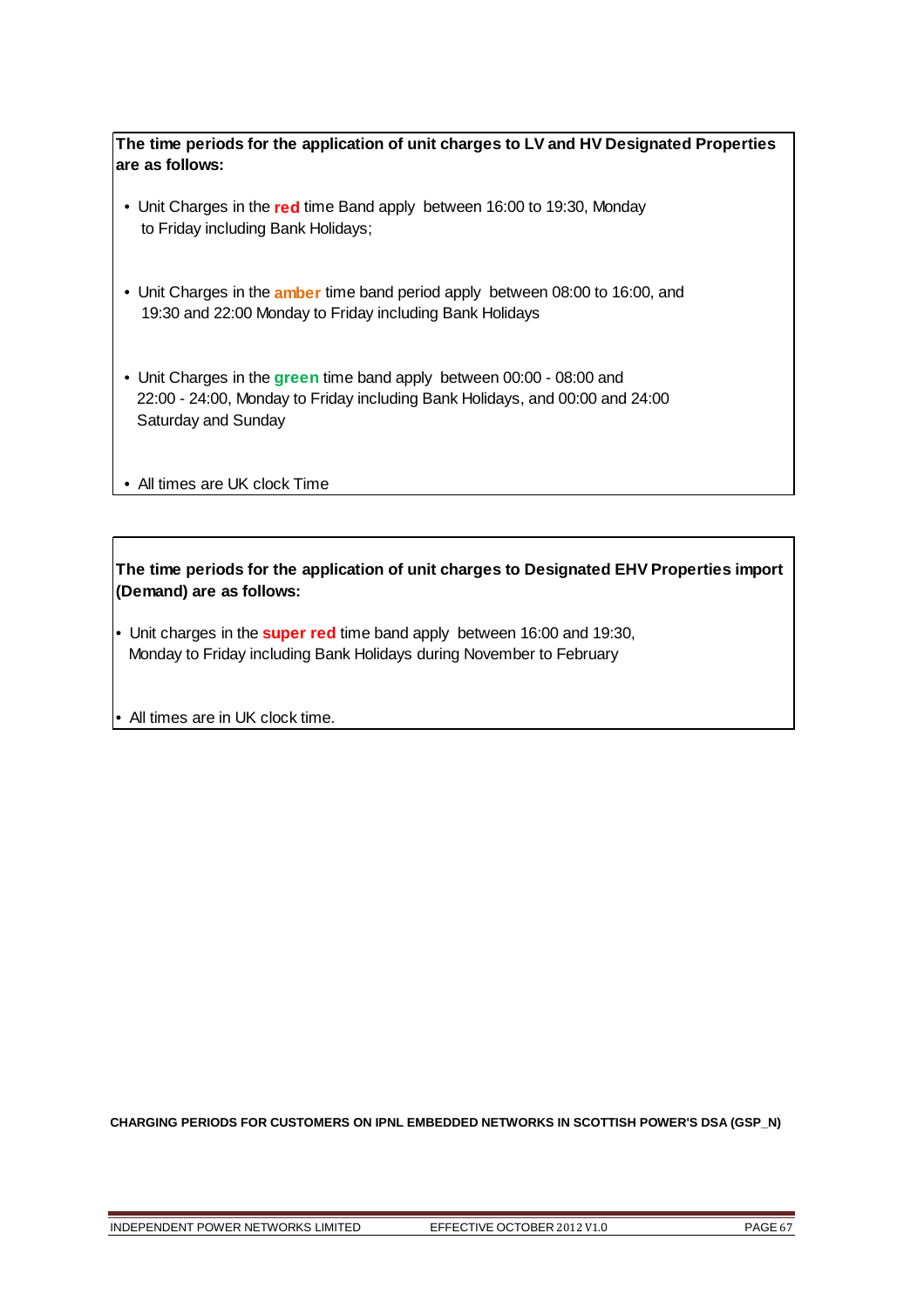- Unit Charges in the **red** time Band apply between 16:30 to 19:30, Monday to Friday including Bank Holidays;
- Unit Charges in the **amber** time band period apply between 08:00 to 16:30, and 19:30 and 22:30 Monday to Friday including Bank Holidays and 16:00 to 20:00 Saturday and Sunday
- Unit Charges in the **green** time band apply between 00:00 to 08:00 and 22:30 to 00:00, Monday to Friday including Bank Holidays, and 00:00 to 16:00 and 20:00 to 00:00 Saturday and Sunday
- All times are UK clock Time

**The time periods for the application of unit charges to Designated EHV Properties import (Demand) are as follows:**

- Unit charges in the **super red** time band apply between 16:30 and 19:30, Monday to Friday including Bank Holidays, during November to February
- All times are in UK clock time.

**CHARGING PERIODS FOR CUSTOMERS ON IPNL EMBEDDED NETWORKS IN SCOTTISH HYDRO ELECTRIC'S DSA (GSP\_P)**